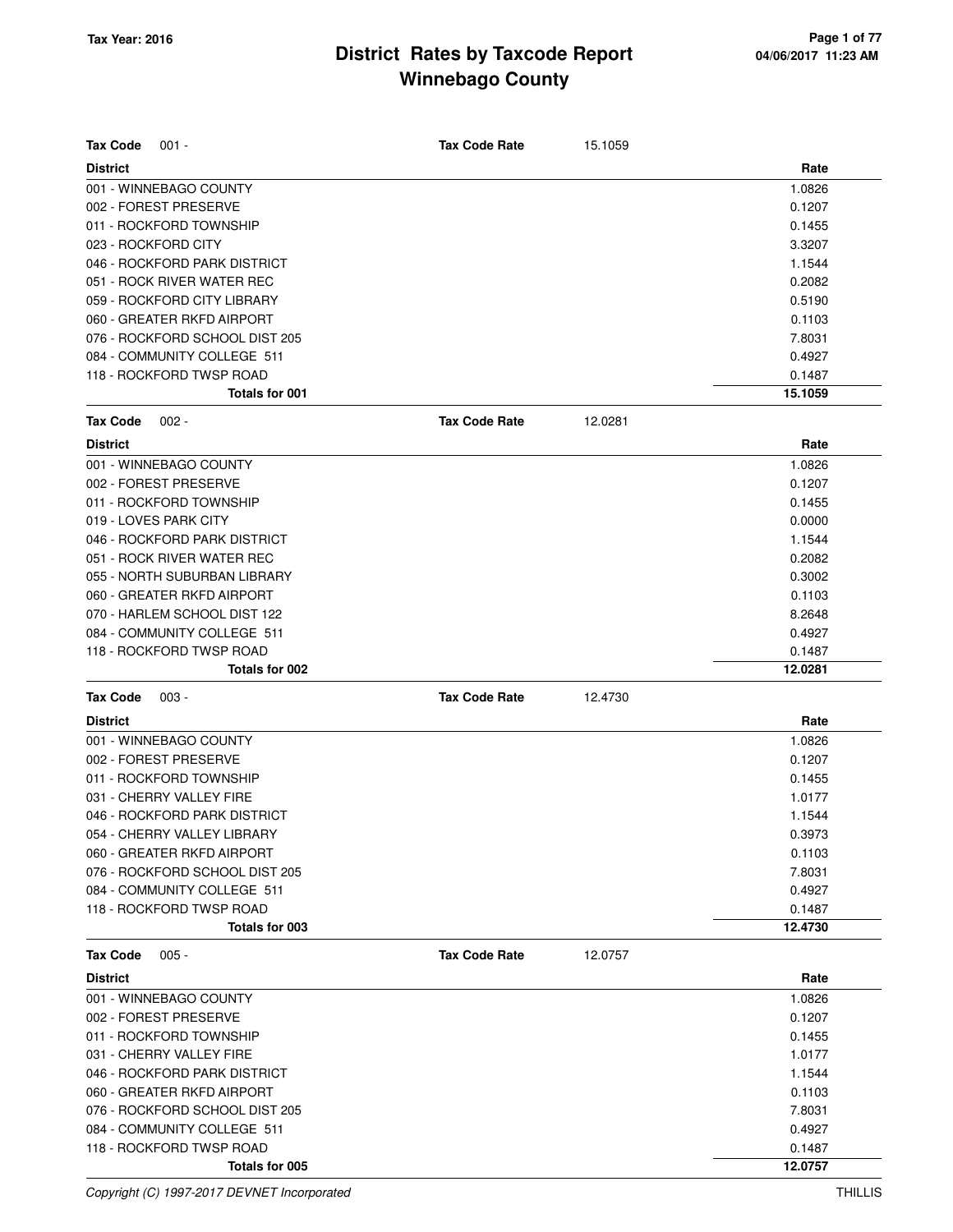| Tax Code<br>$006 -$                                         | <b>Tax Code Rate</b> | 11.8925 |                   |
|-------------------------------------------------------------|----------------------|---------|-------------------|
| <b>District</b>                                             |                      |         | Rate              |
| 001 - WINNEBAGO COUNTY                                      |                      |         | 1.0826            |
| 002 - FOREST PRESERVE                                       |                      |         | 0.1207            |
| 006 - HARLEM TOWNSHIP                                       |                      |         | 0.1116            |
| 019 - LOVES PARK CITY                                       |                      |         | 0.0000            |
| 046 - ROCKFORD PARK DISTRICT<br>051 - ROCK RIVER WATER REC  |                      |         | 1.1544            |
| 055 - NORTH SUBURBAN LIBRARY                                |                      |         | 0.2082<br>0.3002  |
| 060 - GREATER RKFD AIRPORT                                  |                      |         | 0.1103            |
|                                                             |                      |         |                   |
| 070 - HARLEM SCHOOL DIST 122<br>084 - COMMUNITY COLLEGE 511 |                      |         | 8.2648            |
| 113 - HARLEM TWSP ROAD                                      |                      |         | 0.4927<br>0.0470  |
| Totals for 006                                              |                      |         | 11.8925           |
| Tax Code<br>$007 -$                                         | <b>Tax Code Rate</b> | 11.6843 |                   |
|                                                             |                      |         |                   |
| <b>District</b>                                             |                      |         | Rate              |
| 001 - WINNEBAGO COUNTY                                      |                      |         | 1.0826            |
| 002 - FOREST PRESERVE<br>006 - HARLEM TOWNSHIP              |                      |         | 0.1207            |
|                                                             |                      |         | 0.1116            |
| 019 - LOVES PARK CITY                                       |                      |         | 0.0000            |
| 046 - ROCKFORD PARK DISTRICT                                |                      |         | 1.1544            |
| 055 - NORTH SUBURBAN LIBRARY                                |                      |         | 0.3002            |
| 060 - GREATER RKFD AIRPORT                                  |                      |         | 0.1103            |
| 070 - HARLEM SCHOOL DIST 122                                |                      |         | 8.2648            |
| 084 - COMMUNITY COLLEGE 511                                 |                      |         | 0.4927            |
| 113 - HARLEM TWSP ROAD<br>Totals for 007                    |                      |         | 0.0470<br>11.6843 |
|                                                             |                      |         |                   |
| Tax Code<br>$008 -$                                         | <b>Tax Code Rate</b> | 11.5664 |                   |
| <b>District</b>                                             |                      |         | Rate              |
| 001 - WINNEBAGO COUNTY                                      |                      |         | 1.0826            |
| 002 - FOREST PRESERVE                                       |                      |         | 0.1207            |
| 011 - ROCKFORD TOWNSHIP                                     |                      |         | 0.1455            |
| 019 - LOVES PARK CITY                                       |                      |         | 0.0000            |
| 046 - ROCKFORD PARK DISTRICT                                |                      |         | 1.1544            |
| 051 - ROCK RIVER WATER REC                                  |                      |         | 0.2082            |
| 055 - NORTH SUBURBAN LIBRARY                                |                      |         | 0.3002            |
| 060 - GREATER RKFD AIRPORT                                  |                      |         | 0.1103            |
| 076 - ROCKFORD SCHOOL DIST 205                              |                      |         | 7.8031            |
| 084 - COMMUNITY COLLEGE 511                                 |                      |         | 0.4927            |
| 118 - ROCKFORD TWSP ROAD                                    |                      |         | 0.1487            |
| Totals for 008                                              |                      |         | 11.5664           |
| <b>Tax Code</b><br>$010 -$                                  | <b>Tax Code Rate</b> | 12.4822 |                   |
| <b>District</b>                                             |                      |         | Rate              |
| 001 - WINNEBAGO COUNTY                                      |                      |         | 1.0826            |
| 002 - FOREST PRESERVE                                       |                      |         | 0.1207            |
| 011 - ROCKFORD TOWNSHIP                                     |                      |         | 0.1455            |
| 037 - NORTH PARK FIRE                                       |                      |         | 0.4541            |
| 046 - ROCKFORD PARK DISTRICT                                |                      |         | 1.1544            |
| 051 - ROCK RIVER WATER REC                                  |                      |         | 0.2082            |
| 055 - NORTH SUBURBAN LIBRARY                                |                      |         | 0.3002            |
| 060 - GREATER RKFD AIRPORT                                  |                      |         |                   |
|                                                             |                      |         | 0.1103            |

084 - COMMUNITY COLLEGE 511 **0.4927**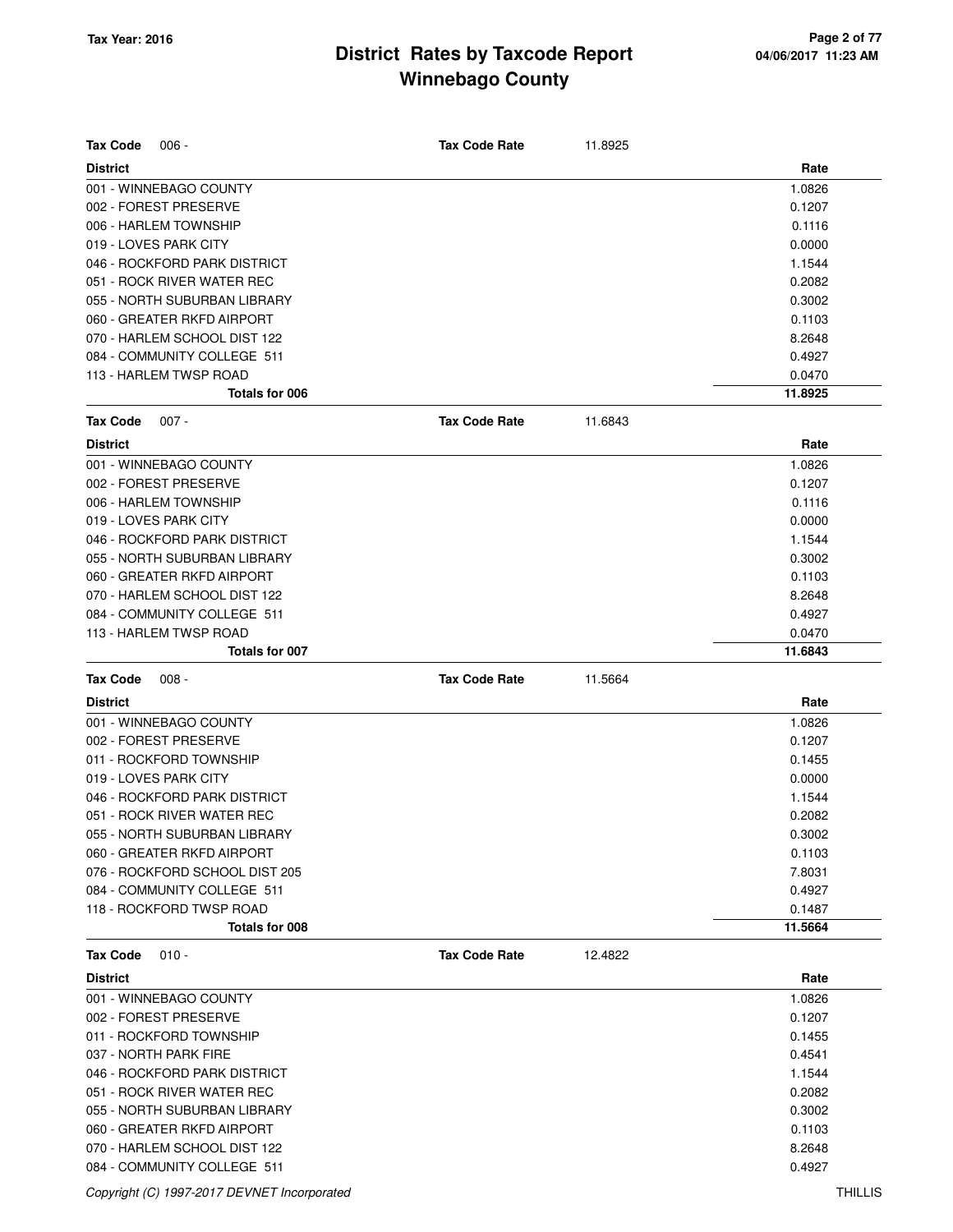| <b>Tax Code</b><br>$010 -$                  | <b>Tax Code Rate</b> | 12.4822 |         |
|---------------------------------------------|----------------------|---------|---------|
| <b>District</b>                             |                      |         | Rate    |
| 118 - ROCKFORD TWSP ROAD                    |                      |         | 0.1487  |
| Totals for 010                              |                      |         | 12.4822 |
|                                             |                      |         |         |
| <b>Tax Code</b><br>$012 -$                  | <b>Tax Code Rate</b> | 10.0682 |         |
| <b>District</b>                             |                      |         | Rate    |
| 001 - WINNEBAGO COUNTY                      |                      |         | 1.0826  |
| 002 - FOREST PRESERVE                       |                      |         | 0.1207  |
| 006 - HARLEM TOWNSHIP                       |                      |         | 0.1116  |
| 019 - LOVES PARK CITY                       |                      |         | 0.0000  |
| 055 - NORTH SUBURBAN LIBRARY                |                      |         | 0.3002  |
| 060 - GREATER RKFD AIRPORT                  |                      |         | 0.1103  |
| 076 - ROCKFORD SCHOOL DIST 205              |                      |         | 7.8031  |
| 084 - COMMUNITY COLLEGE 511                 |                      |         | 0.4927  |
| 113 - HARLEM TWSP ROAD                      |                      |         | 0.0470  |
| Totals for 012                              |                      |         | 10.0682 |
| <b>Tax Code</b><br>$013 -$                  | <b>Tax Code Rate</b> | 11.7203 |         |
| <b>District</b>                             |                      |         | Rate    |
| 001 - WINNEBAGO COUNTY                      |                      |         | 1.0826  |
| 002 - FOREST PRESERVE                       |                      |         | 0.1207  |
| 011 - ROCKFORD TOWNSHIP                     |                      |         | 0.1455  |
| 037 - NORTH PARK FIRE                       |                      |         | 0.4541  |
| 046 - ROCKFORD PARK DISTRICT                |                      |         | 1.1544  |
| 051 - ROCK RIVER WATER REC                  |                      |         | 0.2082  |
| 060 - GREATER RKFD AIRPORT                  |                      |         | 0.1103  |
| 076 - ROCKFORD SCHOOL DIST 205              |                      |         | 7.8031  |
| 084 - COMMUNITY COLLEGE 511                 |                      |         | 0.4927  |
| 118 - ROCKFORD TWSP ROAD                    |                      |         | 0.1487  |
| Totals for 013                              |                      |         | 11.7203 |
| <b>Tax Code</b><br>014 - SOUTH ROCKFORD TIF | <b>Tax Code Rate</b> | 15.1059 |         |
| <b>District</b>                             |                      |         | Rate    |
| 001 - WINNEBAGO COUNTY                      |                      |         | 1.0826  |
| 002 - FOREST PRESERVE                       |                      |         | 0.1207  |
| 011 - ROCKFORD TOWNSHIP                     |                      |         | 0.1455  |
| 023 - ROCKFORD CITY                         |                      |         | 3.3207  |
| 046 - ROCKFORD PARK DISTRICT                |                      |         | 1.1544  |
| 051 - ROCK RIVER WATER REC                  |                      |         | 0.2082  |
| 059 - ROCKFORD CITY LIBRARY                 |                      |         | 0.5190  |
| 060 - GREATER RKFD AIRPORT                  |                      |         | 0.1103  |
| 076 - ROCKFORD SCHOOL DIST 205              |                      |         | 7.8031  |
| 084 - COMMUNITY COLLEGE 511                 |                      |         | 0.4927  |
| 104 - SOUTH ROCKFORD TIF                    |                      |         | 0.0000  |
| 118 - ROCKFORD TWSP ROAD                    |                      |         | 0.1487  |
| Totals for 014                              |                      |         | 15.1059 |
| <b>Tax Code</b><br>$016 -$                  | <b>Tax Code Rate</b> | 11.2662 |         |
| <b>District</b>                             |                      |         | Rate    |
| 001 - WINNEBAGO COUNTY                      |                      |         | 1.0826  |
| 002 - FOREST PRESERVE                       |                      |         | 0.1207  |
| 011 - ROCKFORD TOWNSHIP                     |                      |         | 0.1455  |
| 046 - ROCKFORD PARK DISTRICT                |                      |         | 1.1544  |
| 051 - ROCK RIVER WATER REC                  |                      |         | 0.2082  |
| 060 - GREATER RKFD AIRPORT                  |                      |         | 0.1103  |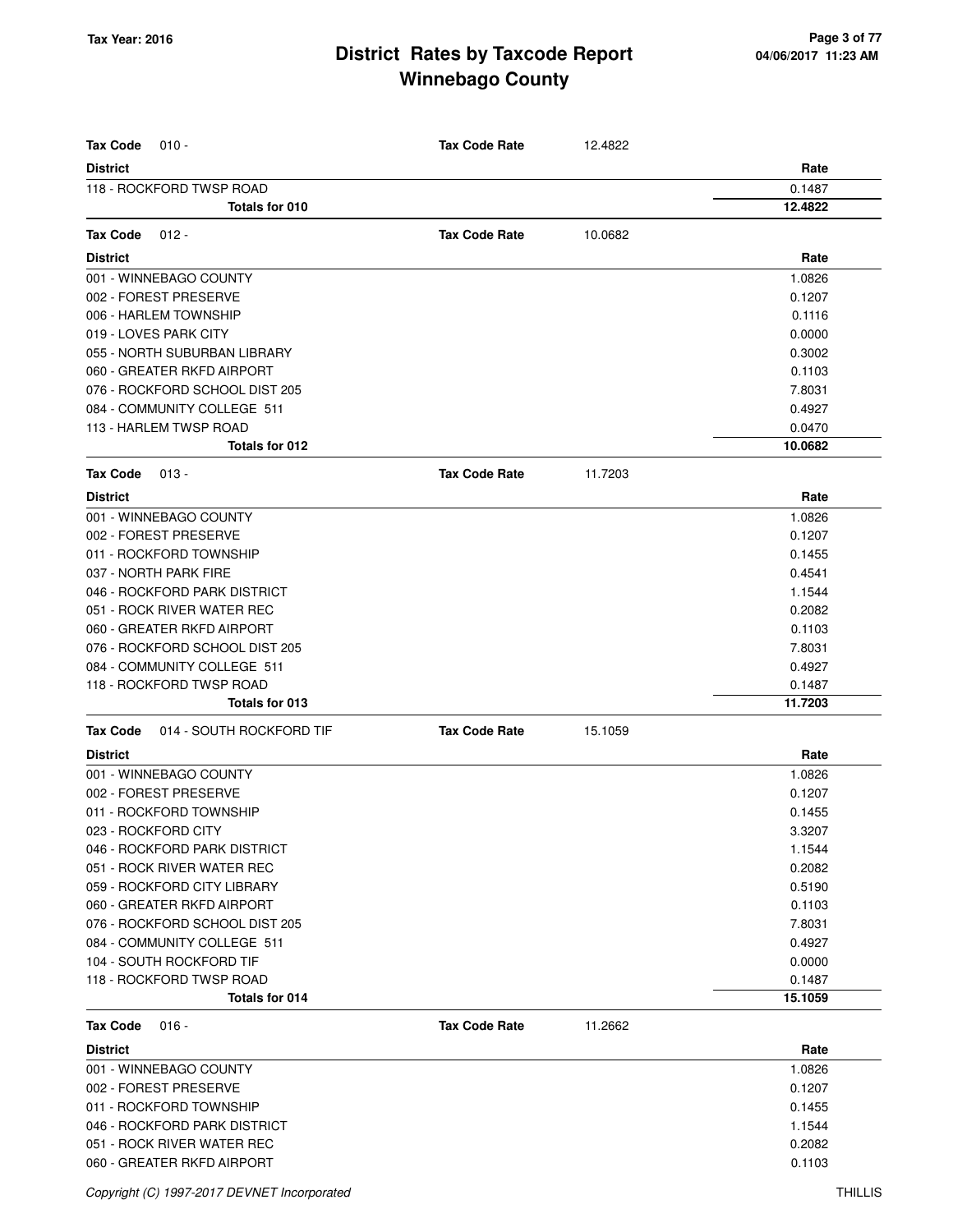| <b>Tax Code</b><br>$016 -$     | <b>Tax Code Rate</b> | 11.2662 |         |
|--------------------------------|----------------------|---------|---------|
| <b>District</b>                |                      |         | Rate    |
| 076 - ROCKFORD SCHOOL DIST 205 |                      |         | 7.8031  |
| 084 - COMMUNITY COLLEGE 511    |                      |         | 0.4927  |
| 118 - ROCKFORD TWSP ROAD       |                      |         | 0.1487  |
| Totals for 016                 |                      |         | 11.2662 |
| <b>Tax Code</b><br>$017 -$     | <b>Tax Code Rate</b> | 12.6812 |         |
| <b>District</b>                |                      |         | Rate    |
| 001 - WINNEBAGO COUNTY         |                      |         | 1.0826  |
| 002 - FOREST PRESERVE          |                      |         | 0.1207  |
| 011 - ROCKFORD TOWNSHIP        |                      |         | 0.1455  |
| 031 - CHERRY VALLEY FIRE       |                      |         | 1.0177  |
| 046 - ROCKFORD PARK DISTRICT   |                      |         | 1.1544  |
| 051 - ROCK RIVER WATER REC     |                      |         | 0.2082  |
| 054 - CHERRY VALLEY LIBRARY    |                      |         | 0.3973  |
| 060 - GREATER RKFD AIRPORT     |                      |         | 0.1103  |
| 076 - ROCKFORD SCHOOL DIST 205 |                      |         | 7.8031  |
| 084 - COMMUNITY COLLEGE 511    |                      |         | 0.4927  |
| 118 - ROCKFORD TWSP ROAD       |                      |         | 0.1487  |
| <b>Totals for 017</b>          |                      |         | 12.6812 |
| <b>Tax Code</b><br>$018 -$     | <b>Tax Code Rate</b> | 12.2839 |         |
| <b>District</b>                |                      |         | Rate    |
| 001 - WINNEBAGO COUNTY         |                      |         | 1.0826  |
| 002 - FOREST PRESERVE          |                      |         | 0.1207  |
| 011 - ROCKFORD TOWNSHIP        |                      |         | 0.1455  |
| 031 - CHERRY VALLEY FIRE       |                      |         | 1.0177  |
| 046 - ROCKFORD PARK DISTRICT   |                      |         | 1.1544  |
| 051 - ROCK RIVER WATER REC     |                      |         | 0.2082  |
| 060 - GREATER RKFD AIRPORT     |                      |         | 0.1103  |
| 076 - ROCKFORD SCHOOL DIST 205 |                      |         | 7.8031  |
| 084 - COMMUNITY COLLEGE 511    |                      |         | 0.4927  |
| 118 - ROCKFORD TWSP ROAD       |                      |         | 0.1487  |
| <b>Totals for 018</b>          |                      |         | 12.2839 |
| Tax Code<br>$019 -$            | <b>Tax Code Rate</b> | 11.3841 |         |
| District                       |                      |         | Rate    |
| 001 - WINNEBAGO COUNTY         |                      |         | 1.0826  |
| 002 - FOREST PRESERVE          |                      |         | 0.1207  |
| 006 - HARLEM TOWNSHIP          |                      |         | 0.1116  |
| 019 - LOVES PARK CITY          |                      |         | 0.0000  |
| 046 - ROCKFORD PARK DISTRICT   |                      |         | 1.1544  |
| 060 - GREATER RKFD AIRPORT     |                      |         | 0.1103  |
| 070 - HARLEM SCHOOL DIST 122   |                      |         | 8.2648  |
| 084 - COMMUNITY COLLEGE 511    |                      |         | 0.4927  |
| 113 - HARLEM TWSP ROAD         |                      |         | 0.0470  |
| Totals for 019                 |                      |         | 11.3841 |
| <b>Tax Code</b><br>$020 -$     | <b>Tax Code Rate</b> | 11.2226 |         |
| <b>District</b>                |                      |         | Rate    |
| 001 - WINNEBAGO COUNTY         |                      |         | 1.0826  |
| 002 - FOREST PRESERVE          |                      |         | 0.1207  |
| 006 - HARLEM TOWNSHIP          |                      |         | 0.1116  |
| 019 - LOVES PARK CITY          |                      |         | 0.0000  |
| 046 - ROCKFORD PARK DISTRICT   |                      |         | 1.1544  |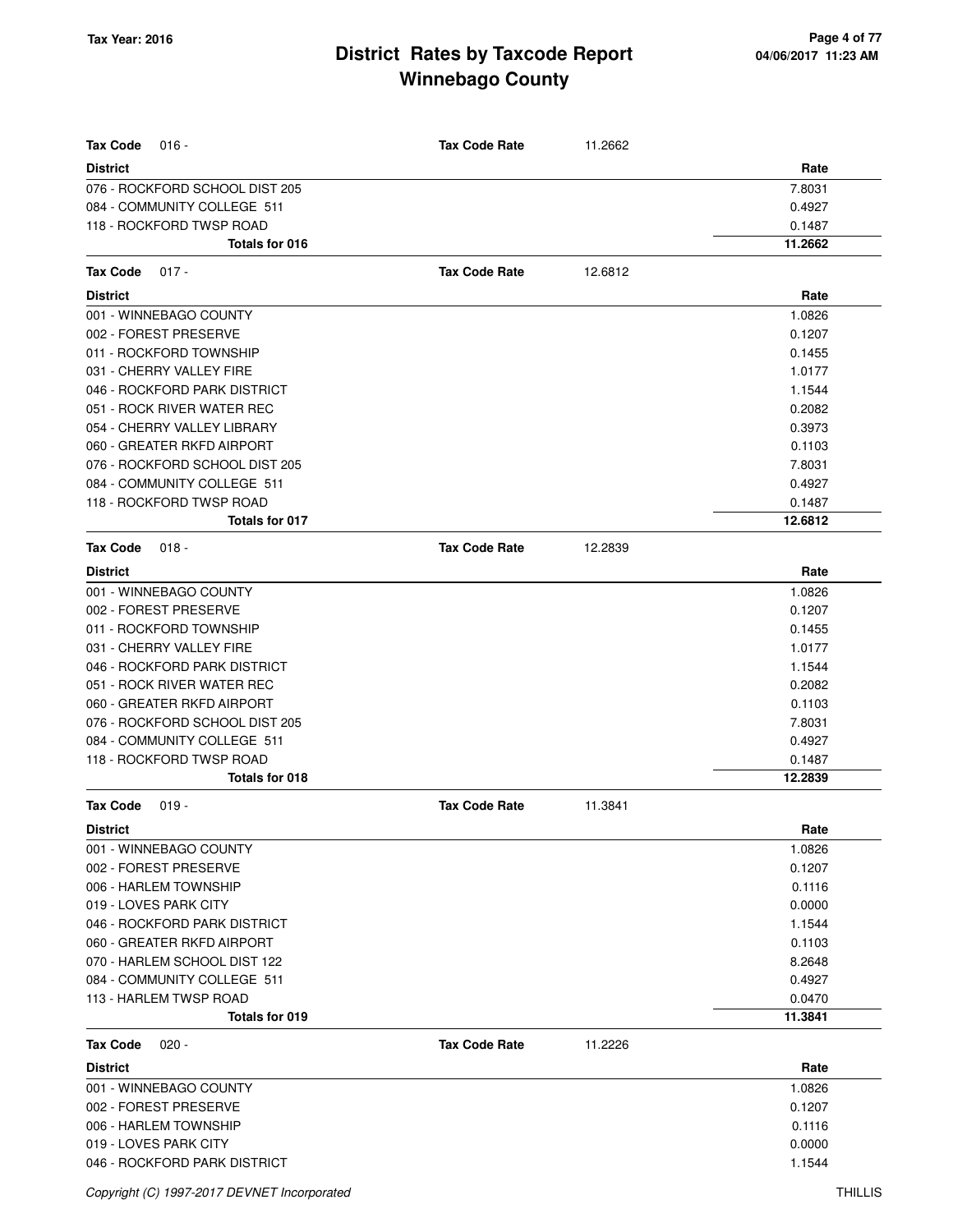| <b>Tax Code</b><br>$020 -$            | <b>Tax Code Rate</b> | 11.2226 |         |
|---------------------------------------|----------------------|---------|---------|
| <b>District</b>                       |                      |         | Rate    |
| 055 - NORTH SUBURBAN LIBRARY          |                      |         | 0.3002  |
| 060 - GREATER RKFD AIRPORT            |                      |         | 0.1103  |
| 076 - ROCKFORD SCHOOL DIST 205        |                      |         | 7.8031  |
| 084 - COMMUNITY COLLEGE 511           |                      |         | 0.4927  |
| 113 - HARLEM TWSP ROAD                |                      |         | 0.0470  |
| Totals for 020                        |                      |         | 11.2226 |
| <b>Tax Code</b><br>$021 -$            | <b>Tax Code Rate</b> | 15.5676 |         |
| <b>District</b>                       |                      |         | Rate    |
| 001 - WINNEBAGO COUNTY                |                      |         | 1.0826  |
| 002 - FOREST PRESERVE                 |                      |         | 0.1207  |
| 011 - ROCKFORD TOWNSHIP               |                      |         | 0.1455  |
| 023 - ROCKFORD CITY                   |                      |         | 3.3207  |
| 046 - ROCKFORD PARK DISTRICT          |                      |         | 1.1544  |
| 051 - ROCK RIVER WATER REC            |                      |         | 0.2082  |
| 059 - ROCKFORD CITY LIBRARY           |                      |         | 0.5190  |
| 060 - GREATER RKFD AIRPORT            |                      |         | 0.1103  |
| 070 - HARLEM SCHOOL DIST 122          |                      |         | 8.2648  |
| 084 - COMMUNITY COLLEGE 511           |                      |         | 0.4927  |
| 118 - ROCKFORD TWSP ROAD              |                      |         | 0.1487  |
| Totals for 021                        |                      |         | 15.5676 |
| <b>Tax Code</b><br>$026 -$            | <b>Tax Code Rate</b> | 11.4308 |         |
| <b>District</b>                       |                      |         | Rate    |
| 001 - WINNEBAGO COUNTY                |                      |         | 1.0826  |
| 002 - FOREST PRESERVE                 |                      |         | 0.1207  |
| 006 - HARLEM TOWNSHIP                 |                      |         | 0.1116  |
| 019 - LOVES PARK CITY                 |                      |         | 0.0000  |
| 046 - ROCKFORD PARK DISTRICT          |                      |         | 1.1544  |
| 051 - ROCK RIVER WATER REC            |                      |         | 0.2082  |
| 055 - NORTH SUBURBAN LIBRARY          |                      |         | 0.3002  |
| 060 - GREATER RKFD AIRPORT            |                      |         | 0.1103  |
| 076 - ROCKFORD SCHOOL DIST 205        |                      |         | 7.8031  |
| 084 - COMMUNITY COLLEGE 511           |                      |         | 0.4927  |
| 113 - HARLEM TWSP ROAD                |                      |         | 0.0470  |
| Totals for 026                        |                      |         | 11.4308 |
| 027 - EASTSIDE TIF<br><b>Tax Code</b> | <b>Tax Code Rate</b> | 15.1059 |         |
| <b>District</b>                       |                      |         | Rate    |
| 001 - WINNEBAGO COUNTY                |                      |         | 1.0826  |
| 002 - FOREST PRESERVE                 |                      |         | 0.1207  |
| 011 - ROCKFORD TOWNSHIP               |                      |         | 0.1455  |
| 023 - ROCKFORD CITY                   |                      |         | 3.3207  |
| 046 - ROCKFORD PARK DISTRICT          |                      |         | 1.1544  |
| 051 - ROCK RIVER WATER REC            |                      |         | 0.2082  |
| 059 - ROCKFORD CITY LIBRARY           |                      |         | 0.5190  |
| 060 - GREATER RKFD AIRPORT            |                      |         | 0.1103  |
| 076 - ROCKFORD SCHOOL DIST 205        |                      |         | 7.8031  |
| 084 - COMMUNITY COLLEGE 511           |                      |         | 0.4927  |
| 090 - EASTSIDE TIF                    |                      |         | 0.0000  |
| 118 - ROCKFORD TWSP ROAD              |                      |         | 0.1487  |
| Totals for 027                        |                      |         | 15.1059 |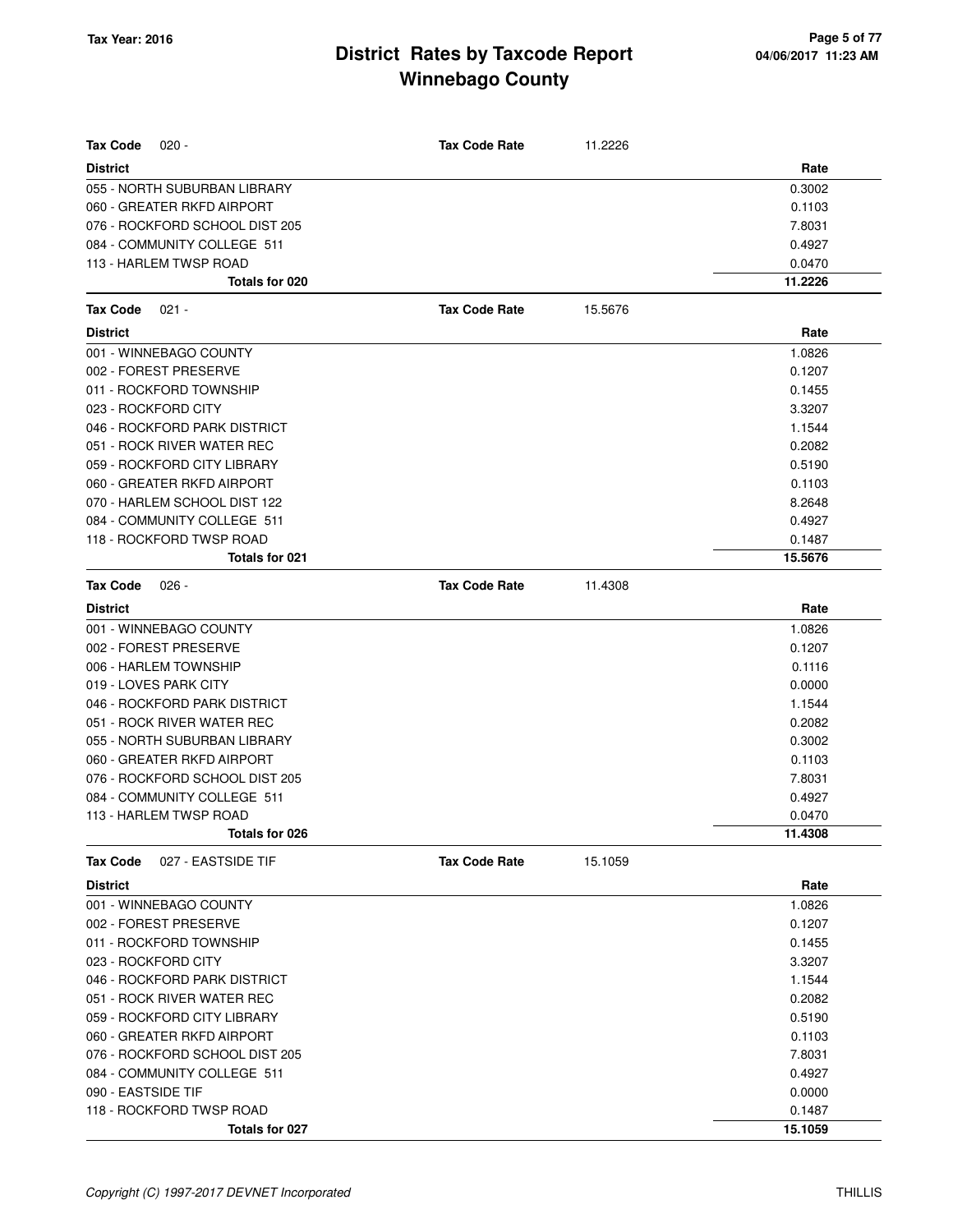| <b>Tax Code</b><br>028 - WESTSIDE TIF | <b>Tax Code Rate</b> | 15.1059 |         |
|---------------------------------------|----------------------|---------|---------|
| <b>District</b>                       |                      |         | Rate    |
| 001 - WINNEBAGO COUNTY                |                      |         | 1.0826  |
| 002 - FOREST PRESERVE                 |                      |         | 0.1207  |
| 011 - ROCKFORD TOWNSHIP               |                      |         | 0.1455  |
| 023 - ROCKFORD CITY                   |                      |         | 3.3207  |
| 046 - ROCKFORD PARK DISTRICT          |                      |         | 1.1544  |
| 051 - ROCK RIVER WATER REC            |                      |         | 0.2082  |
| 059 - ROCKFORD CITY LIBRARY           |                      |         | 0.5190  |
| 060 - GREATER RKFD AIRPORT            |                      |         | 0.1103  |
| 076 - ROCKFORD SCHOOL DIST 205        |                      |         | 7.8031  |
| 084 - COMMUNITY COLLEGE 511           |                      |         | 0.4927  |
| 091 - WESTSIDE TIF                    |                      |         | 0.0000  |
| 118 - ROCKFORD TWSP ROAD              |                      |         | 0.1487  |
| Totals for 028                        |                      |         | 15.1059 |
| <b>Tax Code</b><br>$030 -$            | <b>Tax Code Rate</b> | 11.2662 |         |
| <b>District</b>                       |                      |         | Rate    |
| 001 - WINNEBAGO COUNTY                |                      |         | 1.0826  |
| 002 - FOREST PRESERVE                 |                      |         | 0.1207  |
| 011 - ROCKFORD TOWNSHIP               |                      |         | 0.1455  |
| 019 - LOVES PARK CITY                 |                      |         | 0.0000  |
| 046 - ROCKFORD PARK DISTRICT          |                      |         | 1.1544  |
| 051 - ROCK RIVER WATER REC            |                      |         | 0.2082  |
| 060 - GREATER RKFD AIRPORT            |                      |         | 0.1103  |
| 076 - ROCKFORD SCHOOL DIST 205        |                      |         | 7.8031  |
| 084 - COMMUNITY COLLEGE 511           |                      |         | 0.4927  |
| 118 - ROCKFORD TWSP ROAD              |                      |         | 0.1487  |
| Totals for 030                        |                      |         | 11.2662 |
|                                       |                      |         |         |
| <b>Tax Code</b><br>$031 -$            | <b>Tax Code Rate</b> | 11.5121 |         |
| <b>District</b>                       |                      |         | Rate    |
| 001 - WINNEBAGO COUNTY                |                      |         | 1.0826  |
| 002 - FOREST PRESERVE                 |                      |         | 0.1207  |
| 011 - ROCKFORD TOWNSHIP               |                      |         | 0.1455  |
| 037 - NORTH PARK FIRE                 |                      |         | 0.4541  |
| 046 - ROCKFORD PARK DISTRICT          |                      |         | 1.1544  |
| 060 - GREATER RKFD AIRPORT            |                      |         | 0.1103  |
| 076 - ROCKFORD SCHOOL DIST 205        |                      |         | 7.8031  |
| 084 - COMMUNITY COLLEGE 511           |                      |         | 0.4927  |
| 118 - ROCKFORD TWSP ROAD              |                      |         | 0.1487  |
| Totals for 031                        |                      |         | 11.5121 |
| <b>Tax Code</b><br>$033 -$            | <b>Tax Code Rate</b> | 15.1059 |         |
| <b>District</b>                       |                      |         | Rate    |
| 001 - WINNEBAGO COUNTY                |                      |         | 1.0826  |
| 002 - FOREST PRESERVE                 |                      |         | 0.1207  |
| 011 - ROCKFORD TOWNSHIP               |                      |         | 0.1455  |
| 023 - ROCKFORD CITY                   |                      |         | 3.3207  |
| 046 - ROCKFORD PARK DISTRICT          |                      |         | 1.1544  |
| 051 - ROCK RIVER WATER REC            |                      |         | 0.2082  |
| 059 - ROCKFORD CITY LIBRARY           |                      |         | 0.5190  |
| 060 - GREATER RKFD AIRPORT            |                      |         | 0.1103  |
| 076 - ROCKFORD SCHOOL DIST 205        |                      |         | 7.8031  |
| 084 - COMMUNITY COLLEGE 511           |                      |         | 0.4927  |
| 091 - WESTSIDE TIF                    |                      |         | 0.0000  |
|                                       |                      |         |         |

Copyright (C) 1997-2017 DEVNET Incorporated THILLIS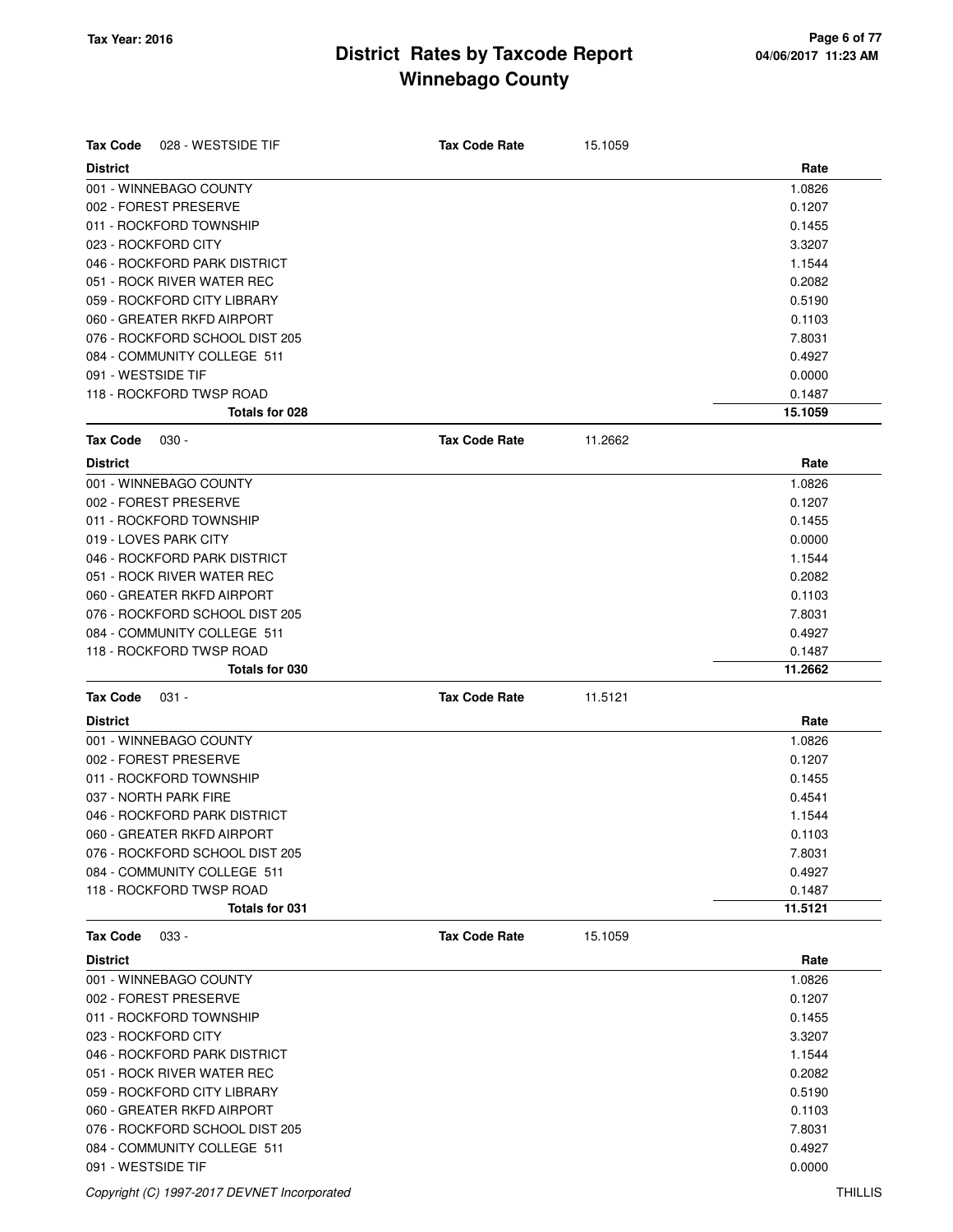| <b>Tax Code</b><br>033 -       | <b>Tax Code Rate</b> | 15.1059 |                   |
|--------------------------------|----------------------|---------|-------------------|
| <b>District</b>                |                      |         | Rate              |
| 118 - ROCKFORD TWSP ROAD       |                      |         | 0.1487            |
| Totals for 033                 |                      |         | 15.1059           |
| <b>Tax Code</b><br>034 -       | <b>Tax Code Rate</b> | 15.1059 |                   |
| <b>District</b>                |                      |         | Rate              |
| 001 - WINNEBAGO COUNTY         |                      |         | 1.0826            |
| 002 - FOREST PRESERVE          |                      |         | 0.1207            |
| 011 - ROCKFORD TOWNSHIP        |                      |         | 0.1455            |
| 023 - ROCKFORD CITY            |                      |         | 3.3207            |
| 046 - ROCKFORD PARK DISTRICT   |                      |         | 1.1544            |
| 051 - ROCK RIVER WATER REC     |                      |         | 0.2082            |
| 059 - ROCKFORD CITY LIBRARY    |                      |         | 0.5190            |
| 060 - GREATER RKFD AIRPORT     |                      |         | 0.1103            |
| 076 - ROCKFORD SCHOOL DIST 205 |                      |         | 7.8031            |
| 084 - COMMUNITY COLLEGE 511    |                      |         | 0.4927            |
| 092 - SEVENTH ST TIF           |                      |         | 0.0000            |
| 118 - ROCKFORD TWSP ROAD       |                      |         |                   |
| Totals for 034                 |                      |         | 0.1487<br>15.1059 |
|                                |                      |         |                   |
| <b>Tax Code</b><br>$035 -$     | <b>Tax Code Rate</b> | 11.8199 |                   |
| <b>District</b>                |                      |         | Rate              |
| 001 - WINNEBAGO COUNTY         |                      |         | 1.0826            |
| 002 - FOREST PRESERVE          |                      |         | 0.1207            |
| 011 - ROCKFORD TOWNSHIP        |                      |         | 0.1455            |
| 019 - LOVES PARK CITY          |                      |         | 0.0000            |
| 046 - ROCKFORD PARK DISTRICT   |                      |         | 1.1544            |
| 055 - NORTH SUBURBAN LIBRARY   |                      |         | 0.3002            |
| 060 - GREATER RKFD AIRPORT     |                      |         | 0.1103            |
| 070 - HARLEM SCHOOL DIST 122   |                      |         | 8.2648            |
| 084 - COMMUNITY COLLEGE 511    |                      |         | 0.4927            |
| 118 - ROCKFORD TWSP ROAD       |                      |         | 0.1487            |
| Totals for 035                 |                      |         | 11.8199           |
| <b>Tax Code</b><br>$036 -$     | <b>Tax Code Rate</b> | 14.8977 |                   |
| <b>District</b>                |                      |         | Rate              |
| 001 - WINNEBAGO COUNTY         |                      |         | 1.0826            |
| 002 - FOREST PRESERVE          |                      |         | 0.1207            |
| 011 - ROCKFORD TOWNSHIP        |                      |         | 0.1455            |
| 023 - ROCKFORD CITY            |                      |         | 3.3207            |
| 046 - ROCKFORD PARK DISTRICT   |                      |         | 1.1544            |
| 059 - ROCKFORD CITY LIBRARY    |                      |         | 0.5190            |
| 060 - GREATER RKFD AIRPORT     |                      |         | 0.1103            |
| 076 - ROCKFORD SCHOOL DIST 205 |                      |         | 7.8031            |
| 084 - COMMUNITY COLLEGE 511    |                      |         | 0.4927            |
| 118 - ROCKFORD TWSP ROAD       |                      |         | 0.1487            |
| Totals for 036                 |                      |         | 14.8977           |
| <b>Tax Code</b><br>$038 -$     | <b>Tax Code Rate</b> | 15.1059 |                   |
| <b>District</b>                |                      |         | Rate              |
| 001 - WINNEBAGO COUNTY         |                      |         | 1.0826            |
| 002 - FOREST PRESERVE          |                      |         | 0.1207            |
| 011 - ROCKFORD TOWNSHIP        |                      |         | 0.1455            |
| 023 - ROCKFORD CITY            |                      |         | 3.3207            |
| 046 - ROCKFORD PARK DISTRICT   |                      |         | 1.1544            |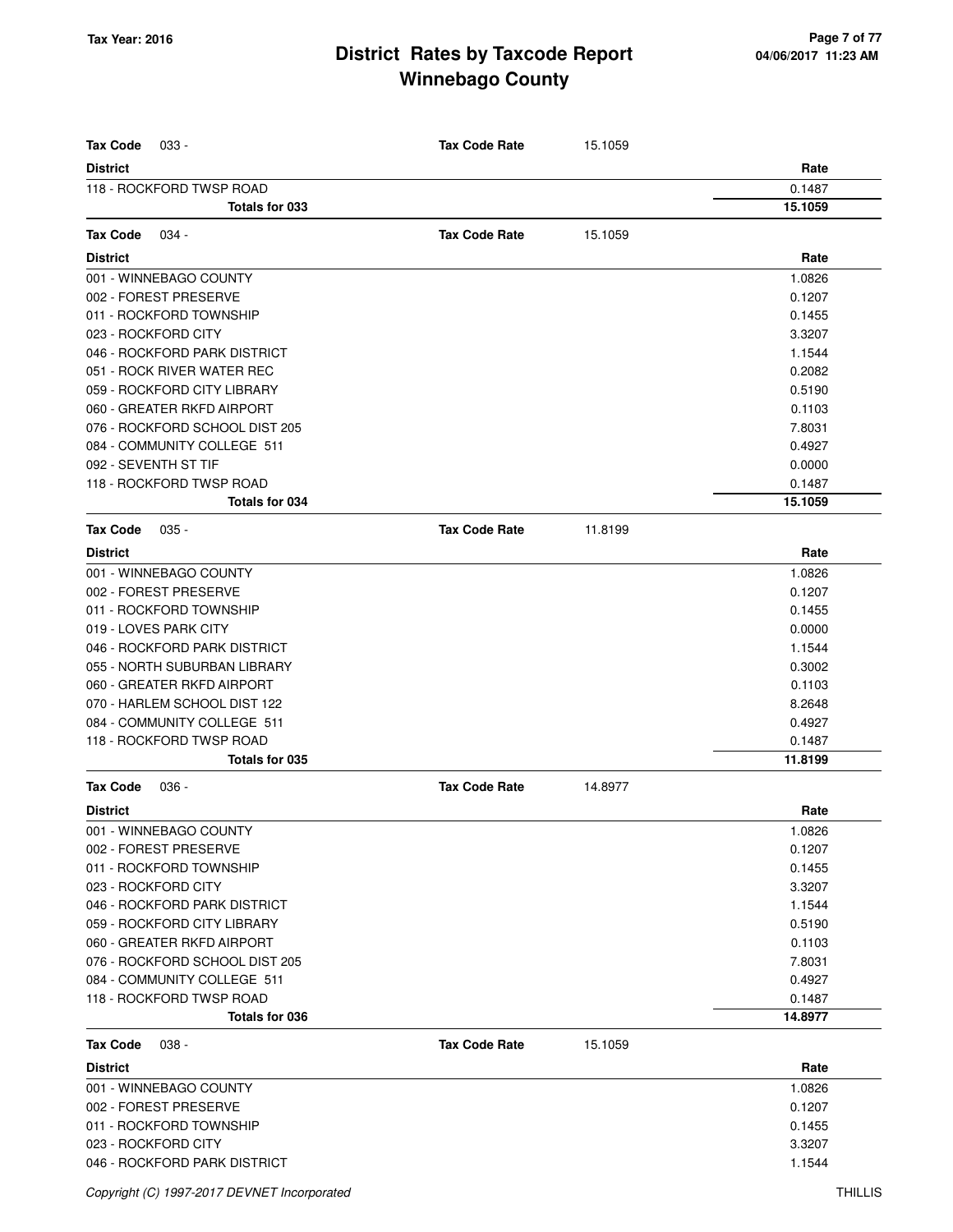| <b>Tax Code</b>    | $038 -$                        | <b>Tax Code Rate</b> | 15.1059 |         |
|--------------------|--------------------------------|----------------------|---------|---------|
| <b>District</b>    |                                |                      |         | Rate    |
|                    | 051 - ROCK RIVER WATER REC     |                      |         | 0.2082  |
|                    | 059 - ROCKFORD CITY LIBRARY    |                      |         | 0.5190  |
|                    | 060 - GREATER RKFD AIRPORT     |                      |         | 0.1103  |
|                    | 076 - ROCKFORD SCHOOL DIST 205 |                      |         | 7.8031  |
|                    | 084 - COMMUNITY COLLEGE 511    |                      |         | 0.4927  |
| 091 - WESTSIDE TIF |                                |                      |         | 0.0000  |
|                    | 118 - ROCKFORD TWSP ROAD       |                      |         | 0.1487  |
|                    | Totals for 038                 |                      |         | 15.1059 |
| <b>Tax Code</b>    | 039 - SEVENTH ST TIF           | <b>Tax Code Rate</b> | 15.1059 |         |
| <b>District</b>    |                                |                      |         | Rate    |
|                    | 001 - WINNEBAGO COUNTY         |                      |         | 1.0826  |
|                    | 002 - FOREST PRESERVE          |                      |         | 0.1207  |
|                    | 011 - ROCKFORD TOWNSHIP        |                      |         | 0.1455  |
|                    | 023 - ROCKFORD CITY            |                      |         | 3.3207  |
|                    | 046 - ROCKFORD PARK DISTRICT   |                      |         | 1.1544  |
|                    | 051 - ROCK RIVER WATER REC     |                      |         | 0.2082  |
|                    | 059 - ROCKFORD CITY LIBRARY    |                      |         | 0.5190  |
|                    | 060 - GREATER RKFD AIRPORT     |                      |         | 0.1103  |
|                    | 076 - ROCKFORD SCHOOL DIST 205 |                      |         | 7.8031  |
|                    | 084 - COMMUNITY COLLEGE 511    |                      |         | 0.4927  |
|                    | 092 - SEVENTH ST TIF           |                      |         | 0.0000  |
|                    | 118 - ROCKFORD TWSP ROAD       |                      |         | 0.1487  |
|                    | Totals for 039                 |                      |         | 15.1059 |
| <b>Tax Code</b>    | 040 -                          | <b>Tax Code Rate</b> | 11.8123 |         |
| <b>District</b>    |                                |                      |         | Rate    |
|                    | 001 - WINNEBAGO COUNTY         |                      |         | 1.0826  |
|                    | 002 - FOREST PRESERVE          |                      |         | 0.1207  |
|                    | 011 - ROCKFORD TOWNSHIP        |                      |         | 0.1455  |
|                    | 037 - NORTH PARK FIRE          |                      |         | 0.4541  |
|                    | 046 - ROCKFORD PARK DISTRICT   |                      |         | 1.1544  |
|                    | 055 - NORTH SUBURBAN LIBRARY   |                      |         | 0.3002  |
|                    | 060 - GREATER RKFD AIRPORT     |                      |         | 0.1103  |
|                    | 076 - ROCKFORD SCHOOL DIST 205 |                      |         | 7.8031  |
|                    | 084 - COMMUNITY COLLEGE 511    |                      |         | 0.4927  |
|                    | 118 - ROCKFORD TWSP ROAD       |                      |         | 0.1487  |
|                    | Totals for 040                 |                      |         | 11.8123 |
| <b>Tax Code</b>    | $042 -$                        | <b>Tax Code Rate</b> | 11.8849 |         |
| <b>District</b>    |                                |                      |         | Rate    |
|                    | 001 - WINNEBAGO COUNTY         |                      |         | 1.0826  |
|                    | 002 - FOREST PRESERVE          |                      |         | 0.1207  |
|                    | 006 - HARLEM TOWNSHIP          |                      |         | 0.1116  |
|                    | 037 - NORTH PARK FIRE          |                      |         | 0.4541  |
|                    | 046 - ROCKFORD PARK DISTRICT   |                      |         | 1.1544  |
|                    | 051 - ROCK RIVER WATER REC     |                      |         | 0.2082  |
|                    | 055 - NORTH SUBURBAN LIBRARY   |                      |         | 0.3002  |
|                    | 060 - GREATER RKFD AIRPORT     |                      |         | 0.1103  |
|                    | 076 - ROCKFORD SCHOOL DIST 205 |                      |         | 7.8031  |
|                    | 084 - COMMUNITY COLLEGE 511    |                      |         | 0.4927  |
|                    | 113 - HARLEM TWSP ROAD         |                      |         | 0.0470  |
|                    | Totals for 042                 |                      |         | 11.8849 |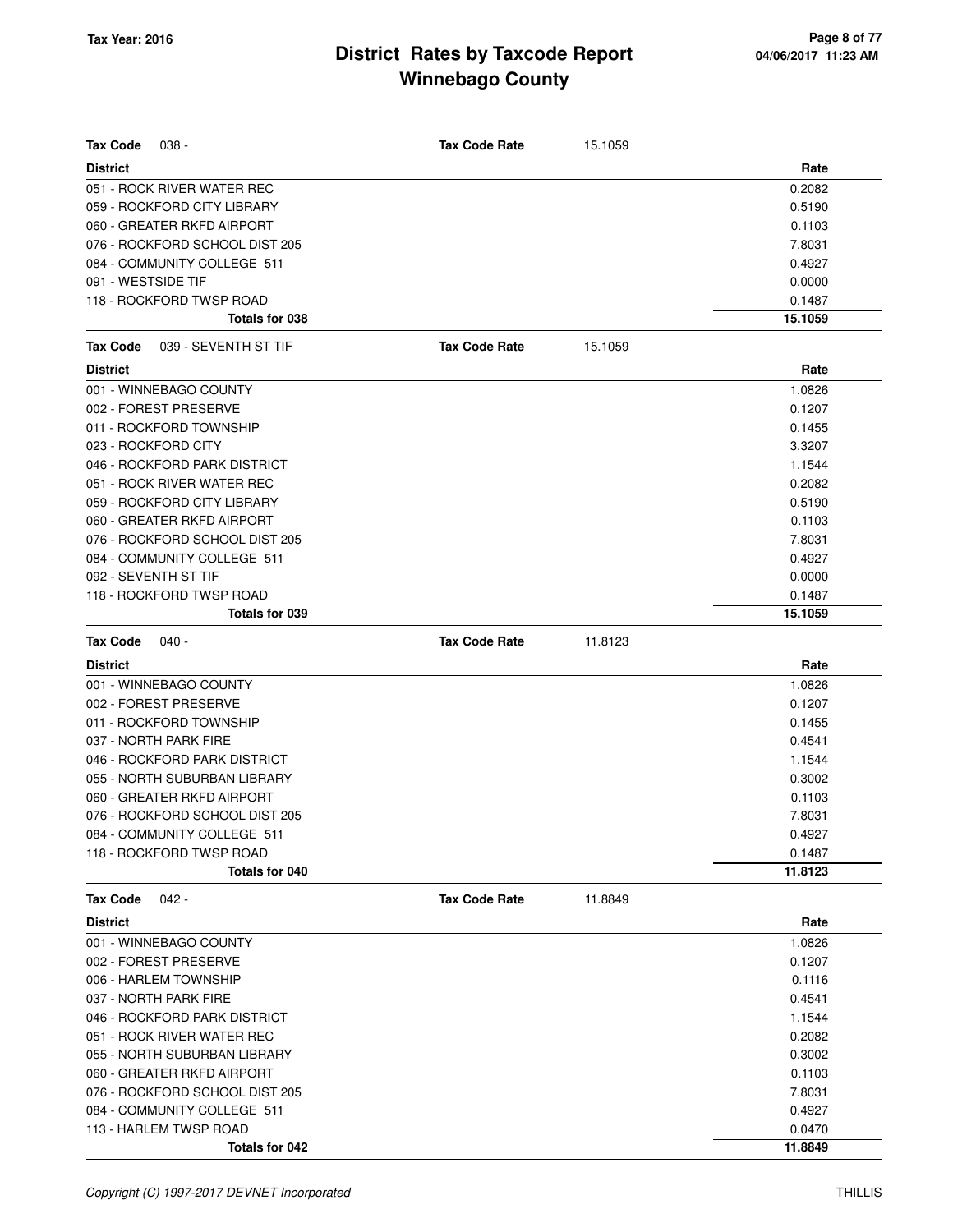| <b>Tax Code</b>     | $044 -$                                           | <b>Tax Code Rate</b> | 11.3582 |                   |
|---------------------|---------------------------------------------------|----------------------|---------|-------------------|
| <b>District</b>     |                                                   |                      |         | Rate              |
|                     | 001 - WINNEBAGO COUNTY                            |                      |         | 1.0826            |
|                     | 002 - FOREST PRESERVE                             |                      |         | 0.1207            |
|                     | 011 - ROCKFORD TOWNSHIP                           |                      |         | 0.1455            |
|                     | 019 - LOVES PARK CITY                             |                      |         | 0.0000            |
|                     | 046 - ROCKFORD PARK DISTRICT                      |                      |         | 1.1544            |
|                     | 055 - NORTH SUBURBAN LIBRARY                      |                      |         | 0.3002            |
|                     | 060 - GREATER RKFD AIRPORT                        |                      |         | 0.1103            |
|                     | 076 - ROCKFORD SCHOOL DIST 205                    |                      |         | 7.8031            |
|                     | 084 - COMMUNITY COLLEGE 511                       |                      |         | 0.4927            |
|                     | 118 - ROCKFORD TWSP ROAD                          |                      |         | 0.1487            |
|                     | Totals for 044                                    |                      |         | 11.3582           |
| <b>Tax Code</b>     | $045 -$                                           | <b>Tax Code Rate</b> | 10.2764 |                   |
| <b>District</b>     |                                                   |                      |         | Rate              |
|                     | 001 - WINNEBAGO COUNTY                            |                      |         | 1.0826            |
|                     | 002 - FOREST PRESERVE                             |                      |         | 0.1207            |
|                     | 006 - HARLEM TOWNSHIP                             |                      |         | 0.1116            |
|                     | 019 - LOVES PARK CITY                             |                      |         | 0.0000            |
|                     | 051 - ROCK RIVER WATER REC                        |                      |         | 0.2082            |
|                     | 055 - NORTH SUBURBAN LIBRARY                      |                      |         | 0.3002            |
|                     | 060 - GREATER RKFD AIRPORT                        |                      |         | 0.1103            |
|                     | 076 - ROCKFORD SCHOOL DIST 205                    |                      |         | 7.8031            |
|                     | 084 - COMMUNITY COLLEGE 511                       |                      |         | 0.4927            |
|                     | 113 - HARLEM TWSP ROAD                            |                      |         | 0.0470            |
|                     | Totals for 045                                    |                      |         | 10.2764           |
| <b>Tax Code</b>     | 046                                               | <b>Tax Code Rate</b> | 14.8445 |                   |
| <b>District</b>     |                                                   |                      |         | Rate              |
|                     |                                                   |                      |         |                   |
|                     |                                                   |                      |         |                   |
|                     | 001 - WINNEBAGO COUNTY                            |                      |         | 1.0826            |
|                     | 002 - FOREST PRESERVE                             |                      |         | 0.1207            |
|                     | 009 - OWEN TOWNSHIP                               |                      |         | 0.1460            |
| 023 - ROCKFORD CITY |                                                   |                      |         | 3.3207            |
|                     | 046 - ROCKFORD PARK DISTRICT                      |                      |         | 1.1544            |
|                     | 059 - ROCKFORD CITY LIBRARY                       |                      |         | 0.5190            |
|                     | 076 - ROCKFORD SCHOOL DIST 205                    |                      |         | 7.8031            |
|                     | 084 - COMMUNITY COLLEGE 511                       |                      |         | 0.4927            |
|                     | 116 - OWEN TWSP ROAD<br>Totals for 046            |                      |         | 0.2053<br>14.8445 |
|                     |                                                   | <b>Tax Code Rate</b> |         |                   |
| <b>Tax Code</b>     | 047 - LINCOLNWOOD TIF                             |                      | 15.1059 |                   |
| <b>District</b>     |                                                   |                      |         | Rate              |
|                     | 001 - WINNEBAGO COUNTY                            |                      |         | 1.0826            |
|                     | 002 - FOREST PRESERVE                             |                      |         | 0.1207            |
|                     | 011 - ROCKFORD TOWNSHIP                           |                      |         | 0.1455            |
| 023 - ROCKFORD CITY |                                                   |                      |         | 3.3207            |
|                     | 046 - ROCKFORD PARK DISTRICT                      |                      |         | 1.1544            |
|                     | 051 - ROCK RIVER WATER REC                        |                      |         | 0.2082            |
|                     | 059 - ROCKFORD CITY LIBRARY                       |                      |         | 0.5190            |
|                     | 060 - GREATER RKFD AIRPORT                        |                      |         | 0.1103            |
|                     | 076 - ROCKFORD SCHOOL DIST 205                    |                      |         | 7.8031            |
|                     | 084 - COMMUNITY COLLEGE 511                       |                      |         | 0.4927            |
|                     | 105 - LINCOLNWOOD TIF<br>118 - ROCKFORD TWSP ROAD |                      |         | 0.0000<br>0.1487  |

Copyright (C) 1997-2017 DEVNET Incorporated THILLIS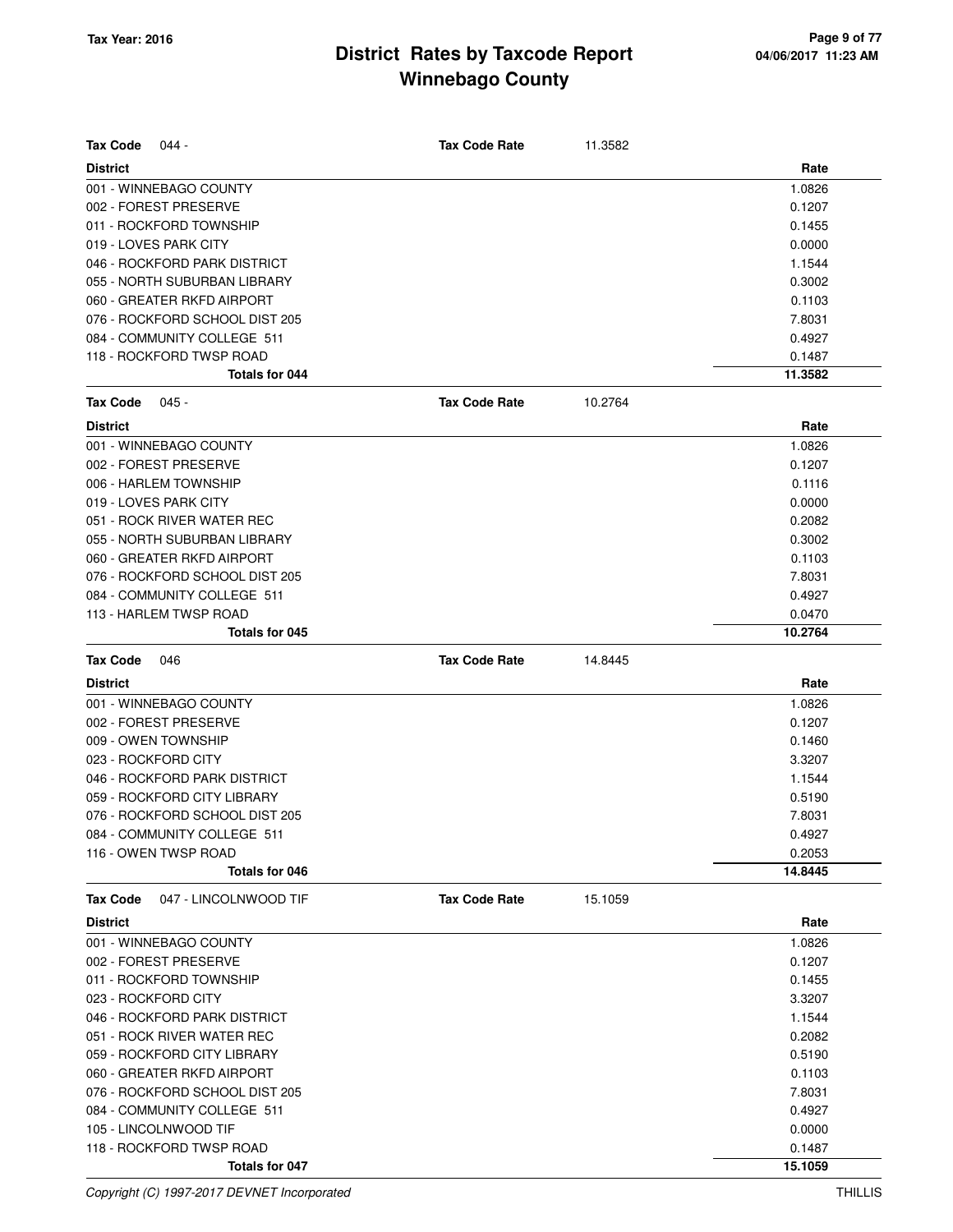| <b>Tax Code</b><br>048 - SPRINGFIELD CORNERS TIF | <b>Tax Code Rate</b> | 15.1059 |         |
|--------------------------------------------------|----------------------|---------|---------|
| <b>District</b>                                  |                      |         | Rate    |
| 001 - WINNEBAGO COUNTY                           |                      |         | 1.0826  |
| 002 - FOREST PRESERVE                            |                      |         | 0.1207  |
| 011 - ROCKFORD TOWNSHIP                          |                      |         | 0.1455  |
| 023 - ROCKFORD CITY                              |                      |         | 3.3207  |
| 046 - ROCKFORD PARK DISTRICT                     |                      |         | 1.1544  |
| 051 - ROCK RIVER WATER REC                       |                      |         | 0.2082  |
| 059 - ROCKFORD CITY LIBRARY                      |                      |         | 0.5190  |
| 060 - GREATER RKFD AIRPORT                       |                      |         | 0.1103  |
| 076 - ROCKFORD SCHOOL DIST 205                   |                      |         | 7.8031  |
| 084 - COMMUNITY COLLEGE 511                      |                      |         | 0.4927  |
| 107 - SPRINGFIELD CORNERS TIF                    |                      |         | 0.0000  |
| 118 - ROCKFORD TWSP ROAD                         |                      |         | 0.1487  |
| Totals for 048                                   |                      |         | 15.1059 |
| <b>Tax Code</b><br>049 -                         | <b>Tax Code Rate</b> | 12.1538 |         |
| <b>District</b>                                  |                      |         | Rate    |
| 001 - WINNEBAGO COUNTY                           |                      |         | 1.0826  |
| 002 - FOREST PRESERVE                            |                      |         | 0.1207  |
| 006 - HARLEM TOWNSHIP                            |                      |         | 0.1116  |
| 025 - ROSCOE VILLAGE                             |                      |         | 0.6578  |
| 035 - HARLEM-ROSCOE FIRE                         |                      |         | 0.7579  |
| 051 - ROCK RIVER WATER REC                       |                      |         | 0.2082  |
| 055 - NORTH SUBURBAN LIBRARY                     |                      |         | 0.3002  |
| 060 - GREATER RKFD AIRPORT                       |                      |         | 0.1103  |
| 070 - HARLEM SCHOOL DIST 122                     |                      |         | 8.2648  |
| 084 - COMMUNITY COLLEGE 511                      |                      |         | 0.4927  |
| 113 - HARLEM TWSP ROAD                           |                      |         | 0.0470  |
| Totals for 049                                   |                      |         | 12.1538 |
| <b>Tax Code</b><br>$050 -$                       | <b>Tax Code Rate</b> | 11.8408 |         |
| <b>District</b>                                  |                      |         | Rate    |
| 001 - WINNEBAGO COUNTY                           |                      |         | 1.0826  |
| 002 - FOREST PRESERVE                            |                      |         | 0.1207  |
| 011 - ROCKFORD TOWNSHIP                          |                      |         | 0.1455  |
| 038 - NORTHWEST FIRE                             |                      |         | 0.5746  |
| 046 - ROCKFORD PARK DISTRICT                     |                      |         | 1.1544  |
| 051 - ROCK RIVER WATER REC                       |                      |         | 0.2082  |
| 060 - GREATER RKFD AIRPORT                       |                      |         | 0.1103  |
| 076 - ROCKFORD SCHOOL DIST 205                   |                      |         | 7.8031  |
| 084 - COMMUNITY COLLEGE 511                      |                      |         | 0.4927  |
| 118 - ROCKFORD TWSP ROAD                         |                      |         | 0.1487  |
| Totals for 050                                   |                      |         | 11.8408 |
| $051 -$<br><b>Tax Code</b>                       | <b>Tax Code Rate</b> | 11.6326 |         |
| <b>District</b>                                  |                      |         | Rate    |
| 001 - WINNEBAGO COUNTY                           |                      |         | 1.0826  |
| 002 - FOREST PRESERVE                            |                      |         | 0.1207  |
| 011 - ROCKFORD TOWNSHIP                          |                      |         | 0.1455  |
| 038 - NORTHWEST FIRE                             |                      |         | 0.5746  |
| 046 - ROCKFORD PARK DISTRICT                     |                      |         | 1.1544  |
| 060 - GREATER RKFD AIRPORT                       |                      |         | 0.1103  |
| 076 - ROCKFORD SCHOOL DIST 205                   |                      |         | 7.8031  |
| 084 - COMMUNITY COLLEGE 511                      |                      |         | 0.4927  |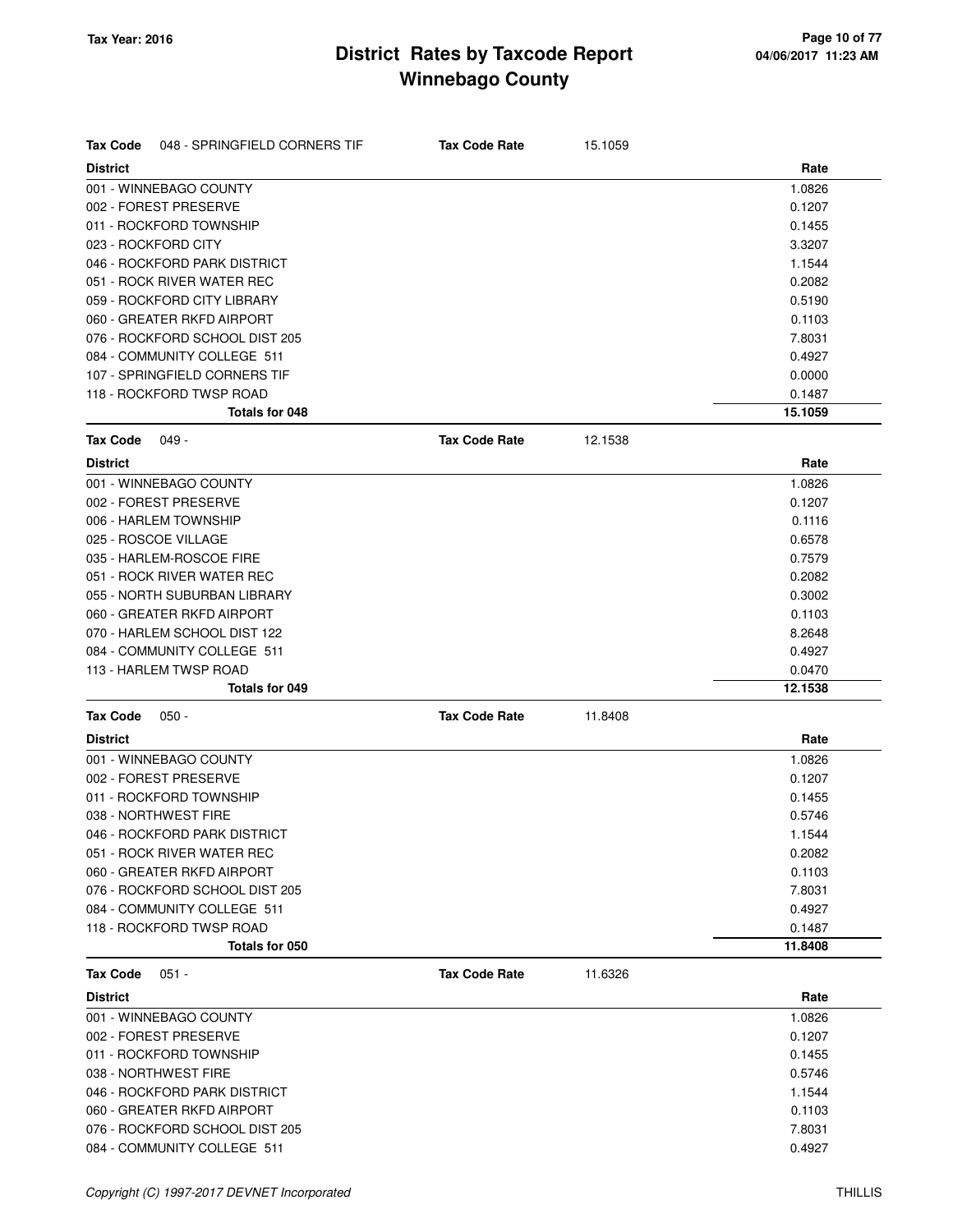| <b>Tax Code</b><br>$051 -$                 | <b>Tax Code Rate</b> | 11.6326 |                   |
|--------------------------------------------|----------------------|---------|-------------------|
| <b>District</b>                            |                      |         | Rate              |
| 118 - ROCKFORD TWSP ROAD<br>Totals for 051 |                      |         | 0.1487<br>11.6326 |
|                                            |                      |         |                   |
| <b>Tax Code</b><br>$052 -$                 | <b>Tax Code Rate</b> | 11.4292 |                   |
| <b>District</b>                            |                      |         | Rate              |
| 001 - WINNEBAGO COUNTY                     |                      |         | 1.0826            |
| 002 - FOREST PRESERVE                      |                      |         | 0.1207            |
| 011 - ROCKFORD TOWNSHIP                    |                      |         | 0.1455            |
| 038 - NORTHWEST FIRE                       |                      |         | 0.5746            |
| 046 - ROCKFORD PARK DISTRICT               |                      |         | 1.1544            |
| 058 - WINNEBAGO LIBRARY                    |                      |         | 0.2177            |
| 060 - GREATER RKFD AIRPORT                 |                      |         | 0.1103            |
| 082 - WINNEBAGO UNIT SD #323               |                      |         | 7.3820            |
| 084 - COMMUNITY COLLEGE 511                |                      |         | 0.4927            |
| 118 - ROCKFORD TWSP ROAD                   |                      |         | 0.1487            |
| Totals for 052                             |                      |         | 11.4292           |
| <b>Tax Code</b><br>$053 -$                 | <b>Tax Code Rate</b> | 12.0658 |                   |
| <b>District</b>                            |                      |         | Rate              |
| 001 - WINNEBAGO COUNTY                     |                      |         | 1.0826            |
| 002 - FOREST PRESERVE                      |                      |         | 0.1207            |
| 011 - ROCKFORD TOWNSHIP                    |                      |         | 0.1455            |
| 036 - NEW MILFORD FIRE                     |                      |         | 0.7996            |
| 046 - ROCKFORD PARK DISTRICT               |                      |         | 1.1544            |
| 051 - ROCK RIVER WATER REC                 |                      |         | 0.2082            |
| 060 - GREATER RKFD AIRPORT                 |                      |         | 0.1103            |
| 076 - ROCKFORD SCHOOL DIST 205             |                      |         | 7.8031            |
| 084 - COMMUNITY COLLEGE 511                |                      |         | 0.4927            |
| 118 - ROCKFORD TWSP ROAD                   |                      |         | 0.1487            |
| Totals for 053                             |                      |         | 12.0658           |
| 056 - COUNTRY OAKS SSA<br><b>Tax Code</b>  | <b>Tax Code Rate</b> | 15.1059 |                   |
| <b>District</b>                            |                      |         | Rate              |
| 001 - WINNEBAGO COUNTY                     |                      |         | 1.0826            |
| 002 - FOREST PRESERVE                      |                      |         | 0.1207            |
| 011 - ROCKFORD TOWNSHIP                    |                      |         | 0.1455            |
| 023 - ROCKFORD CITY                        |                      |         | 3.3207            |
| 046 - ROCKFORD PARK DISTRICT               |                      |         | 1.1544            |
| 051 - ROCK RIVER WATER REC                 |                      |         | 0.2082            |
| 059 - ROCKFORD CITY LIBRARY                |                      |         | 0.5190            |
| 060 - GREATER RKFD AIRPORT                 |                      |         | 0.1103            |
| 076 - ROCKFORD SCHOOL DIST 205             |                      |         | 7.8031            |
| 084 - COMMUNITY COLLEGE 511                |                      |         | 0.4927            |
| 109 - COUNTRY OAKS SSA                     |                      |         | 0.0000            |
| 118 - ROCKFORD TWSP ROAD                   |                      |         | 0.1487            |
| Totals for 056                             |                      |         | 15.1059           |
| <b>Tax Code</b><br>$057 -$                 | <b>Tax Code Rate</b> | 11.8424 |                   |
| <b>District</b>                            |                      |         | Rate              |
| 001 - WINNEBAGO COUNTY                     |                      |         | 1.0826            |
| 002 - FOREST PRESERVE                      |                      |         | 0.1207            |
| 011 - ROCKFORD TOWNSHIP                    |                      |         | 0.1455            |
| 043 - WEST SUBURBAN FIRE                   |                      |         | 0.5762            |
| 046 - ROCKFORD PARK DISTRICT               |                      |         | 1.1544            |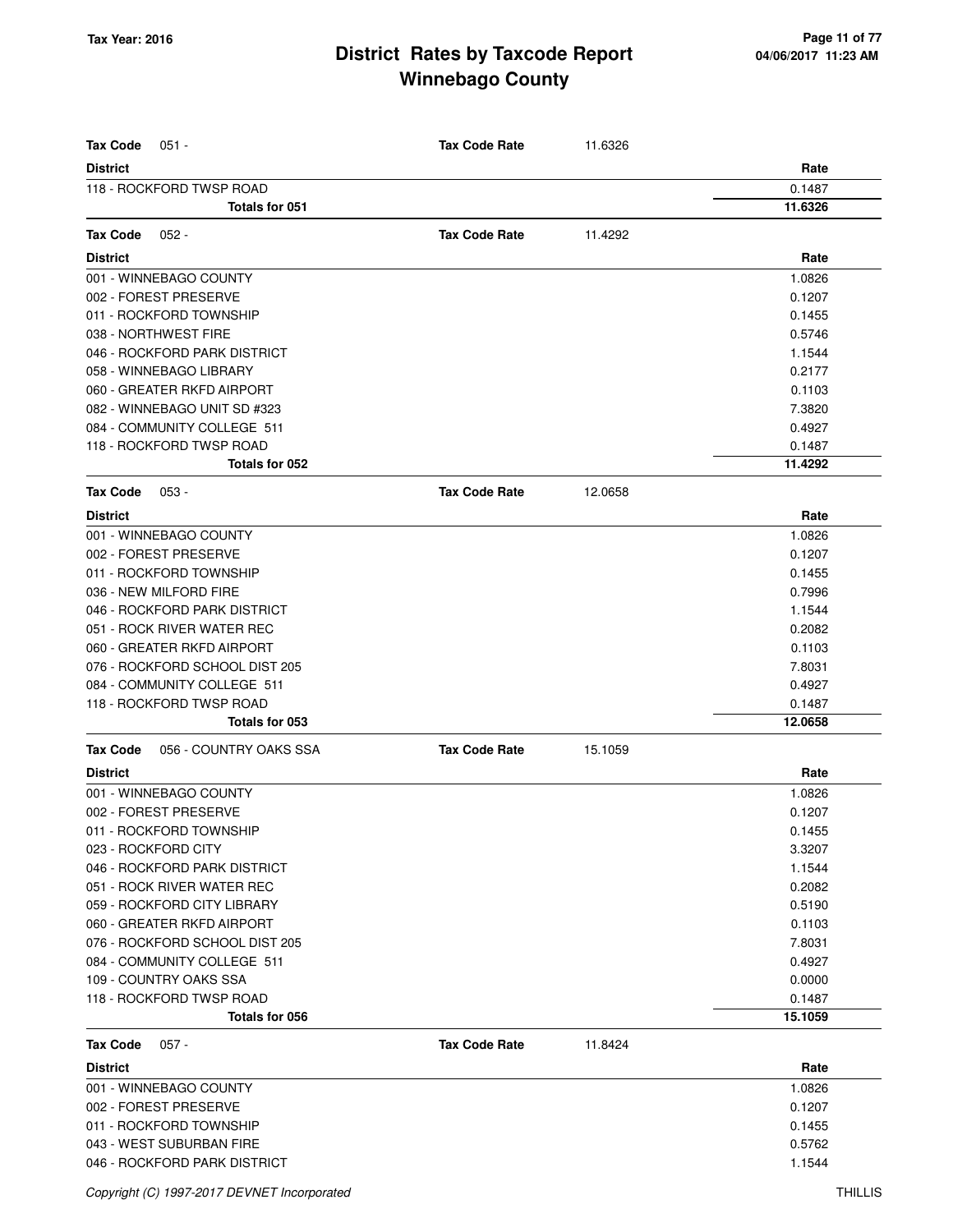| <b>Tax Code</b><br>$057 -$         | <b>Tax Code Rate</b> | 11.8424 |         |
|------------------------------------|----------------------|---------|---------|
| <b>District</b>                    |                      |         | Rate    |
| 051 - ROCK RIVER WATER REC         |                      |         | 0.2082  |
| 060 - GREATER RKFD AIRPORT         |                      |         | 0.1103  |
| 076 - ROCKFORD SCHOOL DIST 205     |                      |         | 7.8031  |
| 084 - COMMUNITY COLLEGE 511        |                      |         | 0.4927  |
| 118 - ROCKFORD TWSP ROAD           |                      |         | 0.1487  |
| Totals for 057                     |                      |         | 11.8424 |
| <b>Tax Code</b><br>$058 -$         | <b>Tax Code Rate</b> | 11.6342 |         |
| <b>District</b>                    |                      |         | Rate    |
| 001 - WINNEBAGO COUNTY             |                      |         | 1.0826  |
| 002 - FOREST PRESERVE              |                      |         | 0.1207  |
| 011 - ROCKFORD TOWNSHIP            |                      |         | 0.1455  |
| 043 - WEST SUBURBAN FIRE           |                      |         | 0.5762  |
| 046 - ROCKFORD PARK DISTRICT       |                      |         | 1.1544  |
| 060 - GREATER RKFD AIRPORT         |                      |         | 0.1103  |
| 076 - ROCKFORD SCHOOL DIST 205     |                      |         | 7.8031  |
| 084 - COMMUNITY COLLEGE 511        |                      |         | 0.4927  |
| 118 - ROCKFORD TWSP ROAD           |                      |         | 0.1487  |
| Totals for 058                     |                      |         | 11.6342 |
| <b>Tax Code</b><br>$059 -$         | <b>Tax Code Rate</b> | 12.7222 |         |
| <b>District</b>                    |                      |         | Rate    |
| 001 - WINNEBAGO COUNTY             |                      |         | 1.0826  |
| 002 - FOREST PRESERVE              |                      |         | 0.1207  |
| 011 - ROCKFORD TOWNSHIP            |                      |         | 0.1455  |
| 043 - WEST SUBURBAN FIRE           |                      |         | 0.5762  |
| 046 - ROCKFORD PARK DISTRICT       |                      |         | 1.1544  |
| 051 - ROCK RIVER WATER REC         |                      |         | 0.2082  |
| 060 - GREATER RKFD AIRPORT         |                      |         | 0.1103  |
| 065 - WASHINGTON PARK STREET LIGHT |                      |         | 0.8798  |
| 076 - ROCKFORD SCHOOL DIST 205     |                      |         | 7.8031  |
| 084 - COMMUNITY COLLEGE 511        |                      |         | 0.4927  |
| 118 - ROCKFORD TWSP ROAD           |                      |         | 0.1487  |
| Totals for 059                     |                      |         | 12.7222 |
| Tax Code<br>$060 -$                | <b>Tax Code Rate</b> | 11.6342 |         |
| <b>District</b>                    |                      |         | Rate    |
| 001 - WINNEBAGO COUNTY             |                      |         | 1.0826  |
| 002 - FOREST PRESERVE              |                      |         | 0.1207  |
| 011 - ROCKFORD TOWNSHIP            |                      |         | 0.1455  |
| 043 - WEST SUBURBAN FIRE           |                      |         | 0.5762  |
| 046 - ROCKFORD PARK DISTRICT       |                      |         | 1.1544  |
| 060 - GREATER RKFD AIRPORT         |                      |         | 0.1103  |
| 062 - RKFD - WINN DRAINAGE         |                      |         | 0.0000  |
| 076 - ROCKFORD SCHOOL DIST 205     |                      |         | 7.8031  |
| 084 - COMMUNITY COLLEGE 511        |                      |         | 0.4927  |
| 118 - ROCKFORD TWSP ROAD           |                      |         | 0.1487  |
| Totals for 060                     |                      |         | 11.6342 |
| <b>Tax Code</b><br>$061 -$         | <b>Tax Code Rate</b> | 12.0205 |         |
| <b>District</b>                    |                      |         | Rate    |
| 001 - WINNEBAGO COUNTY             |                      |         | 1.0826  |
| 002 - FOREST PRESERVE              |                      |         | 0.1207  |
| 011 - ROCKFORD TOWNSHIP            |                      |         | 0.1455  |
|                                    |                      |         |         |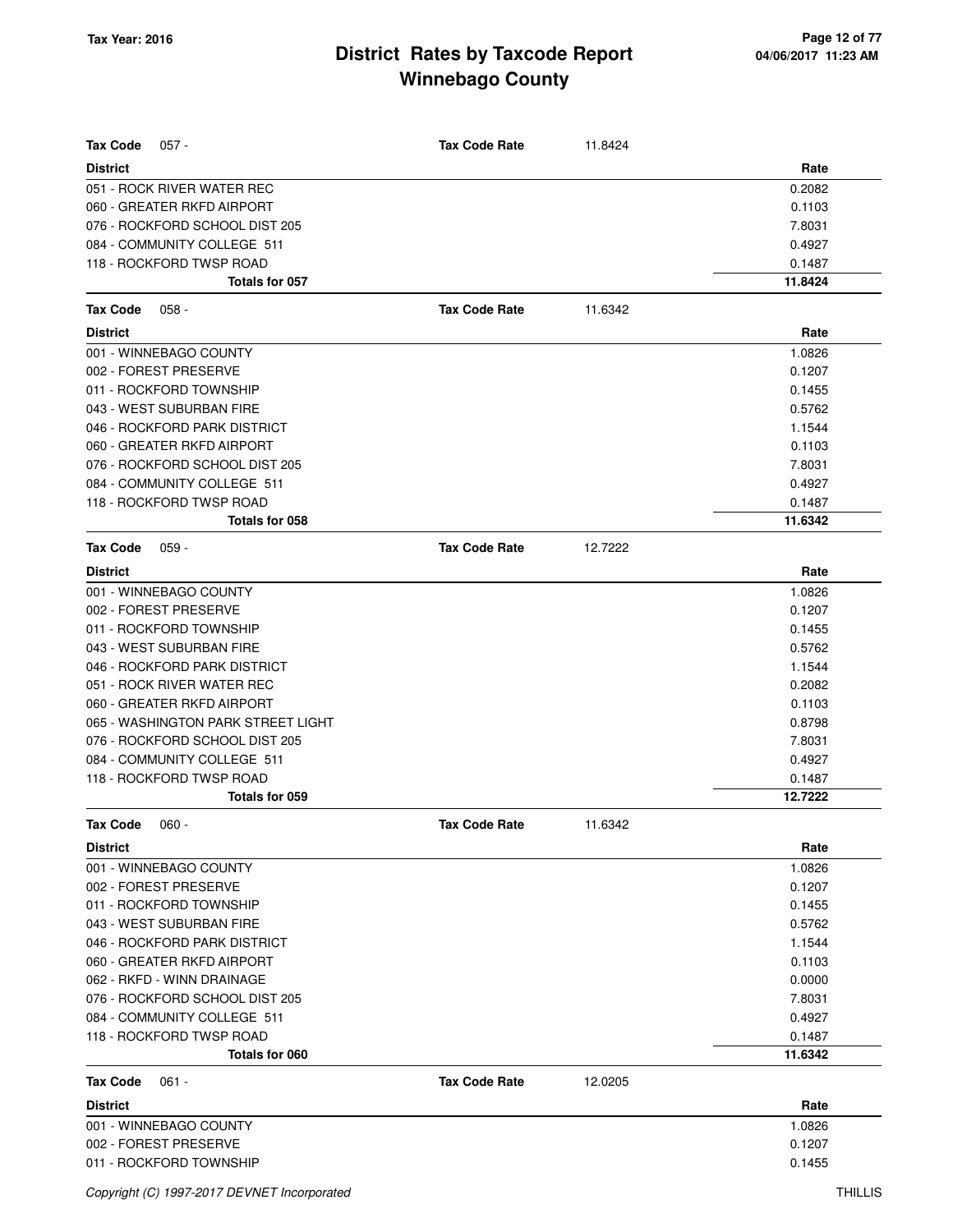| Tax Code<br>$061 -$            | <b>Tax Code Rate</b> | 12.0205 |         |
|--------------------------------|----------------------|---------|---------|
| <b>District</b>                |                      |         | Rate    |
| 037 - NORTH PARK FIRE          |                      |         | 0.4541  |
| 046 - ROCKFORD PARK DISTRICT   |                      |         | 1.1544  |
| 051 - ROCK RIVER WATER REC     |                      |         | 0.2082  |
| 055 - NORTH SUBURBAN LIBRARY   |                      |         | 0.3002  |
| 060 - GREATER RKFD AIRPORT     |                      |         | 0.1103  |
| 076 - ROCKFORD SCHOOL DIST 205 |                      |         | 7.8031  |
| 084 - COMMUNITY COLLEGE 511    |                      |         | 0.4927  |
| 118 - ROCKFORD TWSP ROAD       |                      |         | 0.1487  |
| <b>Totals for 061</b>          |                      |         | 12.0205 |
| <b>Tax Code</b><br>$062 -$     | <b>Tax Code Rate</b> | 11.8424 |         |
| <b>District</b>                |                      |         | Rate    |
| 001 - WINNEBAGO COUNTY         |                      |         | 1.0826  |
| 002 - FOREST PRESERVE          |                      |         | 0.1207  |
| 011 - ROCKFORD TOWNSHIP        |                      |         | 0.1455  |
| 043 - WEST SUBURBAN FIRE       |                      |         | 0.5762  |
| 046 - ROCKFORD PARK DISTRICT   |                      |         | 1.1544  |
| 051 - ROCK RIVER WATER REC     |                      |         | 0.2082  |
| 060 - GREATER RKFD AIRPORT     |                      |         | 0.1103  |
| 062 - RKFD - WINN DRAINAGE     |                      |         | 0.0000  |
| 076 - ROCKFORD SCHOOL DIST 205 |                      |         | 7.8031  |
| 084 - COMMUNITY COLLEGE 511    |                      |         | 0.4927  |
| 118 - ROCKFORD TWSP ROAD       |                      |         | 0.1487  |
| Totals for 062                 |                      |         | 11.8424 |
|                                |                      |         |         |
| <b>Tax Code</b><br>063 -       | <b>Tax Code Rate</b> | 11.4308 |         |
| <b>District</b>                |                      |         | Rate    |
| 001 - WINNEBAGO COUNTY         |                      |         | 1.0826  |
| 002 - FOREST PRESERVE          |                      |         | 0.1207  |
| 011 - ROCKFORD TOWNSHIP        |                      |         | 0.1455  |
| 043 - WEST SUBURBAN FIRE       |                      |         | 0.5762  |
| 046 - ROCKFORD PARK DISTRICT   |                      |         | 1.1544  |
| 058 - WINNEBAGO LIBRARY        |                      |         | 0.2177  |
| 060 - GREATER RKFD AIRPORT     |                      |         | 0.1103  |
| 082 - WINNEBAGO UNIT SD #323   |                      |         | 7.3820  |
| 084 - COMMUNITY COLLEGE 511    |                      |         | 0.4927  |
| 118 - ROCKFORD TWSP ROAD       |                      |         | 0.1487  |
| Totals for 063                 |                      |         | 11.4308 |
| $064 -$<br><b>Tax Code</b>     | <b>Tax Code Rate</b> | 11.5702 |         |
| <b>District</b>                |                      |         | Rate    |
| 001 - WINNEBAGO COUNTY         |                      |         | 1.0826  |
| 002 - FOREST PRESERVE          |                      |         | 0.1207  |
| 011 - ROCKFORD TOWNSHIP        |                      |         | 0.1455  |
| 030 - BLACKHAWK FIRE           |                      |         | 0.5122  |
| 046 - ROCKFORD PARK DISTRICT   |                      |         | 1.1544  |
| 060 - GREATER RKFD AIRPORT     |                      |         | 0.1103  |
| 076 - ROCKFORD SCHOOL DIST 205 |                      |         | 7.8031  |
| 084 - COMMUNITY COLLEGE 511    |                      |         | 0.4927  |
| 118 - ROCKFORD TWSP ROAD       |                      |         | 0.1487  |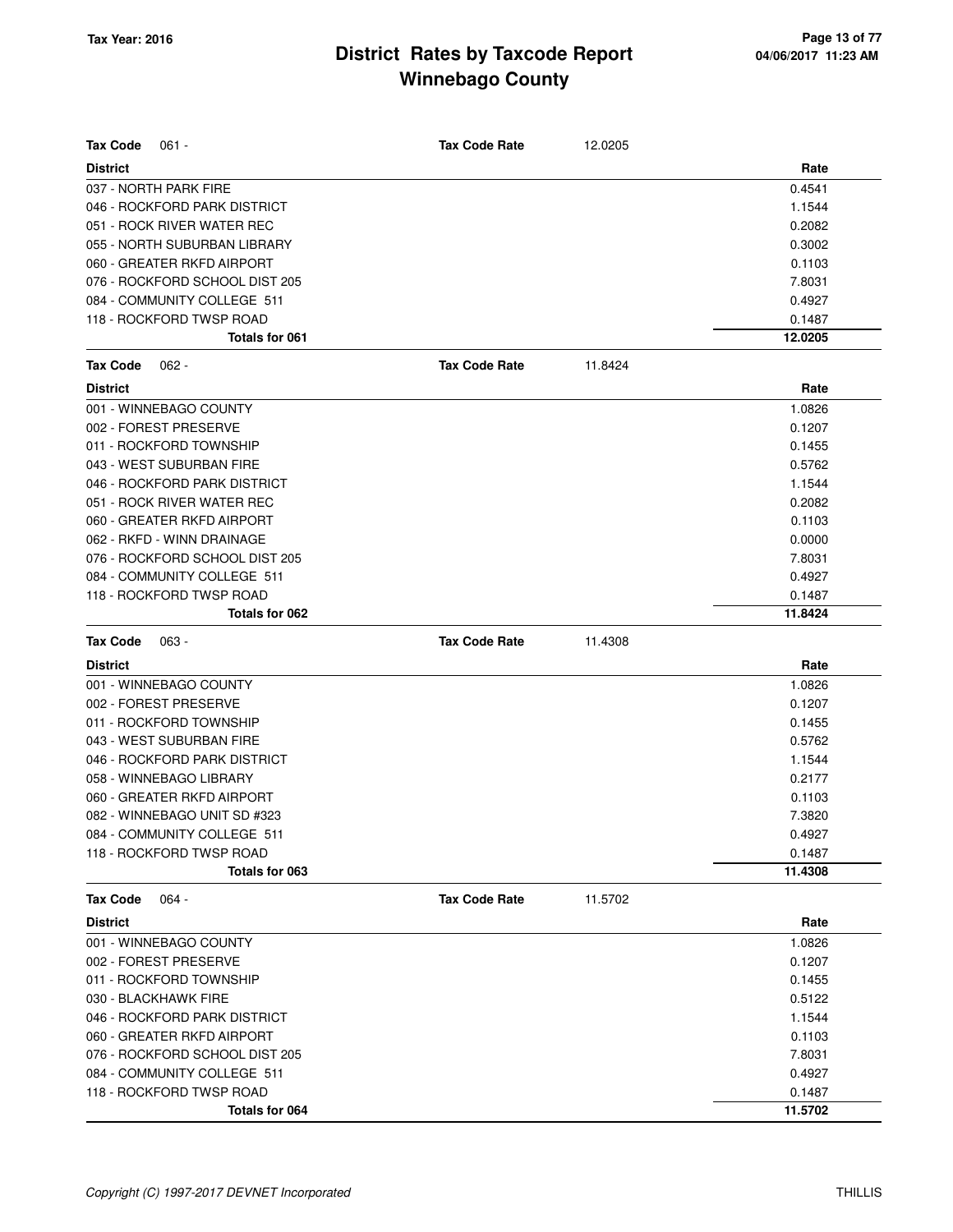| <b>Tax Code</b><br>$066 -$                 | <b>Tax Code Rate</b> | 11.7784 |         |
|--------------------------------------------|----------------------|---------|---------|
| <b>District</b>                            |                      |         | Rate    |
| 001 - WINNEBAGO COUNTY                     |                      |         | 1.0826  |
| 002 - FOREST PRESERVE                      |                      |         | 0.1207  |
| 011 - ROCKFORD TOWNSHIP                    |                      |         | 0.1455  |
| 030 - BLACKHAWK FIRE                       |                      |         | 0.5122  |
| 046 - ROCKFORD PARK DISTRICT               |                      |         | 1.1544  |
| 051 - ROCK RIVER WATER REC                 |                      |         | 0.2082  |
| 060 - GREATER RKFD AIRPORT                 |                      |         | 0.1103  |
| 076 - ROCKFORD SCHOOL DIST 205             |                      |         | 7.8031  |
| 084 - COMMUNITY COLLEGE 511                |                      |         | 0.4927  |
| 118 - ROCKFORD TWSP ROAD                   |                      |         | 0.1487  |
| Totals for 066                             |                      |         | 11.7784 |
| <b>Tax Code</b><br>068                     | <b>Tax Code Rate</b> | 10.8947 |         |
| <b>District</b>                            |                      |         | Rate    |
| 001 - WINNEBAGO COUNTY                     |                      |         | 1.0826  |
| 002 - FOREST PRESERVE                      |                      |         | 0.1207  |
| 013 - ROSCOE TOWNSHIP                      |                      |         | 0.1472  |
| 025 - ROSCOE VILLAGE                       |                      |         | 0.6578  |
| 035 - HARLEM-ROSCOE FIRE                   |                      |         | 0.7579  |
| 051 - ROCK RIVER WATER REC                 |                      |         | 0.2082  |
| 055 - NORTH SUBURBAN LIBRARY               |                      |         | 0.3002  |
| 072 - PRAIRIE HILL SCH DIST 133            |                      |         | 4.3951  |
| 077 - HONONEGAH HIGH SD #207               |                      |         | 2.5511  |
| 084 - COMMUNITY COLLEGE 511                |                      |         | 0.4927  |
| 120 - ROSCOE TWSP ROAD                     |                      |         | 0.1812  |
| Totals for 068                             |                      |         | 10.8947 |
|                                            |                      |         |         |
| <b>Tax Code</b><br>$069 -$                 | <b>Tax Code Rate</b> | 11.5750 |         |
| <b>District</b>                            |                      |         | Rate    |
| 001 - WINNEBAGO COUNTY                     |                      |         | 1.0826  |
| 002 - FOREST PRESERVE                      |                      |         | 0.1207  |
| 011 - ROCKFORD TOWNSHIP                    |                      |         | 0.1455  |
| 030 - BLACKHAWK FIRE                       |                      |         | 0.5122  |
| 046 - ROCKFORD PARK DISTRICT               |                      |         | 1.1544  |
| 051 - ROCK RIVER WATER REC                 |                      |         | 0.2082  |
| 058 - WINNEBAGO LIBRARY                    |                      |         | 0.2177  |
| 060 - GREATER RKFD AIRPORT                 |                      |         | 0.1103  |
| 082 - WINNEBAGO UNIT SD #323               |                      |         | 7.3820  |
| 084 - COMMUNITY COLLEGE 511                |                      |         | 0.4927  |
| 118 - ROCKFORD TWSP ROAD                   |                      |         | 0.1487  |
| Totals for 069                             |                      |         | 11.5750 |
| 070 - Harvest Hills SSA<br><b>Tax Code</b> | <b>Tax Code Rate</b> | 11.5664 |         |
| <b>District</b>                            |                      |         | Rate    |
| 001 - WINNEBAGO COUNTY                     |                      |         | 1.0826  |
| 002 - FOREST PRESERVE                      |                      |         | 0.1207  |
| 011 - ROCKFORD TOWNSHIP                    |                      |         | 0.1455  |
| 019 - LOVES PARK CITY                      |                      |         | 0.0000  |
| 046 - ROCKFORD PARK DISTRICT               |                      |         | 1.1544  |
| 051 - ROCK RIVER WATER REC                 |                      |         | 0.2082  |
| 055 - NORTH SUBURBAN LIBRARY               |                      |         | 0.3002  |
| 060 - GREATER RKFD AIRPORT                 |                      |         | 0.1103  |
| 076 - ROCKFORD SCHOOL DIST 205             |                      |         | 7.8031  |

Copyright (C) 1997-2017 DEVNET Incorporated THILLIS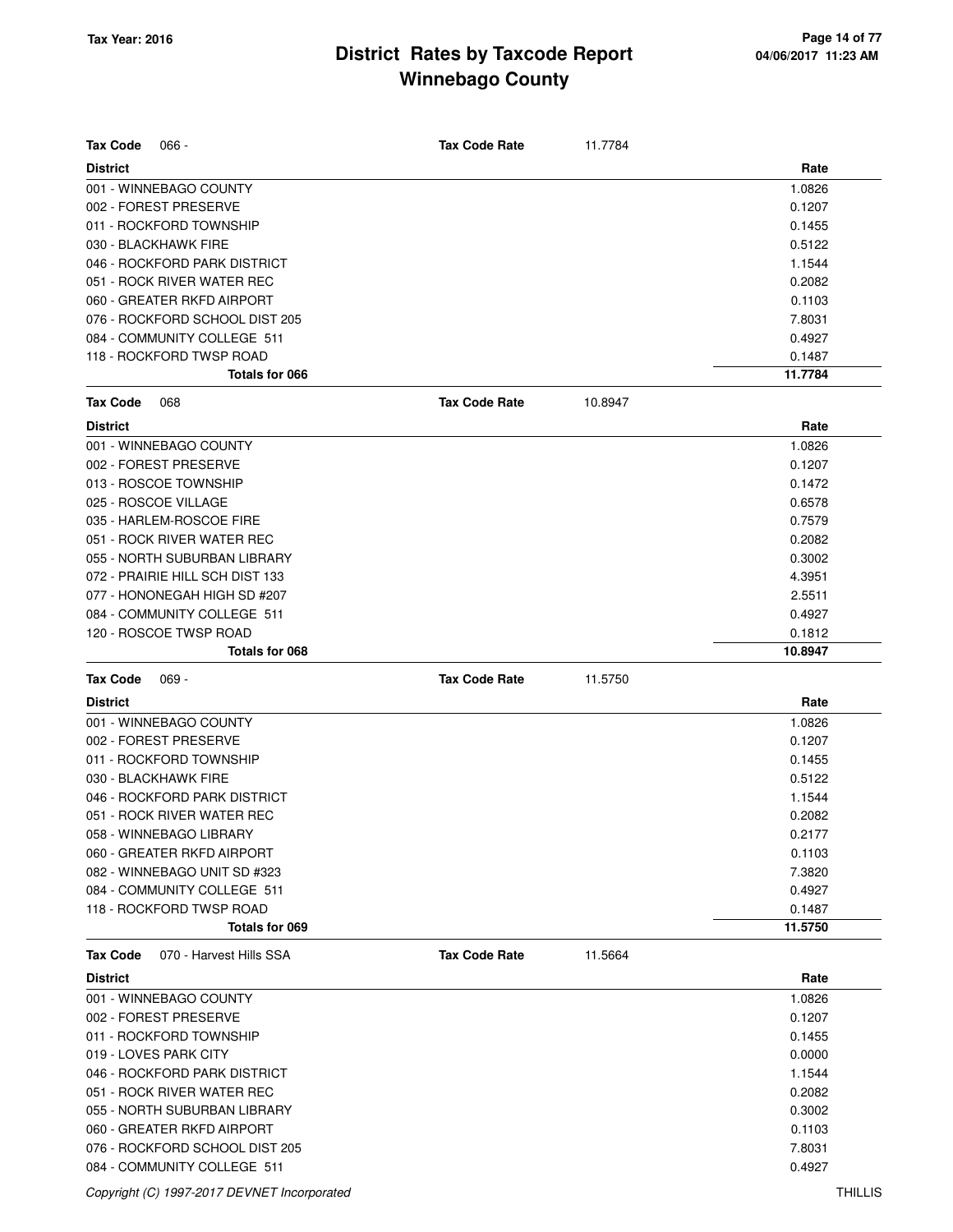| <b>Tax Code</b><br>070 - Harvest Hills SSA | <b>Tax Code Rate</b> | 11.5664 |         |
|--------------------------------------------|----------------------|---------|---------|
| <b>District</b>                            |                      |         | Rate    |
| 118 - ROCKFORD TWSP ROAD                   |                      |         | 0.1487  |
| 136 - HARVEST HILLS SSA                    |                      |         | 0.0000  |
| Totals for 070                             |                      |         | 11.5664 |
| <b>Tax Code</b><br>$071 -$                 | <b>Tax Code Rate</b> | 11.3668 |         |
| <b>District</b>                            |                      |         | Rate    |
| 001 - WINNEBAGO COUNTY                     |                      |         | 1.0826  |
| 002 - FOREST PRESERVE                      |                      |         | 0.1207  |
| 011 - ROCKFORD TOWNSHIP                    |                      |         | 0.1455  |
| 030 - BLACKHAWK FIRE                       |                      |         | 0.5122  |
| 046 - ROCKFORD PARK DISTRICT               |                      |         | 1.1544  |
| 058 - WINNEBAGO LIBRARY                    |                      |         | 0.2177  |
| 060 - GREATER RKFD AIRPORT                 |                      |         | 0.1103  |
| 082 - WINNEBAGO UNIT SD #323               |                      |         | 7.3820  |
| 084 - COMMUNITY COLLEGE 511                |                      |         | 0.4927  |
| 118 - ROCKFORD TWSP ROAD                   |                      |         | 0.1487  |
| Totals for 071                             |                      |         | 11.3668 |
| Tax Code<br>072                            | <b>Tax Code Rate</b> | 11.3186 |         |
| <b>District</b>                            |                      |         | Rate    |
| 001 - WINNEBAGO COUNTY                     |                      |         | 1.0826  |
| 002 - FOREST PRESERVE                      |                      |         | 0.1207  |
| 011 - ROCKFORD TOWNSHIP                    |                      |         | 0.1455  |
| 017 - CHERRY VALLEY VILLAGE                |                      |         | 0.0000  |
| 031 - CHERRY VALLEY FIRE                   |                      |         | 1.0177  |
| 054 - CHERRY VALLEY LIBRARY                |                      |         | 0.3973  |
| 060 - GREATER RKFD AIRPORT                 |                      |         | 0.1103  |
| 076 - ROCKFORD SCHOOL DIST 205             |                      |         | 7.8031  |
| 084 - COMMUNITY COLLEGE 511                |                      |         | 0.4927  |
| 118 - ROCKFORD TWSP ROAD                   |                      |         | 0.1487  |
| Totals for 072                             |                      |         | 11.3186 |
| <b>Tax Code</b><br>073 -                   | <b>Tax Code Rate</b> | 11.4308 |         |
| <b>District</b>                            |                      |         | Rate    |
| 001 - WINNEBAGO COUNTY                     |                      |         | 1.0826  |
| 002 - FOREST PRESERVE                      |                      |         | 0.1207  |
| 011 - ROCKFORD TOWNSHIP                    |                      |         | 0.1455  |
| 043 - WEST SUBURBAN FIRE                   |                      |         | 0.5762  |
| 046 - ROCKFORD PARK DISTRICT               |                      |         | 1.1544  |
| 058 - WINNEBAGO LIBRARY                    |                      |         | 0.2177  |
| 060 - GREATER RKFD AIRPORT                 |                      |         | 0.1103  |
| 062 - RKFD - WINN DRAINAGE                 |                      |         | 0.0000  |
| 082 - WINNEBAGO UNIT SD #323               |                      |         | 7.3820  |
| 084 - COMMUNITY COLLEGE 511                |                      |         | 0.4927  |
| 118 - ROCKFORD TWSP ROAD                   |                      |         | 0.1487  |
| Totals for 073                             |                      |         | 11.4308 |
| 076 - Harvest Hills SSA<br>Tax Code        | <b>Tax Code Rate</b> | 11.3582 |         |
| <b>District</b>                            |                      |         | Rate    |
| 001 - WINNEBAGO COUNTY                     |                      |         | 1.0826  |
| 002 - FOREST PRESERVE                      |                      |         | 0.1207  |
| 011 - ROCKFORD TOWNSHIP                    |                      |         | 0.1455  |
| 019 - LOVES PARK CITY                      |                      |         | 0.0000  |
| 046 - ROCKFORD PARK DISTRICT               |                      |         | 1.1544  |
|                                            |                      |         |         |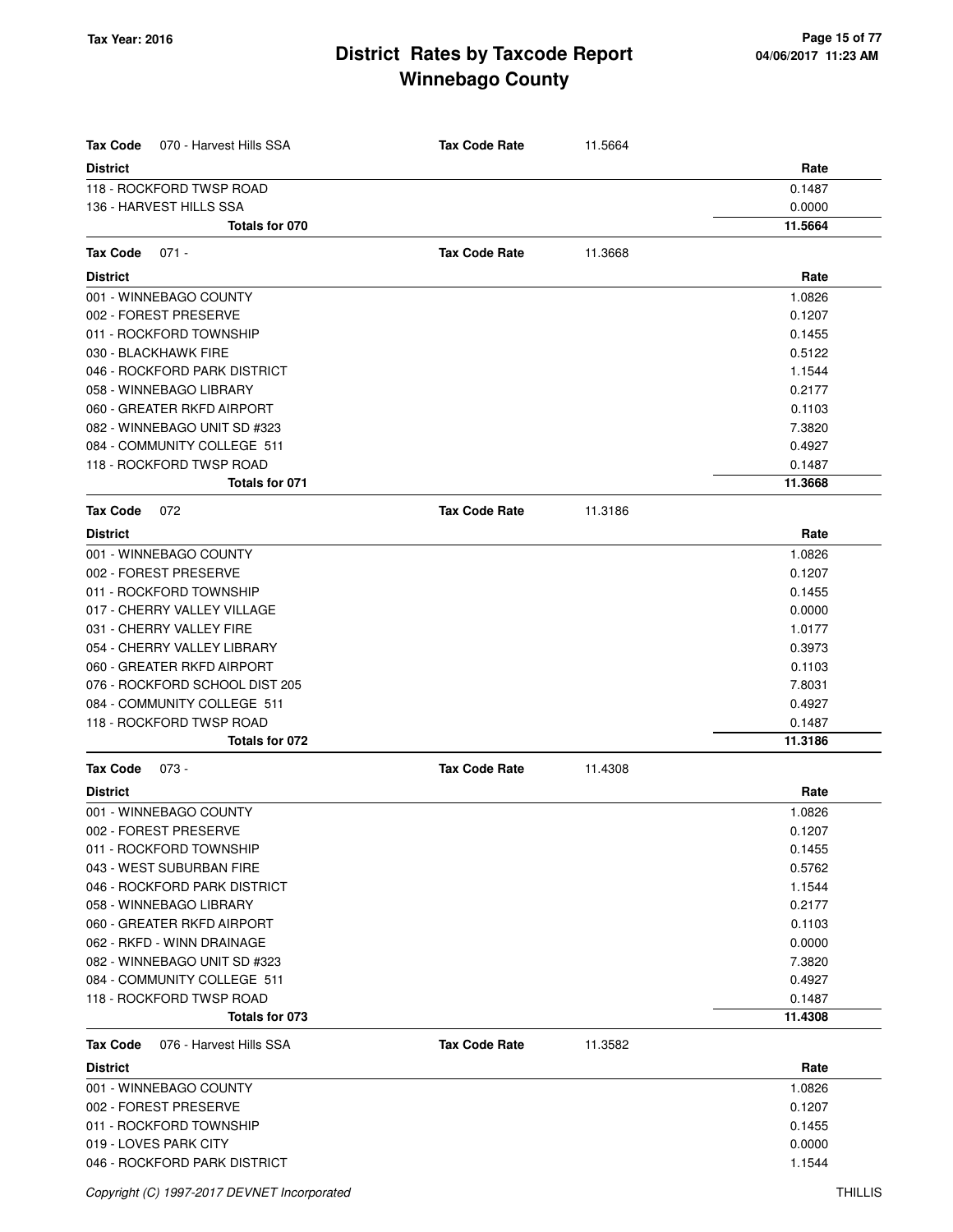| Tax Code<br>076 - Harvest Hills SSA      | <b>Tax Code Rate</b> | 11.3582 |         |
|------------------------------------------|----------------------|---------|---------|
| <b>District</b>                          |                      |         | Rate    |
| 055 - NORTH SUBURBAN LIBRARY             |                      |         | 0.3002  |
| 060 - GREATER RKFD AIRPORT               |                      |         | 0.1103  |
| 076 - ROCKFORD SCHOOL DIST 205           |                      |         | 7.8031  |
| 084 - COMMUNITY COLLEGE 511              |                      |         | 0.4927  |
| 118 - ROCKFORD TWSP ROAD                 |                      |         | 0.1487  |
| 136 - HARVEST HILLS SSA                  |                      |         | 0.0000  |
| Totals for 076                           |                      |         | 11.3582 |
| 077 - Harvest Hills SSA<br>Tax Code      | <b>Tax Code Rate</b> | 11.2662 |         |
| <b>District</b>                          |                      |         | Rate    |
| 001 - WINNEBAGO COUNTY                   |                      |         | 1.0826  |
| 002 - FOREST PRESERVE                    |                      |         | 0.1207  |
| 011 - ROCKFORD TOWNSHIP                  |                      |         | 0.1455  |
| 019 - LOVES PARK CITY                    |                      |         | 0.0000  |
| 046 - ROCKFORD PARK DISTRICT             |                      |         | 1.1544  |
| 051 - ROCK RIVER WATER REC               |                      |         | 0.2082  |
| 060 - GREATER RKFD AIRPORT               |                      |         | 0.1103  |
| 076 - ROCKFORD SCHOOL DIST 205           |                      |         | 7.8031  |
| 084 - COMMUNITY COLLEGE 511              |                      |         | 0.4927  |
| 118 - ROCKFORD TWSP ROAD                 |                      |         | 0.1487  |
| 136 - HARVEST HILLS SSA                  |                      |         | 0.0000  |
| Totals for 077                           |                      |         | 11.2662 |
| <b>Tax Code</b><br>078                   | <b>Tax Code Rate</b> | 11.1306 |         |
| <b>District</b>                          |                      |         | Rate    |
| 001 - WINNEBAGO COUNTY                   |                      |         | 1.0826  |
| 002 - FOREST PRESERVE                    |                      |         | 0.1207  |
| 006 - HARLEM TOWNSHIP                    |                      |         | 0.1116  |
| 019 - LOVES PARK CITY                    |                      |         | 0.0000  |
| 046 - ROCKFORD PARK DISTRICT             |                      |         | 1.1544  |
| 051 - ROCK RIVER WATER REC               |                      |         | 0.2082  |
| 060 - GREATER RKFD AIRPORT               |                      |         | 0.1103  |
| 076 - ROCKFORD SCHOOL DIST 205           |                      |         | 7.8031  |
| 084 - COMMUNITY COLLEGE 511              |                      |         | 0.4927  |
| 113 - HARLEM TWSP ROAD                   |                      |         | 0.0470  |
| Totals for 078                           |                      |         | 11.1306 |
| <b>Tax Code</b><br>082 - WESTSIDE TIF #2 | <b>Tax Code Rate</b> | 15.1059 |         |
| <b>District</b>                          |                      |         | Rate    |
| 001 - WINNEBAGO COUNTY                   |                      |         | 1.0826  |
| 002 - FOREST PRESERVE                    |                      |         | 0.1207  |
| 011 - ROCKFORD TOWNSHIP                  |                      |         | 0.1455  |
| 023 - ROCKFORD CITY                      |                      |         | 3.3207  |
| 046 - ROCKFORD PARK DISTRICT             |                      |         | 1.1544  |
| 051 - ROCK RIVER WATER REC               |                      |         | 0.2082  |
| 059 - ROCKFORD CITY LIBRARY              |                      |         | 0.5190  |
| 060 - GREATER RKFD AIRPORT               |                      |         | 0.1103  |
| 063 - WESTSIDE TIF #2                    |                      |         | 0.0000  |
| 076 - ROCKFORD SCHOOL DIST 205           |                      |         | 7.8031  |
| 084 - COMMUNITY COLLEGE 511              |                      |         | 0.4927  |
| 118 - ROCKFORD TWSP ROAD                 |                      |         | 0.1487  |
| Totals for 082                           |                      |         | 15.1059 |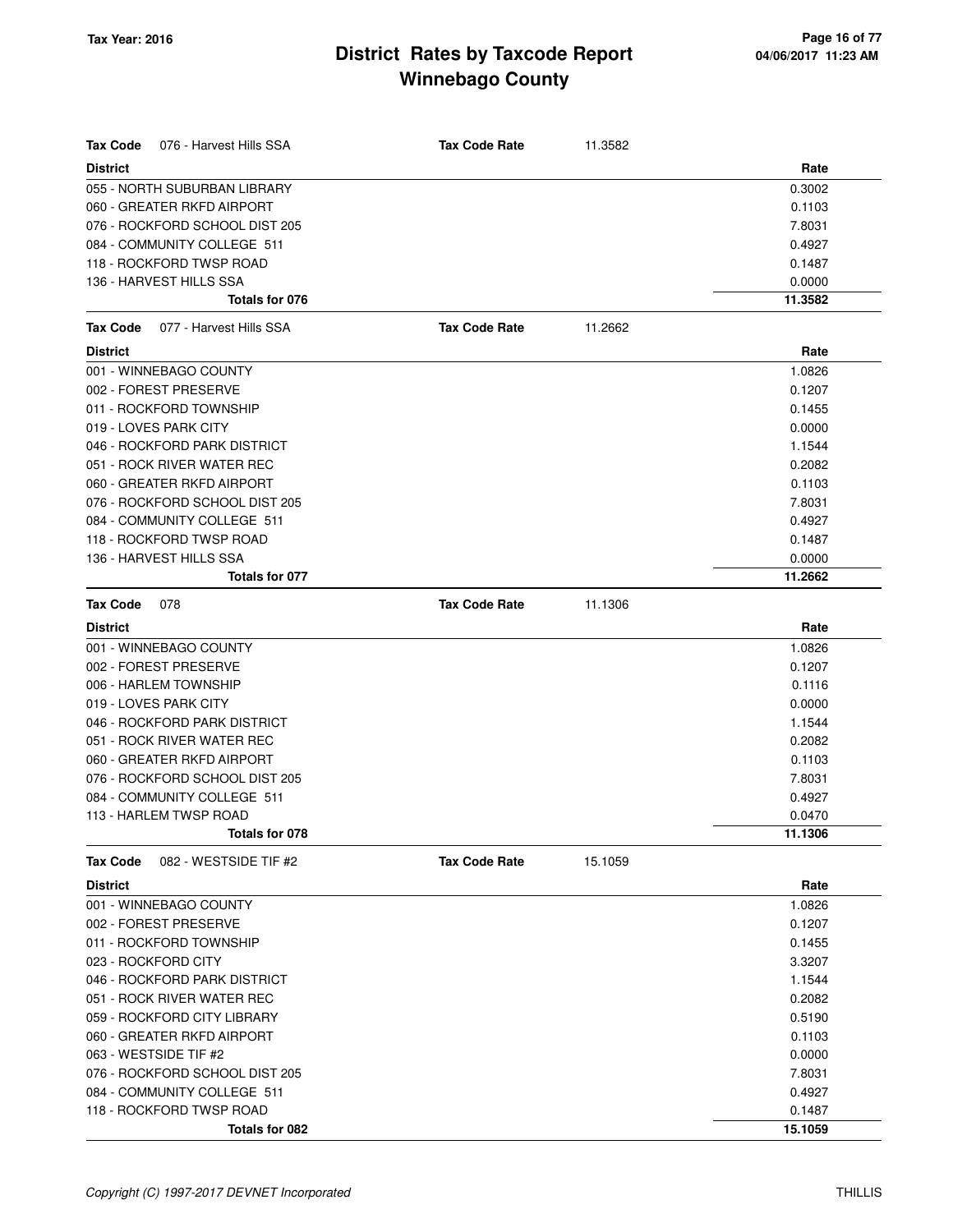| <b>Tax Code</b><br>083 -                            | <b>Tax Code Rate</b> | 11.8424 |                  |
|-----------------------------------------------------|----------------------|---------|------------------|
| <b>District</b>                                     |                      |         | Rate             |
| 001 - WINNEBAGO COUNTY                              |                      |         | 1.0826           |
| 002 - FOREST PRESERVE                               |                      |         | 0.1207           |
| 011 - ROCKFORD TOWNSHIP<br>043 - WEST SUBURBAN FIRE |                      |         | 0.1455           |
| 046 - ROCKFORD PARK DISTRICT                        |                      |         | 0.5762<br>1.1544 |
| 051 - ROCK RIVER WATER REC                          |                      |         | 0.2082           |
| 060 - GREATER RKFD AIRPORT                          |                      |         | 0.1103           |
| 064 - LINCOLN-ACRES STREET LIGHT                    |                      |         | 0.0000           |
| 076 - ROCKFORD SCHOOL DIST 205                      |                      |         | 7.8031           |
| 084 - COMMUNITY COLLEGE 511                         |                      |         | 0.4927           |
| 118 - ROCKFORD TWSP ROAD                            |                      |         | 0.1487           |
| Totals for 083                                      |                      |         | 11.8424          |
| <b>Tax Code</b><br>084 -                            | <b>Tax Code Rate</b> | 11.1489 |                  |
| <b>District</b>                                     |                      |         | Rate             |
| 001 - WINNEBAGO COUNTY                              |                      |         | 1.0826           |
| 002 - FOREST PRESERVE                               |                      |         | 0.1207           |
| 011 - ROCKFORD TOWNSHIP                             |                      |         | 0.1455           |
| 040 - ROCK RIVER FIRE                               |                      |         | 0.0909           |
| 046 - ROCKFORD PARK DISTRICT                        |                      |         | 1.1544           |
| 060 - GREATER RKFD AIRPORT                          |                      |         | 0.1103           |
| 076 - ROCKFORD SCHOOL DIST 205                      |                      |         | 7.8031           |
| 084 - COMMUNITY COLLEGE 511                         |                      |         | 0.4927           |
| 118 - ROCKFORD TWSP ROAD                            |                      |         | 0.1487           |
| Totals for 084                                      |                      |         | 11.1489          |
|                                                     |                      |         |                  |
| <b>Tax Code</b><br>$085 -$                          | <b>Tax Code Rate</b> | 15.1059 |                  |
| <b>District</b>                                     |                      |         | Rate             |
| 001 - WINNEBAGO COUNTY                              |                      |         | 1.0826           |
| 002 - FOREST PRESERVE                               |                      |         | 0.1207           |
| 011 - ROCKFORD TOWNSHIP                             |                      |         | 0.1455           |
| 023 - ROCKFORD CITY                                 |                      |         | 3.3207           |
| 046 - ROCKFORD PARK DISTRICT                        |                      |         | 1.1544           |
| 051 - ROCK RIVER WATER REC                          |                      |         | 0.2082           |
| 059 - ROCKFORD CITY LIBRARY                         |                      |         | 0.5190           |
| 060 - GREATER RKFD AIRPORT                          |                      |         | 0.1103           |
| 067 - WEST STATE & CENTRAL TIF                      |                      |         | 0.0000           |
| 076 - ROCKFORD SCHOOL DIST 205                      |                      |         | 7.8031           |
| 084 - COMMUNITY COLLEGE 511                         |                      |         | 0.4927           |
| 118 - ROCKFORD TWSP ROAD                            |                      |         | 0.1487           |
| Totals for 085                                      |                      |         | 15.1059          |
| <b>Tax Code</b><br>086 - NORTH MAIN & AUBURN TIF    | <b>Tax Code Rate</b> | 14.9956 |                  |
| <b>District</b>                                     |                      |         | Rate             |
| 001 - WINNEBAGO COUNTY                              |                      |         | 1.0826           |
| 002 - FOREST PRESERVE                               |                      |         | 0.1207           |
| 011 - ROCKFORD TOWNSHIP                             |                      |         | 0.1455           |
| 023 - ROCKFORD CITY                                 |                      |         | 3.3207           |
| 046 - ROCKFORD PARK DISTRICT                        |                      |         | 1.1544           |
| 051 - ROCK RIVER WATER REC                          |                      |         | 0.2082           |
| 059 - ROCKFORD CITY LIBRARY                         |                      |         | 0.5190           |
| 076 - ROCKFORD SCHOOL DIST 205                      |                      |         | 7.8031           |
| 084 - COMMUNITY COLLEGE 511                         |                      |         | 0.4927           |

088 - NORTH MAIN & AUBURN TIF 0.0000

Copyright (C) 1997-2017 DEVNET Incorporated THILLIS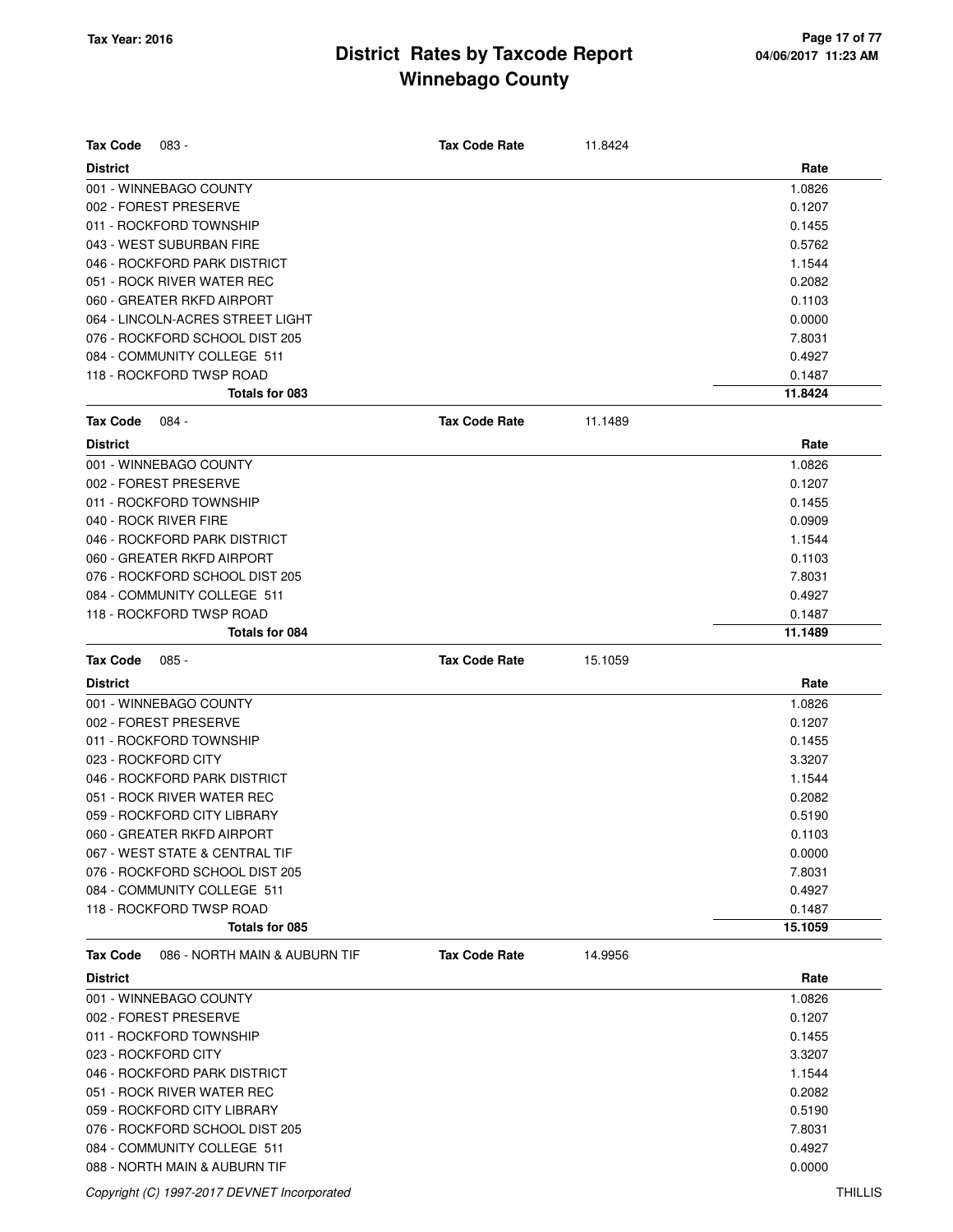| <b>Tax Code</b> | 086 - NORTH MAIN & AUBURN TIF  | <b>Tax Code Rate</b> | 14.9956 |         |
|-----------------|--------------------------------|----------------------|---------|---------|
| <b>District</b> |                                |                      |         | Rate    |
|                 | 118 - ROCKFORD TWSP ROAD       |                      |         | 0.1487  |
|                 | Totals for 086                 |                      |         | 14.9956 |
| Tax Code        | $090 -$                        | <b>Tax Code Rate</b> | 10.5952 |         |
| <b>District</b> |                                |                      |         | Rate    |
|                 | 001 - WINNEBAGO COUNTY         |                      |         | 1.0826  |
|                 | 002 - FOREST PRESERVE          |                      |         | 0.1207  |
|                 | 011 - ROCKFORD TOWNSHIP        |                      |         | 0.1455  |
|                 | 042 - STILLMAN FIRE            |                      |         | 0.6916  |
|                 | 060 - GREATER RKFD AIRPORT     |                      |         | 0.1103  |
|                 | 076 - ROCKFORD SCHOOL DIST 205 |                      |         | 7.8031  |
|                 | 084 - COMMUNITY COLLEGE 511    |                      |         | 0.4927  |
|                 | 118 - ROCKFORD TWSP ROAD       |                      |         | 0.1487  |
|                 | Totals for 090                 |                      |         | 10.5952 |
| Tax Code        | $091 -$                        | <b>Tax Code Rate</b> | 8.8236  |         |
| <b>District</b> |                                |                      |         | Rate    |
|                 | 001 - WINNEBAGO COUNTY         |                      |         | 1.0826  |
|                 | 002 - FOREST PRESERVE          |                      |         | 0.1207  |
|                 | 011 - ROCKFORD TOWNSHIP        |                      |         | 0.1455  |
|                 | 042 - STILLMAN FIRE            |                      |         | 0.6916  |
|                 | 060 - GREATER RKFD AIRPORT     |                      |         | 0.1103  |
|                 | 078 - MERIDIAN SCHOOL DIST 223 |                      |         | 6.0315  |
|                 | 084 - COMMUNITY COLLEGE 511    |                      |         | 0.4927  |
|                 | 118 - ROCKFORD TWSP ROAD       |                      |         | 0.1487  |
|                 | <b>Totals for 091</b>          |                      |         | 8.8236  |
| <b>Tax Code</b> | $092 -$                        | <b>Tax Code Rate</b> | 10.7032 |         |
| <b>District</b> |                                |                      |         | Rate    |
|                 | 001 - WINNEBAGO COUNTY         |                      |         | 1.0826  |
|                 | 002 - FOREST PRESERVE          |                      |         | 0.1207  |
|                 | 011 - ROCKFORD TOWNSHIP        |                      |         | 0.1455  |
|                 | 036 - NEW MILFORD FIRE         |                      |         | 0.7996  |
|                 | 060 - GREATER RKFD AIRPORT     |                      |         | 0.1103  |
|                 | 076 - ROCKFORD SCHOOL DIST 205 |                      |         | 7.8031  |
|                 | 084 - COMMUNITY COLLEGE 511    |                      |         | 0.4927  |
|                 | 118 - ROCKFORD TWSP ROAD       |                      |         | 0.1487  |
|                 | Totals for 092                 |                      |         | 10.7032 |
| Tax Code        | 093 -                          | <b>Tax Code Rate</b> | 8.9316  |         |
| <b>District</b> |                                |                      |         | Rate    |
|                 | 001 - WINNEBAGO COUNTY         |                      |         | 1.0826  |
|                 | 002 - FOREST PRESERVE          |                      |         | 0.1207  |
|                 | 011 - ROCKFORD TOWNSHIP        |                      |         | 0.1455  |
|                 | 036 - NEW MILFORD FIRE         |                      |         | 0.7996  |
|                 | 060 - GREATER RKFD AIRPORT     |                      |         | 0.1103  |
|                 | 078 - MERIDIAN SCHOOL DIST 223 |                      |         | 6.0315  |
|                 | 084 - COMMUNITY COLLEGE 511    |                      |         | 0.4927  |
|                 | 118 - ROCKFORD TWSP ROAD       |                      |         | 0.1487  |
|                 | Totals for 093                 |                      |         | 8.9316  |
| Tax Code        | $095 -$                        | <b>Tax Code Rate</b> | 11.1005 |         |
| <b>District</b> |                                |                      |         | Rate    |
|                 | 001 - WINNEBAGO COUNTY         |                      |         | 1.0826  |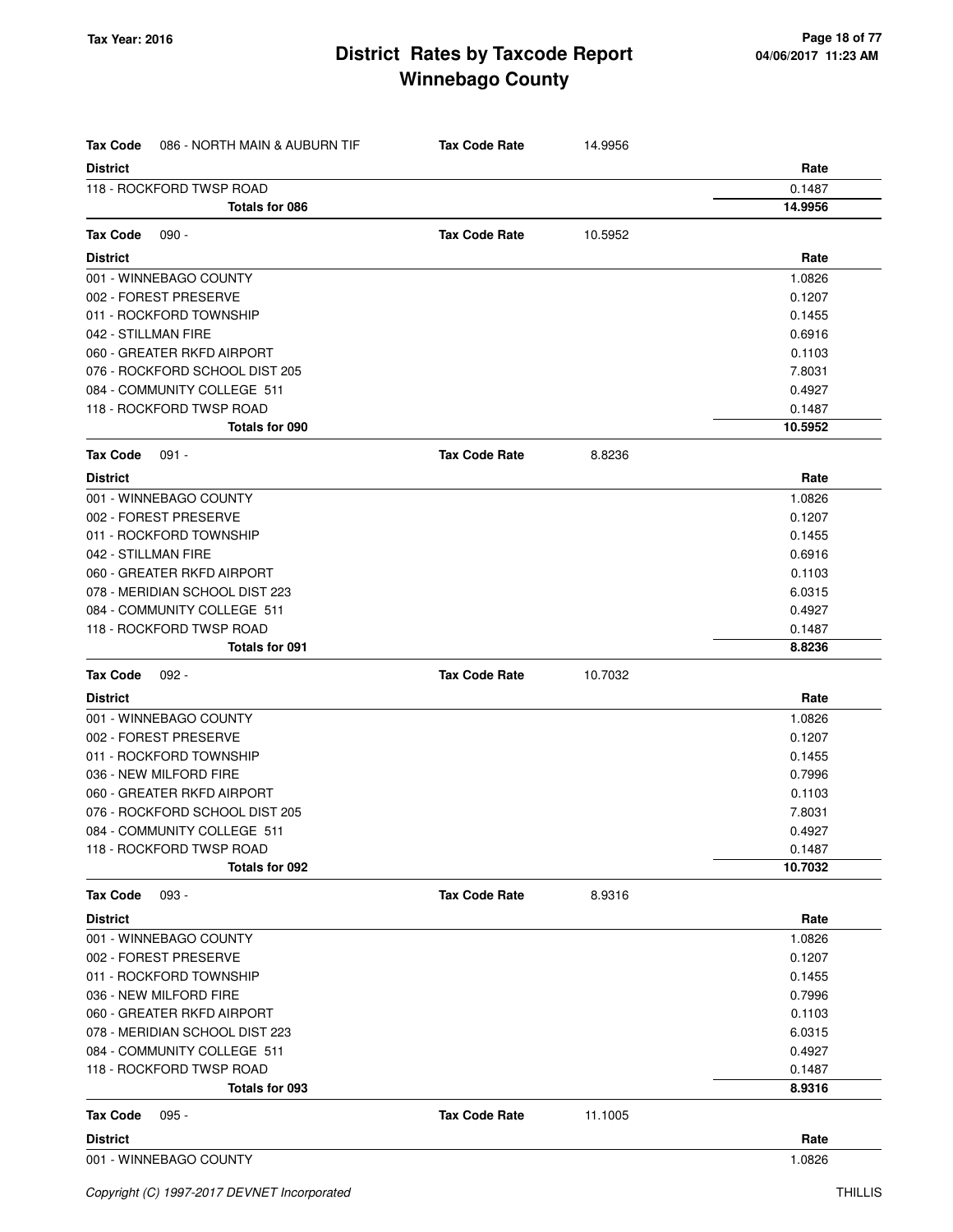| <b>Tax Code</b><br>$095 -$     | <b>Tax Code Rate</b> | 11.1005 |         |
|--------------------------------|----------------------|---------|---------|
| <b>District</b>                |                      |         | Rate    |
| 002 - FOREST PRESERVE          |                      |         | 0.1207  |
| 011 - ROCKFORD TOWNSHIP        |                      |         | 0.1455  |
| 036 - NEW MILFORD FIRE         |                      |         | 0.7996  |
| 054 - CHERRY VALLEY LIBRARY    |                      |         | 0.3973  |
| 060 - GREATER RKFD AIRPORT     |                      |         | 0.1103  |
| 076 - ROCKFORD SCHOOL DIST 205 |                      |         | 7.8031  |
| 084 - COMMUNITY COLLEGE 511    |                      |         | 0.4927  |
| 118 - ROCKFORD TWSP ROAD       |                      |         | 0.1487  |
| Totals for 095                 |                      |         | 11.1005 |
| <b>Tax Code</b><br>096         | <b>Tax Code Rate</b> | 12.2549 |         |
| <b>District</b>                |                      |         | Rate    |
| 001 - WINNEBAGO COUNTY         |                      |         | 1.0826  |
| 002 - FOREST PRESERVE          |                      |         | 0.1207  |
| 011 - ROCKFORD TOWNSHIP        |                      |         | 0.1455  |
| 036 - NEW MILFORD FIRE         |                      |         | 0.7996  |
| 046 - ROCKFORD PARK DISTRICT   |                      |         | 1.1544  |
| 054 - CHERRY VALLEY LIBRARY    |                      |         | 0.3973  |
| 060 - GREATER RKFD AIRPORT     |                      |         | 0.1103  |
| 076 - ROCKFORD SCHOOL DIST 205 |                      |         | 7.8031  |
| 084 - COMMUNITY COLLEGE 511    |                      |         | 0.4927  |
| 118 - ROCKFORD TWSP ROAD       |                      |         | 0.1487  |
| Totals for 096                 |                      |         | 12.2549 |
| <b>Tax Code</b><br>$099 -$     | <b>Tax Code Rate</b> | 11.8576 |         |
| <b>District</b>                |                      |         | Rate    |
| 001 - WINNEBAGO COUNTY         |                      |         | 1.0826  |
| 002 - FOREST PRESERVE          |                      |         | 0.1207  |
| 011 - ROCKFORD TOWNSHIP        |                      |         | 0.1455  |
| 036 - NEW MILFORD FIRE         |                      |         | 0.7996  |
| 046 - ROCKFORD PARK DISTRICT   |                      |         | 1.1544  |
| 060 - GREATER RKFD AIRPORT     |                      |         | 0.1103  |
| 076 - ROCKFORD SCHOOL DIST 205 |                      |         | 7.8031  |
| 084 - COMMUNITY COLLEGE 511    |                      |         | 0.4927  |
| 118 - ROCKFORD TWSP ROAD       |                      |         | 0.1487  |
| Totals for 099                 |                      |         | 11.8576 |
| $104 -$<br><b>Tax Code</b>     | <b>Tax Code Rate</b> | 11.3571 |         |
| <b>District</b>                |                      |         | Rate    |
| 001 - WINNEBAGO COUNTY         |                      |         | 1.0826  |
| 002 - FOREST PRESERVE          |                      |         | 0.1207  |
| 011 - ROCKFORD TOWNSHIP        |                      |         | 0.1455  |
| 040 - ROCK RIVER FIRE          |                      |         | 0.0909  |
| 046 - ROCKFORD PARK DISTRICT   |                      |         | 1.1544  |
| 051 - ROCK RIVER WATER REC     |                      |         | 0.2082  |
| 060 - GREATER RKFD AIRPORT     |                      |         | 0.1103  |
| 076 - ROCKFORD SCHOOL DIST 205 |                      |         | 7.8031  |
| 084 - COMMUNITY COLLEGE 511    |                      |         | 0.4927  |
| 118 - ROCKFORD TWSP ROAD       |                      |         | 0.1487  |
| Totals for 104                 |                      |         | 11.3571 |
| <b>Tax Code</b><br>108 -       | <b>Tax Code Rate</b> | 10.8261 |         |
| <b>District</b>                |                      |         | Rate    |
| 001 - WINNEBAGO COUNTY         |                      |         | 1.0826  |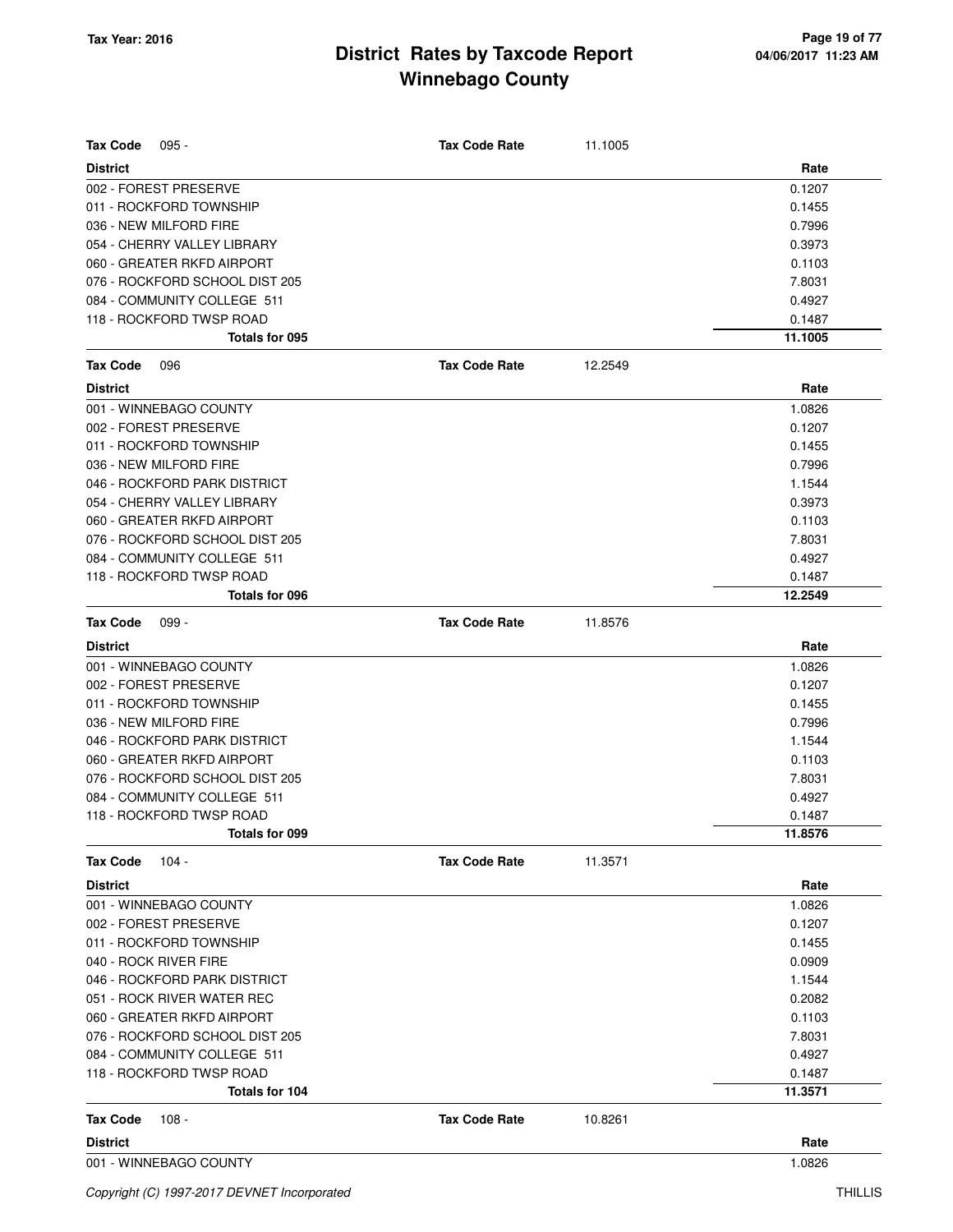| <b>Tax Code</b><br>$108 -$     | <b>Tax Code Rate</b> | 10.8261 |         |
|--------------------------------|----------------------|---------|---------|
| <b>District</b>                |                      |         | Rate    |
| 002 - FOREST PRESERVE          |                      |         | 0.1207  |
| 006 - HARLEM TOWNSHIP          |                      |         | 0.1116  |
| 020 - MACHESNEY PARK VILLAGE   |                      |         | 0.0000  |
| 035 - HARLEM-ROSCOE FIRE       |                      |         | 0.7579  |
| 055 - NORTH SUBURBAN LIBRARY   |                      |         | 0.3002  |
| 060 - GREATER RKFD AIRPORT     |                      |         | 0.1103  |
| 076 - ROCKFORD SCHOOL DIST 205 |                      |         | 7.8031  |
| 084 - COMMUNITY COLLEGE 511    |                      |         | 0.4927  |
| 113 - HARLEM TWSP ROAD         |                      |         | 0.0470  |
| Totals for 108                 |                      |         | 10.8261 |
| <b>Tax Code</b><br>109 -       | <b>Tax Code Rate</b> | 11.0343 |         |
| <b>District</b>                |                      |         | Rate    |
| 001 - WINNEBAGO COUNTY         |                      |         | 1.0826  |
| 002 - FOREST PRESERVE          |                      |         | 0.1207  |
| 006 - HARLEM TOWNSHIP          |                      |         | 0.1116  |
| 020 - MACHESNEY PARK VILLAGE   |                      |         | 0.0000  |
| 035 - HARLEM-ROSCOE FIRE       |                      |         | 0.7579  |
| 051 - ROCK RIVER WATER REC     |                      |         | 0.2082  |
| 055 - NORTH SUBURBAN LIBRARY   |                      |         | 0.3002  |
| 060 - GREATER RKFD AIRPORT     |                      |         | 0.1103  |
| 076 - ROCKFORD SCHOOL DIST 205 |                      |         | 7.8031  |
| 084 - COMMUNITY COLLEGE 511    |                      |         | 0.4927  |
| 113 - HARLEM TWSP ROAD         |                      |         | 0.0470  |
| Totals for 109                 |                      |         | 11.0343 |
| <b>Tax Code</b><br>$110 -$     | <b>Tax Code Rate</b> | 11.6464 |         |
| <b>District</b>                |                      |         | Rate    |
| 001 - WINNEBAGO COUNTY         |                      |         | 1.0826  |
| 002 - FOREST PRESERVE          |                      |         | 0.1207  |
| 004 - CHERRY VALLEY TOWNSHIP   |                      |         | 0.1404  |
| 031 - CHERRY VALLEY FIRE       |                      |         | 1.0177  |
| 051 - ROCK RIVER WATER REC     |                      |         | 0.2082  |
| 054 - CHERRY VALLEY LIBRARY    |                      |         | 0.3973  |
| 060 - GREATER RKFD AIRPORT     |                      |         | 0.1103  |
| 076 - ROCKFORD SCHOOL DIST 205 |                      |         | 7.8031  |
| 084 - COMMUNITY COLLEGE 511    |                      |         | 0.4927  |
| 111 - CHERRY VALLEY TWSP ROAD  |                      |         | 0.2734  |
| Totals for 110                 |                      |         | 11.6464 |
| $111 -$<br><b>Tax Code</b>     | <b>Tax Code Rate</b> | 11.2491 |         |
| <b>District</b>                |                      |         | Rate    |
| 001 - WINNEBAGO COUNTY         |                      |         | 1.0826  |
| 002 - FOREST PRESERVE          |                      |         | 0.1207  |
| 004 - CHERRY VALLEY TOWNSHIP   |                      |         | 0.1404  |
| 031 - CHERRY VALLEY FIRE       |                      |         | 1.0177  |
| 051 - ROCK RIVER WATER REC     |                      |         | 0.2082  |
| 060 - GREATER RKFD AIRPORT     |                      |         | 0.1103  |
| 076 - ROCKFORD SCHOOL DIST 205 |                      |         | 7.8031  |
| 084 - COMMUNITY COLLEGE 511    |                      |         | 0.4927  |
| 111 - CHERRY VALLEY TWSP ROAD  |                      |         | 0.2734  |
| Totals for 111                 |                      |         | 11.2491 |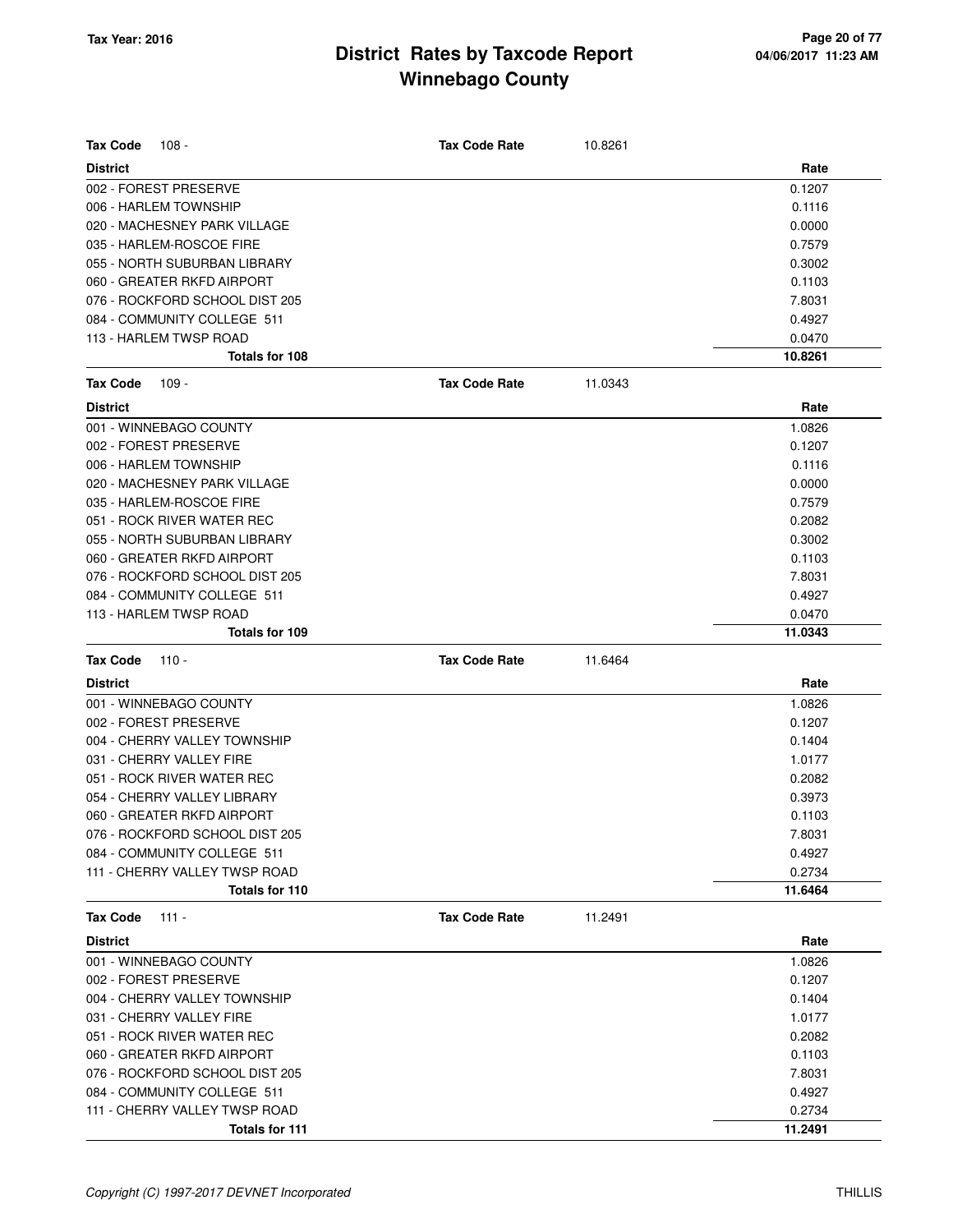| <b>Tax Code</b>     | 112 -                          | <b>Tax Code Rate</b> | 14.0711 |         |
|---------------------|--------------------------------|----------------------|---------|---------|
| <b>District</b>     |                                |                      |         | Rate    |
|                     | 001 - WINNEBAGO COUNTY         |                      |         | 1.0826  |
|                     | 002 - FOREST PRESERVE          |                      |         | 0.1207  |
|                     | 004 - CHERRY VALLEY TOWNSHIP   |                      |         | 0.1404  |
| 023 - ROCKFORD CITY |                                |                      |         | 3.3207  |
|                     | 051 - ROCK RIVER WATER REC     |                      |         | 0.2082  |
|                     | 059 - ROCKFORD CITY LIBRARY    |                      |         | 0.5190  |
|                     | 060 - GREATER RKFD AIRPORT     |                      |         | 0.1103  |
|                     | 076 - ROCKFORD SCHOOL DIST 205 |                      |         | 7.8031  |
|                     | 084 - COMMUNITY COLLEGE 511    |                      |         | 0.4927  |
|                     | 111 - CHERRY VALLEY TWSP ROAD  |                      |         | 0.2734  |
|                     | Totals for 112                 |                      |         | 14.0711 |
| <b>Tax Code</b>     | 113 -                          | <b>Tax Code Rate</b> | 12.8008 |         |
| <b>District</b>     |                                |                      |         | Rate    |
|                     | 001 - WINNEBAGO COUNTY         |                      |         | 1.0826  |
|                     | 002 - FOREST PRESERVE          |                      |         | 0.1207  |
|                     | 004 - CHERRY VALLEY TOWNSHIP   |                      |         | 0.1404  |
|                     | 031 - CHERRY VALLEY FIRE       |                      |         | 1.0177  |
|                     | 046 - ROCKFORD PARK DISTRICT   |                      |         | 1.1544  |
|                     | 051 - ROCK RIVER WATER REC     |                      |         | 0.2082  |
|                     | 054 - CHERRY VALLEY LIBRARY    |                      |         | 0.3973  |
|                     | 060 - GREATER RKFD AIRPORT     |                      |         | 0.1103  |
|                     | 076 - ROCKFORD SCHOOL DIST 205 |                      |         | 7.8031  |
|                     | 084 - COMMUNITY COLLEGE 511    |                      |         | 0.4927  |
|                     | 111 - CHERRY VALLEY TWSP ROAD  |                      |         | 0.2734  |
|                     | Totals for 113                 |                      |         | 12.8008 |
| <b>Tax Code</b>     | 114 -                          | <b>Tax Code Rate</b> | 11.4382 |         |
| <b>District</b>     |                                |                      |         | Rate    |
|                     | 001 - WINNEBAGO COUNTY         |                      |         | 1.0826  |
|                     | 002 - FOREST PRESERVE          |                      |         | 0.1207  |
|                     | 004 - CHERRY VALLEY TOWNSHIP   |                      |         | 0.1404  |
|                     | 031 - CHERRY VALLEY FIRE       |                      |         | 1.0177  |
|                     | 054 - CHERRY VALLEY LIBRARY    |                      |         | 0.3973  |
|                     | 060 - GREATER RKFD AIRPORT     |                      |         | 0.1103  |
|                     | 076 - ROCKFORD SCHOOL DIST 205 |                      |         | 7.8031  |
|                     | 084 - COMMUNITY COLLEGE 511    |                      |         | 0.4927  |
|                     | 111 - CHERRY VALLEY TWSP ROAD  |                      |         | 0.2734  |
|                     | Totals for 114                 |                      |         | 11.4382 |
| <b>Tax Code</b>     | $115 -$                        | <b>Tax Code Rate</b> | 11.0409 |         |
| <b>District</b>     |                                |                      |         | Rate    |
|                     | 001 - WINNEBAGO COUNTY         |                      |         | 1.0826  |
|                     | 002 - FOREST PRESERVE          |                      |         | 0.1207  |
|                     | 004 - CHERRY VALLEY TOWNSHIP   |                      |         | 0.1404  |
|                     | 031 - CHERRY VALLEY FIRE       |                      |         | 1.0177  |
|                     | 060 - GREATER RKFD AIRPORT     |                      |         | 0.1103  |
|                     | 076 - ROCKFORD SCHOOL DIST 205 |                      |         | 7.8031  |
|                     | 084 - COMMUNITY COLLEGE 511    |                      |         | 0.4927  |
|                     | 111 - CHERRY VALLEY TWSP ROAD  |                      |         | 0.2734  |
|                     | Totals for 115                 |                      |         | 11.0409 |
|                     |                                |                      |         |         |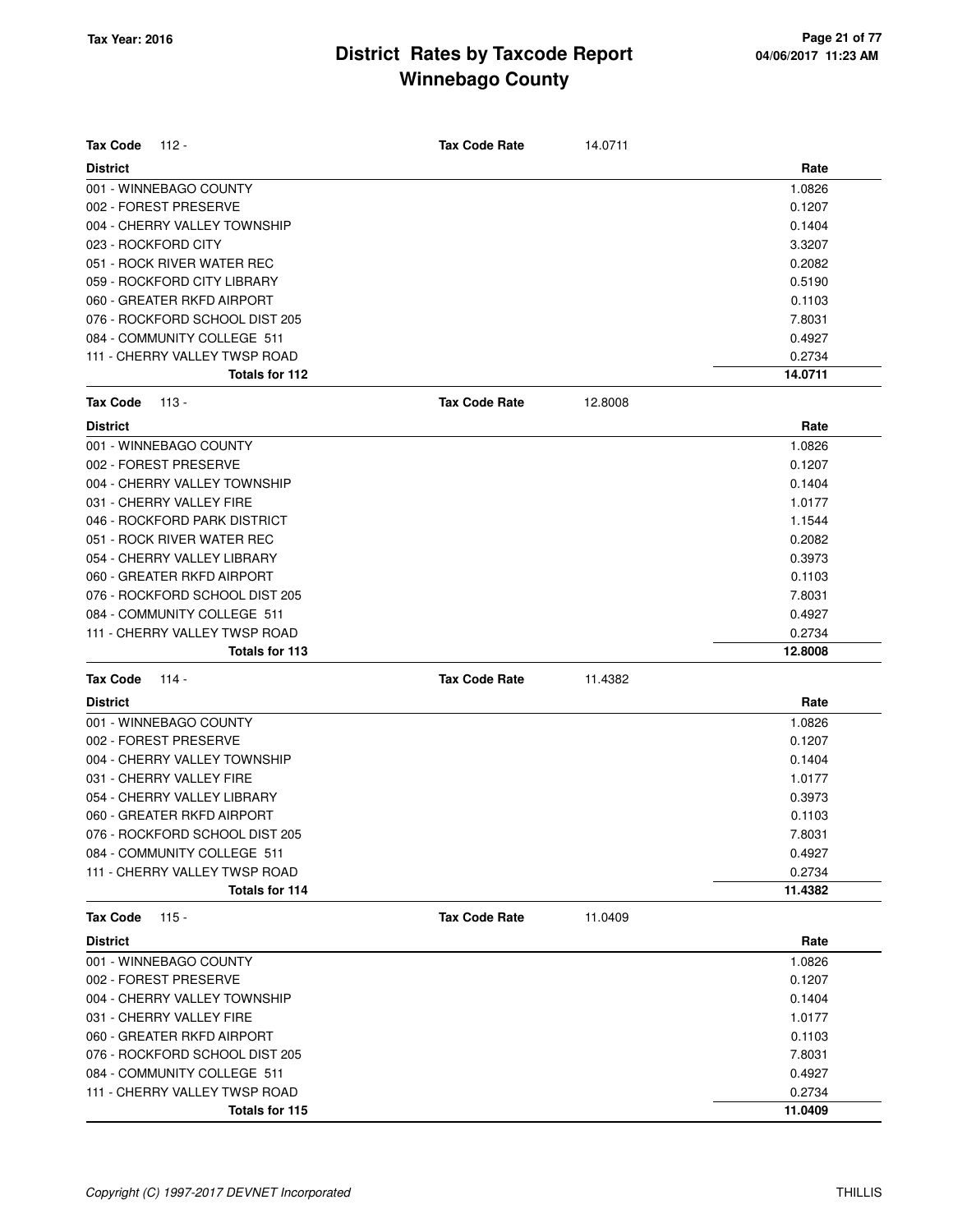| <b>Tax Code</b><br>- 116                         | <b>Tax Code Rate</b> | 13.8629 |         |
|--------------------------------------------------|----------------------|---------|---------|
| <b>District</b>                                  |                      |         | Rate    |
| 001 - WINNEBAGO COUNTY                           |                      |         | 1.0826  |
| 002 - FOREST PRESERVE                            |                      |         | 0.1207  |
| 004 - CHERRY VALLEY TOWNSHIP                     |                      |         | 0.1404  |
| 023 - ROCKFORD CITY                              |                      |         | 3.3207  |
| 059 - ROCKFORD CITY LIBRARY                      |                      |         | 0.5190  |
| 060 - GREATER RKFD AIRPORT                       |                      |         | 0.1103  |
| 076 - ROCKFORD SCHOOL DIST 205                   |                      |         | 7.8031  |
| 084 - COMMUNITY COLLEGE 511                      |                      |         | 0.4927  |
| 111 - CHERRY VALLEY TWSP ROAD                    |                      |         | 0.2734  |
| Totals for 116                                   |                      |         | 13.8629 |
| 117 - EAST STATE & ALPINE TIF<br><b>Tax Code</b> | <b>Tax Code Rate</b> | 15.1059 |         |
| <b>District</b>                                  |                      |         | Rate    |
| 001 - WINNEBAGO COUNTY                           |                      |         | 1.0826  |
| 002 - FOREST PRESERVE                            |                      |         | 0.1207  |
| 011 - ROCKFORD TOWNSHIP                          |                      |         | 0.1455  |
| 023 - ROCKFORD CITY                              |                      |         | 3.3207  |
| 046 - ROCKFORD PARK DISTRICT                     |                      |         | 1.1544  |
| 051 - ROCK RIVER WATER REC                       |                      |         | 0.2082  |
| 059 - ROCKFORD CITY LIBRARY                      |                      |         | 0.5190  |
| 060 - GREATER RKFD AIRPORT                       |                      |         | 0.1103  |
| 066 - EAST STATE & ALPINE TIF                    |                      |         | 0.0000  |
| 076 - ROCKFORD SCHOOL DIST 205                   |                      |         | 7.8031  |
| 084 - COMMUNITY COLLEGE 511                      |                      |         | 0.4927  |
| 118 - ROCKFORD TWSP ROAD                         |                      |         | 0.1487  |
| Totals for 117                                   |                      |         | 15.1059 |
| <b>Tax Code</b><br>118 -                         | <b>Tax Code Rate</b> | 11.4960 |         |
| <b>District</b>                                  |                      |         | Rate    |
| 001 - WINNEBAGO COUNTY                           |                      |         | 1.0826  |
| 002 - FOREST PRESERVE                            |                      |         | 0.1207  |
| 006 - HARLEM TOWNSHIP                            |                      |         | 0.1116  |
| 020 - MACHESNEY PARK VILLAGE                     |                      |         | 0.0000  |
| 035 - HARLEM-ROSCOE FIRE                         |                      |         | 0.7579  |
| 051 - ROCK RIVER WATER REC                       |                      |         | 0.2082  |
| 055 - NORTH SUBURBAN LIBRARY                     |                      |         | 0.3002  |
| 060 - GREATER RKFD AIRPORT                       |                      |         | 0.1103  |
| 070 - HARLEM SCHOOL DIST 122                     |                      |         | 8.2648  |
| 084 - COMMUNITY COLLEGE 511                      |                      |         | 0.4927  |
| 098 - MACHESNEY PARK TIF                         |                      |         | 0.0000  |
| 113 - HARLEM TWSP ROAD                           |                      |         | 0.0470  |
| Totals for 118                                   |                      |         | 11.4960 |
| <b>Tax Code</b><br>119 -                         | <b>Tax Code Rate</b> | 11.6464 |         |
| <b>District</b>                                  |                      |         | Rate    |
| 001 - WINNEBAGO COUNTY                           |                      |         | 1.0826  |
| 002 - FOREST PRESERVE                            |                      |         | 0.1207  |
| 004 - CHERRY VALLEY TOWNSHIP                     |                      |         | 0.1404  |
| 017 - CHERRY VALLEY VILLAGE                      |                      |         | 0.0000  |
| 031 - CHERRY VALLEY FIRE                         |                      |         | 1.0177  |
| 051 - ROCK RIVER WATER REC                       |                      |         | 0.2082  |
| 054 - CHERRY VALLEY LIBRARY                      |                      |         | 0.3973  |
| 060 - GREATER RKFD AIRPORT                       |                      |         | 0.1103  |
| 076 - ROCKFORD SCHOOL DIST 205                   |                      |         | 7.8031  |

Copyright (C) 1997-2017 DEVNET Incorporated THILLIS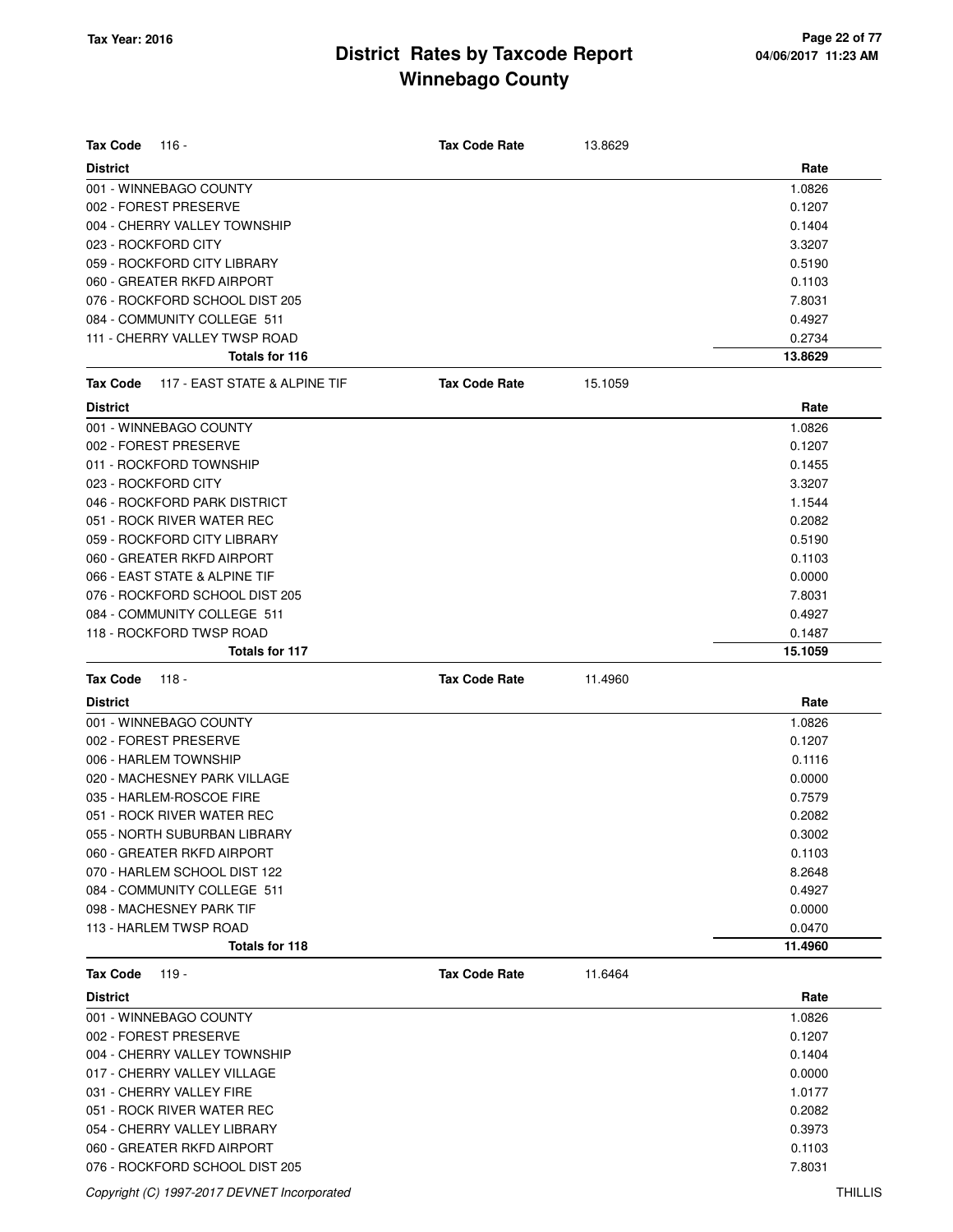| <b>Tax Code</b><br>119 -       | <b>Tax Code Rate</b> | 11.6464 |         |
|--------------------------------|----------------------|---------|---------|
| <b>District</b>                |                      |         | Rate    |
| 084 - COMMUNITY COLLEGE 511    |                      |         | 0.4927  |
| 111 - CHERRY VALLEY TWSP ROAD  |                      |         | 0.2734  |
| Totals for 119                 |                      |         | 11.6464 |
|                                |                      |         |         |
| <b>Tax Code</b><br>120 -       | <b>Tax Code Rate</b> | 11.4382 |         |
| <b>District</b>                |                      |         | Rate    |
| 001 - WINNEBAGO COUNTY         |                      |         | 1.0826  |
| 002 - FOREST PRESERVE          |                      |         | 0.1207  |
| 004 - CHERRY VALLEY TOWNSHIP   |                      |         | 0.1404  |
| 017 - CHERRY VALLEY VILLAGE    |                      |         | 0.0000  |
| 031 - CHERRY VALLEY FIRE       |                      |         | 1.0177  |
| 054 - CHERRY VALLEY LIBRARY    |                      |         | 0.3973  |
| 060 - GREATER RKFD AIRPORT     |                      |         | 0.1103  |
| 076 - ROCKFORD SCHOOL DIST 205 |                      |         | 7.8031  |
| 084 - COMMUNITY COLLEGE 511    |                      |         | 0.4927  |
| 111 - CHERRY VALLEY TWSP ROAD  |                      |         | 0.2734  |
| Totals for 120                 |                      |         | 11.4382 |
| <b>Tax Code</b><br>122 -       | <b>Tax Code Rate</b> | 10.2422 |         |
| <b>District</b>                |                      |         | Rate    |
| 001 - WINNEBAGO COUNTY         |                      |         | 1.0826  |
| 002 - FOREST PRESERVE          |                      |         | 0.1207  |
| 004 - CHERRY VALLEY TOWNSHIP   |                      |         | 0.1404  |
| 031 - CHERRY VALLEY FIRE       |                      |         | 1.0177  |
| 054 - CHERRY VALLEY LIBRARY    |                      |         | 0.3973  |
| 060 - GREATER RKFD AIRPORT     |                      |         | 0.1103  |
| 083 - HIAWATHA SCHOOL DIST 426 |                      |         | 6.4312  |
| 085 - COMMUNITY COLLEGE 523    |                      |         | 0.6686  |
| 111 - CHERRY VALLEY TWSP ROAD  |                      |         | 0.2734  |
| Totals for 122                 |                      |         | 10.2422 |
| <b>Tax Code</b><br>123 -       | <b>Tax Code Rate</b> | 13.9515 |         |
| <b>District</b>                |                      |         | Rate    |
| 001 - WINNEBAGO COUNTY         |                      |         | 1.0826  |
| 002 - FOREST PRESERVE          |                      |         | 0.1207  |
| 011 - ROCKFORD TOWNSHIP        |                      |         | 0.1455  |
| 023 - ROCKFORD CITY            |                      |         | 3.3207  |
| 051 - ROCK RIVER WATER REC     |                      |         | 0.2082  |
| 059 - ROCKFORD CITY LIBRARY    |                      |         | 0.5190  |
| 060 - GREATER RKFD AIRPORT     |                      |         | 0.1103  |
| 076 - ROCKFORD SCHOOL DIST 205 |                      |         | 7.8031  |
| 084 - COMMUNITY COLLEGE 511    |                      |         | 0.4927  |
| 118 - ROCKFORD TWSP ROAD       |                      |         | 0.1487  |
| Totals for 123                 |                      |         | 13.9515 |
| <b>Tax Code</b><br>124 -       | <b>Tax Code Rate</b> | 12.8008 |         |
| <b>District</b>                |                      |         | Rate    |
| 001 - WINNEBAGO COUNTY         |                      |         | 1.0826  |
| 002 - FOREST PRESERVE          |                      |         | 0.1207  |
| 004 - CHERRY VALLEY TOWNSHIP   |                      |         | 0.1404  |
| 017 - CHERRY VALLEY VILLAGE    |                      |         | 0.0000  |
| 031 - CHERRY VALLEY FIRE       |                      |         | 1.0177  |
| 046 - ROCKFORD PARK DISTRICT   |                      |         | 1.1544  |
| 051 - ROCK RIVER WATER REC     |                      |         | 0.2082  |
|                                |                      |         |         |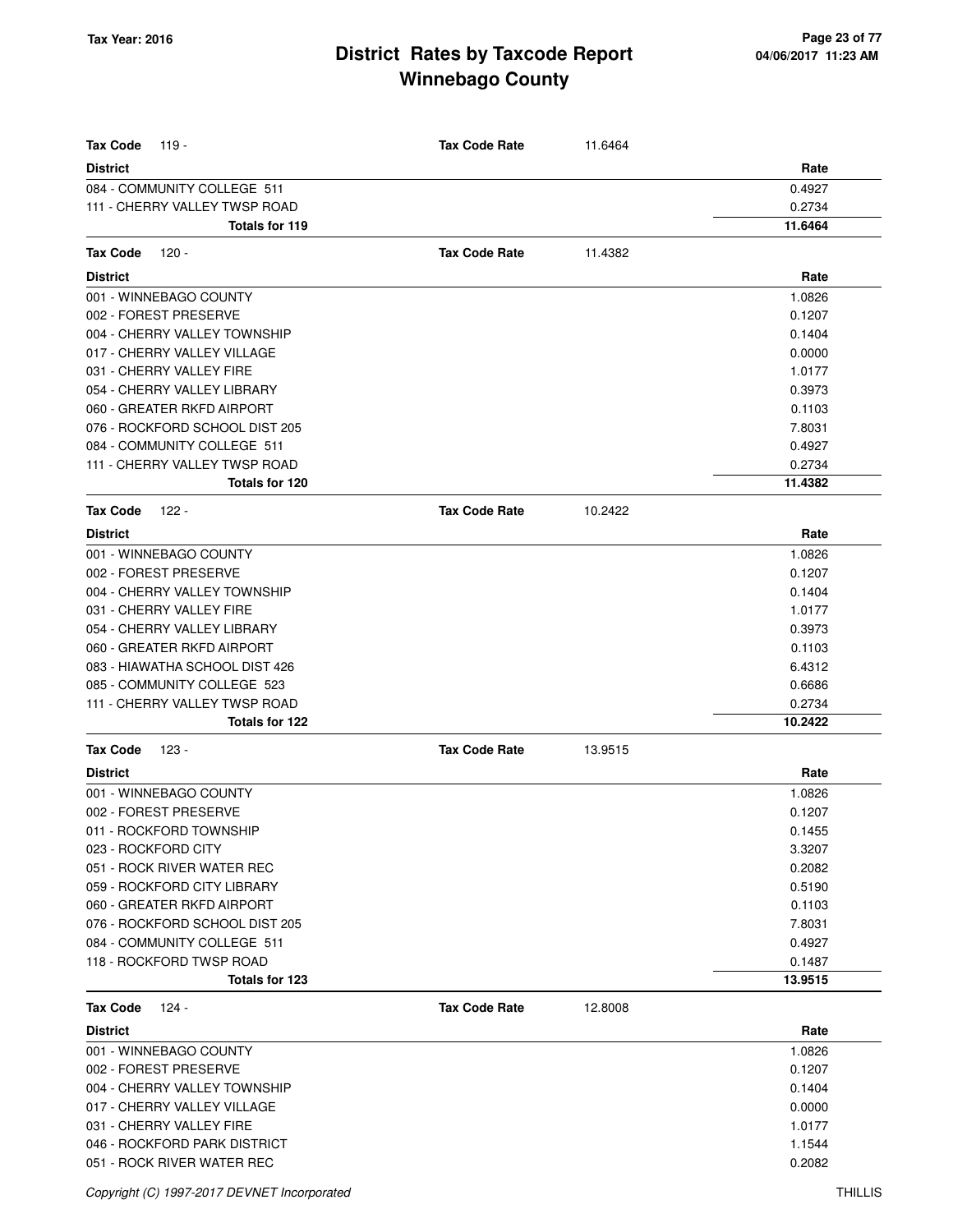| Tax Code<br>124 -                       | <b>Tax Code Rate</b> | 12,8008 |         |
|-----------------------------------------|----------------------|---------|---------|
| <b>District</b>                         |                      |         | Rate    |
| 054 - CHERRY VALLEY LIBRARY             |                      |         | 0.3973  |
| 060 - GREATER RKFD AIRPORT              |                      |         | 0.1103  |
| 076 - ROCKFORD SCHOOL DIST 205          |                      |         | 7.8031  |
| 084 - COMMUNITY COLLEGE 511             |                      |         | 0.4927  |
| 111 - CHERRY VALLEY TWSP ROAD           |                      |         | 0.2734  |
| Totals for 124                          |                      |         | 12.8008 |
| 125 -<br>Tax Code                       | <b>Tax Code Rate</b> | 12.5926 |         |
| <b>District</b>                         |                      |         | Rate    |
| 001 - WINNEBAGO COUNTY                  |                      |         | 1.0826  |
| 002 - FOREST PRESERVE                   |                      |         | 0.1207  |
| 004 - CHERRY VALLEY TOWNSHIP            |                      |         | 0.1404  |
| 017 - CHERRY VALLEY VILLAGE             |                      |         | 0.0000  |
| 031 - CHERRY VALLEY FIRE                |                      |         | 1.0177  |
| 046 - ROCKFORD PARK DISTRICT            |                      |         | 1.1544  |
| 054 - CHERRY VALLEY LIBRARY             |                      |         | 0.3973  |
| 060 - GREATER RKFD AIRPORT              |                      |         | 0.1103  |
| 076 - ROCKFORD SCHOOL DIST 205          |                      |         | 7.8031  |
| 084 - COMMUNITY COLLEGE 511             |                      |         | 0.4927  |
| 111 - CHERRY VALLEY TWSP ROAD           |                      |         | 0.2734  |
| Totals for 125                          |                      |         | 12.5926 |
| 126 - PRESTON & CENTRAL TIF<br>Tax Code | <b>Tax Code Rate</b> | 15.1059 |         |
| <b>District</b>                         |                      |         | Rate    |
| 001 - WINNEBAGO COUNTY                  |                      |         | 1.0826  |
| 002 - FOREST PRESERVE                   |                      |         | 0.1207  |
| 011 - ROCKFORD TOWNSHIP                 |                      |         | 0.1455  |
| 023 - ROCKFORD CITY                     |                      |         | 3.3207  |
| 046 - ROCKFORD PARK DISTRICT            |                      |         | 1.1544  |
| 051 - ROCK RIVER WATER REC              |                      |         | 0.2082  |
| 052 - PRESTON & CENTRAL TIF             |                      |         | 0.0000  |
| 059 - ROCKFORD CITY LIBRARY             |                      |         | 0.5190  |
| 060 - GREATER RKFD AIRPORT              |                      |         | 0.1103  |
| 076 - ROCKFORD SCHOOL DIST 205          |                      |         | 7.8031  |
| 084 - COMMUNITY COLLEGE 511             |                      |         | 0.4927  |
| 118 - ROCKFORD TWSP ROAD                |                      |         | 0.1487  |
| Totals for 126                          |                      |         | 15.1059 |
| $127 -$<br>Tax Code                     | <b>Tax Code Rate</b> | 15.2255 |         |
| <b>District</b>                         |                      |         | Rate    |
| 001 - WINNEBAGO COUNTY                  |                      |         | 1.0826  |
| 002 - FOREST PRESERVE                   |                      |         | 0.1207  |
| 004 - CHERRY VALLEY TOWNSHIP            |                      |         | 0.1404  |
| 023 - ROCKFORD CITY                     |                      |         | 3.3207  |
| 046 - ROCKFORD PARK DISTRICT            |                      |         | 1.1544  |
| 051 - ROCK RIVER WATER REC              |                      |         | 0.2082  |
| 059 - ROCKFORD CITY LIBRARY             |                      |         | 0.5190  |
| 060 - GREATER RKFD AIRPORT              |                      |         | 0.1103  |
| 076 - ROCKFORD SCHOOL DIST 205          |                      |         | 7.8031  |
| 084 - COMMUNITY COLLEGE 511             |                      |         | 0.4927  |
| 111 - CHERRY VALLEY TWSP ROAD           |                      |         | 0.2734  |
| Totals for 127                          |                      |         | 15.2255 |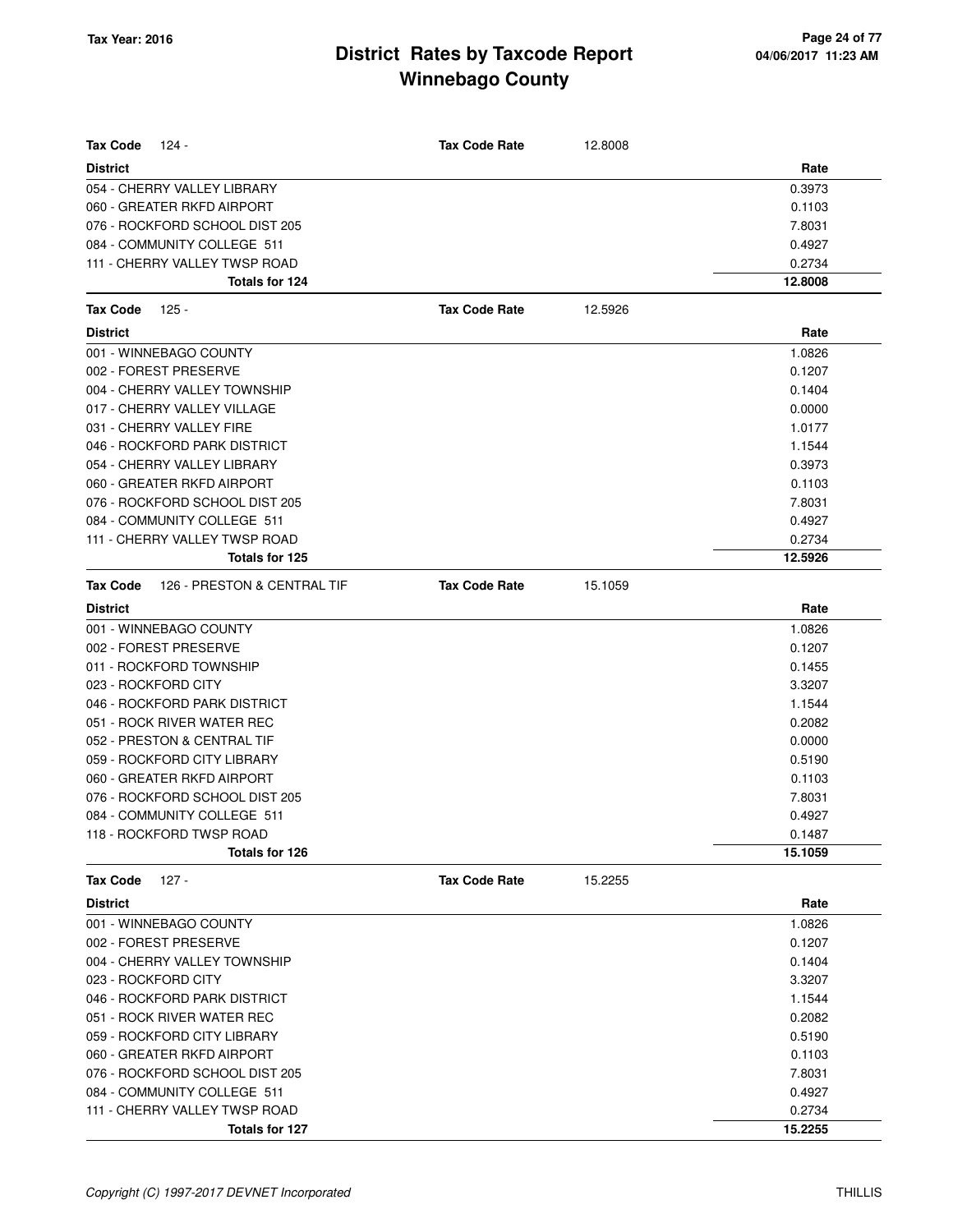| $128 -$<br><b>Tax Code</b>                              | <b>Tax Code Rate</b> | 12.1953 |                  |
|---------------------------------------------------------|----------------------|---------|------------------|
| <b>District</b>                                         |                      |         | Rate             |
| 001 - WINNEBAGO COUNTY                                  |                      |         | 1.0826           |
| 002 - FOREST PRESERVE                                   |                      |         | 0.1207           |
| 004 - CHERRY VALLEY TOWNSHIP                            |                      |         | 0.1404           |
| 031 - CHERRY VALLEY FIRE                                |                      |         | 1.0177           |
| 046 - ROCKFORD PARK DISTRICT                            |                      |         | 1.1544           |
| 060 - GREATER RKFD AIRPORT                              |                      |         | 0.1103           |
| 076 - ROCKFORD SCHOOL DIST 205                          |                      |         | 7.8031           |
| 084 - COMMUNITY COLLEGE 511                             |                      |         | 0.4927           |
| 111 - CHERRY VALLEY TWSP ROAD                           |                      |         | 0.2734           |
| <b>Totals for 128</b>                                   |                      |         | 12.1953          |
| <b>Tax Code</b><br>$129 -$                              | <b>Tax Code Rate</b> | 12.5926 |                  |
| <b>District</b>                                         |                      |         | Rate             |
| 001 - WINNEBAGO COUNTY                                  |                      |         | 1.0826           |
| 002 - FOREST PRESERVE                                   |                      |         | 0.1207           |
| 004 - CHERRY VALLEY TOWNSHIP                            |                      |         | 0.1404           |
| 031 - CHERRY VALLEY FIRE                                |                      |         | 1.0177           |
| 046 - ROCKFORD PARK DISTRICT                            |                      |         | 1.1544           |
| 054 - CHERRY VALLEY LIBRARY                             |                      |         | 0.3973           |
| 060 - GREATER RKFD AIRPORT                              |                      |         | 0.1103           |
| 076 - ROCKFORD SCHOOL DIST 205                          |                      |         | 7.8031           |
| 084 - COMMUNITY COLLEGE 511                             |                      |         | 0.4927           |
| 111 - CHERRY VALLEY TWSP ROAD                           |                      |         | 0.2734           |
| Totals for 129                                          |                      |         | 12.5926          |
| <b>Tax Code</b><br>130 -                                | <b>Tax Code Rate</b> | 11.4839 |                  |
| <b>District</b>                                         |                      |         | Rate             |
| 001 - WINNEBAGO COUNTY                                  |                      |         | 1.0826           |
| 002 - FOREST PRESERVE                                   |                      |         | 0.1207           |
| 006 - HARLEM TOWNSHIP                                   |                      |         | 0.1116           |
| 025 - ROSCOE VILLAGE                                    |                      |         | 0.6578           |
| 035 - HARLEM-ROSCOE FIRE                                |                      |         | 0.7579           |
| 055 - NORTH SUBURBAN LIBRARY                            |                      |         | 0.3002           |
| 060 - GREATER RKFD AIRPORT                              |                      |         | 0.1103           |
| 076 - ROCKFORD SCHOOL DIST 205                          |                      |         | 7.8031           |
| 084 - COMMUNITY COLLEGE 511                             |                      |         | 0.4927           |
| 113 - HARLEM TWSP ROAD                                  |                      |         | 0.0470           |
| Totals for 130                                          |                      |         | 11.4839          |
| <b>Tax Code</b><br>131 -                                | <b>Tax Code Rate</b> | 13.7433 |                  |
| <b>District</b>                                         |                      |         | Rate             |
| 001 - WINNEBAGO COUNTY                                  |                      |         | 1.0826           |
| 002 - FOREST PRESERVE                                   |                      |         | 0.1207           |
| 011 - ROCKFORD TOWNSHIP                                 |                      |         | 0.1455           |
|                                                         |                      |         |                  |
|                                                         |                      |         |                  |
| 023 - ROCKFORD CITY                                     |                      |         | 3.3207           |
| 059 - ROCKFORD CITY LIBRARY                             |                      |         | 0.5190           |
| 060 - GREATER RKFD AIRPORT                              |                      |         | 0.1103           |
| 076 - ROCKFORD SCHOOL DIST 205                          |                      |         | 7.8031           |
| 084 - COMMUNITY COLLEGE 511<br>118 - ROCKFORD TWSP ROAD |                      |         | 0.4927<br>0.1487 |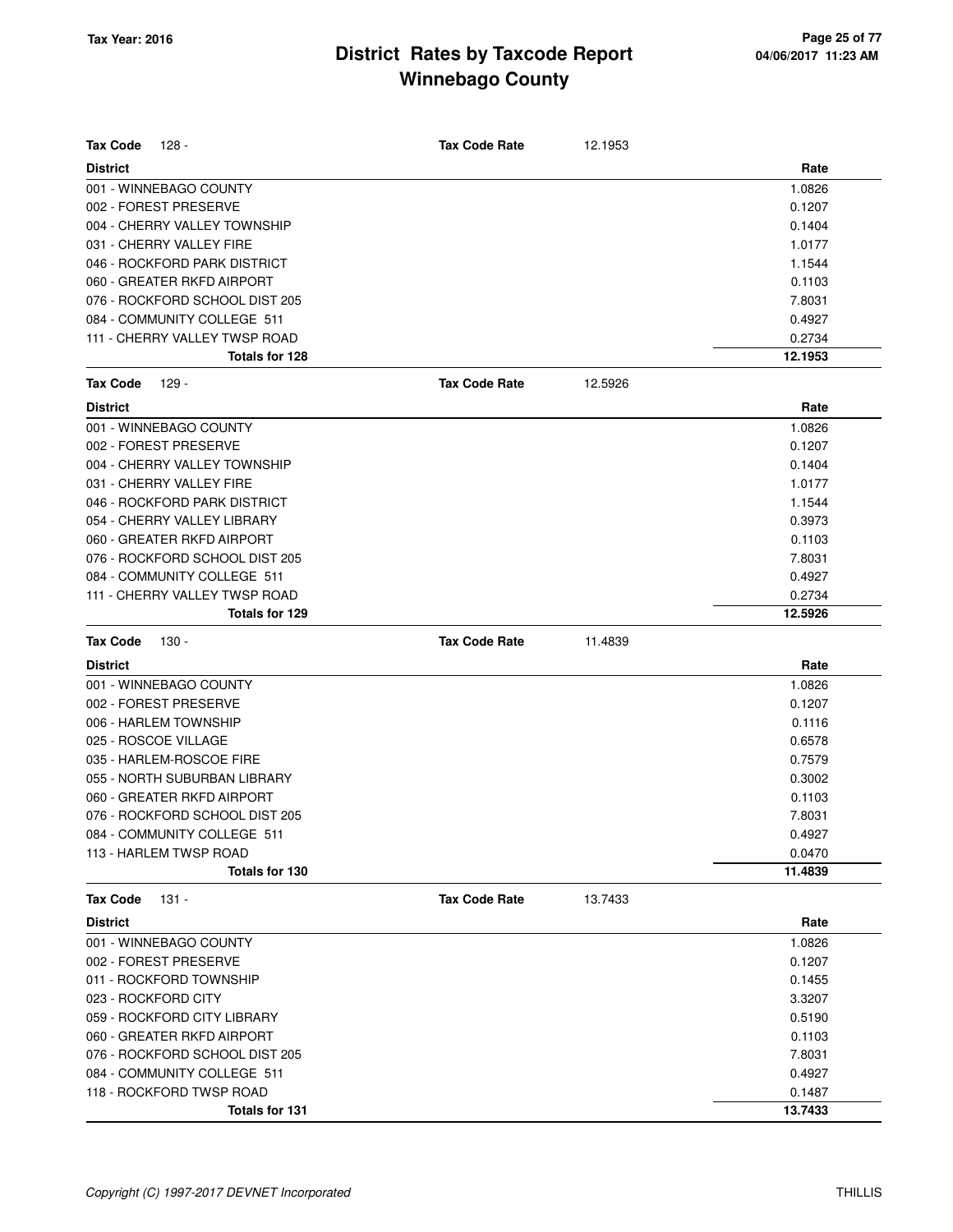| <b>Tax Code</b> | 133 -                          | <b>Tax Code Rate</b> | 11.4960 |         |
|-----------------|--------------------------------|----------------------|---------|---------|
| <b>District</b> |                                |                      |         | Rate    |
|                 | 001 - WINNEBAGO COUNTY         |                      |         | 1.0826  |
|                 | 002 - FOREST PRESERVE          |                      |         | 0.1207  |
|                 | 006 - HARLEM TOWNSHIP          |                      |         | 0.1116  |
|                 | 020 - MACHESNEY PARK VILLAGE   |                      |         | 0.0000  |
|                 | 035 - HARLEM-ROSCOE FIRE       |                      |         | 0.7579  |
|                 | 051 - ROCK RIVER WATER REC     |                      |         | 0.2082  |
|                 | 055 - NORTH SUBURBAN LIBRARY   |                      |         | 0.3002  |
|                 | 060 - GREATER RKFD AIRPORT     |                      |         | 0.1103  |
|                 | 070 - HARLEM SCHOOL DIST 122   |                      |         | 8.2648  |
|                 | 084 - COMMUNITY COLLEGE 511    |                      |         | 0.4927  |
|                 | 113 - HARLEM TWSP ROAD         |                      |         | 0.0470  |
|                 | <b>Totals for 133</b>          |                      |         | 11.4960 |
| <b>Tax Code</b> | 134 -                          | <b>Tax Code Rate</b> | 10.5299 |         |
| <b>District</b> |                                |                      |         | Rate    |
|                 | 001 - WINNEBAGO COUNTY         |                      |         | 1.0826  |
|                 | 002 - FOREST PRESERVE          |                      |         | 0.1207  |
|                 | 006 - HARLEM TOWNSHIP          |                      |         | 0.1116  |
|                 | 019 - LOVES PARK CITY          |                      |         | 0.0000  |
|                 | 055 - NORTH SUBURBAN LIBRARY   |                      |         | 0.3002  |
|                 | 060 - GREATER RKFD AIRPORT     |                      |         | 0.1103  |
|                 | 070 - HARLEM SCHOOL DIST 122   |                      |         | 8.2648  |
|                 | 084 - COMMUNITY COLLEGE 511    |                      |         | 0.4927  |
|                 | 113 - HARLEM TWSP ROAD         |                      |         | 0.0470  |
|                 | <b>Totals for 134</b>          |                      |         | 10.5299 |
| <b>Tax Code</b> | $135 -$                        | <b>Tax Code Rate</b> | 10.8261 |         |
| <b>District</b> |                                |                      |         | Rate    |
|                 | 001 - WINNEBAGO COUNTY         |                      |         | 1.0826  |
|                 | 002 - FOREST PRESERVE          |                      |         | 0.1207  |
|                 | 006 - HARLEM TOWNSHIP          |                      |         | 0.1116  |
|                 | 035 - HARLEM-ROSCOE FIRE       |                      |         | 0.7579  |
|                 | 055 - NORTH SUBURBAN LIBRARY   |                      |         | 0.3002  |
|                 | 060 - GREATER RKFD AIRPORT     |                      |         | 0.1103  |
|                 | 076 - ROCKFORD SCHOOL DIST 205 |                      |         | 7.8031  |
|                 | 084 - COMMUNITY COLLEGE 511    |                      |         | 0.4927  |
|                 | 113 - HARLEM TWSP ROAD         |                      |         | 0.0470  |
|                 | Totals for 135                 |                      |         | 10.8261 |
| <b>Tax Code</b> | 136 -                          | <b>Tax Code Rate</b> | 9.8444  |         |
| <b>District</b> |                                |                      |         | Rate    |
|                 | 001 - WINNEBAGO COUNTY         |                      |         | 1.0826  |
|                 | 002 - FOREST PRESERVE          |                      |         | 0.1207  |
|                 | 006 - HARLEM TOWNSHIP          |                      |         | 0.1116  |
|                 | 035 - HARLEM-ROSCOE FIRE       |                      |         | 0.7579  |
|                 | 055 - NORTH SUBURBAN LIBRARY   |                      |         | 0.3002  |
|                 |                                |                      |         |         |
|                 | 060 - GREATER RKFD AIRPORT     |                      |         | 0.1103  |
|                 | 071 - KINNIKINNICK SD #131     |                      |         | 4.2703  |
|                 | 077 - HONONEGAH HIGH SD #207   |                      |         | 2.5511  |
|                 | 084 - COMMUNITY COLLEGE 511    |                      |         | 0.4927  |
|                 | 113 - HARLEM TWSP ROAD         |                      |         | 0.0470  |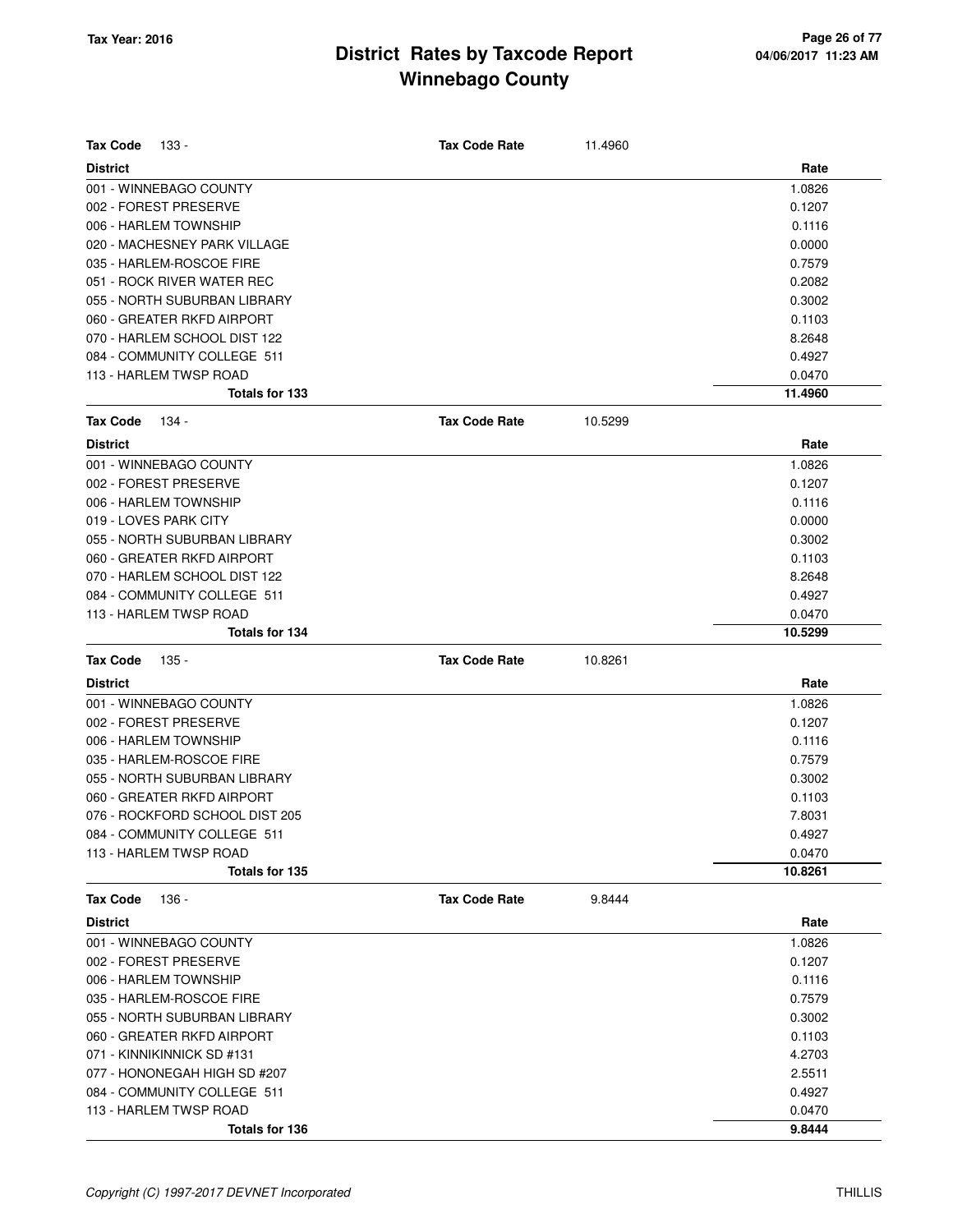| <b>Tax Code</b> | 137 -                          | <b>Tax Code Rate</b> | 11.2878 |         |
|-----------------|--------------------------------|----------------------|---------|---------|
| <b>District</b> |                                |                      |         | Rate    |
|                 | 001 - WINNEBAGO COUNTY         |                      |         | 1.0826  |
|                 | 002 - FOREST PRESERVE          |                      |         | 0.1207  |
|                 | 006 - HARLEM TOWNSHIP          |                      |         | 0.1116  |
|                 | 020 - MACHESNEY PARK VILLAGE   |                      |         | 0.0000  |
|                 | 035 - HARLEM-ROSCOE FIRE       |                      |         | 0.7579  |
|                 | 055 - NORTH SUBURBAN LIBRARY   |                      |         | 0.3002  |
|                 | 060 - GREATER RKFD AIRPORT     |                      |         | 0.1103  |
|                 | 070 - HARLEM SCHOOL DIST 122   |                      |         | 8.2648  |
|                 | 084 - COMMUNITY COLLEGE 511    |                      |         | 0.4927  |
|                 | 113 - HARLEM TWSP ROAD         |                      |         | 0.0470  |
|                 | <b>Totals for 137</b>          |                      |         | 11.2878 |
| <b>Tax Code</b> | 139 -                          | <b>Tax Code Rate</b> | 10.9840 |         |
| <b>District</b> |                                |                      |         | Rate    |
|                 | 001 - WINNEBAGO COUNTY         |                      |         | 1.0826  |
|                 | 002 - FOREST PRESERVE          |                      |         | 0.1207  |
|                 | 006 - HARLEM TOWNSHIP          |                      |         | 0.1116  |
|                 | 020 - MACHESNEY PARK VILLAGE   |                      |         | 0.0000  |
|                 | 037 - NORTH PARK FIRE          |                      |         | 0.4541  |
|                 | 055 - NORTH SUBURBAN LIBRARY   |                      |         | 0.3002  |
|                 | 060 - GREATER RKFD AIRPORT     |                      |         | 0.1103  |
|                 | 070 - HARLEM SCHOOL DIST 122   |                      |         | 8.2648  |
|                 | 084 - COMMUNITY COLLEGE 511    |                      |         | 0.4927  |
|                 | 113 - HARLEM TWSP ROAD         |                      |         | 0.0470  |
|                 | Totals for 139                 |                      |         | 10.9840 |
| <b>Tax Code</b> | 140 -                          | <b>Tax Code Rate</b> | 10.2221 |         |
| <b>District</b> |                                |                      |         | Rate    |
|                 | 001 - WINNEBAGO COUNTY         |                      |         | 1.0826  |
|                 | 002 - FOREST PRESERVE          |                      |         | 0.1207  |
|                 | 006 - HARLEM TOWNSHIP          |                      |         | 0.1116  |
|                 | 037 - NORTH PARK FIRE          |                      |         | 0.4541  |
|                 | 060 - GREATER RKFD AIRPORT     |                      |         | 0.1103  |
|                 | 076 - ROCKFORD SCHOOL DIST 205 |                      |         | 7.8031  |
|                 | 084 - COMMUNITY COLLEGE 511    |                      |         | 0.4927  |
|                 | 113 - HARLEM TWSP ROAD         |                      |         | 0.0470  |
|                 | Totals for 140                 |                      |         | 10.2221 |
| <b>Tax Code</b> | 141 -                          | <b>Tax Code Rate</b> | 11.2878 |         |
| <b>District</b> |                                |                      |         | Rate    |
|                 | 001 - WINNEBAGO COUNTY         |                      |         | 1.0826  |
|                 | 002 - FOREST PRESERVE          |                      |         | 0.1207  |
|                 | 006 - HARLEM TOWNSHIP          |                      |         | 0.1116  |
|                 | 020 - MACHESNEY PARK VILLAGE   |                      |         | 0.0000  |
|                 | 035 - HARLEM-ROSCOE FIRE       |                      |         | 0.7579  |
|                 | 055 - NORTH SUBURBAN LIBRARY   |                      |         | 0.3002  |
|                 | 060 - GREATER RKFD AIRPORT     |                      |         | 0.1103  |
|                 | 070 - HARLEM SCHOOL DIST 122   |                      |         | 8.2648  |
|                 | 084 - COMMUNITY COLLEGE 511    |                      |         | 0.4927  |
|                 | 098 - MACHESNEY PARK TIF       |                      |         | 0.0000  |
|                 | 113 - HARLEM TWSP ROAD         |                      |         | 0.0470  |
|                 |                                |                      |         |         |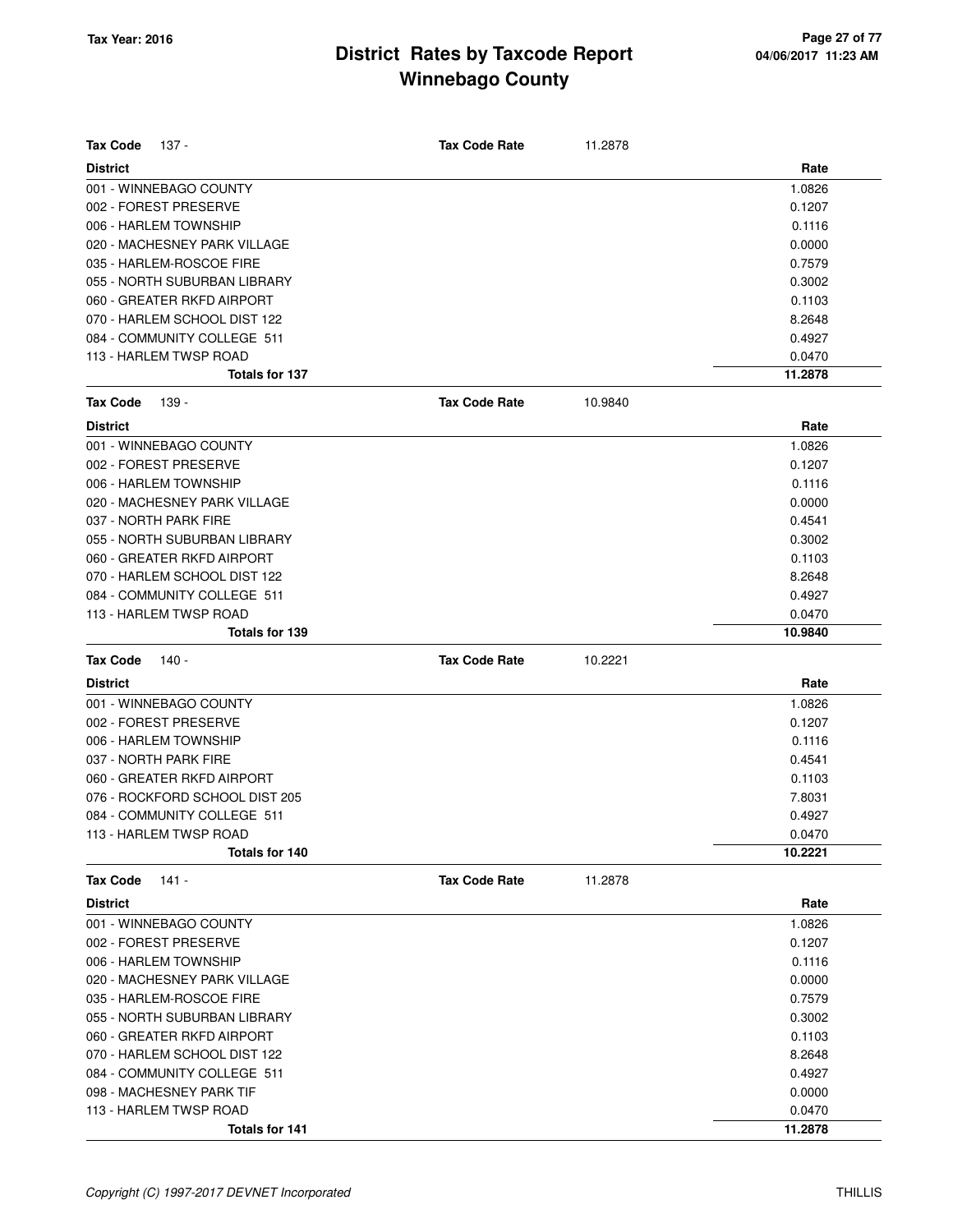| <b>Tax Code</b>       | 142 -                                                 | <b>Tax Code Rate</b> | 12.1384 |                  |
|-----------------------|-------------------------------------------------------|----------------------|---------|------------------|
| <b>District</b>       |                                                       |                      |         | Rate             |
|                       | 001 - WINNEBAGO COUNTY                                |                      |         | 1.0826           |
| 002 - FOREST PRESERVE |                                                       |                      |         | 0.1207           |
| 006 - HARLEM TOWNSHIP |                                                       |                      |         | 0.1116           |
| 037 - NORTH PARK FIRE |                                                       |                      |         | 0.4541           |
|                       | 046 - ROCKFORD PARK DISTRICT                          |                      |         | 1.1544           |
|                       | 055 - NORTH SUBURBAN LIBRARY                          |                      |         | 0.3002           |
|                       | 060 - GREATER RKFD AIRPORT                            |                      |         | 0.1103           |
|                       | 070 - HARLEM SCHOOL DIST 122                          |                      |         | 8.2648           |
|                       | 084 - COMMUNITY COLLEGE 511                           |                      |         | 0.4927           |
|                       | 113 - HARLEM TWSP ROAD                                |                      |         | 0.0470           |
|                       | Totals for 142                                        |                      |         | 12.1384          |
| <b>Tax Code</b>       | 143 -                                                 | <b>Tax Code Rate</b> | 10.7381 |                  |
| <b>District</b>       |                                                       |                      |         | Rate             |
|                       | 001 - WINNEBAGO COUNTY                                |                      |         | 1.0826           |
| 002 - FOREST PRESERVE |                                                       |                      |         | 0.1207           |
| 006 - HARLEM TOWNSHIP |                                                       |                      |         | 0.1116           |
| 019 - LOVES PARK CITY |                                                       |                      |         | 0.0000           |
|                       | 051 - ROCK RIVER WATER REC                            |                      |         | 0.2082           |
|                       | 055 - NORTH SUBURBAN LIBRARY                          |                      |         | 0.3002           |
|                       | 060 - GREATER RKFD AIRPORT                            |                      |         | 0.1103           |
|                       | 070 - HARLEM SCHOOL DIST 122                          |                      |         | 8.2648           |
|                       | 084 - COMMUNITY COLLEGE 511                           |                      |         | 0.4927           |
|                       | 113 - HARLEM TWSP ROAD                                |                      |         | 0.0470           |
|                       | Totals for 143                                        |                      |         | 10.7381          |
|                       |                                                       |                      |         |                  |
| <b>Tax Code</b>       | 144 -                                                 | <b>Tax Code Rate</b> | 11.1922 |                  |
| <b>District</b>       |                                                       |                      |         | Rate             |
|                       | 001 - WINNEBAGO COUNTY                                |                      |         | 1.0826           |
| 002 - FOREST PRESERVE |                                                       |                      |         | 0.1207           |
| 006 - HARLEM TOWNSHIP |                                                       |                      |         | 0.1116           |
|                       | 020 - MACHESNEY PARK VILLAGE                          |                      |         | 0.0000           |
| 037 - NORTH PARK FIRE |                                                       |                      |         | 0.4541           |
|                       | 051 - ROCK RIVER WATER REC                            |                      |         | 0.2082           |
|                       | 055 - NORTH SUBURBAN LIBRARY                          |                      |         | 0.3002           |
|                       | 060 - GREATER RKFD AIRPORT                            |                      |         | 0.1103           |
|                       | 070 - HARLEM SCHOOL DIST 122                          |                      |         | 8.2648           |
|                       | 084 - COMMUNITY COLLEGE 511                           |                      |         | 0.4927           |
|                       | 113 - HARLEM TWSP ROAD                                |                      |         | 0.0470           |
|                       | Totals for 144                                        |                      |         | 11.1922          |
| <b>Tax Code</b>       | $145 -$                                               | <b>Tax Code Rate</b> | 10.5223 |                  |
| <b>District</b>       |                                                       |                      |         | Rate             |
|                       | 001 - WINNEBAGO COUNTY                                |                      |         | 1.0826           |
| 002 - FOREST PRESERVE |                                                       |                      |         | 0.1207           |
| 006 - HARLEM TOWNSHIP |                                                       |                      |         | 0.1116           |
| 037 - NORTH PARK FIRE |                                                       |                      |         | 0.4541           |
|                       | 055 - NORTH SUBURBAN LIBRARY                          |                      |         | 0.3002           |
|                       | 060 - GREATER RKFD AIRPORT                            |                      |         | 0.1103           |
|                       | 076 - ROCKFORD SCHOOL DIST 205                        |                      |         | 7.8031           |
|                       | 084 - COMMUNITY COLLEGE 511<br>113 - HARLEM TWSP ROAD |                      |         | 0.4927<br>0.0470 |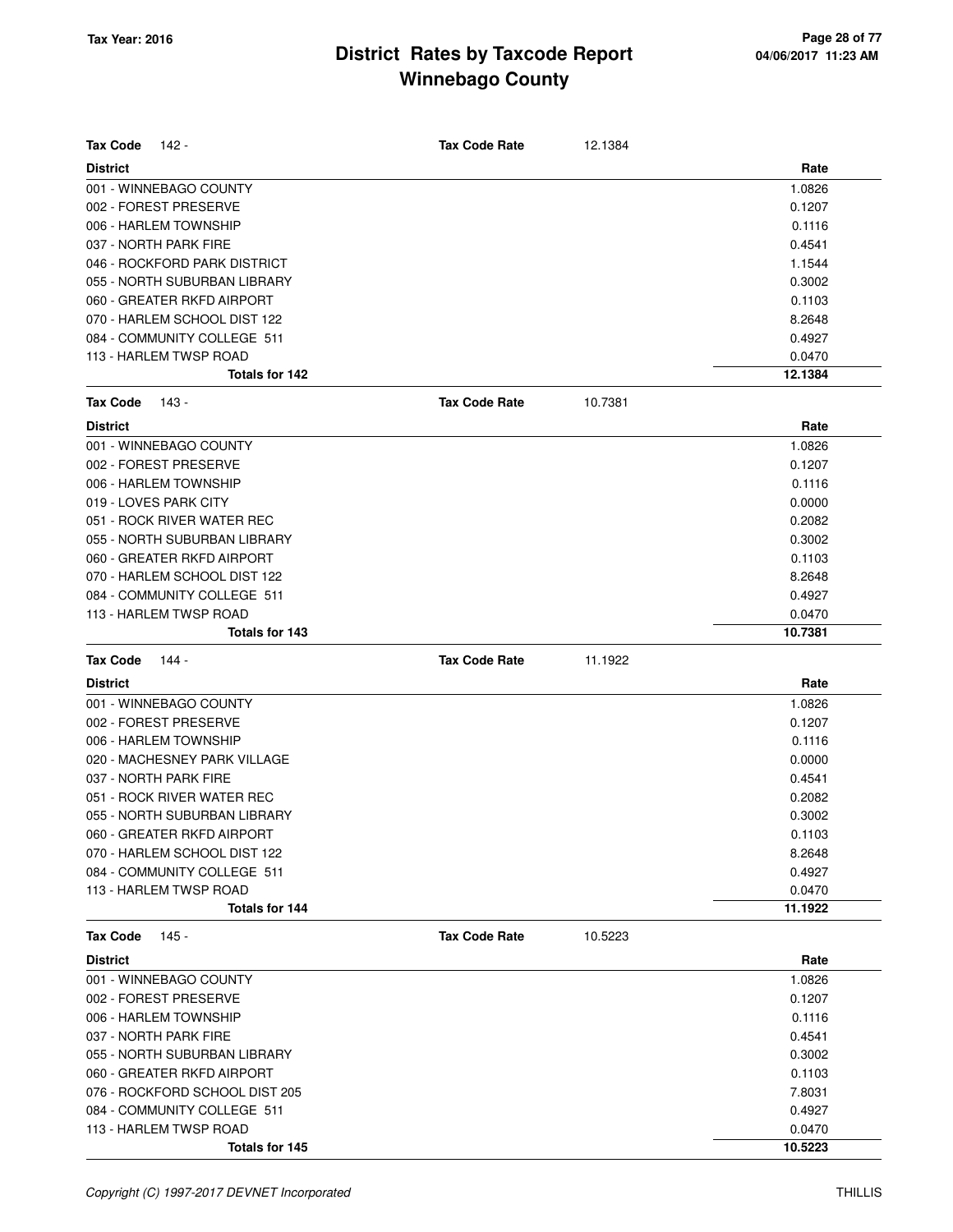| <b>Tax Code</b><br>146 -       |                | <b>Tax Code Rate</b> | 15.1630 |         |
|--------------------------------|----------------|----------------------|---------|---------|
| <b>District</b>                |                |                      |         | Rate    |
| 001 - WINNEBAGO COUNTY         |                |                      |         | 1.0826  |
| 002 - FOREST PRESERVE          |                |                      |         | 0.1207  |
| 009 - OWEN TOWNSHIP            |                |                      |         | 0.1460  |
| 023 - ROCKFORD CITY            |                |                      |         | 3.3207  |
| 046 - ROCKFORD PARK DISTRICT   |                |                      |         | 1.1544  |
| 051 - ROCK RIVER WATER REC     |                |                      |         | 0.2082  |
| 059 - ROCKFORD CITY LIBRARY    |                |                      |         | 0.5190  |
| 060 - GREATER RKFD AIRPORT     |                |                      |         | 0.1103  |
| 076 - ROCKFORD SCHOOL DIST 205 |                |                      |         | 7.8031  |
| 084 - COMMUNITY COLLEGE 511    |                |                      |         | 0.4927  |
| 116 - OWEN TWSP ROAD           |                |                      |         | 0.2053  |
|                                | Totals for 146 |                      |         | 15.1630 |
| <b>Tax Code</b><br>147 -       |                | <b>Tax Code Rate</b> | 12.3466 |         |
| <b>District</b>                |                |                      |         | Rate    |
| 001 - WINNEBAGO COUNTY         |                |                      |         | 1.0826  |
| 002 - FOREST PRESERVE          |                |                      |         | 0.1207  |
| 006 - HARLEM TOWNSHIP          |                |                      |         | 0.1116  |
| 037 - NORTH PARK FIRE          |                |                      |         | 0.4541  |
| 046 - ROCKFORD PARK DISTRICT   |                |                      |         | 1.1544  |
| 051 - ROCK RIVER WATER REC     |                |                      |         | 0.2082  |
| 055 - NORTH SUBURBAN LIBRARY   |                |                      |         | 0.3002  |
| 060 - GREATER RKFD AIRPORT     |                |                      |         | 0.1103  |
| 070 - HARLEM SCHOOL DIST 122   |                |                      |         | 8.2648  |
| 084 - COMMUNITY COLLEGE 511    |                |                      |         | 0.4927  |
| 113 - HARLEM TWSP ROAD         |                |                      |         | 0.0470  |
|                                | Totals for 147 |                      |         | 12.3466 |
| <b>Tax Code</b><br>148         |                | <b>Tax Code Rate</b> | 10.6332 |         |
| <b>District</b>                |                |                      |         | Rate    |
| 001 - WINNEBAGO COUNTY         |                |                      |         | 1.0826  |
| 002 - FOREST PRESERVE          |                |                      |         | 0.1207  |
| 009 - OWEN TOWNSHIP            |                |                      |         | 0.1460  |
| 038 - NORTHWEST FIRE           |                |                      |         | 0.5746  |
| 051 - ROCK RIVER WATER REC     |                |                      |         | 0.2082  |
| 076 - ROCKFORD SCHOOL DIST 205 |                |                      |         | 7.8031  |
| 084 - COMMUNITY COLLEGE 511    |                |                      |         | 0.4927  |
| 116 - OWEN TWSP ROAD           |                |                      |         | 0.2053  |
|                                | Totals for 148 |                      |         | 10.6332 |
| <b>Tax Code</b><br>149 -       |                | <b>Tax Code Rate</b> | 11.9456 |         |
| <b>District</b>                |                |                      |         | Rate    |
| 001 - WINNEBAGO COUNTY         |                |                      |         | 1.0826  |
| 002 - FOREST PRESERVE          |                |                      |         | 0.1207  |
| 006 - HARLEM TOWNSHIP          |                |                      |         | 0.1116  |
| 025 - ROSCOE VILLAGE           |                |                      |         | 0.6578  |
| 035 - HARLEM-ROSCOE FIRE       |                |                      |         | 0.7579  |
| 055 - NORTH SUBURBAN LIBRARY   |                |                      |         | 0.3002  |
| 060 - GREATER RKFD AIRPORT     |                |                      |         | 0.1103  |
| 070 - HARLEM SCHOOL DIST 122   |                |                      |         | 8.2648  |
| 084 - COMMUNITY COLLEGE 511    |                |                      |         | 0.4927  |
| 113 - HARLEM TWSP ROAD         |                |                      |         | 0.0470  |
|                                | Totals for 149 |                      |         | 11.9456 |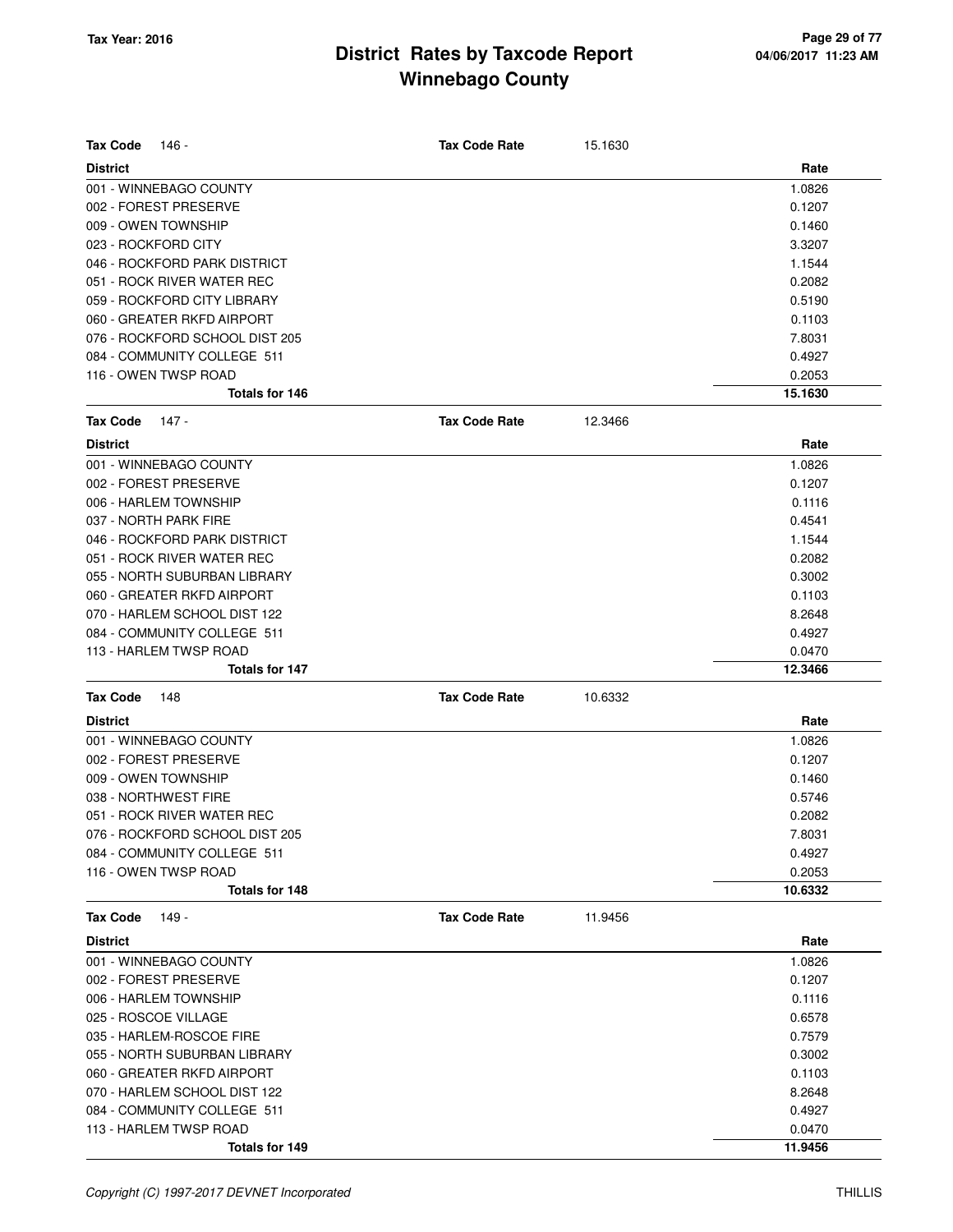| <b>Tax Code</b><br>$150 -$     | <b>Tax Code Rate</b> | 11.6897 |         |
|--------------------------------|----------------------|---------|---------|
| <b>District</b>                |                      |         | Rate    |
| 001 - WINNEBAGO COUNTY         |                      |         | 1.0826  |
| 002 - FOREST PRESERVE          |                      |         | 0.1207  |
| 009 - OWEN TOWNSHIP            |                      |         | 0.1460  |
| 038 - NORTHWEST FIRE           |                      |         | 0.5746  |
| 046 - ROCKFORD PARK DISTRICT   |                      |         | 1.1544  |
| 060 - GREATER RKFD AIRPORT     |                      |         | 0.1103  |
| 076 - ROCKFORD SCHOOL DIST 205 |                      |         | 7.8031  |
| 084 - COMMUNITY COLLEGE 511    |                      |         | 0.4927  |
| 116 - OWEN TWSP ROAD           |                      |         | 0.2053  |
| Totals for 150                 |                      |         | 11.6897 |
| <b>Tax Code</b><br>$151 -$     | <b>Tax Code Rate</b> | 12.6504 |         |
| <b>District</b>                |                      |         | Rate    |
| 001 - WINNEBAGO COUNTY         |                      |         | 1.0826  |
| 002 - FOREST PRESERVE          |                      |         | 0.1207  |
| 006 - HARLEM TOWNSHIP          |                      |         | 0.1116  |
| 035 - HARLEM-ROSCOE FIRE       |                      |         | 0.7579  |
| 046 - ROCKFORD PARK DISTRICT   |                      |         | 1.1544  |
| 051 - ROCK RIVER WATER REC     |                      |         | 0.2082  |
| 055 - NORTH SUBURBAN LIBRARY   |                      |         | 0.3002  |
| 060 - GREATER RKFD AIRPORT     |                      |         | 0.1103  |
| 070 - HARLEM SCHOOL DIST 122   |                      |         | 8.2648  |
| 084 - COMMUNITY COLLEGE 511    |                      |         | 0.4927  |
| 113 - HARLEM TWSP ROAD         |                      |         | 0.0470  |
| Totals for 151                 |                      |         | 12.6504 |
| <b>Tax Code</b><br>152 -       | <b>Tax Code Rate</b> | 12.6504 |         |
| <b>District</b>                |                      |         | Rate    |
| 001 - WINNEBAGO COUNTY         |                      |         | 1.0826  |
| 002 - FOREST PRESERVE          |                      |         | 0.1207  |
| 006 - HARLEM TOWNSHIP          |                      |         | 0.1116  |
| 020 - MACHESNEY PARK VILLAGE   |                      |         | 0.0000  |
| 035 - HARLEM-ROSCOE FIRE       |                      |         | 0.7579  |
| 046 - ROCKFORD PARK DISTRICT   |                      |         | 1.1544  |
| 051 - ROCK RIVER WATER REC     |                      |         | 0.2082  |
| 055 - NORTH SUBURBAN LIBRARY   |                      |         | 0.3002  |
| 060 - GREATER RKFD AIRPORT     |                      |         | 0.1103  |
| 070 - HARLEM SCHOOL DIST 122   |                      |         | 8.2648  |
| 084 - COMMUNITY COLLEGE 511    |                      |         | 0.4927  |
| 113 - HARLEM TWSP ROAD         |                      |         | 0.0470  |
| Totals for 152                 |                      |         | 12.6504 |
| $153 -$<br><b>Tax Code</b>     | <b>Tax Code Rate</b> | 11.4960 |         |
| <b>District</b>                |                      |         | Rate    |
| 001 - WINNEBAGO COUNTY         |                      |         | 1.0826  |
| 002 - FOREST PRESERVE          |                      |         | 0.1207  |
| 006 - HARLEM TOWNSHIP          |                      |         | 0.1116  |
| 035 - HARLEM-ROSCOE FIRE       |                      |         | 0.7579  |
| 051 - ROCK RIVER WATER REC     |                      |         | 0.2082  |
| 055 - NORTH SUBURBAN LIBRARY   |                      |         | 0.3002  |
| 060 - GREATER RKFD AIRPORT     |                      |         | 0.1103  |
| 070 - HARLEM SCHOOL DIST 122   |                      |         | 8.2648  |

084 - COMMUNITY COLLEGE 511 0.4927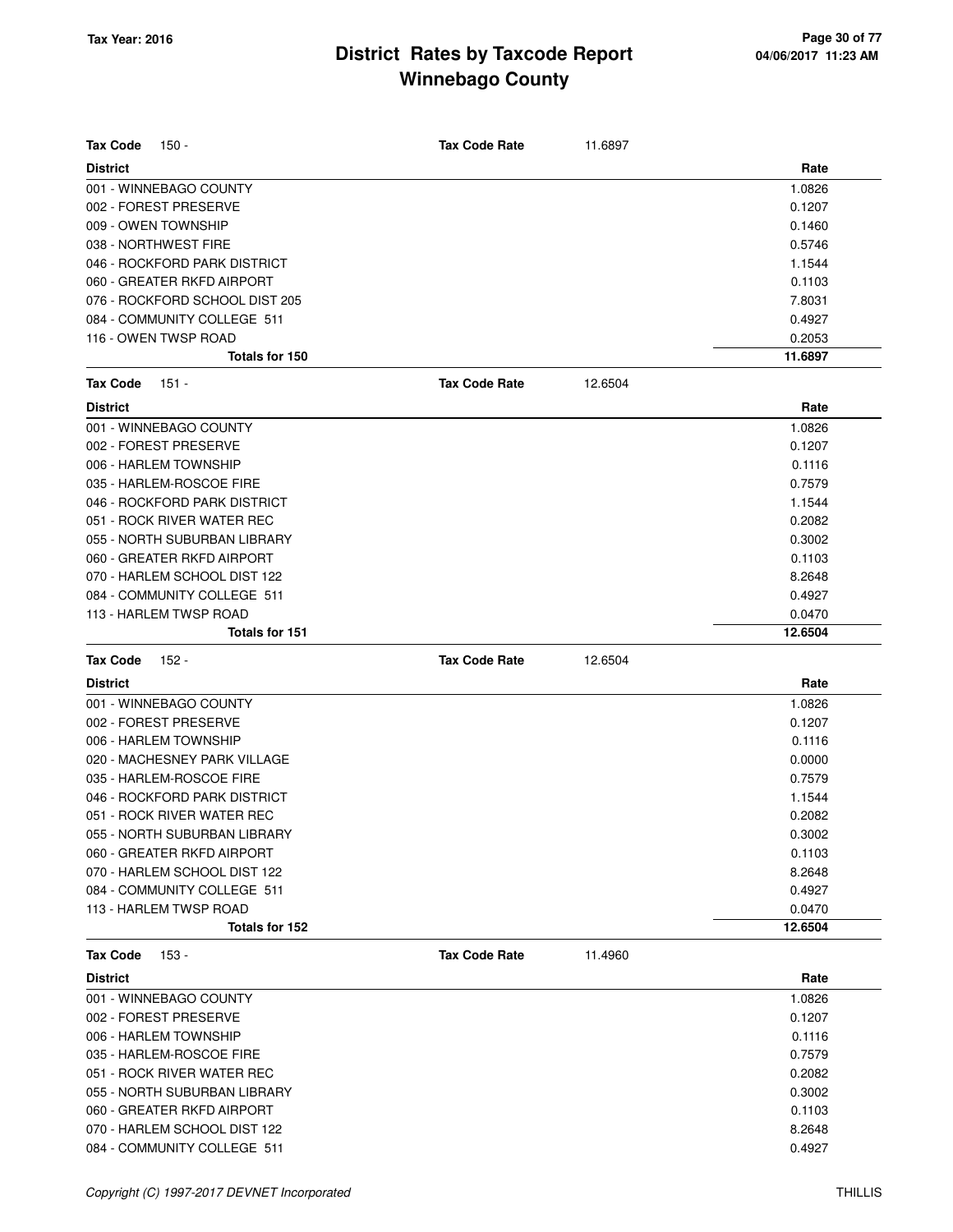| <b>Tax Code</b><br>153 -       | <b>Tax Code Rate</b> | 11.4960 |         |
|--------------------------------|----------------------|---------|---------|
| <b>District</b>                |                      |         | Rate    |
| 113 - HARLEM TWSP ROAD         |                      |         | 0.0470  |
| Totals for 153                 |                      |         | 11.4960 |
| <b>Tax Code</b><br>154 -       | <b>Tax Code Rate</b> | 14.9548 |         |
| <b>District</b>                |                      |         | Rate    |
| 001 - WINNEBAGO COUNTY         |                      |         | 1.0826  |
| 002 - FOREST PRESERVE          |                      |         | 0.1207  |
| 009 - OWEN TOWNSHIP            |                      |         | 0.1460  |
| 023 - ROCKFORD CITY            |                      |         | 3.3207  |
| 046 - ROCKFORD PARK DISTRICT   |                      |         | 1.1544  |
| 059 - ROCKFORD CITY LIBRARY    |                      |         | 0.5190  |
| 060 - GREATER RKFD AIRPORT     |                      |         | 0.1103  |
| 076 - ROCKFORD SCHOOL DIST 205 |                      |         | 7.8031  |
| 084 - COMMUNITY COLLEGE 511    |                      |         | 0.4927  |
| 116 - OWEN TWSP ROAD           |                      |         | 0.2053  |
| Totals for 154                 |                      |         | 14.9548 |
| <b>Tax Code</b><br>155 -       | <b>Tax Code Rate</b> | 10.7162 |         |
| <b>District</b>                |                      |         | Rate    |
| 001 - WINNEBAGO COUNTY         |                      |         | 1.0826  |
| 002 - FOREST PRESERVE          |                      |         | 0.1207  |
| 009 - OWEN TOWNSHIP            |                      |         | 0.1460  |
| 041 - ROCKTON FIRE             |                      |         | 0.7555  |
| 060 - GREATER RKFD AIRPORT     |                      |         | 0.1103  |
| 076 - ROCKFORD SCHOOL DIST 205 |                      |         | 7.8031  |
| 084 - COMMUNITY COLLEGE 511    |                      |         | 0.4927  |
| 116 - OWEN TWSP ROAD           |                      |         | 0.2053  |
| Totals for 155                 |                      |         | 10.7162 |
| <b>Tax Code</b><br>156 -       | <b>Tax Code Rate</b> | 10.5353 |         |
| <b>District</b>                |                      |         | Rate    |
| 001 - WINNEBAGO COUNTY         |                      |         | 1.0826  |
| 002 - FOREST PRESERVE          |                      |         | 0.1207  |
| 009 - OWEN TOWNSHIP            |                      |         | 0.1460  |
| 038 - NORTHWEST FIRE           |                      |         | 0.5746  |
| 060 - GREATER RKFD AIRPORT     |                      |         | 0.1103  |
| 076 - ROCKFORD SCHOOL DIST 205 |                      |         | 7.8031  |
| 084 - COMMUNITY COLLEGE 511    |                      |         | 0.4927  |
| 116 - OWEN TWSP ROAD           |                      |         | 0.2053  |
| Totals for 156                 |                      |         | 10.5353 |
| $157 -$<br><b>Tax Code</b>     | <b>Tax Code Rate</b> | 13.8004 |         |
| <b>District</b>                |                      |         | Rate    |
| 001 - WINNEBAGO COUNTY         |                      |         | 1.0826  |
| 002 - FOREST PRESERVE          |                      |         | 0.1207  |
| 009 - OWEN TOWNSHIP            |                      |         | 0.1460  |
| 023 - ROCKFORD CITY            |                      |         | 3.3207  |
| 059 - ROCKFORD CITY LIBRARY    |                      |         | 0.5190  |
| 060 - GREATER RKFD AIRPORT     |                      |         | 0.1103  |
| 076 - ROCKFORD SCHOOL DIST 205 |                      |         | 7.8031  |
| 084 - COMMUNITY COLLEGE 511    |                      |         | 0.4927  |
| 116 - OWEN TWSP ROAD           |                      |         | 0.2053  |
| Totals for 157                 |                      |         | 13.8004 |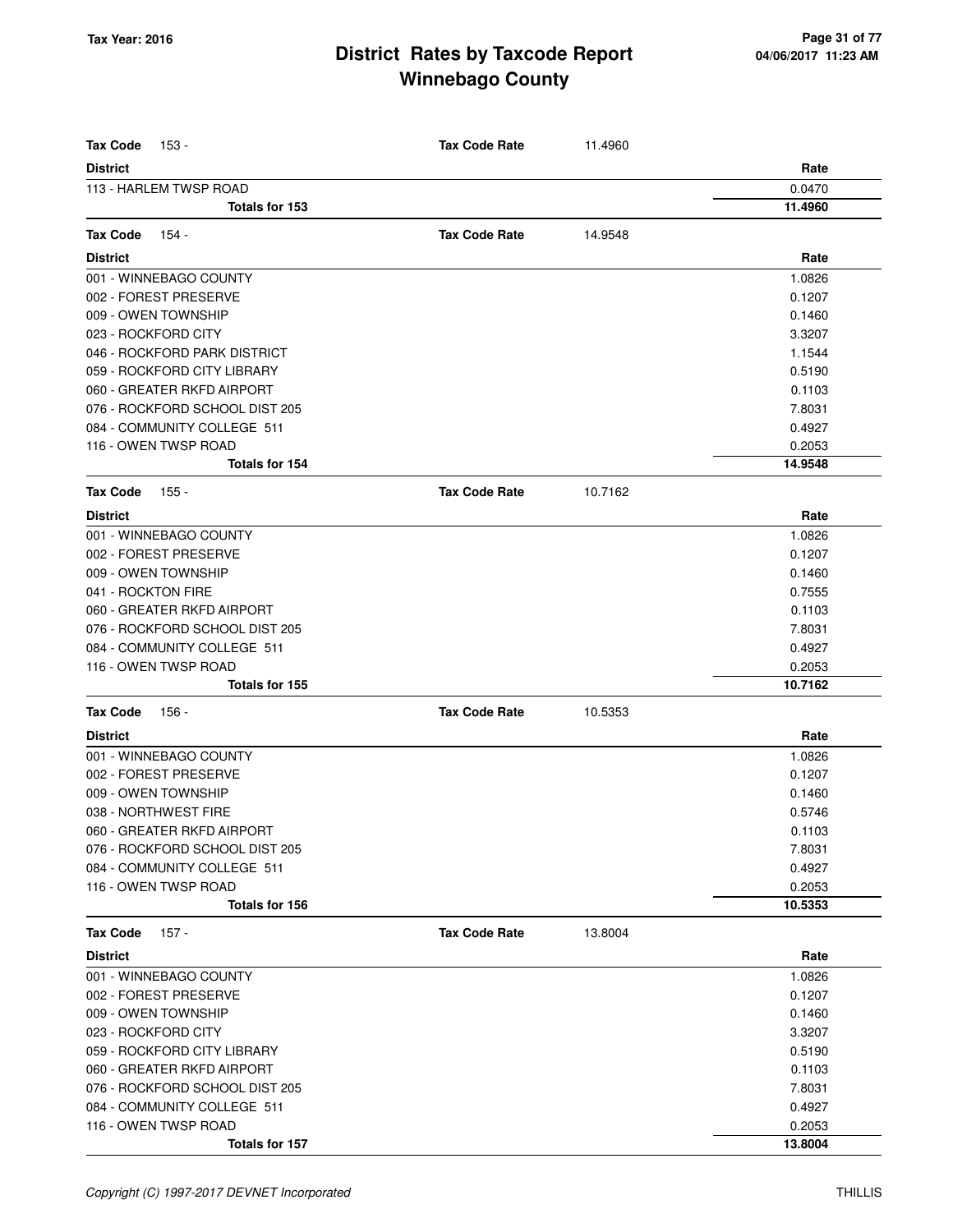| <b>Tax Code</b><br>158 -       | <b>Tax Code Rate</b> | 12.3466 |         |
|--------------------------------|----------------------|---------|---------|
| <b>District</b>                |                      |         | Rate    |
| 001 - WINNEBAGO COUNTY         |                      |         | 1.0826  |
| 002 - FOREST PRESERVE          |                      |         | 0.1207  |
| 006 - HARLEM TOWNSHIP          |                      |         | 0.1116  |
| 020 - MACHESNEY PARK VILLAGE   |                      |         | 0.0000  |
| 037 - NORTH PARK FIRE          |                      |         | 0.4541  |
| 046 - ROCKFORD PARK DISTRICT   |                      |         | 1.1544  |
| 051 - ROCK RIVER WATER REC     |                      |         | 0.2082  |
| 055 - NORTH SUBURBAN LIBRARY   |                      |         | 0.3002  |
| 060 - GREATER RKFD AIRPORT     |                      |         | 0.1103  |
| 070 - HARLEM SCHOOL DIST 122   |                      |         | 8.2648  |
| 084 - COMMUNITY COLLEGE 511    |                      |         | 0.4927  |
| 113 - HARLEM TWSP ROAD         |                      |         | 0.0470  |
| Totals for 158                 |                      |         | 12.3466 |
| <b>Tax Code</b><br>159 -       | <b>Tax Code Rate</b> | 11.6767 |         |
| <b>District</b>                |                      |         | Rate    |
| 001 - WINNEBAGO COUNTY         |                      |         | 1.0826  |
| 002 - FOREST PRESERVE          |                      |         | 0.1207  |
| 006 - HARLEM TOWNSHIP          |                      |         | 0.1116  |
| 037 - NORTH PARK FIRE          |                      |         | 0.4541  |
| 046 - ROCKFORD PARK DISTRICT   |                      |         | 1.1544  |
| 055 - NORTH SUBURBAN LIBRARY   |                      |         | 0.3002  |
| 060 - GREATER RKFD AIRPORT     |                      |         | 0.1103  |
| 076 - ROCKFORD SCHOOL DIST 205 |                      |         | 7.8031  |
| 084 - COMMUNITY COLLEGE 511    |                      |         | 0.4927  |
| 113 - HARLEM TWSP ROAD         |                      |         | 0.0470  |
| Totals for 159                 |                      |         | 11.6767 |
| <b>Tax Code</b><br>160 -       | <b>Tax Code Rate</b> | 11.1922 |         |
| <b>District</b>                |                      |         | Rate    |
| 001 - WINNEBAGO COUNTY         |                      |         | 1.0826  |
| 002 - FOREST PRESERVE          |                      |         | 0.1207  |
| 006 - HARLEM TOWNSHIP          |                      |         | 0.1116  |
| 037 - NORTH PARK FIRE          |                      |         | 0.4541  |
| 051 - ROCK RIVER WATER REC     |                      |         | 0.2082  |
| 055 - NORTH SUBURBAN LIBRARY   |                      |         | 0.3002  |
| 060 - GREATER RKFD AIRPORT     |                      |         | 0.1103  |
| 070 - HARLEM SCHOOL DIST 122   |                      |         | 8.2648  |
| 084 - COMMUNITY COLLEGE 511    |                      |         | 0.4927  |
| 113 - HARLEM TWSP ROAD         |                      |         | 0.0470  |
| Totals for 160                 |                      |         | 11.1922 |
| Tax Code<br>161 -              | <b>Tax Code Rate</b> | 9.1216  |         |
| <b>District</b>                |                      |         | Rate    |
| 001 - WINNEBAGO COUNTY         |                      |         | 1.0826  |
| 002 - FOREST PRESERVE          |                      |         | 0.1207  |
| 009 - OWEN TOWNSHIP            |                      |         | 0.1460  |
| 038 - NORTHWEST FIRE           |                      |         | 0.5746  |
| 060 - GREATER RKFD AIRPORT     |                      |         | 0.1103  |
| 074 - ROCKTON SCHOOL DIST 140  |                      |         | 3.8383  |
| 077 - HONONEGAH HIGH SD #207   |                      |         | 2.5511  |
| 084 - COMMUNITY COLLEGE 511    |                      |         | 0.4927  |
| 116 - OWEN TWSP ROAD           |                      |         | 0.2053  |
| Totals for 161                 |                      |         | 9.1216  |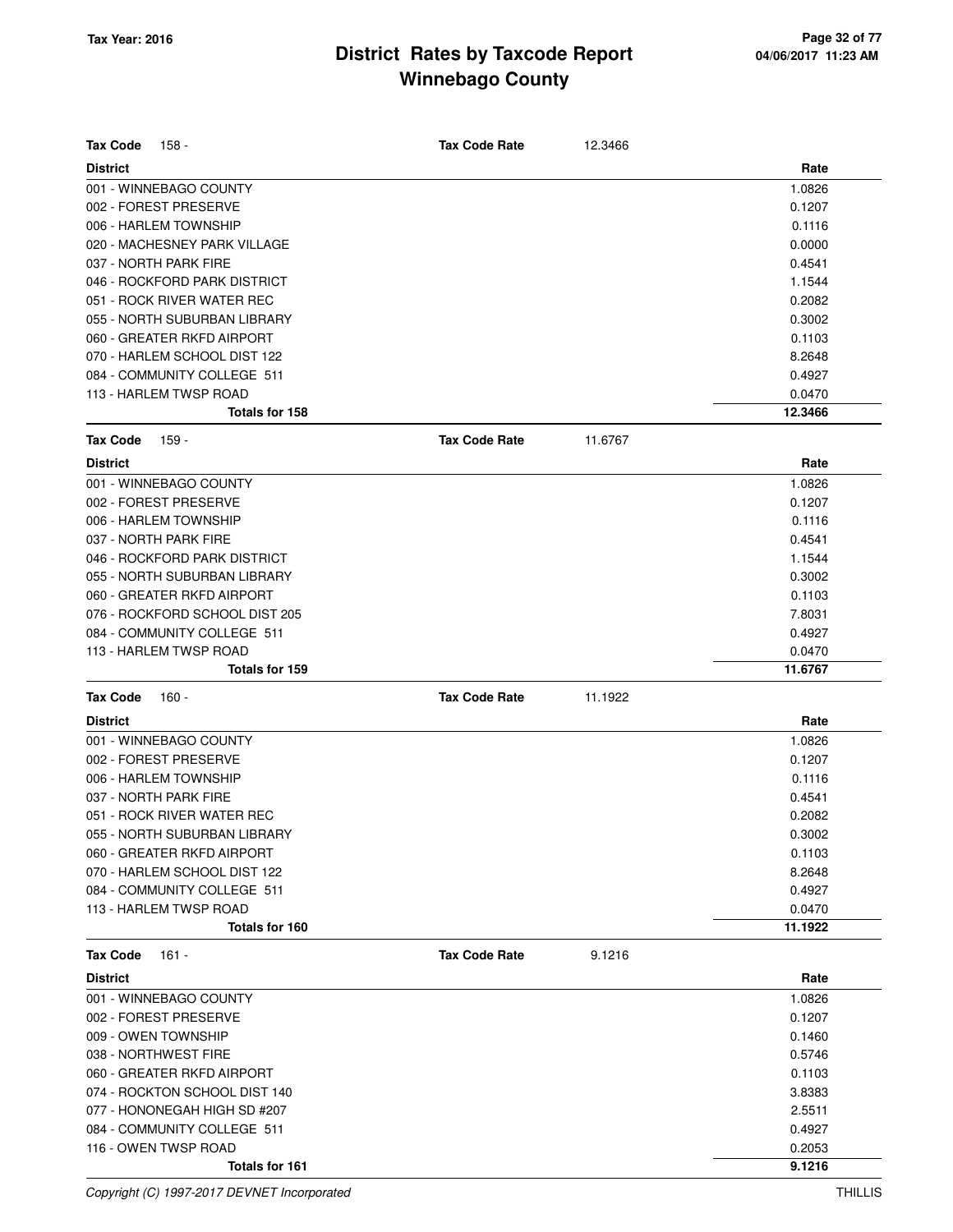| <b>Tax Code</b><br>162 -      | <b>Tax Code Rate</b> | 10.3319 |         |
|-------------------------------|----------------------|---------|---------|
| <b>District</b>               |                      |         | Rate    |
| 001 - WINNEBAGO COUNTY        |                      |         | 1.0826  |
| 002 - FOREST PRESERVE         |                      |         | 0.1207  |
| 009 - OWEN TOWNSHIP           |                      |         | 0.1460  |
| 038 - NORTHWEST FIRE          |                      |         | 0.5746  |
| 058 - WINNEBAGO LIBRARY       |                      |         | 0.2177  |
| 060 - GREATER RKFD AIRPORT    |                      |         | 0.1103  |
| 082 - WINNEBAGO UNIT SD #323  |                      |         | 7.3820  |
| 084 - COMMUNITY COLLEGE 511   |                      |         | 0.4927  |
| 116 - OWEN TWSP ROAD          |                      |         | 0.2053  |
| Totals for 162                |                      |         | 10.3319 |
| <b>Tax Code</b><br>163 -      | <b>Tax Code Rate</b> | 11.2878 |         |
| <b>District</b>               |                      |         | Rate    |
| 001 - WINNEBAGO COUNTY        |                      |         | 1.0826  |
| 002 - FOREST PRESERVE         |                      |         | 0.1207  |
| 006 - HARLEM TOWNSHIP         |                      |         | 0.1116  |
| 035 - HARLEM-ROSCOE FIRE      |                      |         | 0.7579  |
| 055 - NORTH SUBURBAN LIBRARY  |                      |         | 0.3002  |
| 060 - GREATER RKFD AIRPORT    |                      |         | 0.1103  |
| 070 - HARLEM SCHOOL DIST 122  |                      |         | 8.2648  |
| 084 - COMMUNITY COLLEGE 511   |                      |         | 0.4927  |
| 113 - HARLEM TWSP ROAD        |                      |         | 0.0470  |
| Totals for 163                |                      |         | 11.2878 |
| <b>Tax Code</b><br>164 -      | <b>Tax Code Rate</b> | 10.9840 |         |
| <b>District</b>               |                      |         | Rate    |
| 001 - WINNEBAGO COUNTY        |                      |         | 1.0826  |
| 002 - FOREST PRESERVE         |                      |         | 0.1207  |
| 006 - HARLEM TOWNSHIP         |                      |         | 0.1116  |
| 037 - NORTH PARK FIRE         |                      |         | 0.4541  |
| 055 - NORTH SUBURBAN LIBRARY  |                      |         | 0.3002  |
| 060 - GREATER RKFD AIRPORT    |                      |         | 0.1103  |
| 070 - HARLEM SCHOOL DIST 122  |                      |         | 8.2648  |
| 084 - COMMUNITY COLLEGE 511   |                      |         | 0.4927  |
| 113 - HARLEM TWSP ROAD        |                      |         | 0.0470  |
| Totals for 164                |                      |         | 10.9840 |
| <b>Tax Code</b><br>$165 -$    | <b>Tax Code Rate</b> | 9.3025  |         |
| <b>District</b>               |                      |         | Rate    |
| 001 - WINNEBAGO COUNTY        |                      |         | 1.0826  |
| 002 - FOREST PRESERVE         |                      |         | 0.1207  |
| 009 - OWEN TOWNSHIP           |                      |         | 0.1460  |
| 041 - ROCKTON FIRE            |                      |         | 0.7555  |
| 060 - GREATER RKFD AIRPORT    |                      |         | 0.1103  |
| 074 - ROCKTON SCHOOL DIST 140 |                      |         | 3.8383  |
| 077 - HONONEGAH HIGH SD #207  |                      |         | 2.5511  |
| 084 - COMMUNITY COLLEGE 511   |                      |         | 0.4927  |
| 116 - OWEN TWSP ROAD          |                      |         | 0.2053  |
| Totals for 165                |                      |         | 9.3025  |
| <b>Tax Code</b><br>167 -      | <b>Tax Code Rate</b> | 10.4250 |         |
| <b>District</b>               |                      |         | Rate    |
| 001 - WINNEBAGO COUNTY        |                      |         | 1.0826  |
| 002 - FOREST PRESERVE         |                      |         | 0.1207  |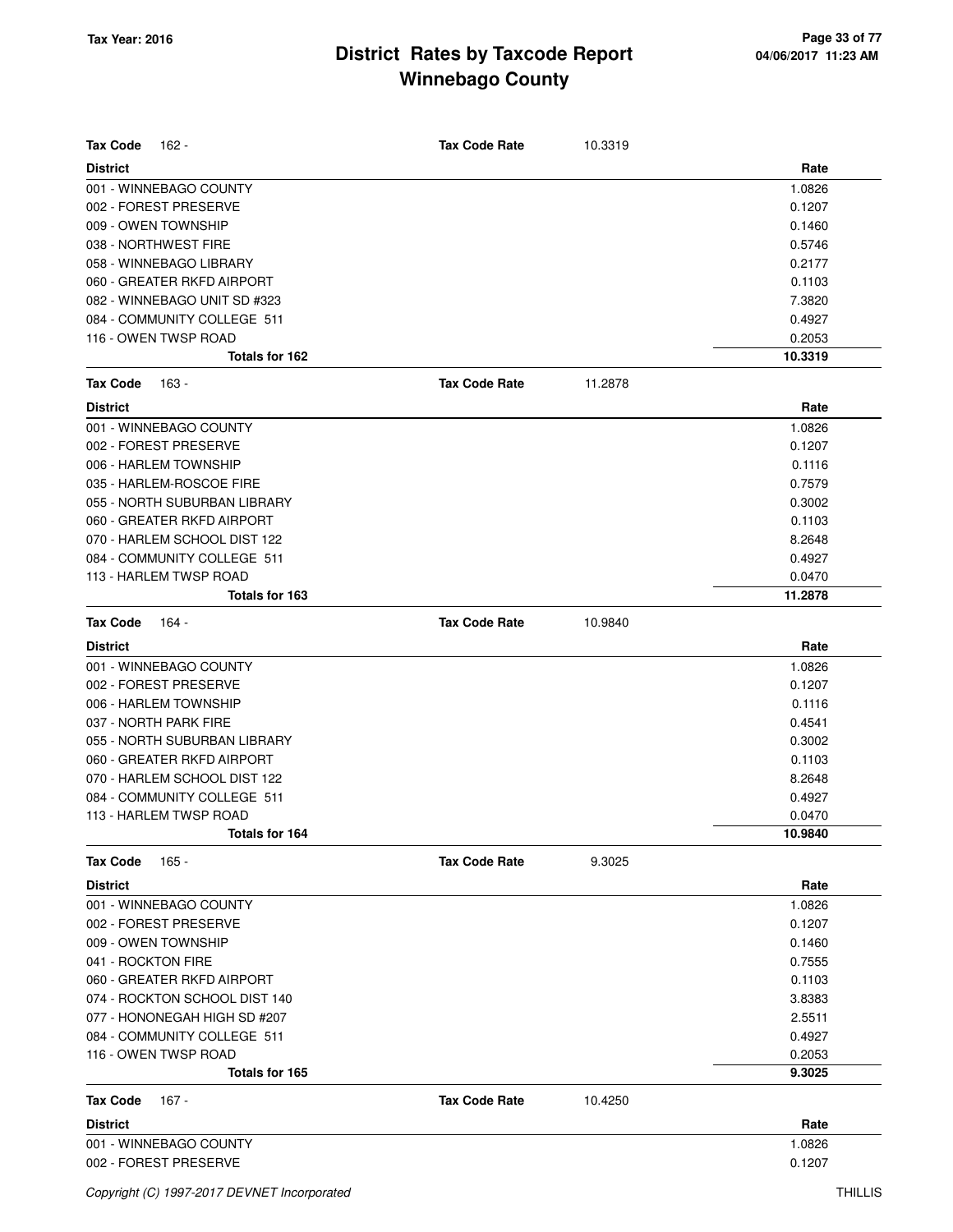| <b>Tax Code</b><br>167 -                    | <b>Tax Code Rate</b> | 10.4250 |                  |
|---------------------------------------------|----------------------|---------|------------------|
| <b>District</b>                             |                      |         | Rate             |
| 009 - OWEN TOWNSHIP<br>038 - NORTHWEST FIRE |                      |         | 0.1460<br>0.5746 |
| 076 - ROCKFORD SCHOOL DIST 205              |                      |         |                  |
| 084 - COMMUNITY COLLEGE 511                 |                      |         | 7.8031           |
| 116 - OWEN TWSP ROAD                        |                      |         | 0.4927<br>0.2053 |
| <b>Totals for 167</b>                       |                      |         | 10.4250          |
| <b>Tax Code</b><br>168 -                    | <b>Tax Code Rate</b> | 9.3025  |                  |
| <b>District</b>                             |                      |         | Rate             |
| 001 - WINNEBAGO COUNTY                      |                      |         | 1.0826           |
| 002 - FOREST PRESERVE                       |                      |         | 0.1207           |
| 009 - OWEN TOWNSHIP                         |                      |         | 0.1460           |
| 020 - MACHESNEY PARK VILLAGE                |                      |         | 0.0000           |
| 041 - ROCKTON FIRE                          |                      |         | 0.7555           |
| 060 - GREATER RKFD AIRPORT                  |                      |         | 0.1103           |
| 074 - ROCKTON SCHOOL DIST 140               |                      |         | 3.8383           |
| 077 - HONONEGAH HIGH SD #207                |                      |         | 2.5511           |
| 084 - COMMUNITY COLLEGE 511                 |                      |         | 0.4927           |
| 116 - OWEN TWSP ROAD                        |                      |         | 0.2053           |
| Totals for 168                              |                      |         | 9.3025           |
| <b>Tax Code</b><br>169 -                    | <b>Tax Code Rate</b> | 10.8355 |                  |
| <b>District</b>                             |                      |         | Rate             |
| 001 - WINNEBAGO COUNTY                      |                      |         | 1.0826           |
| 002 - FOREST PRESERVE                       |                      |         | 0.1207           |
| 009 - OWEN TOWNSHIP                         |                      |         | 0.1460           |
| 038 - NORTHWEST FIRE                        |                      |         | 0.5746           |
| 055 - NORTH SUBURBAN LIBRARY                |                      |         | 0.3002           |
| 060 - GREATER RKFD AIRPORT                  |                      |         | 0.1103           |
| 076 - ROCKFORD SCHOOL DIST 205              |                      |         | 7.8031           |
| 084 - COMMUNITY COLLEGE 511                 |                      |         | 0.4927           |
| 116 - OWEN TWSP ROAD                        |                      |         | 0.2053           |
| Totals for 169                              |                      |         | 10.8355          |
| <b>Tax Code</b><br>$170 -$                  | <b>Tax Code Rate</b> | 10.7435 |                  |
| <b>District</b>                             |                      |         | Rate             |
| 001 - WINNEBAGO COUNTY                      |                      |         | 1.0826           |
| 002 - FOREST PRESERVE                       |                      |         | 0.1207           |
| 009 - OWEN TOWNSHIP                         |                      |         | 0.1460           |
| 038 - NORTHWEST FIRE                        |                      |         | 0.5746           |
| 051 - ROCK RIVER WATER REC                  |                      |         | 0.2082           |
| 060 - GREATER RKFD AIRPORT                  |                      |         | 0.1103           |
| 076 - ROCKFORD SCHOOL DIST 205              |                      |         | 7.8031           |
| 084 - COMMUNITY COLLEGE 511                 |                      |         | 0.4927           |
| 116 - OWEN TWSP ROAD                        |                      |         | 0.2053           |
| <b>Totals for 170</b>                       |                      |         | 10.7435          |
| <b>Tax Code</b><br>$171 -$                  | <b>Tax Code Rate</b> | 11.8979 |                  |
| <b>District</b>                             |                      |         | Rate             |
| 001 - WINNEBAGO COUNTY                      |                      |         | 1.0826           |
| 002 - FOREST PRESERVE                       |                      |         | 0.1207           |
| 009 - OWEN TOWNSHIP                         |                      |         | 0.1460           |
| 038 - NORTHWEST FIRE                        |                      |         | 0.5746           |
| 046 - ROCKFORD PARK DISTRICT                |                      |         | 1.1544           |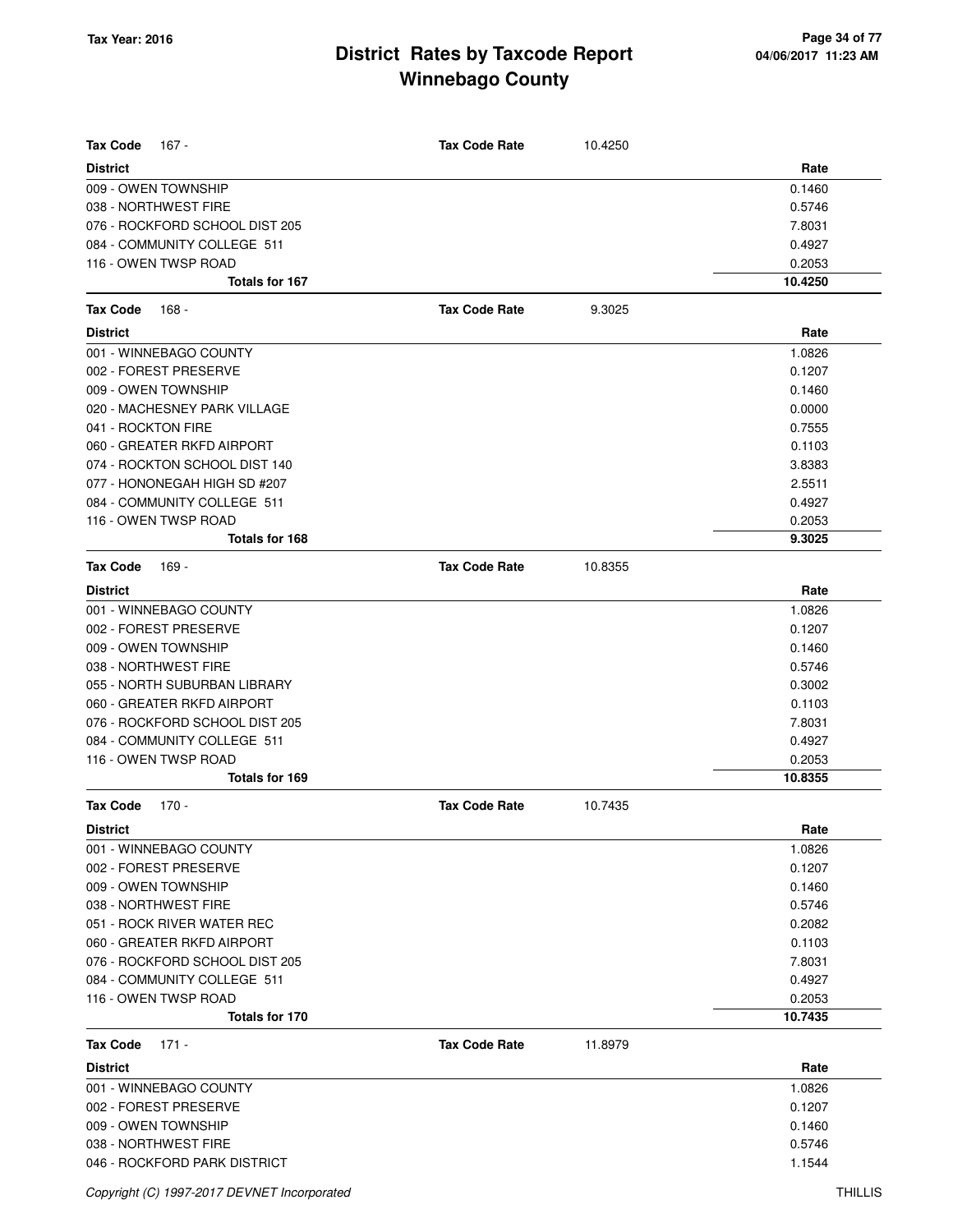| <b>Tax Code</b><br>$171 -$      | <b>Tax Code Rate</b> | 11.8979 |         |
|---------------------------------|----------------------|---------|---------|
| <b>District</b>                 |                      |         | Rate    |
| 051 - ROCK RIVER WATER REC      |                      |         | 0.2082  |
| 060 - GREATER RKFD AIRPORT      |                      |         | 0.1103  |
| 076 - ROCKFORD SCHOOL DIST 205  |                      |         | 7.8031  |
| 084 - COMMUNITY COLLEGE 511     |                      |         | 0.4927  |
| 116 - OWEN TWSP ROAD            |                      |         | 0.2053  |
| <b>Totals for 171</b>           |                      |         | 11.8979 |
| <b>Tax Code</b><br>172          | <b>Tax Code Rate</b> | 15.0527 |         |
| <b>District</b>                 |                      |         | Rate    |
| 001 - WINNEBAGO COUNTY          |                      |         | 1.0826  |
| 002 - FOREST PRESERVE           |                      |         | 0.1207  |
| 009 - OWEN TOWNSHIP             |                      |         | 0.1460  |
| 023 - ROCKFORD CITY             |                      |         | 3.3207  |
| 046 - ROCKFORD PARK DISTRICT    |                      |         | 1.1544  |
| 051 - ROCK RIVER WATER REC      |                      |         | 0.2082  |
| 059 - ROCKFORD CITY LIBRARY     |                      |         | 0.5190  |
| 076 - ROCKFORD SCHOOL DIST 205  |                      |         | 7.8031  |
| 084 - COMMUNITY COLLEGE 511     |                      |         | 0.4927  |
| 116 - OWEN TWSP ROAD            |                      |         | 0.2053  |
| Totals for 172                  |                      |         | 15.0527 |
| <b>Tax Code</b><br>$175 -$      | <b>Tax Code Rate</b> | 10.3511 |         |
| <b>District</b>                 |                      |         | Rate    |
| 001 - WINNEBAGO COUNTY          |                      |         | 1.0826  |
| 002 - FOREST PRESERVE           |                      |         | 0.1207  |
| 013 - ROSCOE TOWNSHIP           |                      |         | 0.1472  |
| 026 - SOUTH BELOIT CITY         |                      |         | 1.1690  |
| 061 - SOUTH BELOIT CITY LIBRARY |                      |         | 0.2115  |
| 072 - PRAIRIE HILL SCH DIST 133 |                      |         | 4.3951  |
| 077 - HONONEGAH HIGH SD #207    |                      |         | 2.5511  |
| 084 - COMMUNITY COLLEGE 511     |                      |         | 0.4927  |
| 120 - ROSCOE TWSP ROAD          |                      |         | 0.1812  |
| Totals for 175                  |                      |         | 10.3511 |
| <b>Tax Code</b><br>176 -        | <b>Tax Code Rate</b> | 9.2708  |         |
| <b>District</b>                 |                      |         | Rate    |
| 001 - WINNEBAGO COUNTY          |                      |         | 1.0826  |
| 002 - FOREST PRESERVE           |                      |         | 0.1207  |
| 013 - ROSCOE TOWNSHIP           |                      |         | 0.1472  |
| 055 - NORTH SUBURBAN LIBRARY    |                      |         | 0.3002  |
| 072 - PRAIRIE HILL SCH DIST 133 |                      |         | 4.3951  |
| 077 - HONONEGAH HIGH SD #207    |                      |         | 2.5511  |
| 084 - COMMUNITY COLLEGE 511     |                      |         | 0.4927  |
| 120 - ROSCOE TWSP ROAD          |                      |         | 0.1812  |
| Totals for 176                  |                      |         | 9.2708  |
| <b>Tax Code</b><br>$177 -$      | <b>Tax Code Rate</b> | 10.3840 |         |
| <b>District</b>                 |                      |         | Rate    |
| 001 - WINNEBAGO COUNTY          |                      |         | 1.0826  |
| 002 - FOREST PRESERVE           |                      |         | 0.1207  |
| 013 - ROSCOE TOWNSHIP           |                      |         | 0.1472  |
| 026 - SOUTH BELOIT CITY         |                      |         | 1.1690  |
| 061 - SOUTH BELOIT CITY LIBRARY |                      |         | 0.2115  |
| 079 - SOUTH BELOIT SD #320      |                      |         | 6.9791  |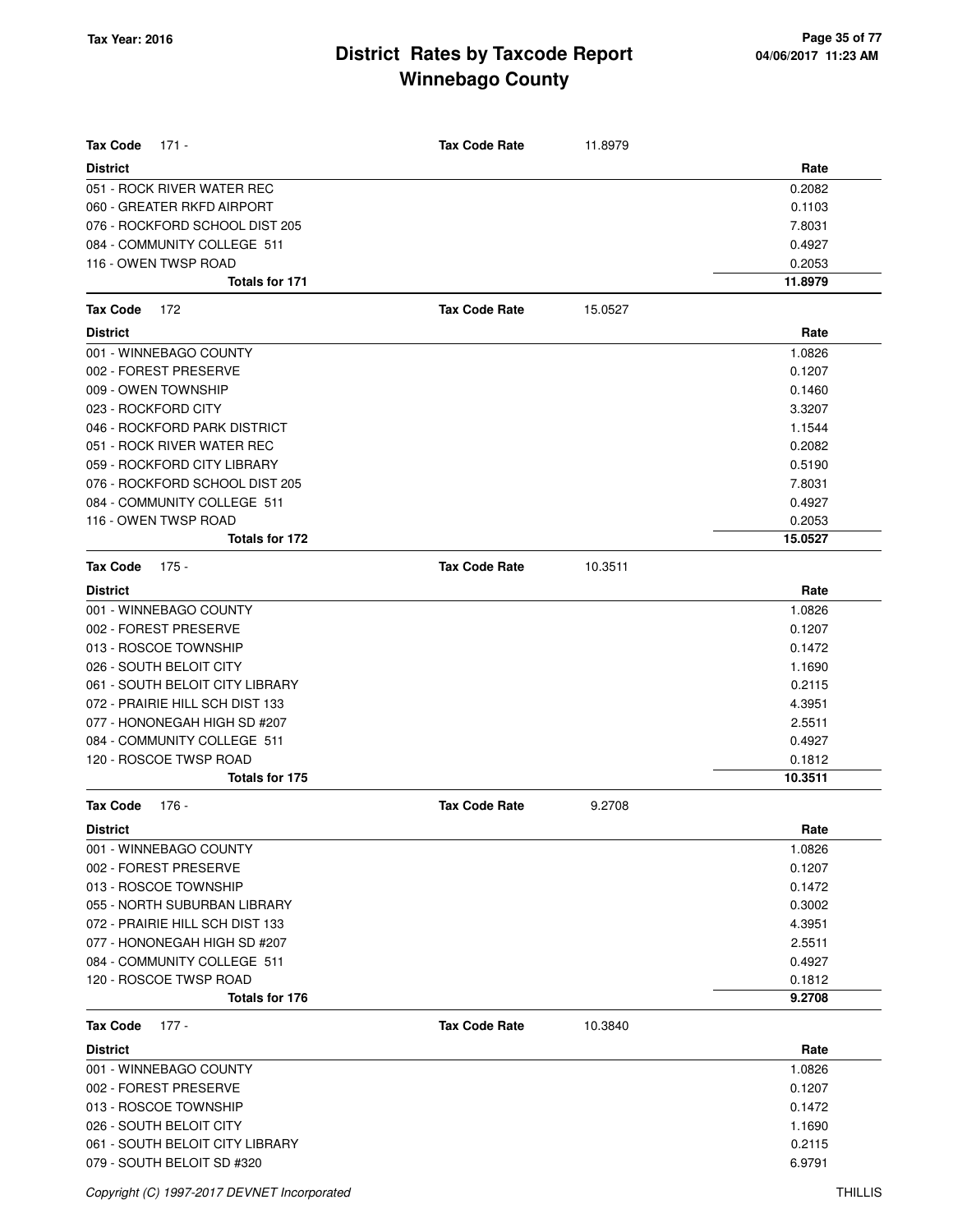| <b>Tax Code</b><br>177 -                 | <b>Tax Code Rate</b> | 10.3840 |                  |
|------------------------------------------|----------------------|---------|------------------|
| <b>District</b>                          |                      |         | Rate             |
| 084 - COMMUNITY COLLEGE 511              |                      |         | 0.4927           |
| 120 - ROSCOE TWSP ROAD                   |                      |         | 0.1812           |
| Totals for 177                           |                      |         | 10.3840          |
| Tax Code<br>178 -                        | <b>Tax Code Rate</b> | 9.3037  |                  |
| <b>District</b>                          |                      |         | Rate             |
| 001 - WINNEBAGO COUNTY                   |                      |         | 1.0826           |
| 002 - FOREST PRESERVE                    |                      |         | 0.1207           |
| 013 - ROSCOE TOWNSHIP                    |                      |         | 0.1472           |
| 055 - NORTH SUBURBAN LIBRARY             |                      |         | 0.3002           |
| 079 - SOUTH BELOIT SD #320               |                      |         | 6.9791           |
| 084 - COMMUNITY COLLEGE 511              |                      |         | 0.4927           |
| 120 - ROSCOE TWSP ROAD                   |                      |         | 0.1812           |
| <b>Totals for 178</b>                    |                      |         | 9.3037           |
| 179 -<br><b>Tax Code</b>                 | <b>Tax Code Rate</b> | 10.0616 |                  |
| <b>District</b>                          |                      |         | Rate             |
| 001 - WINNEBAGO COUNTY                   |                      |         | 1.0826           |
| 002 - FOREST PRESERVE                    |                      |         | 0.1207           |
| 013 - ROSCOE TOWNSHIP                    |                      |         | 0.1472           |
| 035 - HARLEM-ROSCOE FIRE                 |                      |         | 0.7579           |
| 055 - NORTH SUBURBAN LIBRARY             |                      |         | 0.3002           |
| 079 - SOUTH BELOIT SD #320               |                      |         | 6.9791           |
| 084 - COMMUNITY COLLEGE 511              |                      |         | 0.4927           |
| 120 - ROSCOE TWSP ROAD                   |                      |         | 0.1812           |
| Totals for 179                           |                      |         | 10.0616          |
| <b>Tax Code</b><br>180 -                 | <b>Tax Code Rate</b> | 10.0287 |                  |
| <b>District</b>                          |                      |         | Rate             |
| 001 - WINNEBAGO COUNTY                   |                      |         | 1.0826           |
| 002 - FOREST PRESERVE                    |                      |         | 0.1207           |
| 013 - ROSCOE TOWNSHIP                    |                      |         | 0.1472           |
| 035 - HARLEM-ROSCOE FIRE                 |                      |         | 0.7579           |
| 055 - NORTH SUBURBAN LIBRARY             |                      |         | 0.3002           |
| 072 - PRAIRIE HILL SCH DIST 133          |                      |         | 4.3951           |
| 077 - HONONEGAH HIGH SD #207             |                      |         | 2.5511           |
| 084 - COMMUNITY COLLEGE 511              |                      |         | 0.4927           |
| 120 - ROSCOE TWSP ROAD                   |                      |         | 0.1812           |
| Totals for 180                           |                      |         | 10.0287          |
| 181 -<br>Tax Code                        | <b>Tax Code Rate</b> | 9.9039  |                  |
| <b>District</b>                          |                      |         | Rate             |
| 001 - WINNEBAGO COUNTY                   |                      |         | 1.0826           |
| 002 - FOREST PRESERVE                    |                      |         | 0.1207           |
| 013 - ROSCOE TOWNSHIP                    |                      |         | 0.1472           |
| 035 - HARLEM-ROSCOE FIRE                 |                      |         | 0.7579           |
| 055 - NORTH SUBURBAN LIBRARY             |                      |         | 0.3002           |
| 071 - KINNIKINNICK SD #131               |                      |         | 4.2703           |
| 077 - HONONEGAH HIGH SD #207             |                      |         | 2.5511           |
| 084 - COMMUNITY COLLEGE 511              |                      |         | 0.4927           |
| 120 - ROSCOE TWSP ROAD<br>Totals for 181 |                      |         | 0.1812<br>9.9039 |
|                                          |                      |         |                  |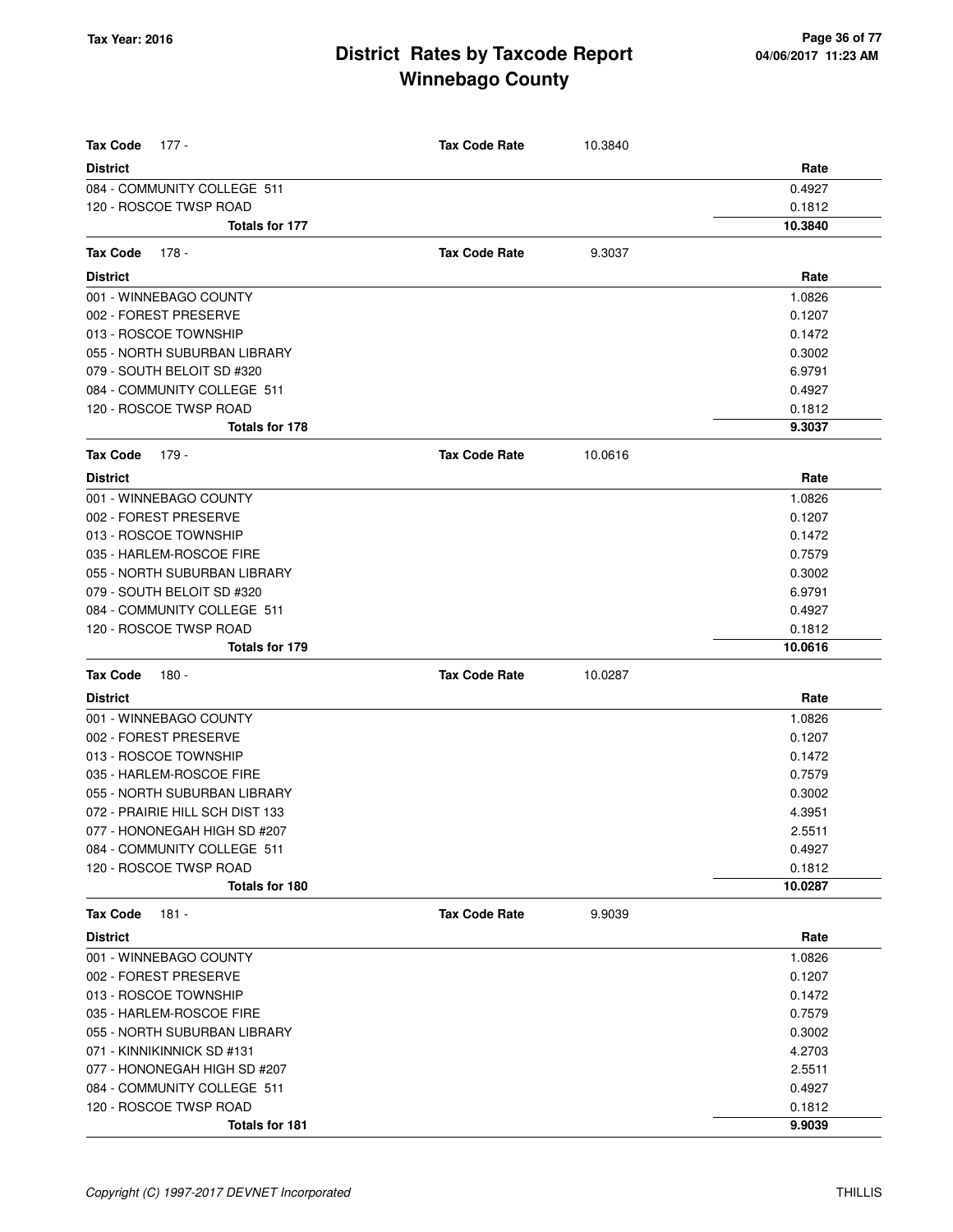| <b>Tax Code</b><br>182 -      | <b>Tax Code Rate</b> | 9.1717  |         |
|-------------------------------|----------------------|---------|---------|
| <b>District</b>               |                      |         | Rate    |
| 001 - WINNEBAGO COUNTY        |                      |         | 1.0826  |
| 002 - FOREST PRESERVE         |                      |         | 0.1207  |
| 013 - ROSCOE TOWNSHIP         |                      |         | 0.1472  |
| 035 - HARLEM-ROSCOE FIRE      |                      |         | 0.7579  |
| 074 - ROCKTON SCHOOL DIST 140 |                      |         | 3.8383  |
| 077 - HONONEGAH HIGH SD #207  |                      |         | 2.5511  |
| 084 - COMMUNITY COLLEGE 511   |                      |         | 0.4927  |
| 120 - ROSCOE TWSP ROAD        |                      |         | 0.1812  |
| <b>Totals for 182</b>         |                      |         | 9.1717  |
| <b>Tax Code</b><br>183 -      | <b>Tax Code Rate</b> | 9.1717  |         |
| <b>District</b>               |                      |         | Rate    |
| 001 - WINNEBAGO COUNTY        |                      |         | 1.0826  |
| 002 - FOREST PRESERVE         |                      |         | 0.1207  |
| 013 - ROSCOE TOWNSHIP         |                      |         | 0.1472  |
| 020 - MACHESNEY PARK VILLAGE  |                      |         | 0.0000  |
| 035 - HARLEM-ROSCOE FIRE      |                      |         | 0.7579  |
| 074 - ROCKTON SCHOOL DIST 140 |                      |         | 3.8383  |
| 077 - HONONEGAH HIGH SD #207  |                      |         | 2.5511  |
| 084 - COMMUNITY COLLEGE 511   |                      |         | 0.4927  |
| 120 - ROSCOE TWSP ROAD        |                      |         | 0.1812  |
| Totals for 183                |                      |         | 9.1717  |
| <b>Tax Code</b><br>184 -      | <b>Tax Code Rate</b> | 11.6000 |         |
| <b>District</b>               |                      |         | Rate    |
| 001 - WINNEBAGO COUNTY        |                      |         | 1.0826  |
| 002 - FOREST PRESERVE         |                      |         | 0.1207  |
| 013 - ROSCOE TOWNSHIP         |                      |         | 0.1472  |
| 035 - HARLEM-ROSCOE FIRE      |                      |         | 0.7579  |
| 055 - NORTH SUBURBAN LIBRARY  |                      |         | 0.3002  |
| 075 - NORTH BOONE SD #200     |                      |         | 8.5175  |
| 084 - COMMUNITY COLLEGE 511   |                      |         | 0.4927  |
| 120 - ROSCOE TWSP ROAD        |                      |         | 0.1812  |
| <b>Totals for 184</b>         |                      |         | 11.6000 |
| Tax Code 185 -                | <b>Tax Code Rate</b> | 10.5617 |         |
| <b>District</b>               |                      |         | Rate    |
| 001 - WINNEBAGO COUNTY        |                      |         | 1.0826  |
| 002 - FOREST PRESERVE         |                      |         | 0.1207  |
| 013 - ROSCOE TOWNSHIP         |                      |         | 0.1472  |
| 025 - ROSCOE VILLAGE          |                      |         | 0.6578  |
| 035 - HARLEM-ROSCOE FIRE      |                      |         | 0.7579  |
| 055 - NORTH SUBURBAN LIBRARY  |                      |         | 0.3002  |
| 071 - KINNIKINNICK SD #131    |                      |         | 4.2703  |
| 077 - HONONEGAH HIGH SD #207  |                      |         | 2.5511  |
| 084 - COMMUNITY COLLEGE 511   |                      |         | 0.4927  |
| 120 - ROSCOE TWSP ROAD        |                      |         | 0.1812  |
| Totals for 185                |                      |         | 10.5617 |
| <b>Tax Code</b><br>187 -      | <b>Tax Code Rate</b> | 10.1121 |         |
| <b>District</b>               |                      |         | Rate    |
| 001 - WINNEBAGO COUNTY        |                      |         | 1.0826  |
| 002 - FOREST PRESERVE         |                      |         | 0.1207  |
| 013 - ROSCOE TOWNSHIP         |                      |         | 0.1472  |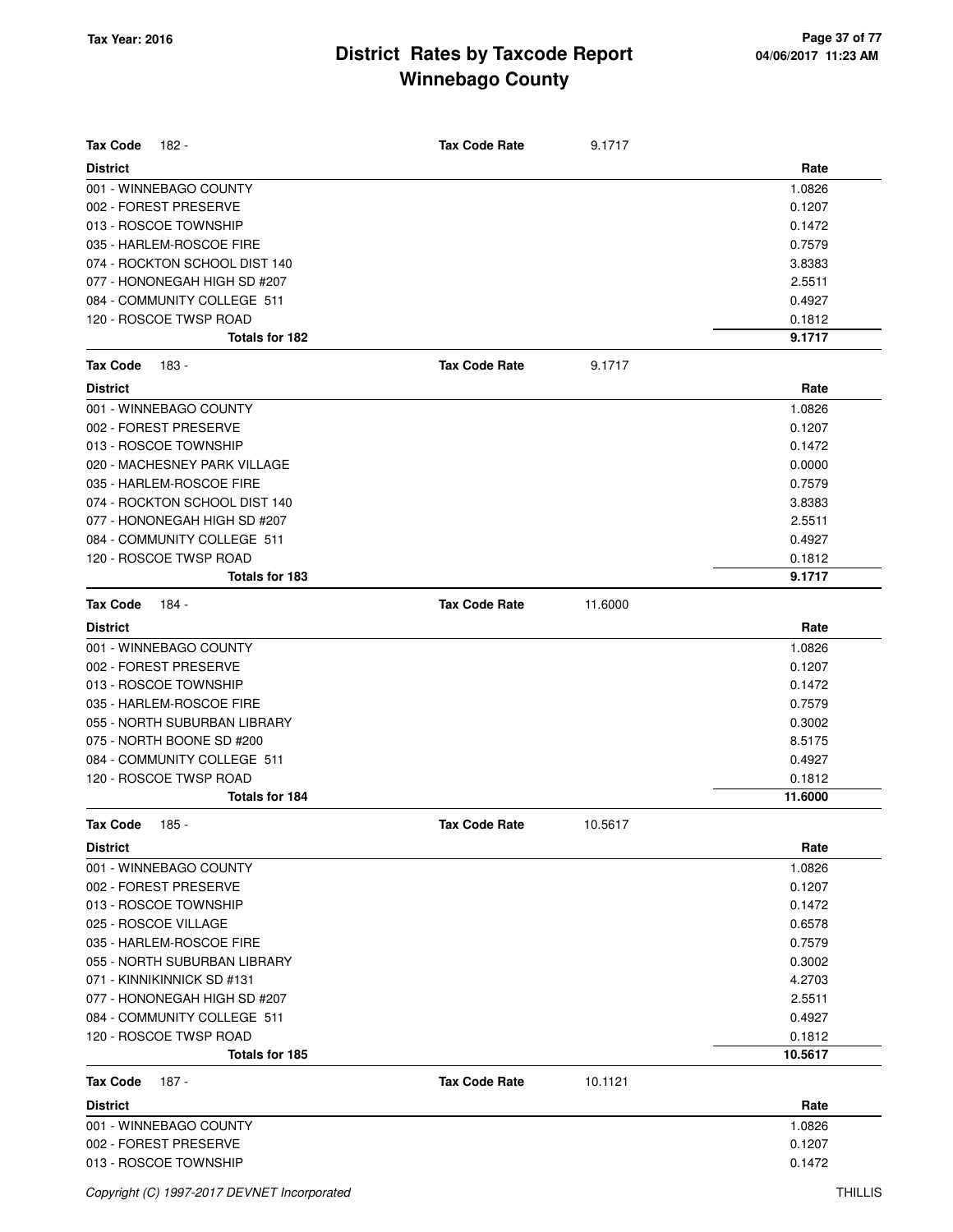| Tax Code<br>187 -               | <b>Tax Code Rate</b> | 10.1121 |         |
|---------------------------------|----------------------|---------|---------|
| <b>District</b>                 |                      |         | Rate    |
| 035 - HARLEM-ROSCOE FIRE        |                      |         | 0.7579  |
| 051 - ROCK RIVER WATER REC      |                      |         | 0.2082  |
| 055 - NORTH SUBURBAN LIBRARY    |                      |         | 0.3002  |
| 071 - KINNIKINNICK SD #131      |                      |         | 4.2703  |
| 077 - HONONEGAH HIGH SD #207    |                      |         | 2.5511  |
| 084 - COMMUNITY COLLEGE 511     |                      |         | 0.4927  |
| 120 - ROSCOE TWSP ROAD          |                      |         | 0.1812  |
| Totals for 187                  |                      |         | 10.1121 |
| <b>Tax Code</b><br>188          | <b>Tax Code Rate</b> | 10.2369 |         |
| <b>District</b>                 |                      |         | Rate    |
| 001 - WINNEBAGO COUNTY          |                      |         | 1.0826  |
| 002 - FOREST PRESERVE           |                      |         | 0.1207  |
| 013 - ROSCOE TOWNSHIP           |                      |         | 0.1472  |
| 035 - HARLEM-ROSCOE FIRE        |                      |         | 0.7579  |
| 051 - ROCK RIVER WATER REC      |                      |         | 0.2082  |
| 055 - NORTH SUBURBAN LIBRARY    |                      |         | 0.3002  |
| 072 - PRAIRIE HILL SCH DIST 133 |                      |         | 4.3951  |
| 077 - HONONEGAH HIGH SD #207    |                      |         | 2.5511  |
| 084 - COMMUNITY COLLEGE 511     |                      |         | 0.4927  |
| 120 - ROSCOE TWSP ROAD          |                      |         | 0.1812  |
| <b>Totals for 188</b>           |                      |         | 10.2369 |
| <b>Tax Code</b><br>189 -        | <b>Tax Code Rate</b> | 10.7699 |         |
| <b>District</b>                 |                      |         | Rate    |
| 001 - WINNEBAGO COUNTY          |                      |         | 1.0826  |
| 002 - FOREST PRESERVE           |                      |         | 0.1207  |
| 013 - ROSCOE TOWNSHIP           |                      |         | 0.1472  |
| 025 - ROSCOE VILLAGE            |                      |         | 0.6578  |
| 035 - HARLEM-ROSCOE FIRE        |                      |         | 0.7579  |
| 051 - ROCK RIVER WATER REC      |                      |         | 0.2082  |
| 055 - NORTH SUBURBAN LIBRARY    |                      |         | 0.3002  |
| 071 - KINNIKINNICK SD #131      |                      |         | 4.2703  |
| 077 - HONONEGAH HIGH SD #207    |                      |         | 2.5511  |
| 084 - COMMUNITY COLLEGE 511     |                      |         | 0.4927  |
| 120 - ROSCOE TWSP ROAD          |                      |         | 0.1812  |
| Totals for 189                  |                      |         | 10.7699 |
| <b>Tax Code</b><br>190 -        | <b>Tax Code Rate</b> | 10.4163 |         |
| <b>District</b>                 |                      |         | Rate    |
| 001 - WINNEBAGO COUNTY          |                      |         | 1.0826  |
| 002 - FOREST PRESERVE           |                      |         | 0.1207  |
| 012 - ROCKTON TOWNSHIP          |                      |         | 0.2013  |
| 026 - SOUTH BELOIT CITY         |                      |         | 1.1690  |
| 061 - SOUTH BELOIT CITY LIBRARY |                      |         | 0.2115  |
| 079 - SOUTH BELOIT SD #320      |                      |         | 6.9791  |
| 084 - COMMUNITY COLLEGE 511     |                      |         | 0.4927  |
| 119 - ROCKTON TWSP ROAD         |                      |         | 0.1594  |
| Totals for 190                  |                      |         | 10.4163 |
| <b>Tax Code</b><br>191 -        | <b>Tax Code Rate</b> | 10.0093 |         |
| <b>District</b>                 |                      |         | Rate    |
| 001 - WINNEBAGO COUNTY          |                      |         | 1.0826  |
| 002 - FOREST PRESERVE           |                      |         | 0.1207  |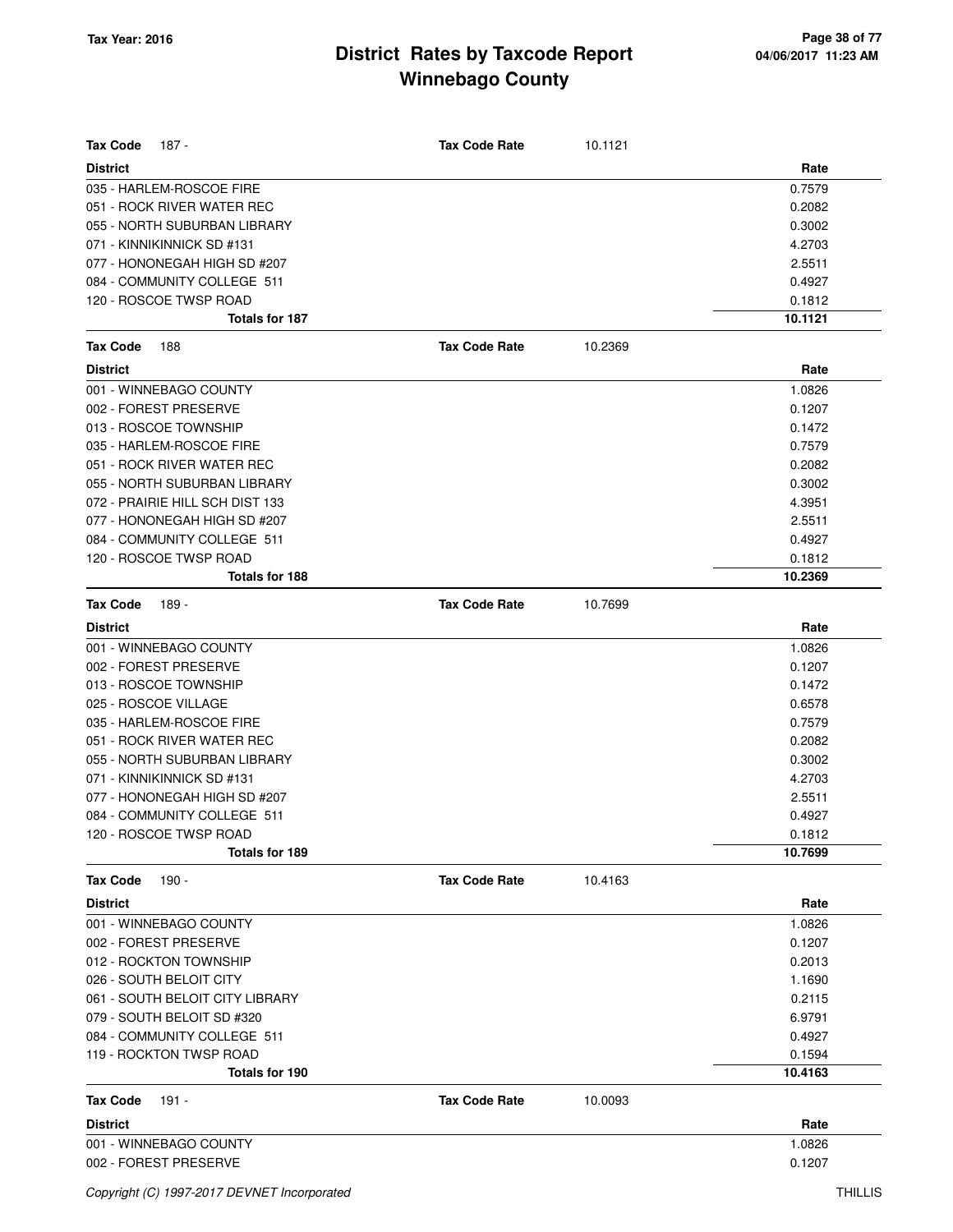| <b>Tax Code</b><br>191 -                 | <b>Tax Code Rate</b> | 10.0093 |         |
|------------------------------------------|----------------------|---------|---------|
| <b>District</b>                          |                      |         | Rate    |
| 012 - ROCKTON TOWNSHIP                   |                      |         | 0.2013  |
| 041 - ROCKTON FIRE                       |                      |         | 0.7555  |
| 057 - TALCOTT FREE LIBRARY               |                      |         | 0.2180  |
| 079 - SOUTH BELOIT SD #320               |                      |         | 6.9791  |
| 084 - COMMUNITY COLLEGE 511              |                      |         | 0.4927  |
| 119 - ROCKTON TWSP ROAD                  |                      |         | 0.1594  |
| <b>Totals for 191</b>                    |                      |         | 10.0093 |
| <b>Tax Code</b><br>192 -                 | <b>Tax Code Rate</b> | 10.6865 |         |
| <b>District</b>                          |                      |         | Rate    |
| 001 - WINNEBAGO COUNTY                   |                      |         | 1.0826  |
| 002 - FOREST PRESERVE                    |                      |         | 0.1207  |
| 013 - ROSCOE TOWNSHIP                    |                      |         | 0.1472  |
| 025 - ROSCOE VILLAGE                     |                      |         | 0.6578  |
| 035 - HARLEM-ROSCOE FIRE                 |                      |         | 0.7579  |
| 055 - NORTH SUBURBAN LIBRARY             |                      |         | 0.3002  |
| 072 - PRAIRIE HILL SCH DIST 133          |                      |         | 4.3951  |
| 077 - HONONEGAH HIGH SD #207             |                      |         | 2.5511  |
| 084 - COMMUNITY COLLEGE 511              |                      |         | 0.4927  |
| 120 - ROSCOE TWSP ROAD                   |                      |         | 0.1812  |
| Totals for 192                           |                      |         | 10.6865 |
| <b>Tax Code</b><br>193 -                 | <b>Tax Code Rate</b> | 9.6302  |         |
| <b>District</b>                          |                      |         | Rate    |
| 001 - WINNEBAGO COUNTY                   |                      |         | 1.0826  |
| 002 - FOREST PRESERVE                    |                      |         | 0.1207  |
| 012 - ROCKTON TOWNSHIP                   |                      |         | 0.2013  |
| 041 - ROCKTON FIRE                       |                      |         | 0.7555  |
| 057 - TALCOTT FREE LIBRARY               |                      |         | 0.2180  |
| 073 - SHIRLAND SCHOOL DIST 134           |                      |         | 4.0489  |
| 077 - HONONEGAH HIGH SD #207             |                      |         | 2.5511  |
| 084 - COMMUNITY COLLEGE 511              |                      |         | 0.4927  |
| 119 - ROCKTON TWSP ROAD                  |                      |         | 0.1594  |
| Totals for 193                           |                      |         | 9.6302  |
| Tax Code $194 -$                         | <b>Tax Code Rate</b> | 10.7305 |         |
| <b>District</b>                          |                      |         | Rate    |
| 001 - WINNEBAGO COUNTY                   |                      |         | 1.0826  |
| 002 - FOREST PRESERVE                    |                      |         | 0.1207  |
| 006 - HARLEM TOWNSHIP                    |                      |         | 0.1116  |
| 037 - NORTH PARK FIRE                    |                      |         | 0.4541  |
| 051 - ROCK RIVER WATER REC               |                      |         | 0.2082  |
| 055 - NORTH SUBURBAN LIBRARY             |                      |         | 0.3002  |
| 060 - GREATER RKFD AIRPORT               |                      |         | 0.1103  |
| 076 - ROCKFORD SCHOOL DIST 205           |                      |         | 7.8031  |
| 084 - COMMUNITY COLLEGE 511              |                      |         | 0.4927  |
| 113 - HARLEM TWSP ROAD<br>Totals for 194 |                      |         | 0.0470  |
|                                          |                      |         | 10.7305 |
| <b>Tax Code</b><br>196 -                 | <b>Tax Code Rate</b> | 9.3799  |         |
| <b>District</b>                          |                      |         | Rate    |
| 001 - WINNEBAGO COUNTY                   |                      |         | 1.0826  |
| 002 - FOREST PRESERVE                    |                      |         | 0.1207  |
| 013 - ROSCOE TOWNSHIP                    |                      |         | 0.1472  |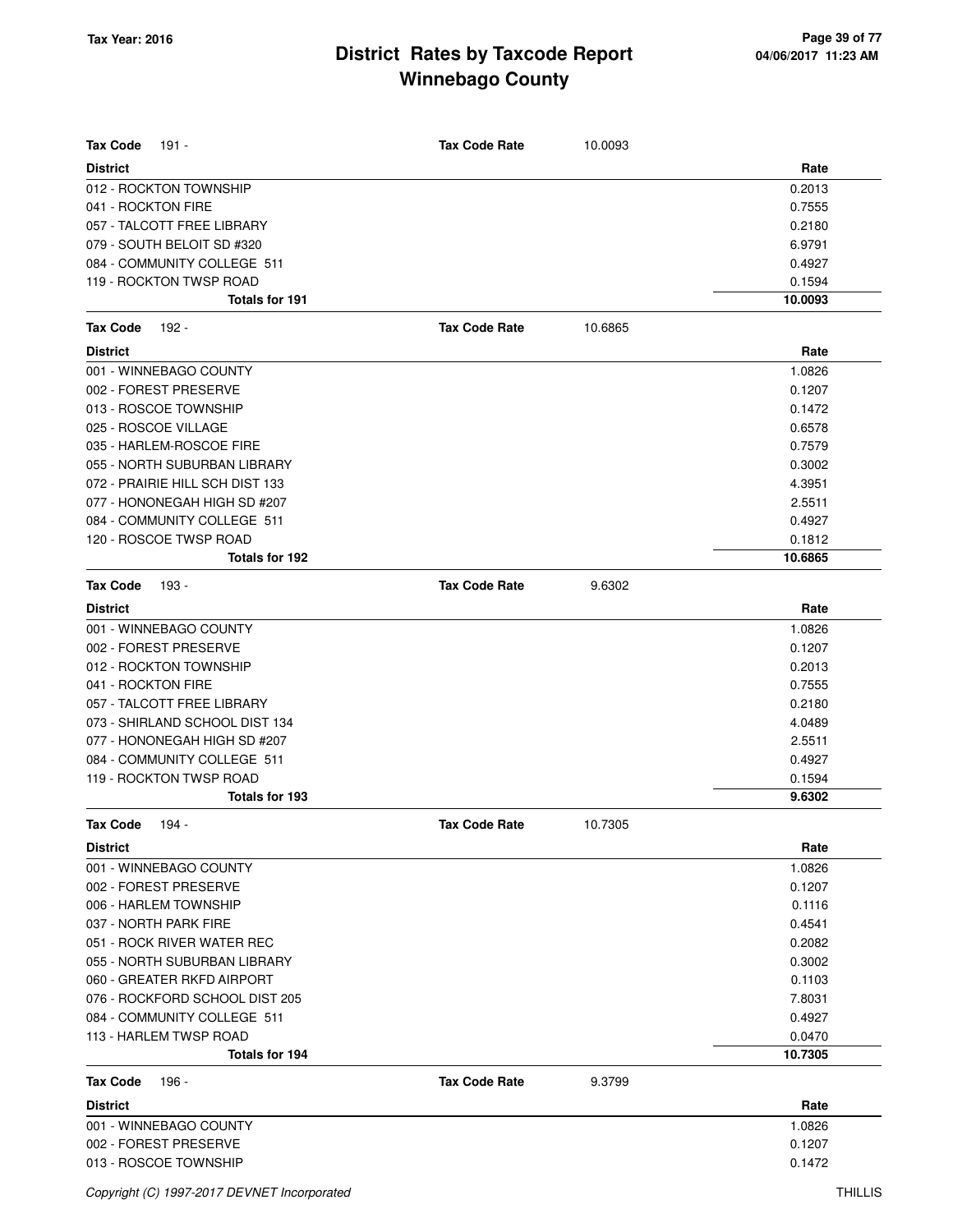| <b>Tax Code</b><br>196 -      | <b>Tax Code Rate</b> | 9.3799  |         |
|-------------------------------|----------------------|---------|---------|
| <b>District</b>               |                      |         | Rate    |
| 035 - HARLEM-ROSCOE FIRE      |                      |         | 0.7579  |
| 051 - ROCK RIVER WATER REC    |                      |         | 0.2082  |
| 074 - ROCKTON SCHOOL DIST 140 |                      |         | 3.8383  |
| 077 - HONONEGAH HIGH SD #207  |                      |         | 2.5511  |
| 084 - COMMUNITY COLLEGE 511   |                      |         | 0.4927  |
| 120 - ROSCOE TWSP ROAD        |                      |         | 0.1812  |
| Totals for 196                |                      |         | 9.3799  |
| <b>Tax Code</b><br>197 -      | <b>Tax Code Rate</b> | 10.0813 |         |
| <b>District</b>               |                      |         | Rate    |
| 001 - WINNEBAGO COUNTY        |                      |         | 1.0826  |
| 002 - FOREST PRESERVE         |                      |         | 0.1207  |
| 012 - ROCKTON TOWNSHIP        |                      |         | 0.2013  |
| 024 - ROCKTON VILLAGE         |                      |         | 0.6617  |
| 041 - ROCKTON FIRE            |                      |         | 0.7555  |
| 057 - TALCOTT FREE LIBRARY    |                      |         | 0.2180  |
| 074 - ROCKTON SCHOOL DIST 140 |                      |         | 3.8383  |
| 077 - HONONEGAH HIGH SD #207  |                      |         | 2.5511  |
| 084 - COMMUNITY COLLEGE 511   |                      |         | 0.4927  |
| 119 - ROCKTON TWSP ROAD       |                      |         | 0.1594  |
| <b>Totals for 197</b>         |                      |         | 10.0813 |
| <b>Tax Code</b><br>198 -      | <b>Tax Code Rate</b> | 10.5656 |         |
| <b>District</b>               |                      |         | Rate    |
| 001 - WINNEBAGO COUNTY        |                      |         | 1.0826  |
| 002 - FOREST PRESERVE         |                      |         | 0.1207  |
| 013 - ROSCOE TOWNSHIP         |                      |         | 0.1472  |
| 024 - ROCKTON VILLAGE         |                      |         | 0.6617  |
| 035 - HARLEM-ROSCOE FIRE      |                      |         | 0.7579  |
| 055 - NORTH SUBURBAN LIBRARY  |                      |         | 0.3002  |
| 071 - KINNIKINNICK SD #131    |                      |         | 4.2703  |
| 077 - HONONEGAH HIGH SD #207  |                      |         | 2.5511  |
| 084 - COMMUNITY COLLEGE 511   |                      |         | 0.4927  |
| 120 - ROSCOE TWSP ROAD        |                      |         | 0.1812  |
| Totals for 198                |                      |         | 10.5656 |
| <b>Tax Code</b><br>199 -      | <b>Tax Code Rate</b> | 10.7738 |         |
| <b>District</b>               |                      |         | Rate    |
| 001 - WINNEBAGO COUNTY        |                      |         | 1.0826  |
| 002 - FOREST PRESERVE         |                      |         | 0.1207  |
| 013 - ROSCOE TOWNSHIP         |                      |         | 0.1472  |
| 024 - ROCKTON VILLAGE         |                      |         | 0.6617  |
| 035 - HARLEM-ROSCOE FIRE      |                      |         | 0.7579  |
| 051 - ROCK RIVER WATER REC    |                      |         | 0.2082  |
| 055 - NORTH SUBURBAN LIBRARY  |                      |         | 0.3002  |
| 071 - KINNIKINNICK SD #131    |                      |         | 4.2703  |
| 077 - HONONEGAH HIGH SD #207  |                      |         | 2.5511  |
| 084 - COMMUNITY COLLEGE 511   |                      |         | 0.4927  |
| 120 - ROSCOE TWSP ROAD        |                      |         | 0.1812  |
| <b>Totals for 199</b>         |                      |         | 10.7738 |
| <b>Tax Code</b><br>200        | <b>Tax Code Rate</b> | 10.4687 |         |
| <b>District</b>               |                      |         | Rate    |
| 001 - WINNEBAGO COUNTY        |                      |         | 1.0826  |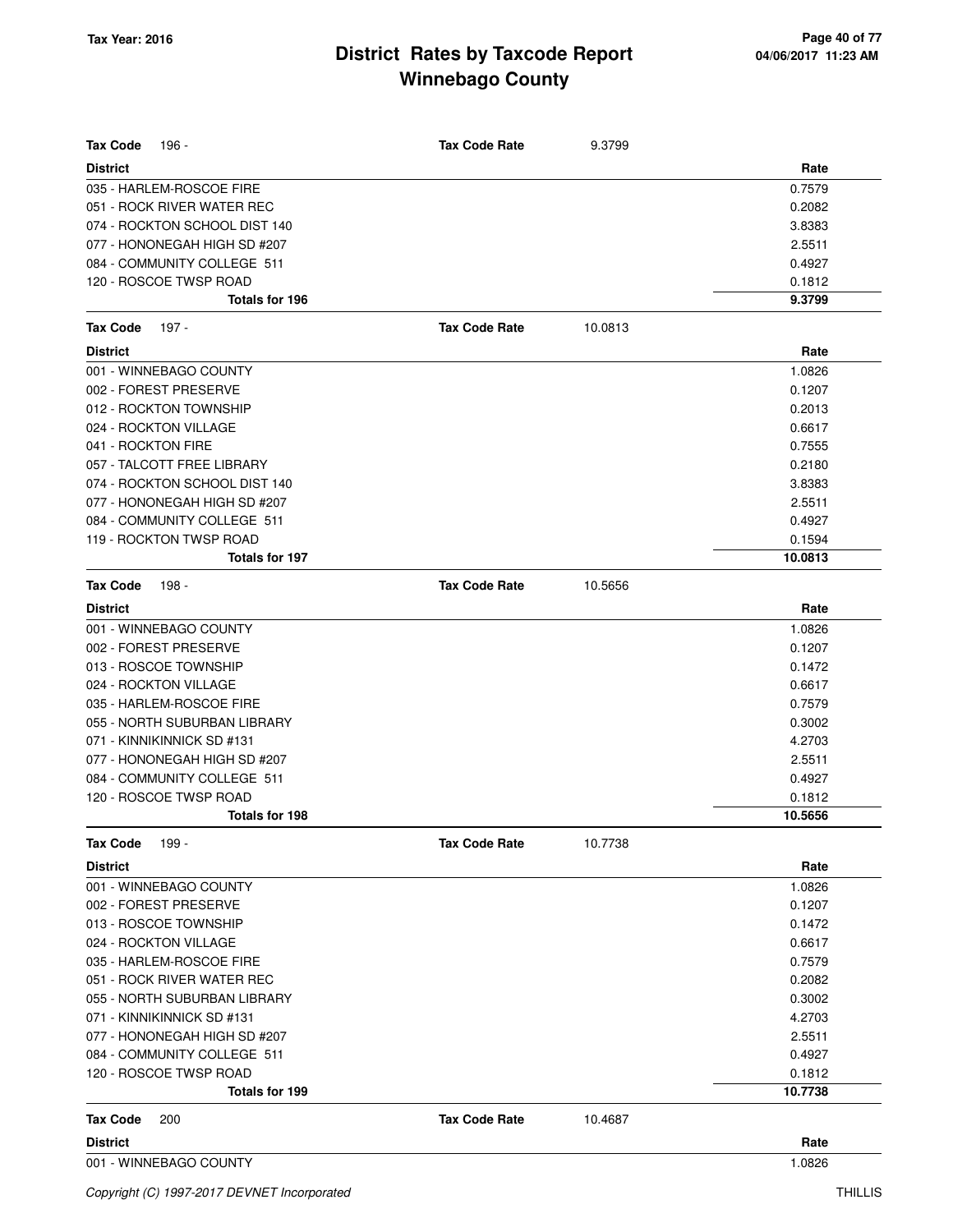| <b>Tax Code</b><br><b>Tax Code Rate</b><br>200<br>10.4687<br><b>District</b><br>Rate<br>002 - FOREST PRESERVE<br>0.1207<br>009 - OWEN TOWNSHIP<br>0.1460<br>025 - ROSCOE VILLAGE<br>0.6578<br>041 - ROCKTON FIRE<br>0.7555<br>051 - ROCK RIVER WATER REC<br>0.2082<br>0.3002<br>055 - NORTH SUBURBAN LIBRARY<br>060 - GREATER RKFD AIRPORT<br>0.1103<br>074 - ROCKTON SCHOOL DIST 140<br>3.8383<br>077 - HONONEGAH HIGH SD #207<br>2.5511<br>084 - COMMUNITY COLLEGE 511<br>0.4927<br>116 - OWEN TWSP ROAD<br>0.2053<br>10.4687<br>Totals for 200<br><b>Tax Code</b><br><b>Tax Code Rate</b><br>$201 -$<br>9.8266<br><b>District</b><br>Rate<br>001 - WINNEBAGO COUNTY<br>1.0826<br>002 - FOREST PRESERVE<br>0.1207<br>012 - ROCKTON TOWNSHIP<br>0.2013<br>026 - SOUTH BELOIT CITY<br>1.1690<br>061 - SOUTH BELOIT CITY LIBRARY<br>0.2115<br>074 - ROCKTON SCHOOL DIST 140<br>3.8383<br>077 - HONONEGAH HIGH SD #207<br>2.5511<br>084 - COMMUNITY COLLEGE 511<br>0.4927<br>119 - ROCKTON TWSP ROAD<br>0.1594<br>Totals for 201<br>9.8266<br><b>Tax Code</b><br><b>Tax Code Rate</b><br>$202 -$<br>9.4196<br>Rate<br><b>District</b><br>001 - WINNEBAGO COUNTY<br>1.0826<br>002 - FOREST PRESERVE<br>0.1207<br>012 - ROCKTON TOWNSHIP<br>0.2013<br>041 - ROCKTON FIRE<br>0.7555<br>057 - TALCOTT FREE LIBRARY<br>0.2180<br>074 - ROCKTON SCHOOL DIST 140<br>3.8383<br>2.5511<br>077 - HONONEGAH HIGH SD #207<br>084 - COMMUNITY COLLEGE 511<br>0.4927 |  |
|------------------------------------------------------------------------------------------------------------------------------------------------------------------------------------------------------------------------------------------------------------------------------------------------------------------------------------------------------------------------------------------------------------------------------------------------------------------------------------------------------------------------------------------------------------------------------------------------------------------------------------------------------------------------------------------------------------------------------------------------------------------------------------------------------------------------------------------------------------------------------------------------------------------------------------------------------------------------------------------------------------------------------------------------------------------------------------------------------------------------------------------------------------------------------------------------------------------------------------------------------------------------------------------------------------------------------------------------------------------------------------------------------------------------------------------------------|--|
|                                                                                                                                                                                                                                                                                                                                                                                                                                                                                                                                                                                                                                                                                                                                                                                                                                                                                                                                                                                                                                                                                                                                                                                                                                                                                                                                                                                                                                                      |  |
|                                                                                                                                                                                                                                                                                                                                                                                                                                                                                                                                                                                                                                                                                                                                                                                                                                                                                                                                                                                                                                                                                                                                                                                                                                                                                                                                                                                                                                                      |  |
|                                                                                                                                                                                                                                                                                                                                                                                                                                                                                                                                                                                                                                                                                                                                                                                                                                                                                                                                                                                                                                                                                                                                                                                                                                                                                                                                                                                                                                                      |  |
|                                                                                                                                                                                                                                                                                                                                                                                                                                                                                                                                                                                                                                                                                                                                                                                                                                                                                                                                                                                                                                                                                                                                                                                                                                                                                                                                                                                                                                                      |  |
|                                                                                                                                                                                                                                                                                                                                                                                                                                                                                                                                                                                                                                                                                                                                                                                                                                                                                                                                                                                                                                                                                                                                                                                                                                                                                                                                                                                                                                                      |  |
|                                                                                                                                                                                                                                                                                                                                                                                                                                                                                                                                                                                                                                                                                                                                                                                                                                                                                                                                                                                                                                                                                                                                                                                                                                                                                                                                                                                                                                                      |  |
|                                                                                                                                                                                                                                                                                                                                                                                                                                                                                                                                                                                                                                                                                                                                                                                                                                                                                                                                                                                                                                                                                                                                                                                                                                                                                                                                                                                                                                                      |  |
|                                                                                                                                                                                                                                                                                                                                                                                                                                                                                                                                                                                                                                                                                                                                                                                                                                                                                                                                                                                                                                                                                                                                                                                                                                                                                                                                                                                                                                                      |  |
|                                                                                                                                                                                                                                                                                                                                                                                                                                                                                                                                                                                                                                                                                                                                                                                                                                                                                                                                                                                                                                                                                                                                                                                                                                                                                                                                                                                                                                                      |  |
|                                                                                                                                                                                                                                                                                                                                                                                                                                                                                                                                                                                                                                                                                                                                                                                                                                                                                                                                                                                                                                                                                                                                                                                                                                                                                                                                                                                                                                                      |  |
|                                                                                                                                                                                                                                                                                                                                                                                                                                                                                                                                                                                                                                                                                                                                                                                                                                                                                                                                                                                                                                                                                                                                                                                                                                                                                                                                                                                                                                                      |  |
|                                                                                                                                                                                                                                                                                                                                                                                                                                                                                                                                                                                                                                                                                                                                                                                                                                                                                                                                                                                                                                                                                                                                                                                                                                                                                                                                                                                                                                                      |  |
|                                                                                                                                                                                                                                                                                                                                                                                                                                                                                                                                                                                                                                                                                                                                                                                                                                                                                                                                                                                                                                                                                                                                                                                                                                                                                                                                                                                                                                                      |  |
|                                                                                                                                                                                                                                                                                                                                                                                                                                                                                                                                                                                                                                                                                                                                                                                                                                                                                                                                                                                                                                                                                                                                                                                                                                                                                                                                                                                                                                                      |  |
|                                                                                                                                                                                                                                                                                                                                                                                                                                                                                                                                                                                                                                                                                                                                                                                                                                                                                                                                                                                                                                                                                                                                                                                                                                                                                                                                                                                                                                                      |  |
|                                                                                                                                                                                                                                                                                                                                                                                                                                                                                                                                                                                                                                                                                                                                                                                                                                                                                                                                                                                                                                                                                                                                                                                                                                                                                                                                                                                                                                                      |  |
|                                                                                                                                                                                                                                                                                                                                                                                                                                                                                                                                                                                                                                                                                                                                                                                                                                                                                                                                                                                                                                                                                                                                                                                                                                                                                                                                                                                                                                                      |  |
|                                                                                                                                                                                                                                                                                                                                                                                                                                                                                                                                                                                                                                                                                                                                                                                                                                                                                                                                                                                                                                                                                                                                                                                                                                                                                                                                                                                                                                                      |  |
|                                                                                                                                                                                                                                                                                                                                                                                                                                                                                                                                                                                                                                                                                                                                                                                                                                                                                                                                                                                                                                                                                                                                                                                                                                                                                                                                                                                                                                                      |  |
|                                                                                                                                                                                                                                                                                                                                                                                                                                                                                                                                                                                                                                                                                                                                                                                                                                                                                                                                                                                                                                                                                                                                                                                                                                                                                                                                                                                                                                                      |  |
|                                                                                                                                                                                                                                                                                                                                                                                                                                                                                                                                                                                                                                                                                                                                                                                                                                                                                                                                                                                                                                                                                                                                                                                                                                                                                                                                                                                                                                                      |  |
|                                                                                                                                                                                                                                                                                                                                                                                                                                                                                                                                                                                                                                                                                                                                                                                                                                                                                                                                                                                                                                                                                                                                                                                                                                                                                                                                                                                                                                                      |  |
|                                                                                                                                                                                                                                                                                                                                                                                                                                                                                                                                                                                                                                                                                                                                                                                                                                                                                                                                                                                                                                                                                                                                                                                                                                                                                                                                                                                                                                                      |  |
|                                                                                                                                                                                                                                                                                                                                                                                                                                                                                                                                                                                                                                                                                                                                                                                                                                                                                                                                                                                                                                                                                                                                                                                                                                                                                                                                                                                                                                                      |  |
|                                                                                                                                                                                                                                                                                                                                                                                                                                                                                                                                                                                                                                                                                                                                                                                                                                                                                                                                                                                                                                                                                                                                                                                                                                                                                                                                                                                                                                                      |  |
|                                                                                                                                                                                                                                                                                                                                                                                                                                                                                                                                                                                                                                                                                                                                                                                                                                                                                                                                                                                                                                                                                                                                                                                                                                                                                                                                                                                                                                                      |  |
|                                                                                                                                                                                                                                                                                                                                                                                                                                                                                                                                                                                                                                                                                                                                                                                                                                                                                                                                                                                                                                                                                                                                                                                                                                                                                                                                                                                                                                                      |  |
|                                                                                                                                                                                                                                                                                                                                                                                                                                                                                                                                                                                                                                                                                                                                                                                                                                                                                                                                                                                                                                                                                                                                                                                                                                                                                                                                                                                                                                                      |  |
|                                                                                                                                                                                                                                                                                                                                                                                                                                                                                                                                                                                                                                                                                                                                                                                                                                                                                                                                                                                                                                                                                                                                                                                                                                                                                                                                                                                                                                                      |  |
|                                                                                                                                                                                                                                                                                                                                                                                                                                                                                                                                                                                                                                                                                                                                                                                                                                                                                                                                                                                                                                                                                                                                                                                                                                                                                                                                                                                                                                                      |  |
|                                                                                                                                                                                                                                                                                                                                                                                                                                                                                                                                                                                                                                                                                                                                                                                                                                                                                                                                                                                                                                                                                                                                                                                                                                                                                                                                                                                                                                                      |  |
|                                                                                                                                                                                                                                                                                                                                                                                                                                                                                                                                                                                                                                                                                                                                                                                                                                                                                                                                                                                                                                                                                                                                                                                                                                                                                                                                                                                                                                                      |  |
|                                                                                                                                                                                                                                                                                                                                                                                                                                                                                                                                                                                                                                                                                                                                                                                                                                                                                                                                                                                                                                                                                                                                                                                                                                                                                                                                                                                                                                                      |  |
|                                                                                                                                                                                                                                                                                                                                                                                                                                                                                                                                                                                                                                                                                                                                                                                                                                                                                                                                                                                                                                                                                                                                                                                                                                                                                                                                                                                                                                                      |  |
|                                                                                                                                                                                                                                                                                                                                                                                                                                                                                                                                                                                                                                                                                                                                                                                                                                                                                                                                                                                                                                                                                                                                                                                                                                                                                                                                                                                                                                                      |  |
|                                                                                                                                                                                                                                                                                                                                                                                                                                                                                                                                                                                                                                                                                                                                                                                                                                                                                                                                                                                                                                                                                                                                                                                                                                                                                                                                                                                                                                                      |  |
| 119 - ROCKTON TWSP ROAD<br>0.1594                                                                                                                                                                                                                                                                                                                                                                                                                                                                                                                                                                                                                                                                                                                                                                                                                                                                                                                                                                                                                                                                                                                                                                                                                                                                                                                                                                                                                    |  |
| Totals for 202<br>9.4196                                                                                                                                                                                                                                                                                                                                                                                                                                                                                                                                                                                                                                                                                                                                                                                                                                                                                                                                                                                                                                                                                                                                                                                                                                                                                                                                                                                                                             |  |
| $203 -$<br><b>Tax Code Rate</b><br>9.8516<br><b>Tax Code</b>                                                                                                                                                                                                                                                                                                                                                                                                                                                                                                                                                                                                                                                                                                                                                                                                                                                                                                                                                                                                                                                                                                                                                                                                                                                                                                                                                                                         |  |
| <b>District</b><br>Rate                                                                                                                                                                                                                                                                                                                                                                                                                                                                                                                                                                                                                                                                                                                                                                                                                                                                                                                                                                                                                                                                                                                                                                                                                                                                                                                                                                                                                              |  |
| 001 - WINNEBAGO COUNTY<br>1.0826                                                                                                                                                                                                                                                                                                                                                                                                                                                                                                                                                                                                                                                                                                                                                                                                                                                                                                                                                                                                                                                                                                                                                                                                                                                                                                                                                                                                                     |  |
| 002 - FOREST PRESERVE<br>0.1207                                                                                                                                                                                                                                                                                                                                                                                                                                                                                                                                                                                                                                                                                                                                                                                                                                                                                                                                                                                                                                                                                                                                                                                                                                                                                                                                                                                                                      |  |
| 012 - ROCKTON TOWNSHIP<br>0.2013                                                                                                                                                                                                                                                                                                                                                                                                                                                                                                                                                                                                                                                                                                                                                                                                                                                                                                                                                                                                                                                                                                                                                                                                                                                                                                                                                                                                                     |  |
| 041 - ROCKTON FIRE<br>0.7555                                                                                                                                                                                                                                                                                                                                                                                                                                                                                                                                                                                                                                                                                                                                                                                                                                                                                                                                                                                                                                                                                                                                                                                                                                                                                                                                                                                                                         |  |
| 057 - TALCOTT FREE LIBRARY<br>0.2180                                                                                                                                                                                                                                                                                                                                                                                                                                                                                                                                                                                                                                                                                                                                                                                                                                                                                                                                                                                                                                                                                                                                                                                                                                                                                                                                                                                                                 |  |
| 071 - KINNIKINNICK SD #131<br>4.2703                                                                                                                                                                                                                                                                                                                                                                                                                                                                                                                                                                                                                                                                                                                                                                                                                                                                                                                                                                                                                                                                                                                                                                                                                                                                                                                                                                                                                 |  |
| 077 - HONONEGAH HIGH SD #207<br>2.5511                                                                                                                                                                                                                                                                                                                                                                                                                                                                                                                                                                                                                                                                                                                                                                                                                                                                                                                                                                                                                                                                                                                                                                                                                                                                                                                                                                                                               |  |
| 084 - COMMUNITY COLLEGE 511<br>0.4927                                                                                                                                                                                                                                                                                                                                                                                                                                                                                                                                                                                                                                                                                                                                                                                                                                                                                                                                                                                                                                                                                                                                                                                                                                                                                                                                                                                                                |  |
| 119 - ROCKTON TWSP ROAD<br>0.1594                                                                                                                                                                                                                                                                                                                                                                                                                                                                                                                                                                                                                                                                                                                                                                                                                                                                                                                                                                                                                                                                                                                                                                                                                                                                                                                                                                                                                    |  |
| Totals for 203<br>9.8516                                                                                                                                                                                                                                                                                                                                                                                                                                                                                                                                                                                                                                                                                                                                                                                                                                                                                                                                                                                                                                                                                                                                                                                                                                                                                                                                                                                                                             |  |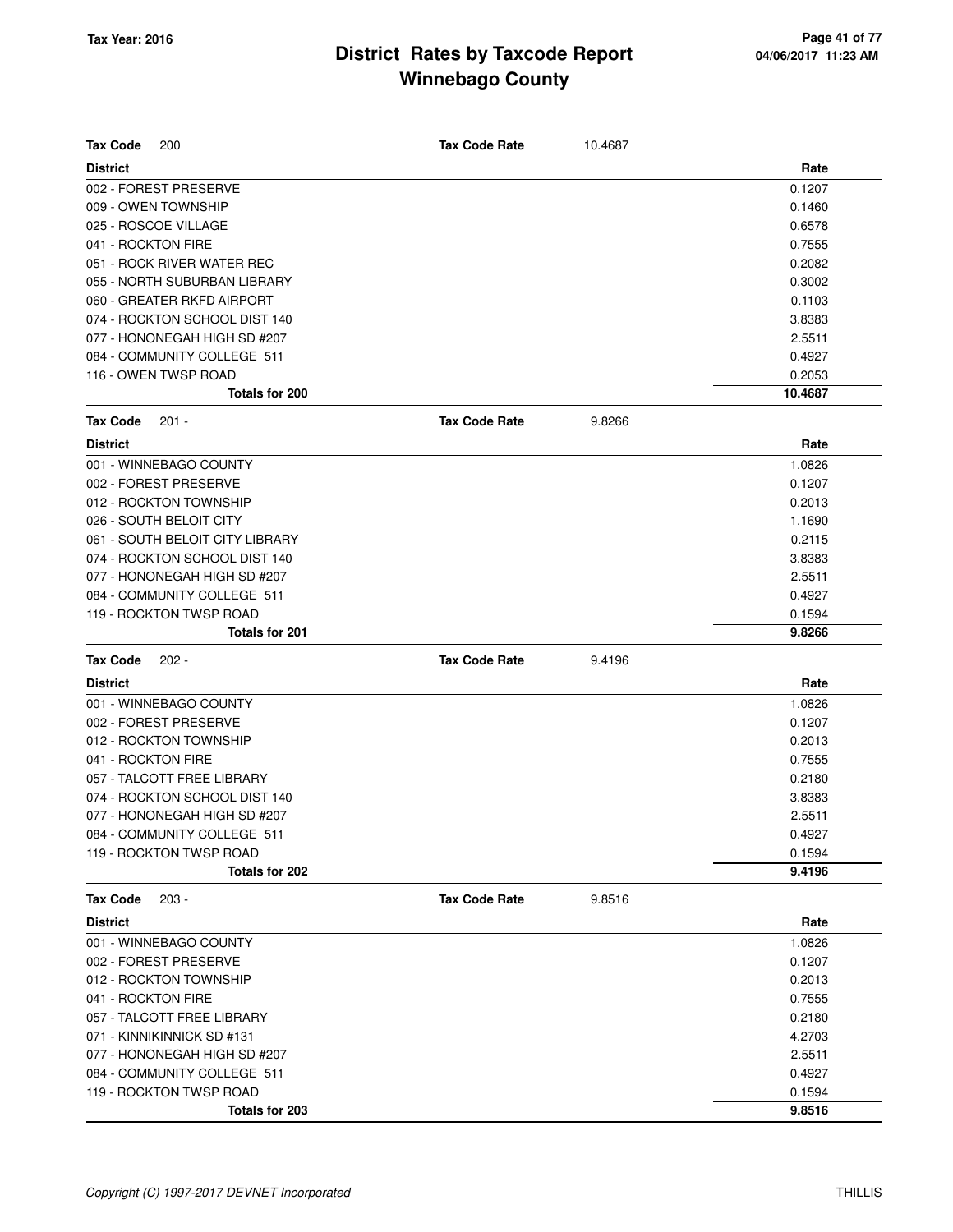| <b>Tax Code</b>    | $205 -$                                                       | <b>Tax Code Rate</b> | 10.5094 |                   |
|--------------------|---------------------------------------------------------------|----------------------|---------|-------------------|
| <b>District</b>    |                                                               |                      |         | Rate              |
|                    | 001 - WINNEBAGO COUNTY                                        |                      |         | 1.0826            |
|                    | 002 - FOREST PRESERVE                                         |                      |         | 0.1207            |
|                    | 012 - ROCKTON TOWNSHIP                                        |                      |         | 0.2013            |
|                    | 025 - ROSCOE VILLAGE                                          |                      |         | 0.6578            |
| 041 - ROCKTON FIRE |                                                               |                      |         | 0.7555            |
|                    | 057 - TALCOTT FREE LIBRARY                                    |                      |         | 0.2180            |
|                    | 071 - KINNIKINNICK SD #131                                    |                      |         | 4.2703            |
|                    | 077 - HONONEGAH HIGH SD #207                                  |                      |         | 2.5511            |
|                    | 084 - COMMUNITY COLLEGE 511                                   |                      |         | 0.4927            |
|                    | 119 - ROCKTON TWSP ROAD                                       |                      |         | 0.1594            |
|                    | Totals for 205                                                |                      |         | 10.5094           |
| <b>Tax Code</b>    | $206 -$                                                       | <b>Tax Code Rate</b> | 10.7176 |                   |
| <b>District</b>    |                                                               |                      |         | Rate              |
|                    | 001 - WINNEBAGO COUNTY                                        |                      |         | 1.0826            |
|                    | 002 - FOREST PRESERVE                                         |                      |         | 0.1207            |
|                    | 012 - ROCKTON TOWNSHIP                                        |                      |         | 0.2013            |
|                    | 025 - ROSCOE VILLAGE                                          |                      |         | 0.6578            |
| 041 - ROCKTON FIRE |                                                               |                      |         | 0.7555            |
|                    | 051 - ROCK RIVER WATER REC                                    |                      |         | 0.2082            |
|                    | 057 - TALCOTT FREE LIBRARY                                    |                      |         | 0.2180            |
|                    | 071 - KINNIKINNICK SD #131                                    |                      |         | 4.2703            |
|                    | 077 - HONONEGAH HIGH SD #207                                  |                      |         | 2.5511            |
|                    | 084 - COMMUNITY COLLEGE 511                                   |                      |         | 0.4927            |
|                    | 119 - ROCKTON TWSP ROAD                                       |                      |         | 0.1594            |
|                    | Totals for 206                                                |                      |         | 10.7176           |
| <b>Tax Code</b>    | $207 -$                                                       | <b>Tax Code Rate</b> | 10.0377 |                   |
|                    |                                                               |                      |         |                   |
|                    |                                                               |                      |         |                   |
| <b>District</b>    |                                                               |                      |         | Rate              |
|                    | 001 - WINNEBAGO COUNTY                                        |                      |         | 1.0826            |
|                    | 002 - FOREST PRESERVE                                         |                      |         | 0.1207            |
|                    | 013 - ROSCOE TOWNSHIP                                         |                      |         | 0.1472            |
|                    | 025 - ROSCOE VILLAGE                                          |                      |         | 0.6578            |
|                    | 035 - HARLEM-ROSCOE FIRE                                      |                      |         | 0.7579            |
|                    | 051 - ROCK RIVER WATER REC                                    |                      |         | 0.2082            |
|                    | 074 - ROCKTON SCHOOL DIST 140<br>077 - HONONEGAH HIGH SD #207 |                      |         | 3.8383            |
|                    | 084 - COMMUNITY COLLEGE 511                                   |                      |         | 2.5511<br>0.4927  |
|                    | 120 - ROSCOE TWSP ROAD                                        |                      |         |                   |
|                    | Totals for 207                                                |                      |         | 0.1812<br>10.0377 |
| <b>Tax Code</b>    | $208 -$                                                       | <b>Tax Code Rate</b> | 11.0343 |                   |
| <b>District</b>    |                                                               |                      |         | Rate              |
|                    | 001 - WINNEBAGO COUNTY                                        |                      |         | 1.0826            |
|                    | 002 - FOREST PRESERVE                                         |                      |         | 0.1207            |
|                    | 006 - HARLEM TOWNSHIP                                         |                      |         | 0.1116            |
|                    | 035 - HARLEM-ROSCOE FIRE                                      |                      |         | 0.7579            |
|                    | 051 - ROCK RIVER WATER REC                                    |                      |         | 0.2082            |
|                    | 055 - NORTH SUBURBAN LIBRARY                                  |                      |         | 0.3002            |
|                    | 060 - GREATER RKFD AIRPORT                                    |                      |         | 0.1103            |
|                    | 076 - ROCKFORD SCHOOL DIST 205                                |                      |         | 7.8031            |
|                    | 084 - COMMUNITY COLLEGE 511                                   |                      |         | 0.4927            |
|                    | 113 - HARLEM TWSP ROAD                                        |                      |         | 0.0470            |

Copyright (C) 1997-2017 DEVNET Incorporated THILLIS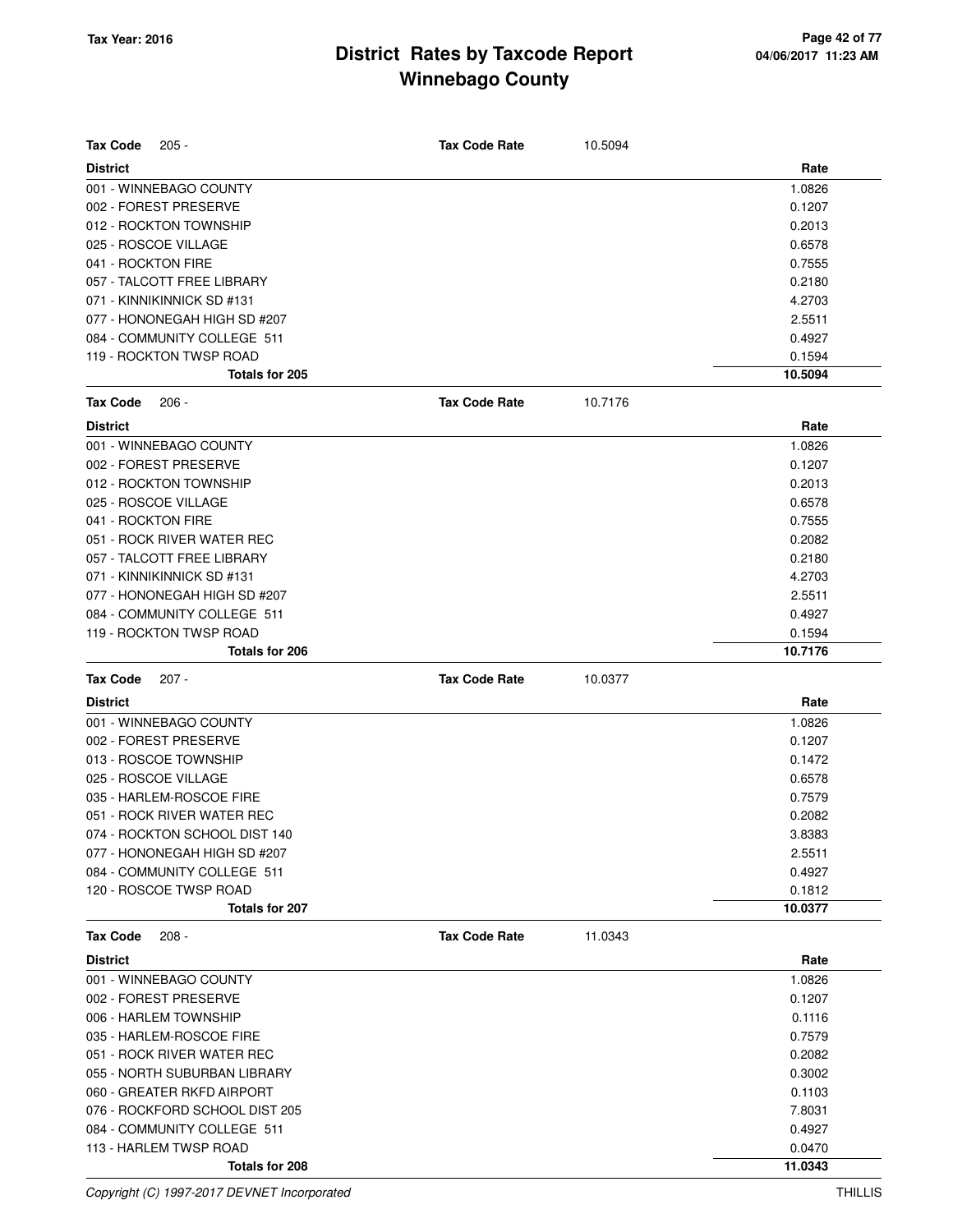| <b>Tax Code</b><br>$209 -$     | <b>Tax Code Rate</b> | 10.3379 |         |
|--------------------------------|----------------------|---------|---------|
| <b>District</b>                |                      |         | Rate    |
| 001 - WINNEBAGO COUNTY         |                      |         | 1.0826  |
| 002 - FOREST PRESERVE          |                      |         | 0.1207  |
| 013 - ROSCOE TOWNSHIP          |                      |         | 0.1472  |
| 025 - ROSCOE VILLAGE           |                      |         | 0.6578  |
| 035 - HARLEM-ROSCOE FIRE       |                      |         | 0.7579  |
| 051 - ROCK RIVER WATER REC     |                      |         | 0.2082  |
| 055 - NORTH SUBURBAN LIBRARY   |                      |         | 0.3002  |
| 074 - ROCKTON SCHOOL DIST 140  |                      |         | 3.8383  |
| 077 - HONONEGAH HIGH SD #207   |                      |         | 2.5511  |
| 084 - COMMUNITY COLLEGE 511    |                      |         | 0.4927  |
| 120 - ROSCOE TWSP ROAD         |                      |         | 0.1812  |
| Totals for 209                 |                      |         | 10.3379 |
| <b>Tax Code</b><br>$210 -$     | <b>Tax Code Rate</b> | 9.3912  |         |
| <b>District</b>                |                      |         | Rate    |
| 001 - WINNEBAGO COUNTY         |                      |         | 1.0826  |
| 002 - FOREST PRESERVE          |                      |         | 0.1207  |
| 015 - SHIRLAND TOWNSHIP        |                      |         | 0.2196  |
| 041 - ROCKTON FIRE             |                      |         | 0.7555  |
| 073 - SHIRLAND SCHOOL DIST 134 |                      |         | 4.0489  |
| 077 - HONONEGAH HIGH SD #207   |                      |         | 2.5511  |
| 084 - COMMUNITY COLLEGE 511    |                      |         | 0.4927  |
| 122 - SHIRLAND TWSP ROAD       |                      |         | 0.1201  |
| Totals for 210                 |                      |         | 9.3912  |
| <b>Tax Code</b><br>$211 -$     | <b>Tax Code Rate</b> | 9.4201  |         |
| <b>District</b>                |                      |         | Rate    |
| 001 - WINNEBAGO COUNTY         |                      |         | 1.0826  |
| 002 - FOREST PRESERVE          |                      |         | 0.1207  |
| 015 - SHIRLAND TOWNSHIP        |                      |         | 0.2196  |
| 033 - FIRE 1                   |                      |         | 0.7844  |
| 073 - SHIRLAND SCHOOL DIST 134 |                      |         | 4.0489  |
| 077 - HONONEGAH HIGH SD #207   |                      |         | 2.5511  |
| 084 - COMMUNITY COLLEGE 511    |                      |         | 0.4927  |
| 122 - SHIRLAND TWSP ROAD       |                      |         | 0.1201  |
| <b>Totals for 211</b>          |                      |         | 9.4201  |
| <b>Tax Code</b><br>212         | <b>Tax Code Rate</b> | 9.4107  |         |
| <b>District</b>                |                      |         | Rate    |
| 001 - WINNEBAGO COUNTY         |                      |         | 1.0826  |
| 002 - FOREST PRESERVE          |                      |         | 0.1207  |
| 008 - LAONA TOWNSHIP           |                      |         | 0.1215  |
| 033 - FIRE 1                   |                      |         | 0.7844  |
| 073 - SHIRLAND SCHOOL DIST 134 |                      |         | 4.0489  |
| 077 - HONONEGAH HIGH SD #207   |                      |         | 2.5511  |
| 084 - COMMUNITY COLLEGE 511    |                      |         | 0.4927  |
| 115 - LAONA TWSP ROAD          |                      |         | 0.2088  |
| Totals for 212                 |                      |         | 9.4107  |
| <b>Tax Code</b><br>$220 -$     | <b>Tax Code Rate</b> | 11.1356 |         |
| <b>District</b>                |                      |         | Rate    |
| 001 - WINNEBAGO COUNTY         |                      |         | 1.0826  |
| 002 - FOREST PRESERVE          |                      |         | 0.1207  |
| 008 - LAONA TOWNSHIP           |                      |         | 0.1215  |
|                                |                      |         |         |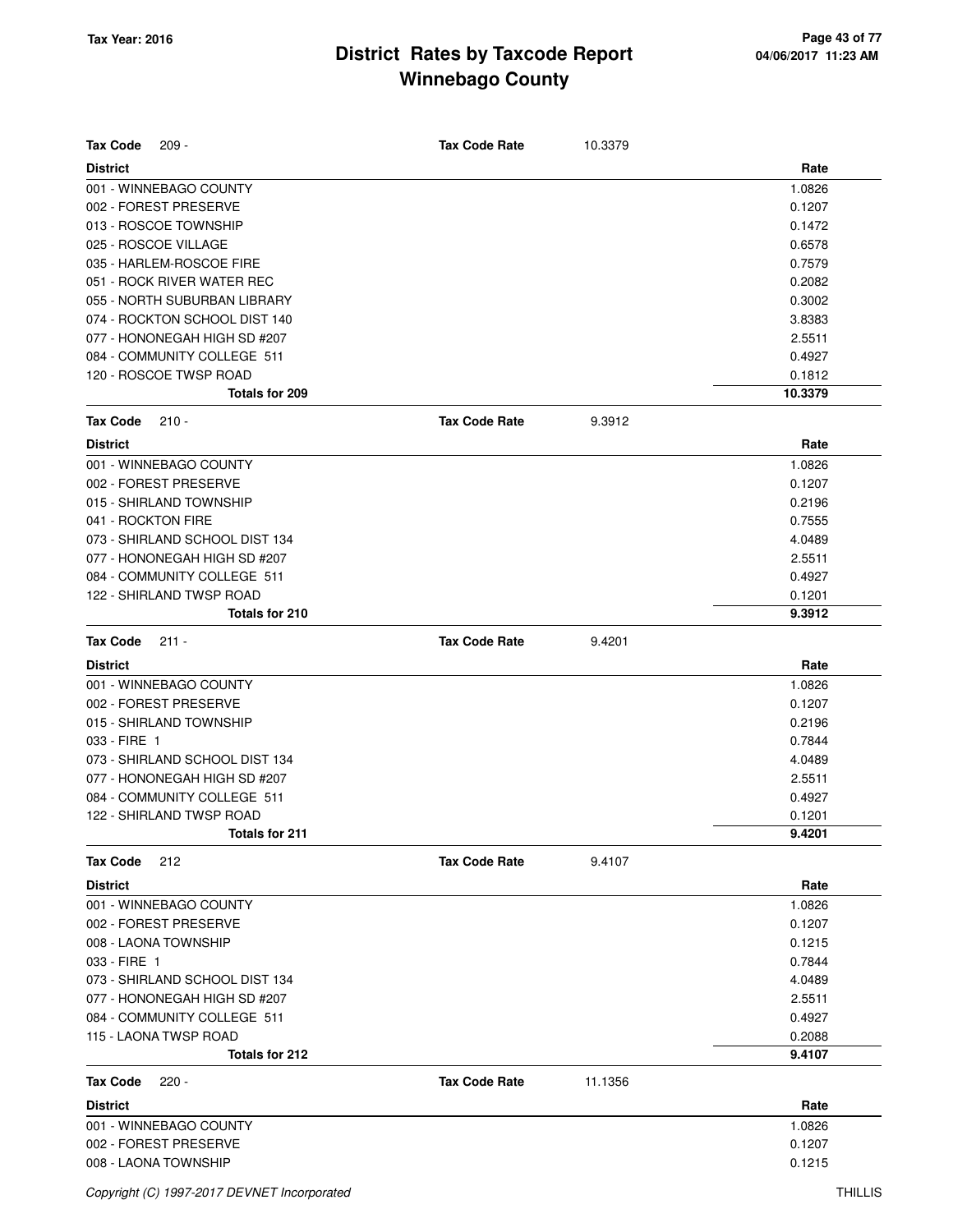| <b>Tax Code</b><br>$220 -$                        | <b>Tax Code Rate</b> | 11.1356 |         |
|---------------------------------------------------|----------------------|---------|---------|
| <b>District</b>                                   |                      |         | Rate    |
| 033 - FIRE 1                                      |                      |         | 0.7844  |
| 081 - DURAND UNIT SD #322                         |                      |         | 8.2845  |
| 084 - COMMUNITY COLLEGE 511                       |                      |         | 0.4927  |
| 102 - DU/LA MULTI TOWNSHIP                        |                      |         | 0.0404  |
| 115 - LAONA TWSP ROAD                             |                      |         | 0.2088  |
| Totals for 220                                    |                      |         | 11.1356 |
| 223 - JACKSON SCHOOL TIF<br><b>Tax Code</b>       | <b>Tax Code Rate</b> | 15.1059 |         |
| <b>District</b>                                   |                      |         | Rate    |
| 001 - WINNEBAGO COUNTY                            |                      |         | 1.0826  |
| 002 - FOREST PRESERVE                             |                      |         | 0.1207  |
| 011 - ROCKFORD TOWNSHIP                           |                      |         | 0.1455  |
| 023 - ROCKFORD CITY                               |                      |         | 3.3207  |
| 046 - ROCKFORD PARK DISTRICT                      |                      |         | 1.1544  |
| 051 - ROCK RIVER WATER REC                        |                      |         | 0.2082  |
| 059 - ROCKFORD CITY LIBRARY                       |                      |         | 0.5190  |
| 060 - GREATER RKFD AIRPORT                        |                      |         | 0.1103  |
| 076 - ROCKFORD SCHOOL DIST 205                    |                      |         | 7.8031  |
| 084 - COMMUNITY COLLEGE 511                       |                      |         | 0.4927  |
| 089 - JACKSON SCHOOL TIF                          |                      |         | 0.0000  |
| 118 - ROCKFORD TWSP ROAD                          |                      |         | 0.1487  |
| <b>Totals for 223</b>                             |                      |         | 15.1059 |
| 226 - WEST STATE & KILBURN TIF<br><b>Tax Code</b> | <b>Tax Code Rate</b> | 15.1059 |         |
| <b>District</b>                                   |                      |         | Rate    |
| 001 - WINNEBAGO COUNTY                            |                      |         | 1.0826  |
| 002 - FOREST PRESERVE                             |                      |         | 0.1207  |
| 011 - ROCKFORD TOWNSHIP                           |                      |         | 0.1455  |
| 023 - ROCKFORD CITY                               |                      |         | 3.3207  |
| 046 - ROCKFORD PARK DISTRICT                      |                      |         | 1.1544  |
| 051 - ROCK RIVER WATER REC                        |                      |         | 0.2082  |
| 059 - ROCKFORD CITY LIBRARY                       |                      |         | 0.5190  |
| 060 - GREATER RKFD AIRPORT                        |                      |         | 0.1103  |
| 068 - WEST STATE & KILBURN TIF                    |                      |         | 0.0000  |
| 076 - ROCKFORD SCHOOL DIST 205                    |                      |         | 7.8031  |
| 084 - COMMUNITY COLLEGE 511                       |                      |         | 0.4927  |
| 118 - ROCKFORD TWSP ROAD                          |                      |         | 0.1487  |
| Totals for 226                                    |                      |         | 15.1059 |
| 228 - DURAND VILLAGE TIF<br>Tax Code              | <b>Tax Code Rate</b> | 11.6458 |         |
| <b>District</b>                                   |                      |         | Rate    |
| 001 - WINNEBAGO COUNTY                            |                      |         | 1.0826  |
| 002 - FOREST PRESERVE                             |                      |         | 0.1207  |
| 005 - DURAND TOWNSHIP                             |                      |         | 0.1786  |
| 018 - DURAND VILLAGE                              |                      |         | 0.3326  |
| 033 - FIRE 1                                      |                      |         | 0.7844  |
| 050 - DURAND SANITARY                             |                      |         | 0.0440  |
| 081 - DURAND UNIT SD #322                         |                      |         | 8.2845  |
| 084 - COMMUNITY COLLEGE 511                       |                      |         | 0.4927  |
| 102 - DU/LA MULTI TOWNSHIP                        |                      |         | 0.0404  |
| 106 - DURAND VILLAGE TIF                          |                      |         | 0.0000  |
| 112 - DURAND TWSP ROAD                            |                      |         | 0.2853  |
| Totals for 228                                    |                      |         | 11.6458 |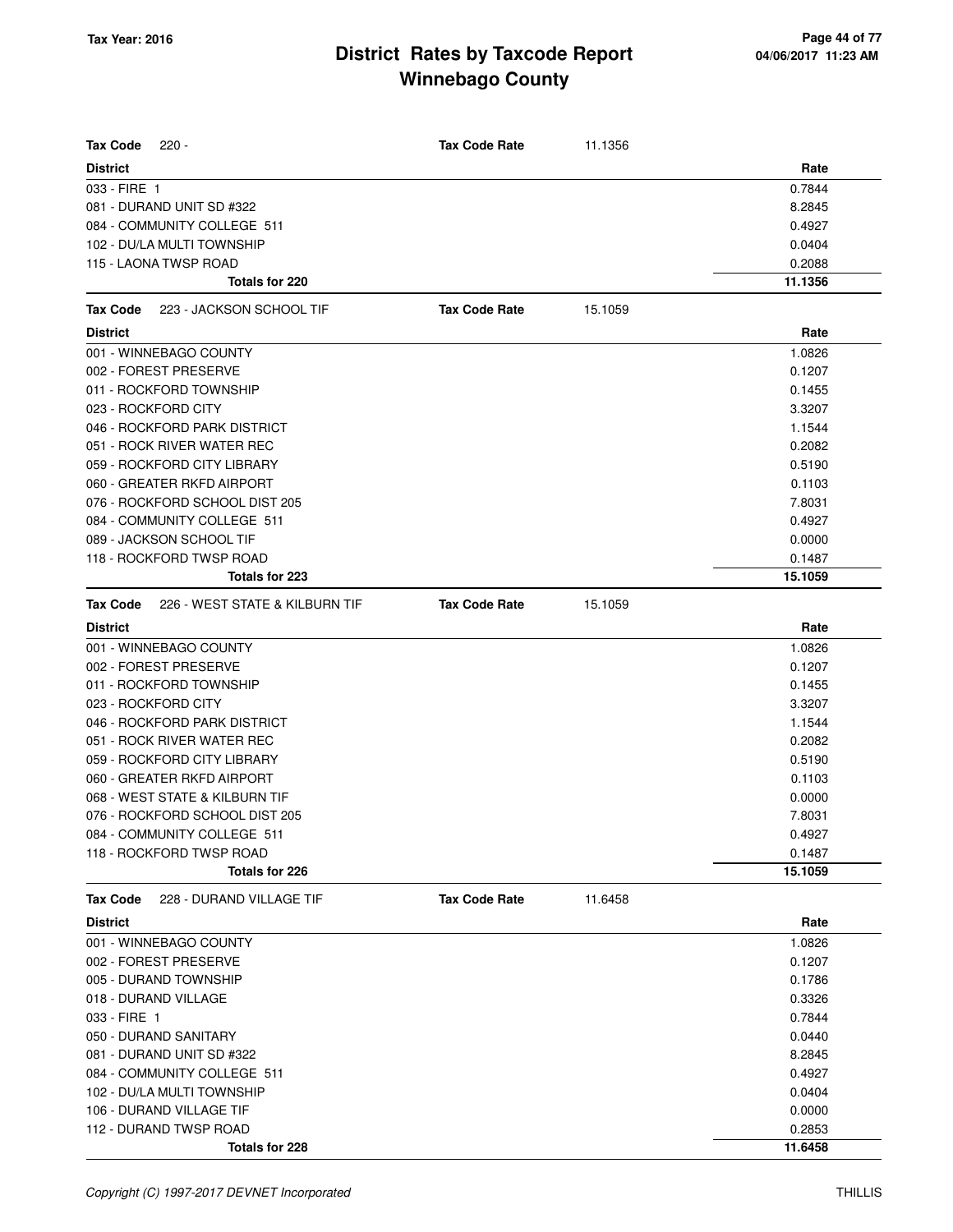| <b>Tax Code</b><br>$229 -$    | <b>Tax Code Rate</b> | 11.6018 |         |
|-------------------------------|----------------------|---------|---------|
| <b>District</b>               |                      |         | Rate    |
| 001 - WINNEBAGO COUNTY        |                      |         | 1.0826  |
| 002 - FOREST PRESERVE         |                      |         | 0.1207  |
| 005 - DURAND TOWNSHIP         |                      |         | 0.1786  |
| 018 - DURAND VILLAGE          |                      |         | 0.3326  |
| 033 - FIRE 1                  |                      |         | 0.7844  |
| 081 - DURAND UNIT SD #322     |                      |         | 8.2845  |
| 084 - COMMUNITY COLLEGE 511   |                      |         | 0.4927  |
| 102 - DU/LA MULTI TOWNSHIP    |                      |         | 0.0404  |
| 112 - DURAND TWSP ROAD        |                      |         | 0.2853  |
| <b>Totals for 229</b>         |                      |         | 11.6018 |
| <b>Tax Code</b><br>$230 -$    | <b>Tax Code Rate</b> | 11.2692 |         |
| <b>District</b>               |                      |         | Rate    |
| 001 - WINNEBAGO COUNTY        |                      |         | 1.0826  |
| 002 - FOREST PRESERVE         |                      |         | 0.1207  |
| 005 - DURAND TOWNSHIP         |                      |         | 0.1786  |
| 033 - FIRE 1                  |                      |         | 0.7844  |
| 081 - DURAND UNIT SD #322     |                      |         | 8.2845  |
| 084 - COMMUNITY COLLEGE 511   |                      |         | 0.4927  |
| 102 - DU/LA MULTI TOWNSHIP    |                      |         | 0.0404  |
| 112 - DURAND TWSP ROAD        |                      |         | 0.2853  |
| Totals for 230                |                      |         | 11.2692 |
| <b>Tax Code</b><br>$231 -$    | <b>Tax Code Rate</b> | 11.4642 |         |
| <b>District</b>               |                      |         | Rate    |
| 001 - WINNEBAGO COUNTY        |                      |         | 1.0826  |
| 002 - FOREST PRESERVE         |                      |         | 0.1207  |
| 005 - DURAND TOWNSHIP         |                      |         | 0.1786  |
| 033 - FIRE 1                  |                      |         | 0.7844  |
| 056 - PECATONICA LIBRARY      |                      |         | 0.1950  |
| 081 - DURAND UNIT SD #322     |                      |         | 8.2845  |
| 084 - COMMUNITY COLLEGE 511   |                      |         | 0.4927  |
| 102 - DU/LA MULTI TOWNSHIP    |                      |         | 0.0404  |
| 112 - DURAND TWSP ROAD        |                      |         | 0.2853  |
| Totals for 231                |                      |         | 11.4642 |
| Tax Code<br>$232 -$           | <b>Tax Code Rate</b> | 10.6732 |         |
| <b>District</b>               |                      |         | Rate    |
| 001 - WINNEBAGO COUNTY        |                      |         | 1.0826  |
| 002 - FOREST PRESERVE         |                      |         | 0.1207  |
| 005 - DURAND TOWNSHIP         |                      |         | 0.1786  |
| 033 - FIRE 1                  |                      |         | 0.7844  |
| 056 - PECATONICA LIBRARY      |                      |         | 0.1950  |
| 080 - PECATONICA UNIT SD #321 |                      |         | 7.4935  |
| 084 - COMMUNITY COLLEGE 511   |                      |         | 0.4927  |
| 102 - DU/LA MULTI TOWNSHIP    |                      |         | 0.0404  |
| 112 - DURAND TWSP ROAD        |                      |         | 0.2853  |
| Totals for 232                |                      |         | 10.6732 |
| <b>Tax Code</b><br>233 -      | <b>Tax Code Rate</b> | 11.6458 |         |
| <b>District</b>               |                      |         | Rate    |
| 001 - WINNEBAGO COUNTY        |                      |         | 1.0826  |
| 002 - FOREST PRESERVE         |                      |         | 0.1207  |
| 005 - DURAND TOWNSHIP         |                      |         | 0.1786  |
|                               |                      |         |         |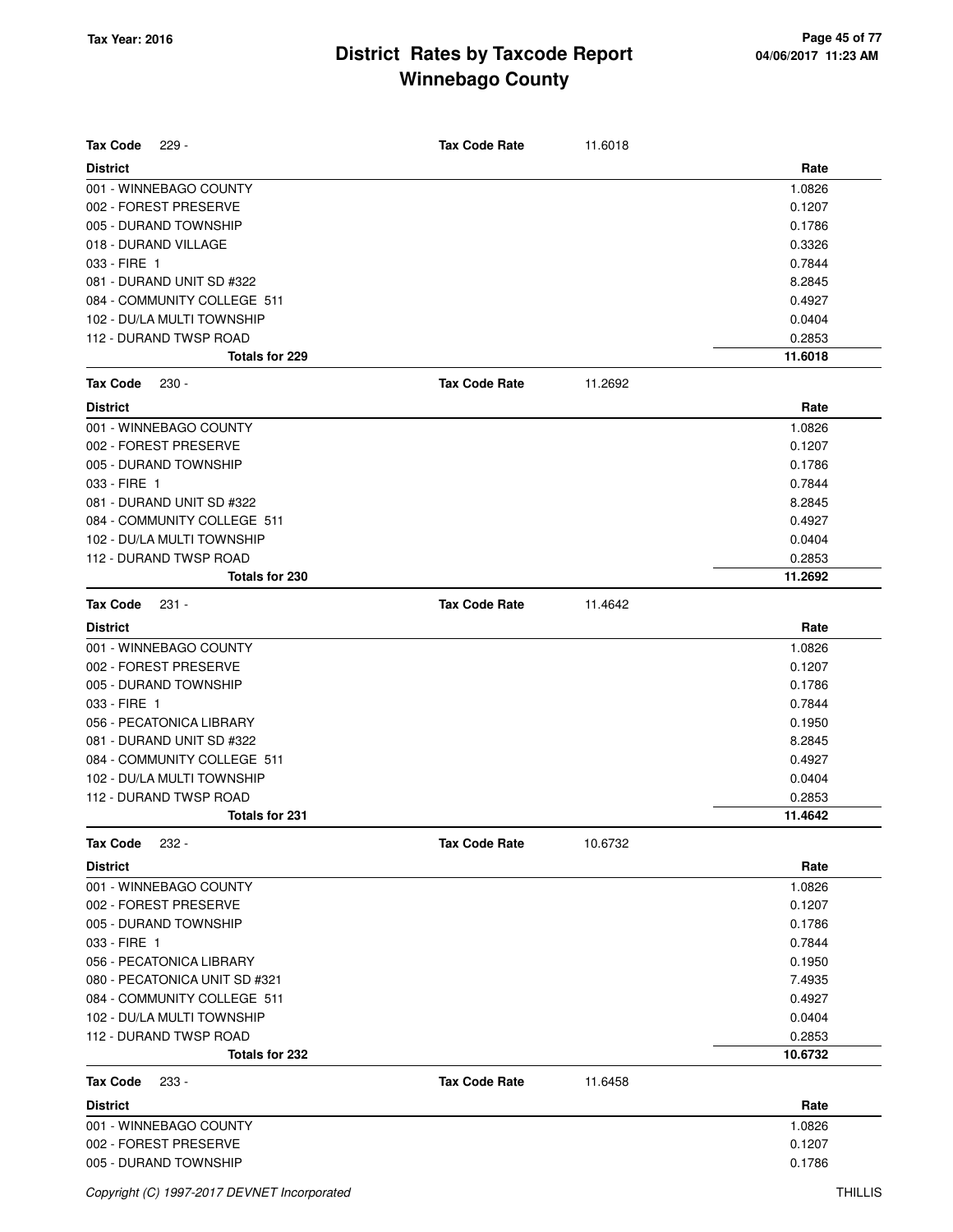| <b>Tax Code</b><br>$233 -$              | <b>Tax Code Rate</b> | 11.6458 |                |
|-----------------------------------------|----------------------|---------|----------------|
|                                         |                      |         |                |
| <b>District</b><br>018 - DURAND VILLAGE |                      |         | Rate<br>0.3326 |
| 033 - FIRE 1                            |                      |         | 0.7844         |
| 050 - DURAND SANITARY                   |                      |         | 0.0440         |
| 081 - DURAND UNIT SD #322               |                      |         | 8.2845         |
| 084 - COMMUNITY COLLEGE 511             |                      |         | 0.4927         |
| 102 - DU/LA MULTI TOWNSHIP              |                      |         | 0.0404         |
| 112 - DURAND TWSP ROAD                  |                      |         | 0.2853         |
| <b>Totals for 233</b>                   |                      |         | 11.6458        |
| <b>Tax Code</b><br>234 -                | <b>Tax Code Rate</b> | 11.3132 |                |
| <b>District</b>                         |                      |         | Rate           |
| 001 - WINNEBAGO COUNTY                  |                      |         | 1.0826         |
| 002 - FOREST PRESERVE                   |                      |         | 0.1207         |
| 005 - DURAND TOWNSHIP                   |                      |         | 0.1786         |
| 033 - FIRE 1                            |                      |         | 0.7844         |
| 050 - DURAND SANITARY                   |                      |         | 0.0440         |
| 081 - DURAND UNIT SD #322               |                      |         | 8.2845         |
| 084 - COMMUNITY COLLEGE 511             |                      |         | 0.4927         |
| 102 - DU/LA MULTI TOWNSHIP              |                      |         | 0.0404         |
| 112 - DURAND TWSP ROAD                  |                      |         | 0.2853         |
| <b>Totals for 234</b>                   |                      |         | 11.3132        |
| <b>Tax Code</b><br>$246 -$              | <b>Tax Code Rate</b> | 11.1638 |                |
| <b>District</b>                         |                      |         | Rate           |
| 001 - WINNEBAGO COUNTY                  |                      |         | 1.0826         |
| 002 - FOREST PRESERVE                   |                      |         | 0.1207         |
| 007 - HARRISON TOWNSHIP                 |                      |         | 0.1305         |
| 033 - FIRE 1                            |                      |         | 0.7844         |
| 081 - DURAND UNIT SD #322               |                      |         | 8.2845         |
| 084 - COMMUNITY COLLEGE 511             |                      |         | 0.4927         |
| 101 - BU/HA MULTI TOWNSHIP              |                      |         | 0.0511         |
| 114 - HARRISON TWSP ROAD                |                      |         | 0.2173         |
| <b>Totals for 246</b>                   |                      |         | 11.1638        |
| Tax Code<br>247 -                       | <b>Tax Code Rate</b> | 9.2687  |                |
| <b>District</b>                         |                      |         | Rate           |
| 001 - WINNEBAGO COUNTY                  |                      |         | 1.0826         |
| 002 - FOREST PRESERVE                   |                      |         | 0.1207         |
| 007 - HARRISON TOWNSHIP                 |                      |         | 0.1305         |
| 033 - FIRE 1                            |                      |         | 0.7844         |
| 074 - ROCKTON SCHOOL DIST 140           |                      |         | 3.8383         |
| 077 - HONONEGAH HIGH SD #207            |                      |         | 2.5511         |
| 084 - COMMUNITY COLLEGE 511             |                      |         | 0.4927         |
| 101 - BU/HA MULTI TOWNSHIP              |                      |         | 0.0511         |
| 114 - HARRISON TWSP ROAD                |                      |         | 0.2173         |
| Totals for 247                          |                      |         | 9.2687         |
| <b>Tax Code</b><br>$248 -$              | <b>Tax Code Rate</b> | 10.4790 |                |
| <b>District</b>                         |                      |         | Rate           |
| 001 - WINNEBAGO COUNTY                  |                      |         | 1.0826         |
| 002 - FOREST PRESERVE                   |                      |         | 0.1207         |
| 007 - HARRISON TOWNSHIP                 |                      |         | 0.1305         |
| 033 - FIRE 1                            |                      |         | 0.7844         |
| 058 - WINNEBAGO LIBRARY                 |                      |         | 0.2177         |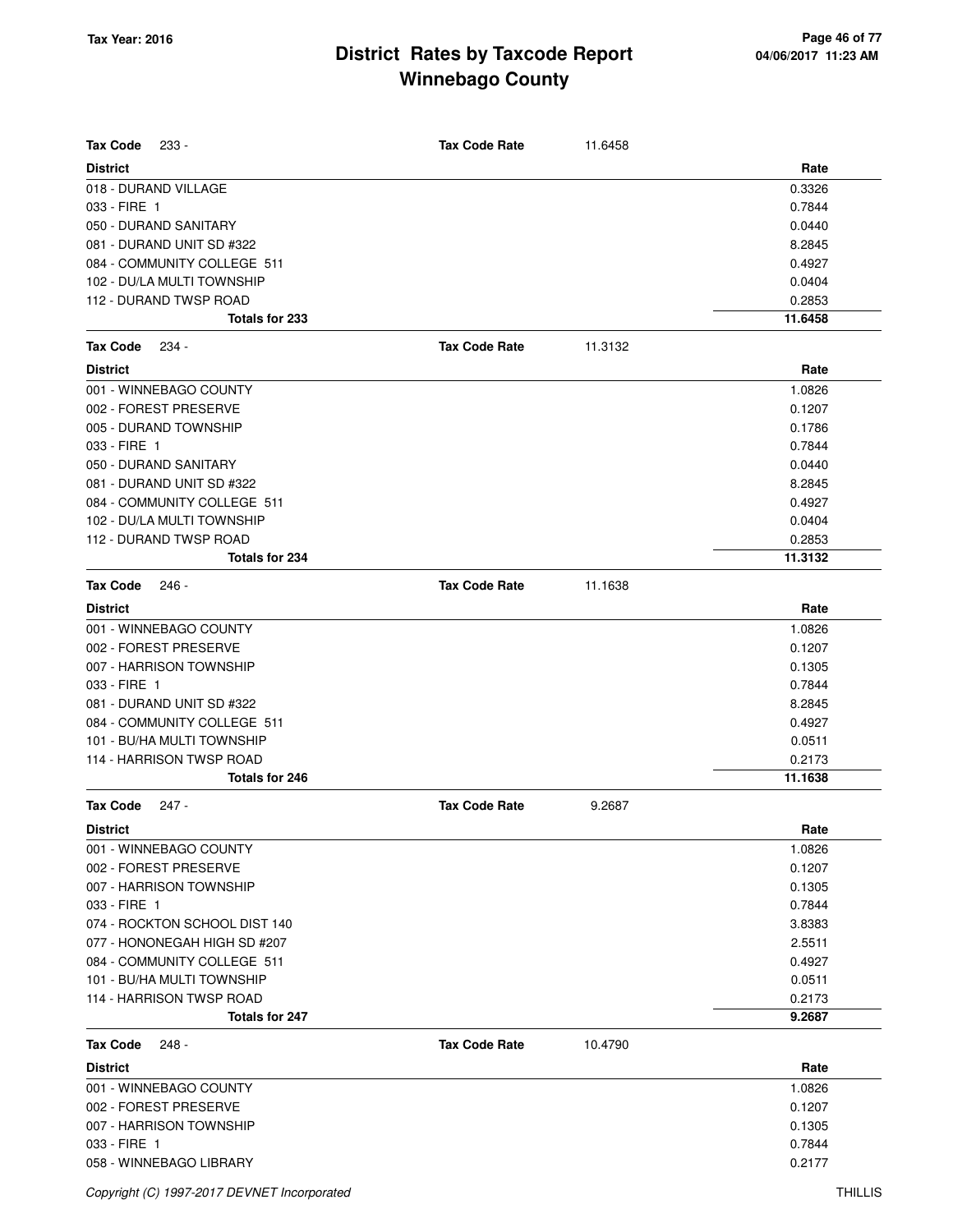| <b>Tax Code</b><br>248 -      | <b>Tax Code Rate</b> | 10.4790 |         |
|-------------------------------|----------------------|---------|---------|
| <b>District</b>               |                      |         | Rate    |
| 082 - WINNEBAGO UNIT SD #323  |                      |         | 7.3820  |
| 084 - COMMUNITY COLLEGE 511   |                      |         | 0.4927  |
| 101 - BU/HA MULTI TOWNSHIP    |                      |         | 0.0511  |
| 114 - HARRISON TWSP ROAD      |                      |         | 0.2173  |
| Totals for 248                |                      |         | 10.4790 |
| <b>Tax Code</b><br>254 -      | <b>Tax Code Rate</b> | 10.4284 |         |
| <b>District</b>               |                      |         | Rate    |
| 001 - WINNEBAGO COUNTY        |                      |         | 1.0826  |
| 002 - FOREST PRESERVE         |                      |         | 0.1207  |
| 003 - BURRITT TOWNSHIP        |                      |         | 0.1841  |
| 044 - W B S FIRE              |                      |         | 0.6873  |
| 058 - WINNEBAGO LIBRARY       |                      |         | 0.2177  |
| 062 - RKFD - WINN DRAINAGE    |                      |         | 0.0000  |
| 082 - WINNEBAGO UNIT SD #323  |                      |         | 7.3820  |
| 084 - COMMUNITY COLLEGE 511   |                      |         | 0.4927  |
| 101 - BU/HA MULTI TOWNSHIP    |                      |         | 0.0511  |
| 110 - BURRITT TWSP ROAD       |                      |         | 0.2102  |
| Totals for 254                |                      |         | 10.4284 |
| <b>Tax Code</b><br>258 -      | <b>Tax Code Rate</b> | 13.3631 |         |
| <b>District</b>               |                      |         | Rate    |
| 001 - WINNEBAGO COUNTY        |                      |         | 1.0826  |
| 002 - FOREST PRESERVE         |                      |         | 0.1207  |
| 003 - BURRITT TOWNSHIP        |                      |         | 0.1841  |
| 023 - ROCKFORD CITY           |                      |         | 3.3207  |
| 059 - ROCKFORD CITY LIBRARY   |                      |         | 0.5190  |
| 082 - WINNEBAGO UNIT SD #323  |                      |         | 7.3820  |
| 084 - COMMUNITY COLLEGE 511   |                      |         | 0.4927  |
| 101 - BU/HA MULTI TOWNSHIP    |                      |         | 0.0511  |
| 110 - BURRITT TWSP ROAD       |                      |         | 0.2102  |
| Totals for 258                |                      |         | 13.3631 |
| <b>Tax Code</b><br>259 -      | <b>Tax Code Rate</b> | 13.4746 |         |
| <b>District</b>               |                      |         | Rate    |
| 001 - WINNEBAGO COUNTY        |                      |         | 1.0826  |
| 002 - FOREST PRESERVE         |                      |         | 0.1207  |
| 003 - BURRITT TOWNSHIP        |                      |         | 0.1841  |
| 023 - ROCKFORD CITY           |                      |         | 3.3207  |
| 059 - ROCKFORD CITY LIBRARY   |                      |         | 0.5190  |
| 080 - PECATONICA UNIT SD #321 |                      |         | 7.4935  |
| 084 - COMMUNITY COLLEGE 511   |                      |         | 0.4927  |
| 101 - BU/HA MULTI TOWNSHIP    |                      |         | 0.0511  |
| 110 - BURRITT TWSP ROAD       |                      |         | 0.2102  |
| Totals for 259                |                      |         | 13.4746 |
| <b>Tax Code</b><br>$260 -$    | <b>Tax Code Rate</b> | 10.4284 |         |
| <b>District</b>               |                      |         | Rate    |
| 001 - WINNEBAGO COUNTY        |                      |         | 1.0826  |
| 002 - FOREST PRESERVE         |                      |         | 0.1207  |
| 003 - BURRITT TOWNSHIP        |                      |         | 0.1841  |
| 044 - W B S FIRE              |                      |         | 0.6873  |
| 058 - WINNEBAGO LIBRARY       |                      |         | 0.2177  |
| 082 - WINNEBAGO UNIT SD #323  |                      |         | 7.3820  |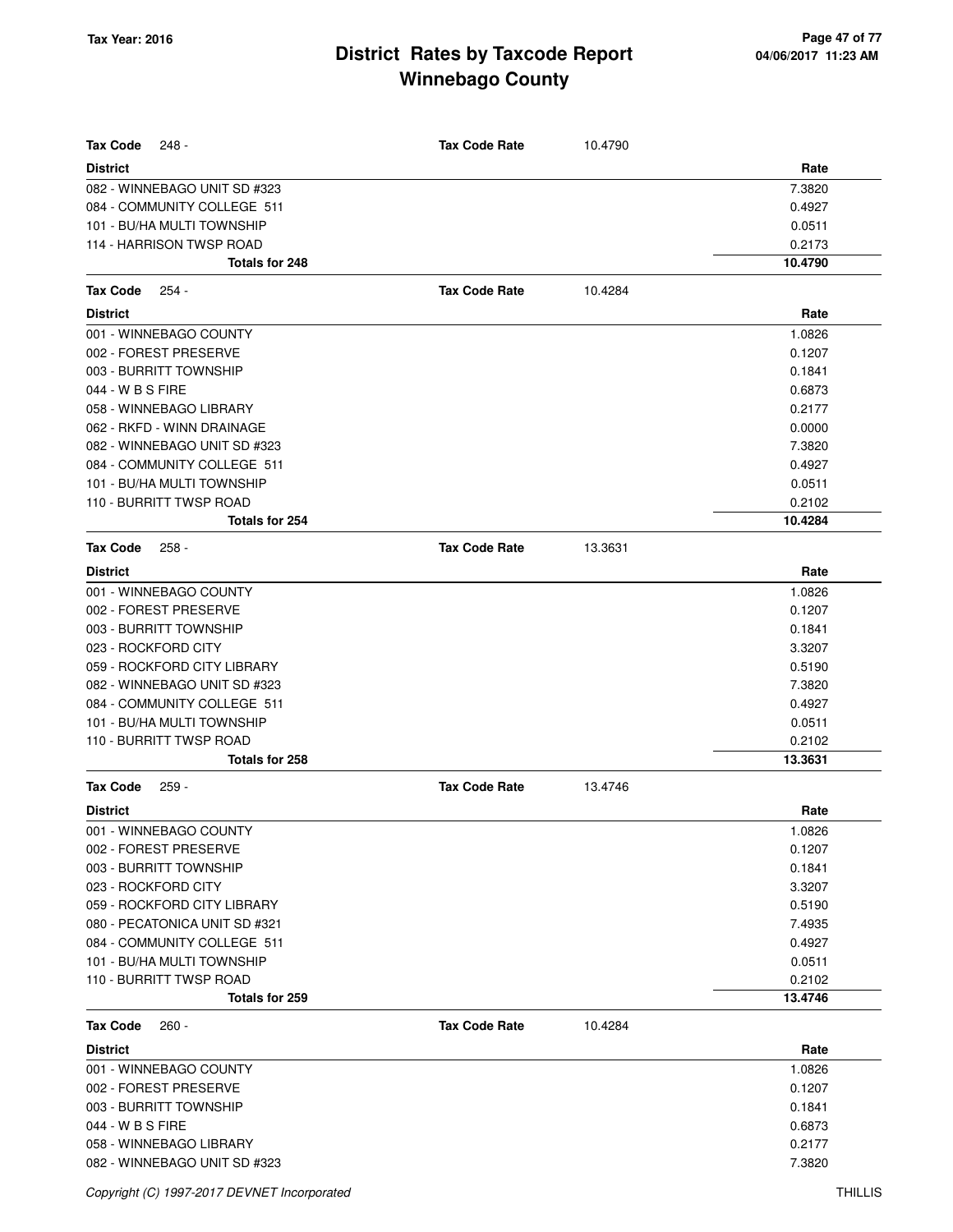| <b>Tax Code</b><br>$260 -$    | <b>Tax Code Rate</b> | 10.4284 |         |
|-------------------------------|----------------------|---------|---------|
| <b>District</b>               |                      |         | Rate    |
| 084 - COMMUNITY COLLEGE 511   |                      |         | 0.4927  |
| 101 - BU/HA MULTI TOWNSHIP    |                      |         | 0.0511  |
| 110 - BURRITT TWSP ROAD       |                      |         | 0.2102  |
| <b>Totals for 260</b>         |                      |         | 10.4284 |
| <b>Tax Code</b><br>$262 -$    | <b>Tax Code Rate</b> | 10.2107 |         |
| <b>District</b>               |                      |         | Rate    |
| 001 - WINNEBAGO COUNTY        |                      |         | 1.0826  |
| 002 - FOREST PRESERVE         |                      |         | 0.1207  |
| 003 - BURRITT TOWNSHIP        |                      |         | 0.1841  |
| 044 - W B S FIRE              |                      |         | 0.6873  |
| 082 - WINNEBAGO UNIT SD #323  |                      |         | 7.3820  |
| 084 - COMMUNITY COLLEGE 511   |                      |         | 0.4927  |
| 101 - BU/HA MULTI TOWNSHIP    |                      |         | 0.0511  |
| 110 - BURRITT TWSP ROAD       |                      |         | 0.2102  |
| <b>Totals for 262</b>         |                      |         | 10.2107 |
| <b>Tax Code</b><br>$263 -$    | <b>Tax Code Rate</b> | 10.1823 |         |
| <b>District</b>               |                      |         | Rate    |
| 001 - WINNEBAGO COUNTY        |                      |         | 1.0826  |
| 002 - FOREST PRESERVE         |                      |         | 0.1207  |
| 003 - BURRITT TOWNSHIP        |                      |         | 0.1841  |
| 039 - PECATONICA FIRE         |                      |         | 0.4412  |
| 058 - WINNEBAGO LIBRARY       |                      |         | 0.2177  |
| 082 - WINNEBAGO UNIT SD #323  |                      |         | 7.3820  |
| 084 - COMMUNITY COLLEGE 511   |                      |         | 0.4927  |
| 101 - BU/HA MULTI TOWNSHIP    |                      |         | 0.0511  |
| 110 - BURRITT TWSP ROAD       |                      |         | 0.2102  |
| <b>Totals for 263</b>         |                      |         | 10.1823 |
| Tax Code<br>$265 -$           | <b>Tax Code Rate</b> | 10.4057 |         |
| District                      |                      |         | Rate    |
| 001 - WINNEBAGO COUNTY        |                      |         | 1.0826  |
| 002 - FOREST PRESERVE         |                      |         | 0.1207  |
| 003 - BURRITT TOWNSHIP        |                      |         | 0.1841  |
| 044 - W B S FIRE              |                      |         | 0.6873  |
| 056 - PECATONICA LIBRARY      |                      |         | 0.1950  |
| 082 - WINNEBAGO UNIT SD #323  |                      |         | 7.3820  |
| 084 - COMMUNITY COLLEGE 511   |                      |         | 0.4927  |
| 101 - BU/HA MULTI TOWNSHIP    |                      |         | 0.0511  |
| 110 - BURRITT TWSP ROAD       |                      |         | 0.2102  |
| Totals for 265                |                      |         | 10.4057 |
| Tax Code<br>$266 -$           | <b>Tax Code Rate</b> | 10.5172 |         |
| <b>District</b>               |                      |         | Rate    |
| 001 - WINNEBAGO COUNTY        |                      |         | 1.0826  |
| 002 - FOREST PRESERVE         |                      |         | 0.1207  |
| 003 - BURRITT TOWNSHIP        |                      |         | 0.1841  |
| 044 - W B S FIRE              |                      |         | 0.6873  |
| 056 - PECATONICA LIBRARY      |                      |         | 0.1950  |
| 080 - PECATONICA UNIT SD #321 |                      |         | 7.4935  |
| 084 - COMMUNITY COLLEGE 511   |                      |         | 0.4927  |
| 101 - BU/HA MULTI TOWNSHIP    |                      |         | 0.0511  |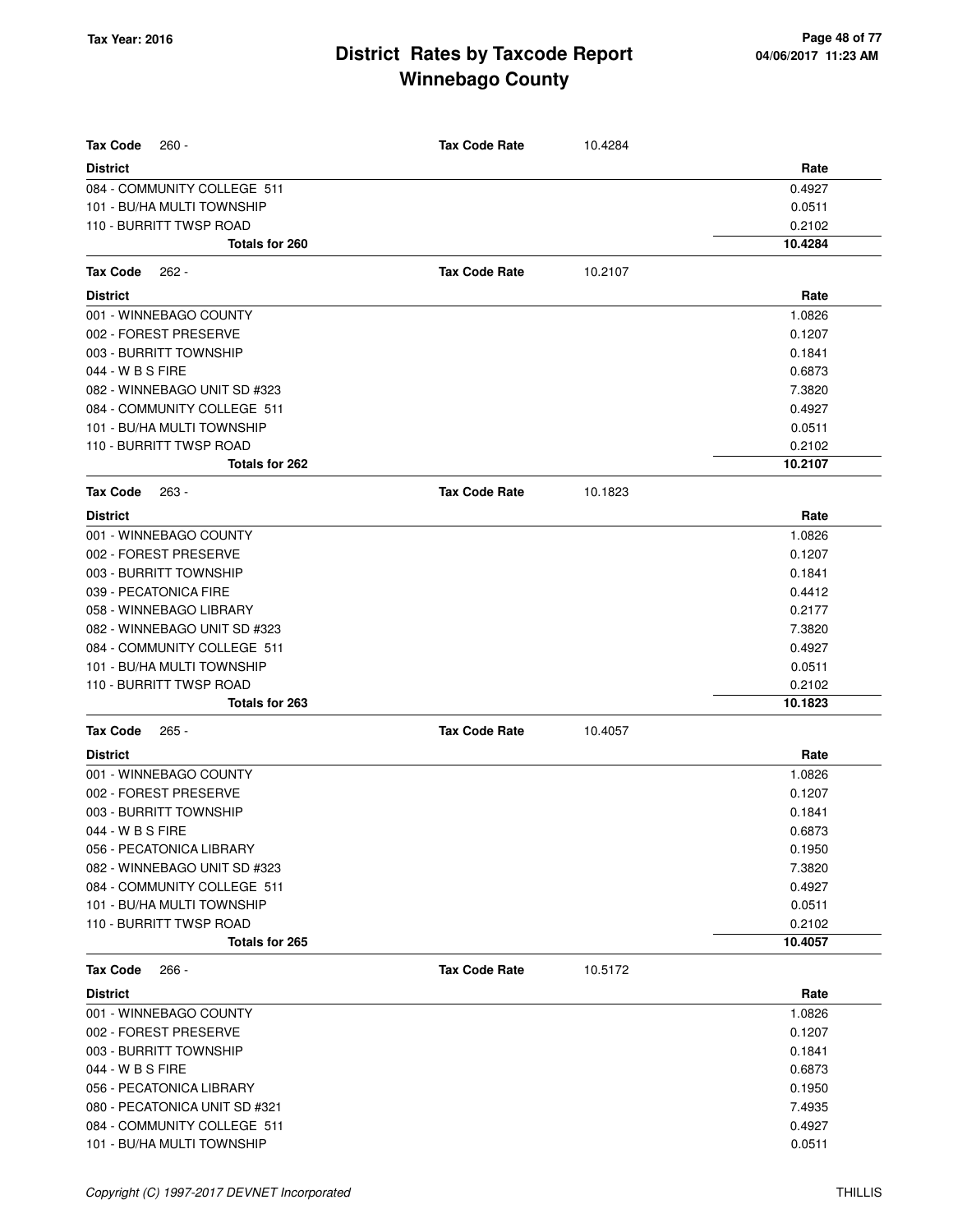| <b>Tax Code</b><br>$266 -$                 | <b>Tax Code Rate</b> | 10.5172 |                |
|--------------------------------------------|----------------------|---------|----------------|
| <b>District</b><br>110 - BURRITT TWSP ROAD |                      |         | Rate<br>0.2102 |
| Totals for 266                             |                      |         | 10.5172        |
|                                            |                      |         |                |
| <b>Tax Code</b><br>267 -                   | <b>Tax Code Rate</b> | 10.1596 |                |
| <b>District</b>                            |                      |         | Rate           |
| 001 - WINNEBAGO COUNTY                     |                      |         | 1.0826         |
| 002 - FOREST PRESERVE                      |                      |         | 0.1207         |
| 003 - BURRITT TOWNSHIP                     |                      |         | 0.1841         |
| 039 - PECATONICA FIRE                      |                      |         | 0.4412         |
| 056 - PECATONICA LIBRARY                   |                      |         | 0.1950         |
| 082 - WINNEBAGO UNIT SD #323               |                      |         | 7.3820         |
| 084 - COMMUNITY COLLEGE 511                |                      |         | 0.4927         |
| 101 - BU/HA MULTI TOWNSHIP                 |                      |         | 0.0511         |
| 110 - BURRITT TWSP ROAD                    |                      |         | 0.2102         |
| Totals for 267                             |                      |         | 10.1596        |
| <b>Tax Code</b><br>$268 -$                 | <b>Tax Code Rate</b> | 10.2711 |                |
| <b>District</b>                            |                      |         | Rate           |
| 001 - WINNEBAGO COUNTY                     |                      |         | 1.0826         |
| 002 - FOREST PRESERVE                      |                      |         | 0.1207         |
| 003 - BURRITT TOWNSHIP                     |                      |         | 0.1841         |
| 039 - PECATONICA FIRE                      |                      |         | 0.4412         |
| 056 - PECATONICA LIBRARY                   |                      |         | 0.1950         |
| 080 - PECATONICA UNIT SD #321              |                      |         | 7.4935         |
| 084 - COMMUNITY COLLEGE 511                |                      |         | 0.4927         |
| 101 - BU/HA MULTI TOWNSHIP                 |                      |         | 0.0511         |
| 110 - BURRITT TWSP ROAD                    |                      |         | 0.2102         |
| Totals for 268                             |                      |         | 10.2711        |
| <b>Tax Code</b><br>281 -                   | <b>Tax Code Rate</b> | 10.3993 |                |
| <b>District</b>                            |                      |         | Rate           |
| 001 - WINNEBAGO COUNTY                     |                      |         | 1.0826         |
| 002 - FOREST PRESERVE                      |                      |         | 0.1207         |
| 010 - PECATONICA TOWNSHIP                  |                      |         | 0.1821         |
| 039 - PECATONICA FIRE                      |                      |         | 0.4412         |
| 047 - SUMNER PARK                          |                      |         | 0.1508         |
| 056 - PECATONICA LIBRARY                   |                      |         | 0.1950         |
| 080 - PECATONICA UNIT SD #321              |                      |         | 7.4935         |
| 084 - COMMUNITY COLLEGE 511                |                      |         | 0.4927         |
| 117 - PECATONICA TWSP ROAD                 |                      |         | 0.1866         |
| 124 - PE/SE MULTI TOWNSHIP                 |                      |         | 0.0541         |
| Totals for 281                             |                      |         | 10.3993        |
| Tax Code<br>$282 -$                        | <b>Tax Code Rate</b> | 10.2878 |                |
| <b>District</b>                            |                      |         | Rate           |
| 001 - WINNEBAGO COUNTY                     |                      |         | 1.0826         |
| 002 - FOREST PRESERVE                      |                      |         | 0.1207         |
| 010 - PECATONICA TOWNSHIP                  |                      |         | 0.1821         |
| 039 - PECATONICA FIRE                      |                      |         | 0.4412         |
| 047 - SUMNER PARK                          |                      |         | 0.1508         |
| 056 - PECATONICA LIBRARY                   |                      |         | 0.1950         |
| 082 - WINNEBAGO UNIT SD #323               |                      |         | 7.3820         |
| 084 - COMMUNITY COLLEGE 511                |                      |         | 0.4927         |
| 117 - PECATONICA TWSP ROAD                 |                      |         | 0.1866         |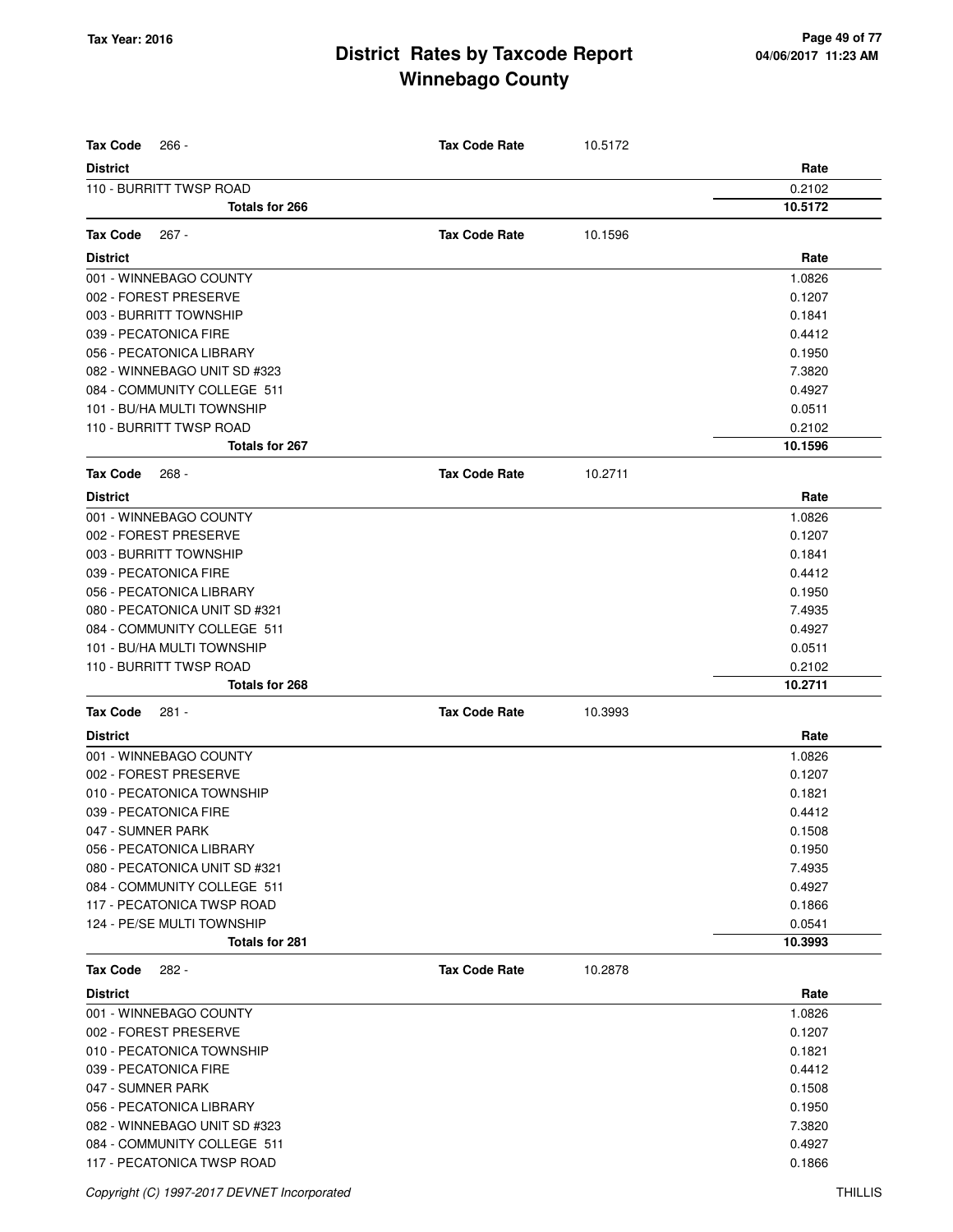| <b>Tax Code</b><br>282 -                        | <b>Tax Code Rate</b> | 10.2878 |         |
|-------------------------------------------------|----------------------|---------|---------|
| <b>District</b>                                 |                      |         | Rate    |
| 124 - PE/SE MULTI TOWNSHIP                      |                      |         | 0.0541  |
| Totals for 282                                  |                      |         | 10.2878 |
| <b>Tax Code</b><br>283 -                        | <b>Tax Code Rate</b> | 10.5339 |         |
| <b>District</b>                                 |                      |         | Rate    |
|                                                 |                      |         |         |
| 001 - WINNEBAGO COUNTY<br>002 - FOREST PRESERVE |                      |         | 1.0826  |
|                                                 |                      |         | 0.1207  |
| 010 - PECATONICA TOWNSHIP                       |                      |         | 0.1821  |
| 044 - W B S FIRE                                |                      |         | 0.6873  |
| 047 - SUMNER PARK                               |                      |         | 0.1508  |
| 056 - PECATONICA LIBRARY                        |                      |         | 0.1950  |
| 082 - WINNEBAGO UNIT SD #323                    |                      |         | 7.3820  |
| 084 - COMMUNITY COLLEGE 511                     |                      |         | 0.4927  |
| 117 - PECATONICA TWSP ROAD                      |                      |         | 0.1866  |
| 124 - PE/SE MULTI TOWNSHIP                      |                      |         | 0.0541  |
| Totals for 283                                  |                      |         | 10.5339 |
| <b>Tax Code</b><br>284 -                        | <b>Tax Code Rate</b> | 10.6454 |         |
| <b>District</b>                                 |                      |         | Rate    |
| 001 - WINNEBAGO COUNTY                          |                      |         | 1.0826  |
| 002 - FOREST PRESERVE                           |                      |         | 0.1207  |
| 010 - PECATONICA TOWNSHIP                       |                      |         | 0.1821  |
| 044 - W B S FIRE                                |                      |         | 0.6873  |
| 047 - SUMNER PARK                               |                      |         | 0.1508  |
| 056 - PECATONICA LIBRARY                        |                      |         | 0.1950  |
| 080 - PECATONICA UNIT SD #321                   |                      |         | 7.4935  |
| 084 - COMMUNITY COLLEGE 511                     |                      |         | 0.4927  |
| 117 - PECATONICA TWSP ROAD                      |                      |         | 0.1866  |
| 124 - PE/SE MULTI TOWNSHIP                      |                      |         | 0.0541  |
| Totals for 284                                  |                      |         | 10.6454 |
| <b>Tax Code</b><br>286 -                        | <b>Tax Code Rate</b> | 10.7762 |         |
| <b>District</b>                                 |                      |         | Rate    |
| 001 - WINNEBAGO COUNTY                          |                      |         | 1.0826  |
| 002 - FOREST PRESERVE                           |                      |         | 0.1207  |
| 010 - PECATONICA TOWNSHIP                       |                      |         | 0.1821  |
| 022 - PECATONICA VILLAGE                        |                      |         | 0.3769  |
| 039 - PECATONICA FIRE                           |                      |         | 0.4412  |
| 047 - SUMNER PARK                               |                      |         | 0.1508  |
| 056 - PECATONICA LIBRARY                        |                      |         | 0.1950  |
| 080 - PECATONICA UNIT SD #321                   |                      |         | 7.4935  |
| 084 - COMMUNITY COLLEGE 511                     |                      |         | 0.4927  |
| 117 - PECATONICA TWSP ROAD                      |                      |         | 0.1866  |
| 124 - PE/SE MULTI TOWNSHIP                      |                      |         | 0.0541  |
| Totals for 286                                  |                      |         | 10.7762 |
| 290 - SOUTH BELOIT SSA 1<br><b>Tax Code</b>     | <b>Tax Code Rate</b> | 10.4163 |         |
| <b>District</b>                                 |                      |         | Rate    |
| 001 - WINNEBAGO COUNTY                          |                      |         | 1.0826  |
| 002 - FOREST PRESERVE                           |                      |         | 0.1207  |
| 012 - ROCKTON TOWNSHIP                          |                      |         | 0.2013  |
| 026 - SOUTH BELOIT CITY                         |                      |         | 1.1690  |
| 061 - SOUTH BELOIT CITY LIBRARY                 |                      |         | 0.2115  |
| 079 - SOUTH BELOIT SD #320                      |                      |         | 6.9791  |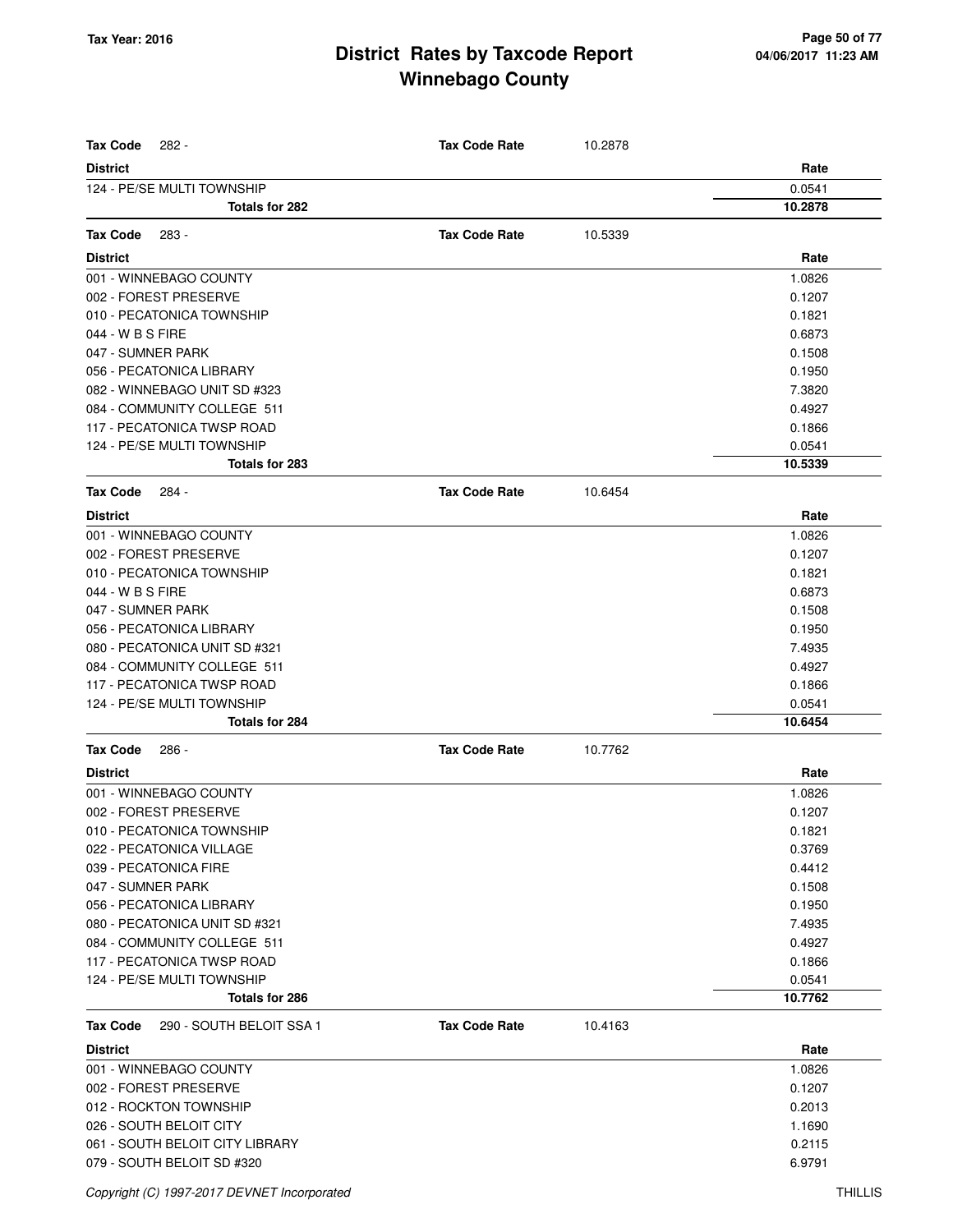| <b>Tax Code</b><br>290 - SOUTH BELOIT SSA 1            | <b>Tax Code Rate</b> | 10.4163 | Rate             |
|--------------------------------------------------------|----------------------|---------|------------------|
| <b>District</b><br>084 - COMMUNITY COLLEGE 511         |                      |         | 0.4927           |
| 119 - ROCKTON TWSP ROAD                                |                      |         | 0.1594           |
| 160 - SOUTH BELOIT SSA 1                               |                      |         | 0.0000           |
| Totals for 290                                         |                      |         | 10.4163          |
| 305                                                    | <b>Tax Code Rate</b> | 10.9191 |                  |
| Tax Code<br><b>District</b>                            |                      |         | Rate             |
|                                                        |                      |         |                  |
| 001 - WINNEBAGO COUNTY                                 |                      |         | 1.0826           |
| 002 - FOREST PRESERVE                                  |                      |         | 0.1207           |
| 014 - SEWARD TOWNSHIP                                  |                      |         | 0.4483<br>0.4412 |
| 039 - PECATONICA FIRE                                  |                      |         | 0.1527           |
| 049 - SEWARD PARK DISTRICT<br>056 - PECATONICA LIBRARY |                      |         | 0.1950           |
| 080 - PECATONICA UNIT SD #321                          |                      |         | 7.4935           |
| 084 - COMMUNITY COLLEGE 511                            |                      |         | 0.4927           |
| 121 - SEWARD TWSP ROAD                                 |                      |         | 0.4383           |
| 124 - PE/SE MULTI TOWNSHIP                             |                      |         | 0.0541           |
| Totals for 305                                         |                      |         | 10.9191          |
| <b>Tax Code</b><br>306                                 | <b>Tax Code Rate</b> | 11.0745 |                  |
| <b>District</b>                                        |                      |         | Rate             |
| 001 - WINNEBAGO COUNTY                                 |                      |         | 1.0826           |
| 002 - FOREST PRESERVE                                  |                      |         | 0.1207           |
| 014 - SEWARD TOWNSHIP                                  |                      |         | 0.4483           |
| 044 - W B S FIRE                                       |                      |         | 0.6873           |
| 047 - SUMNER PARK                                      |                      |         | 0.1508           |
| 058 - WINNEBAGO LIBRARY                                |                      |         | 0.2177           |
| 082 - WINNEBAGO UNIT SD #323                           |                      |         | 7.3820           |
| 084 - COMMUNITY COLLEGE 511                            |                      |         | 0.4927           |
| 121 - SEWARD TWSP ROAD                                 |                      |         | 0.4383           |
| 124 - PE/SE MULTI TOWNSHIP                             |                      |         | 0.0541           |
| <b>Totals for 306</b>                                  |                      |         | 11.0745          |
| <b>Tax Code</b><br>308                                 | <b>Tax Code Rate</b> | 10.8284 |                  |
| <b>District</b>                                        |                      |         | Rate             |
| 001 - WINNEBAGO COUNTY                                 |                      |         | 1.0826           |
| 002 - FOREST PRESERVE                                  |                      |         | 0.1207           |
| 014 - SEWARD TOWNSHIP                                  |                      |         | 0.4483           |
| 039 - PECATONICA FIRE                                  |                      |         | 0.4412           |
| 047 - SUMNER PARK                                      |                      |         | 0.1508           |
| 058 - WINNEBAGO LIBRARY                                |                      |         | 0.2177           |
| 082 - WINNEBAGO UNIT SD #323                           |                      |         | 7.3820           |
| 084 - COMMUNITY COLLEGE 511                            |                      |         | 0.4927           |
| 121 - SEWARD TWSP ROAD                                 |                      |         | 0.4383           |
| 124 - PE/SE MULTI TOWNSHIP                             |                      |         | 0.0541           |
| Totals for 308                                         |                      |         | 10.8284          |
| Tax Code<br>309                                        | <b>Tax Code Rate</b> | 10.9172 |                  |
| <b>District</b>                                        |                      |         | Rate             |
| 001 - WINNEBAGO COUNTY                                 |                      |         | 1.0826           |
| 002 - FOREST PRESERVE                                  |                      |         | 0.1207           |
| 014 - SEWARD TOWNSHIP                                  |                      |         | 0.4483           |
| 039 - PECATONICA FIRE                                  |                      |         | 0.4412           |
| 047 - SUMNER PARK                                      |                      |         | 0.1508           |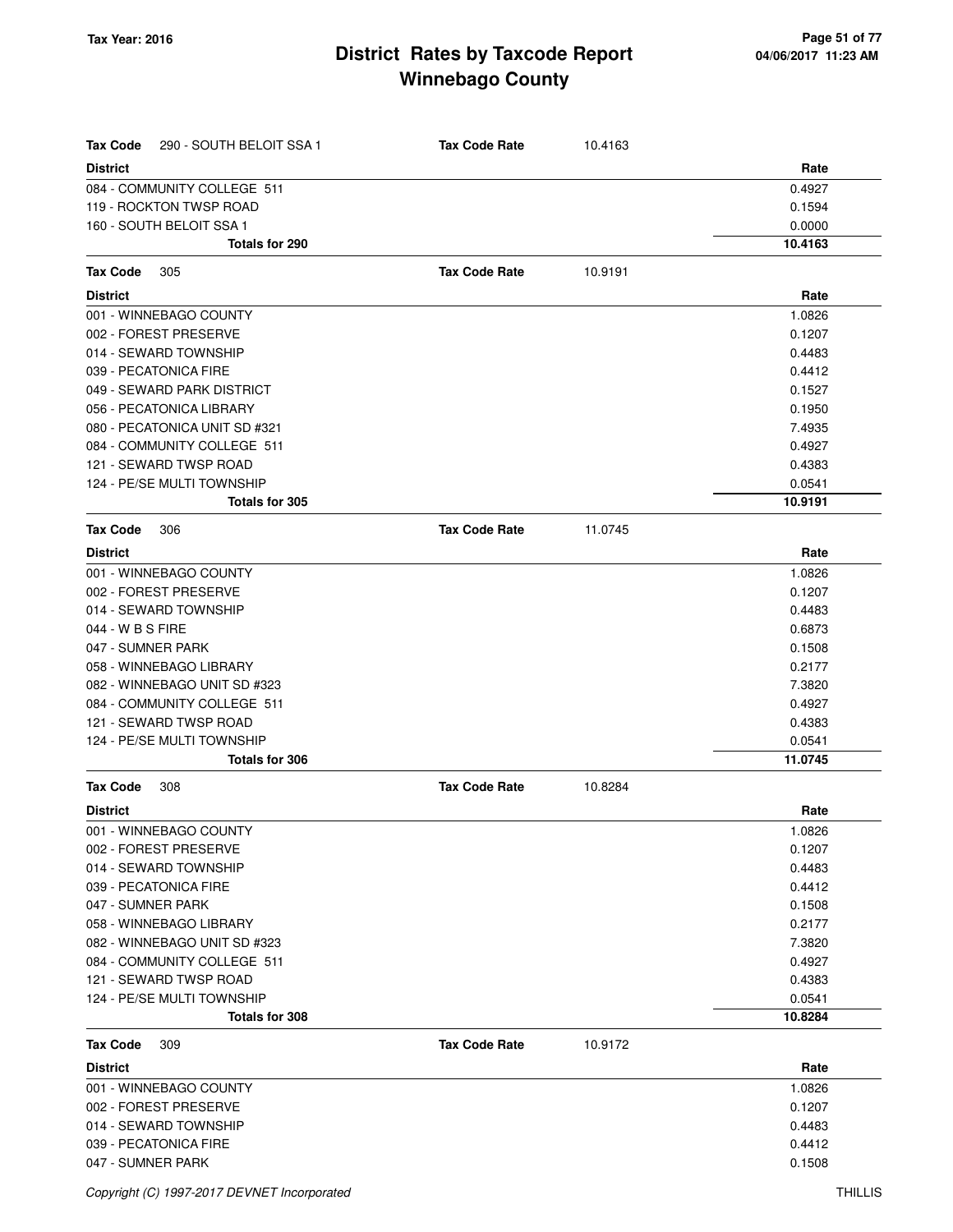| <b>Tax Code</b><br>309        | <b>Tax Code Rate</b> | 10.9172 |         |
|-------------------------------|----------------------|---------|---------|
| <b>District</b>               |                      |         | Rate    |
| 056 - PECATONICA LIBRARY      |                      |         | 0.1950  |
| 080 - PECATONICA UNIT SD #321 |                      |         | 7.4935  |
| 084 - COMMUNITY COLLEGE 511   |                      |         | 0.4927  |
| 121 - SEWARD TWSP ROAD        |                      |         | 0.4383  |
| 124 - PE/SE MULTI TOWNSHIP    |                      |         | 0.0541  |
| Totals for 309                |                      |         | 10.9172 |
| <b>Tax Code</b><br>$310 -$    | <b>Tax Code Rate</b> | 10.8303 |         |
| <b>District</b>               |                      |         | Rate    |
| 001 - WINNEBAGO COUNTY        |                      |         | 1.0826  |
| 002 - FOREST PRESERVE         |                      |         | 0.1207  |
| 014 - SEWARD TOWNSHIP         |                      |         | 0.4483  |
| 039 - PECATONICA FIRE         |                      |         | 0.4412  |
| 049 - SEWARD PARK DISTRICT    |                      |         | 0.1527  |
| 058 - WINNEBAGO LIBRARY       |                      |         | 0.2177  |
| 082 - WINNEBAGO UNIT SD #323  |                      |         | 7.3820  |
| 084 - COMMUNITY COLLEGE 511   |                      |         | 0.4927  |
| 121 - SEWARD TWSP ROAD        |                      |         | 0.4383  |
| 124 - PE/SE MULTI TOWNSHIP    |                      |         | 0.0541  |
| Totals for 310                |                      |         | 10.8303 |
| <b>Tax Code</b><br>$311 -$    | <b>Tax Code Rate</b> | 11.0764 |         |
| <b>District</b>               |                      |         | Rate    |
| 001 - WINNEBAGO COUNTY        |                      |         | 1.0826  |
| 002 - FOREST PRESERVE         |                      |         | 0.1207  |
| 014 - SEWARD TOWNSHIP         |                      |         | 0.4483  |
| 044 - W B S FIRE              |                      |         | 0.6873  |
| 049 - SEWARD PARK DISTRICT    |                      |         | 0.1527  |
| 058 - WINNEBAGO LIBRARY       |                      |         | 0.2177  |
| 082 - WINNEBAGO UNIT SD #323  |                      |         | 7.3820  |
| 084 - COMMUNITY COLLEGE 511   |                      |         | 0.4927  |
| 121 - SEWARD TWSP ROAD        |                      |         | 0.4383  |
| 124 - PE/SE MULTI TOWNSHIP    |                      |         | 0.0541  |
| <b>Totals for 311</b>         |                      |         | 11.0764 |
| 312<br>Tax Code               | <b>Tax Code Rate</b> | 10.8057 |         |
| <b>District</b>               |                      |         | Rate    |
| 001 - WINNEBAGO COUNTY        |                      |         | 1.0826  |
| 002 - FOREST PRESERVE         |                      |         | 0.1207  |
| 014 - SEWARD TOWNSHIP         |                      |         | 0.4483  |
| 039 - PECATONICA FIRE         |                      |         | 0.4412  |
| 047 - SUMNER PARK             |                      |         | 0.1508  |
| 056 - PECATONICA LIBRARY      |                      |         | 0.1950  |
| 082 - WINNEBAGO UNIT SD #323  |                      |         | 7.3820  |
| 084 - COMMUNITY COLLEGE 511   |                      |         | 0.4927  |
| 121 - SEWARD TWSP ROAD        |                      |         | 0.4383  |
| 124 - PE/SE MULTI TOWNSHIP    |                      |         | 0.0541  |
| Totals for 312                |                      |         | 10.8057 |
| Tax Code<br>$313 -$           | <b>Tax Code Rate</b> | 11.1756 |         |
| <b>District</b>               |                      |         | Rate    |
| 001 - WINNEBAGO COUNTY        |                      |         | 1.0826  |
| 002 - FOREST PRESERVE         |                      |         | 0.1207  |
| 014 - SEWARD TOWNSHIP         |                      |         | 0.4483  |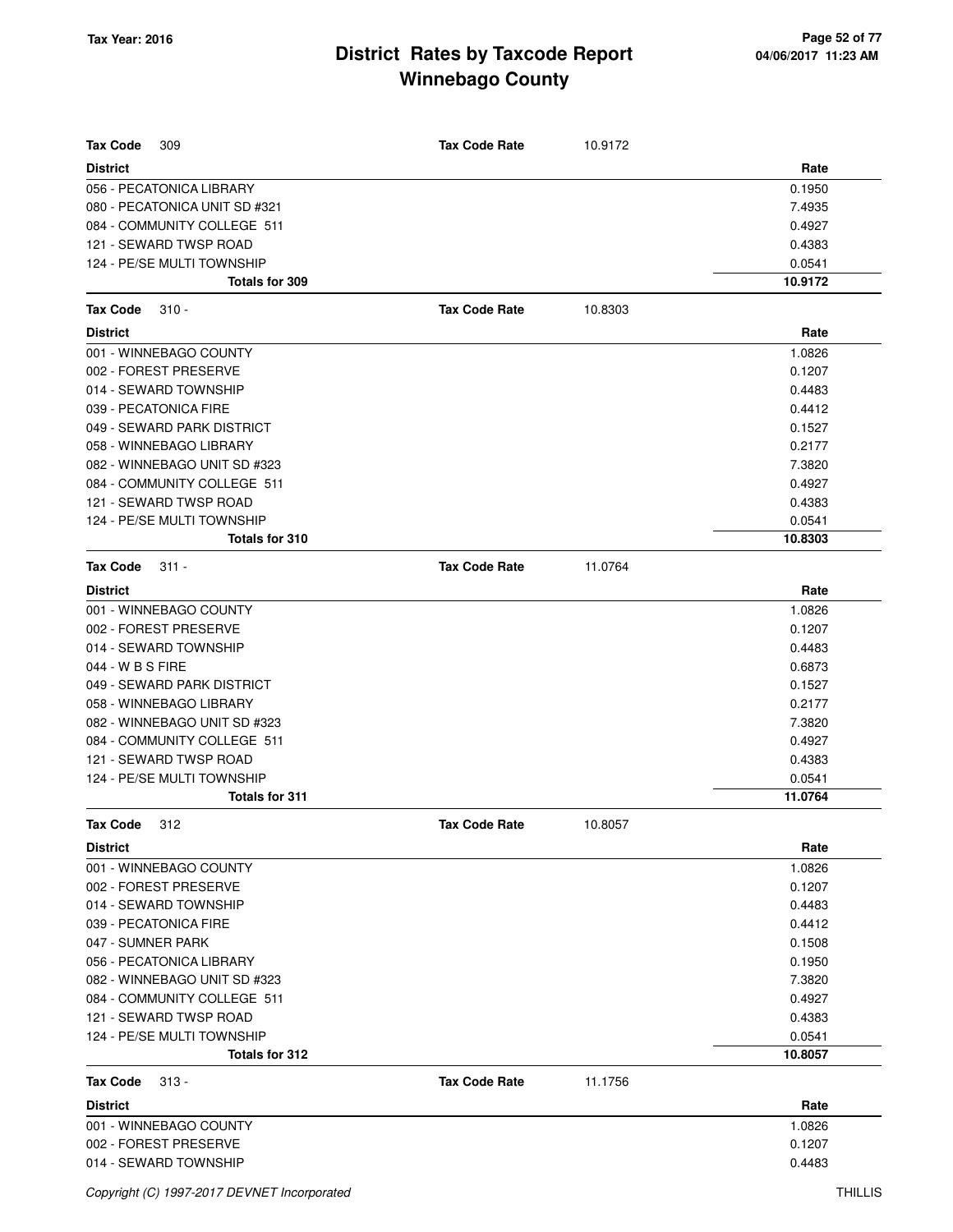| <b>Tax Code</b><br>$313 -$    | <b>Tax Code Rate</b> | 11.1756 |         |
|-------------------------------|----------------------|---------|---------|
| <b>District</b>               |                      |         | Rate    |
| 034 - GERMAN VALLEY FIRE      |                      |         | 0.7865  |
| 049 - SEWARD PARK DISTRICT    |                      |         | 0.1527  |
| 058 - WINNEBAGO LIBRARY       |                      |         | 0.2177  |
| 082 - WINNEBAGO UNIT SD #323  |                      |         | 7.3820  |
| 084 - COMMUNITY COLLEGE 511   |                      |         | 0.4927  |
| 121 - SEWARD TWSP ROAD        |                      |         | 0.4383  |
| 124 - PE/SE MULTI TOWNSHIP    |                      |         | 0.0541  |
| <b>Totals for 313</b>         |                      |         | 11.1756 |
| <b>Tax Code</b><br>$314 -$    | <b>Tax Code Rate</b> | 10.9243 |         |
| <b>District</b>               |                      |         | Rate    |
| 001 - WINNEBAGO COUNTY        |                      |         | 1.0826  |
| 002 - FOREST PRESERVE         |                      |         | 0.1207  |
| 014 - SEWARD TOWNSHIP         |                      |         | 0.4483  |
| 039 - PECATONICA FIRE         |                      |         | 0.4412  |
| 049 - SEWARD PARK DISTRICT    |                      |         | 0.1527  |
| 053 - SEWARD SANITARY         |                      |         | 0.0940  |
| 058 - WINNEBAGO LIBRARY       |                      |         | 0.2177  |
| 082 - WINNEBAGO UNIT SD #323  |                      |         | 7.3820  |
| 084 - COMMUNITY COLLEGE 511   |                      |         | 0.4927  |
| 121 - SEWARD TWSP ROAD        |                      |         | 0.4383  |
| 124 - PE/SE MULTI TOWNSHIP    |                      |         | 0.0541  |
| <b>Totals for 314</b>         |                      |         | 10.9243 |
| <b>Tax Code</b><br>315        | <b>Tax Code Rate</b> | 13.4215 |         |
| <b>District</b>               |                      |         | Rate    |
| 001 - WINNEBAGO COUNTY        |                      |         | 1.0826  |
| 002 - FOREST PRESERVE         |                      |         | 0.1207  |
| 016 - WINNEBAGO TOWNSHIP      |                      |         | 0.1709  |
| 023 - ROCKFORD CITY           |                      |         | 3.3207  |
| 048 - WINNEBAGO PARK DISTRICT |                      |         | 0.1328  |
| 059 - ROCKFORD CITY LIBRARY   |                      |         | 0.5190  |
| 062 - RKFD - WINN DRAINAGE    |                      |         | 0.0000  |
| 082 - WINNEBAGO UNIT SD #323  |                      |         | 7.3820  |
| 084 - COMMUNITY COLLEGE 511   |                      |         | 0.4927  |
| 123 - WINNEBAGO TWSP ROAD     |                      |         | 0.2001  |
| Totals for 315                |                      |         | 13.4215 |
| $324 -$<br>Tax Code           | <b>Tax Code Rate</b> | 10.4868 |         |
| <b>District</b>               |                      |         | Rate    |
| 001 - WINNEBAGO COUNTY        |                      |         | 1.0826  |
| 002 - FOREST PRESERVE         |                      |         | 0.1207  |
| 016 - WINNEBAGO TOWNSHIP      |                      |         | 0.1709  |
| 044 - W B S FIRE              |                      |         | 0.6873  |
| 048 - WINNEBAGO PARK DISTRICT |                      |         | 0.1328  |
| 058 - WINNEBAGO LIBRARY       |                      |         | 0.2177  |
| 062 - RKFD - WINN DRAINAGE    |                      |         | 0.0000  |
| 082 - WINNEBAGO UNIT SD #323  |                      |         | 7.3820  |
| 084 - COMMUNITY COLLEGE 511   |                      |         | 0.4927  |
| 123 - WINNEBAGO TWSP ROAD     |                      |         | 0.2001  |
| <b>Totals for 324</b>         |                      |         | 10.4868 |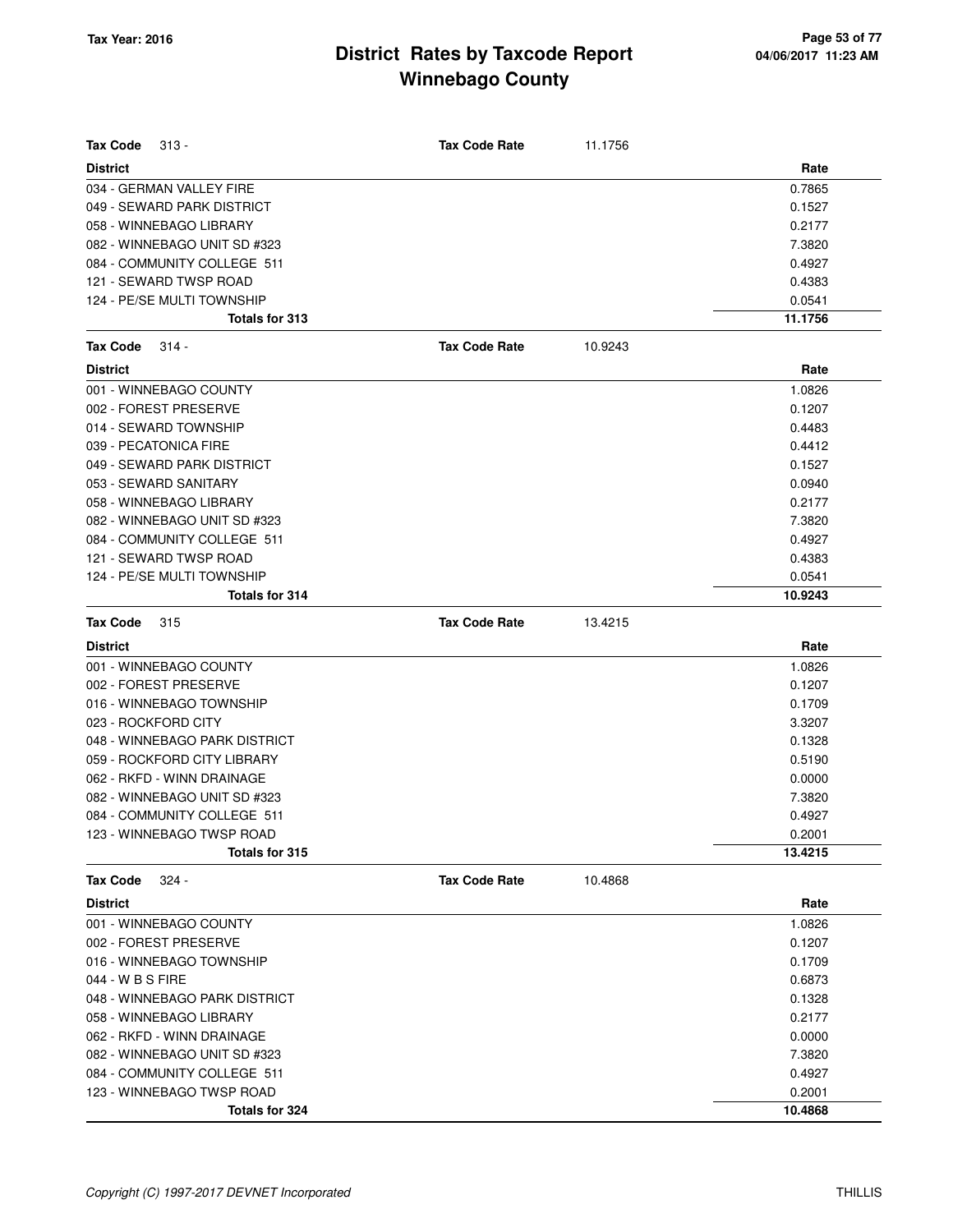| <b>Tax Code</b><br>$325 -$     | <b>Tax Code Rate</b> | 11.4189 |         |
|--------------------------------|----------------------|---------|---------|
| <b>District</b>                |                      |         | Rate    |
| 001 - WINNEBAGO COUNTY         |                      |         | 1.0826  |
| 002 - FOREST PRESERVE          |                      |         | 0.1207  |
| 016 - WINNEBAGO TOWNSHIP       |                      |         | 0.1709  |
| 027 - WINNEBAGO VILLAGE        |                      |         | 0.9321  |
| 044 - W B S FIRE               |                      |         | 0.6873  |
| 048 - WINNEBAGO PARK DISTRICT  |                      |         | 0.1328  |
| 058 - WINNEBAGO LIBRARY        |                      |         | 0.2177  |
| 082 - WINNEBAGO UNIT SD #323   |                      |         | 7.3820  |
| 084 - COMMUNITY COLLEGE 511    |                      |         | 0.4927  |
| 123 - WINNEBAGO TWSP ROAD      |                      |         | 0.2001  |
| <b>Totals for 325</b>          |                      |         | 11.4189 |
| <b>Tax Code</b><br>$326 -$     | <b>Tax Code Rate</b> | 10.4868 |         |
| <b>District</b>                |                      |         | Rate    |
| 001 - WINNEBAGO COUNTY         |                      |         | 1.0826  |
| 002 - FOREST PRESERVE          |                      |         | 0.1207  |
| 016 - WINNEBAGO TOWNSHIP       |                      |         | 0.1709  |
| 044 - W B S FIRE               |                      |         | 0.6873  |
| 048 - WINNEBAGO PARK DISTRICT  |                      |         | 0.1328  |
| 058 - WINNEBAGO LIBRARY        |                      |         | 0.2177  |
| 082 - WINNEBAGO UNIT SD #323   |                      |         | 7.3820  |
| 084 - COMMUNITY COLLEGE 511    |                      |         | 0.4927  |
| 123 - WINNEBAGO TWSP ROAD      |                      |         | 0.2001  |
| Totals for 326                 |                      |         | 10.4868 |
|                                |                      |         |         |
| <b>Tax Code</b><br>327         | <b>Tax Code Rate</b> | 13.4215 |         |
| <b>District</b>                |                      |         | Rate    |
| 001 - WINNEBAGO COUNTY         |                      |         | 1.0826  |
| 002 - FOREST PRESERVE          |                      |         | 0.1207  |
| 016 - WINNEBAGO TOWNSHIP       |                      |         | 0.1709  |
| 023 - ROCKFORD CITY            |                      |         | 3.3207  |
| 048 - WINNEBAGO PARK DISTRICT  |                      |         | 0.1328  |
| 059 - ROCKFORD CITY LIBRARY    |                      |         | 0.5190  |
| 082 - WINNEBAGO UNIT SD #323   |                      |         | 7.3820  |
| 084 - COMMUNITY COLLEGE 511    |                      |         | 0.4927  |
| 123 - WINNEBAGO TWSP ROAD      |                      |         | 0.2001  |
| <b>Totals for 327</b>          |                      |         | 13.4215 |
| <b>Tax Code</b><br>343 -       | <b>Tax Code Rate</b> | 12.4035 |         |
| <b>District</b>                |                      |         | Rate    |
| 001 - WINNEBAGO COUNTY         |                      |         | 1.0826  |
| 002 - FOREST PRESERVE          |                      |         | 0.1207  |
| 004 - CHERRY VALLEY TOWNSHIP   |                      |         | 0.1404  |
| 031 - CHERRY VALLEY FIRE       |                      |         | 1.0177  |
| 046 - ROCKFORD PARK DISTRICT   |                      |         | 1.1544  |
| 051 - ROCK RIVER WATER REC     |                      |         | 0.2082  |
| 060 - GREATER RKFD AIRPORT     |                      |         | 0.1103  |
| 076 - ROCKFORD SCHOOL DIST 205 |                      |         | 7.8031  |
| 084 - COMMUNITY COLLEGE 511    |                      |         | 0.4927  |
| 111 - CHERRY VALLEY TWSP ROAD  |                      |         | 0.2734  |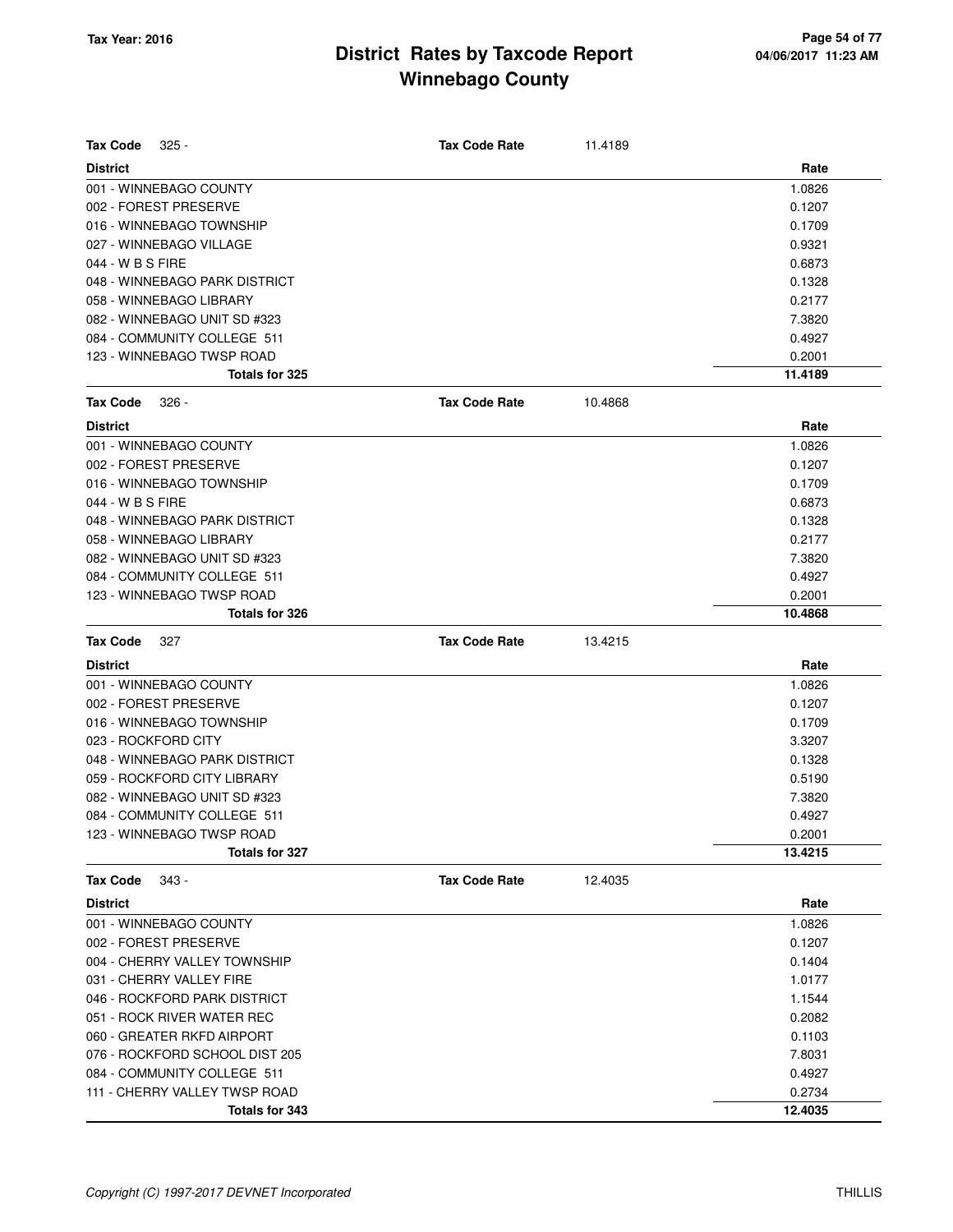| <b>Tax Code</b><br>$351 -$                    | <b>Tax Code Rate</b> | 8.9316  |         |
|-----------------------------------------------|----------------------|---------|---------|
| <b>District</b>                               |                      |         | Rate    |
| 001 - WINNEBAGO COUNTY                        |                      |         | 1.0826  |
| 002 - FOREST PRESERVE                         |                      |         | 0.1207  |
| 011 - ROCKFORD TOWNSHIP                       |                      |         | 0.1455  |
| 036 - NEW MILFORD FIRE                        |                      |         | 0.7996  |
| 060 - GREATER RKFD AIRPORT                    |                      |         | 0.1103  |
| 078 - MERIDIAN SCHOOL DIST 223                |                      |         | 6.0315  |
| 084 - COMMUNITY COLLEGE 511                   |                      |         | 0.4927  |
| 118 - ROCKFORD TWSP ROAD                      |                      |         | 0.1487  |
| Totals for 351                                |                      |         | 8.9316  |
| 358 - OLDE RIVER RIDGE PLAT 6 SSA<br>Tax Code | <b>Tax Code Rate</b> | 10.8355 |         |
| <b>District</b>                               |                      |         | Rate    |
| 001 - WINNEBAGO COUNTY                        |                      |         | 1.0826  |
| 002 - FOREST PRESERVE                         |                      |         | 0.1207  |
| 009 - OWEN TOWNSHIP                           |                      |         | 0.1460  |
| 020 - MACHESNEY PARK VILLAGE                  |                      |         | 0.0000  |
| 038 - NORTHWEST FIRE                          |                      |         | 0.5746  |
| 055 - NORTH SUBURBAN LIBRARY                  |                      |         | 0.3002  |
| 060 - GREATER RKFD AIRPORT                    |                      |         | 0.1103  |
| 076 - ROCKFORD SCHOOL DIST 205                |                      |         | 7.8031  |
| 084 - COMMUNITY COLLEGE 511                   |                      |         | 0.4927  |
| 116 - OWEN TWSP ROAD                          |                      |         | 0.2053  |
| 156 - OLDE RIVER RIDGE PLAT 6 SSA             |                      |         | 0.0000  |
| Totals for 358                                |                      |         | 10.8355 |
| 359 - OLDE RIVER RIDGE PLAT 6 SSA<br>Tax Code | <b>Tax Code Rate</b> | 10.8355 |         |
| <b>District</b>                               |                      |         | Rate    |
| 001 - WINNEBAGO COUNTY                        |                      |         | 1.0826  |
| 002 - FOREST PRESERVE                         |                      |         | 0.1207  |
| 009 - OWEN TOWNSHIP                           |                      |         | 0.1460  |
| 020 - MACHESNEY PARK VILLAGE                  |                      |         | 0.0000  |
| 038 - NORTHWEST FIRE                          |                      |         | 0.5746  |
| 055 - NORTH SUBURBAN LIBRARY                  |                      |         | 0.3002  |
| 060 - GREATER RKFD AIRPORT                    |                      |         | 0.1103  |
| 076 - ROCKFORD SCHOOL DIST 205                |                      |         | 7.8031  |
| 084 - COMMUNITY COLLEGE 511                   |                      |         | 0.4927  |
| 116 - OWEN TWSP ROAD                          |                      |         | 0.2053  |
| 156 - OLDE RIVER RIDGE PLAT 6 SSA             |                      |         | 0.0000  |
| Totals for 359                                |                      |         | 10.8355 |
| <b>Tax Code</b><br>$360 -$                    | <b>Tax Code Rate</b> | 10.4250 |         |
| <b>District</b>                               |                      |         | Rate    |
| 001 - WINNEBAGO COUNTY                        |                      |         | 1.0826  |
| 002 - FOREST PRESERVE                         |                      |         | 0.1207  |
| 009 - OWEN TOWNSHIP                           |                      |         | 0.1460  |
| 038 - NORTHWEST FIRE                          |                      |         | 0.5746  |
| 076 - ROCKFORD SCHOOL DIST 205                |                      |         | 7.8031  |
| 084 - COMMUNITY COLLEGE 511                   |                      |         | 0.4927  |
| 116 - OWEN TWSP ROAD                          |                      |         | 0.2053  |
| Totals for 360                                |                      |         | 10.4250 |
| <b>Tax Code</b><br>361 -                      | <b>Tax Code Rate</b> | 14.0086 |         |
| <b>District</b>                               |                      |         | Rate    |
| 001 - WINNEBAGO COUNTY                        |                      |         | 1.0826  |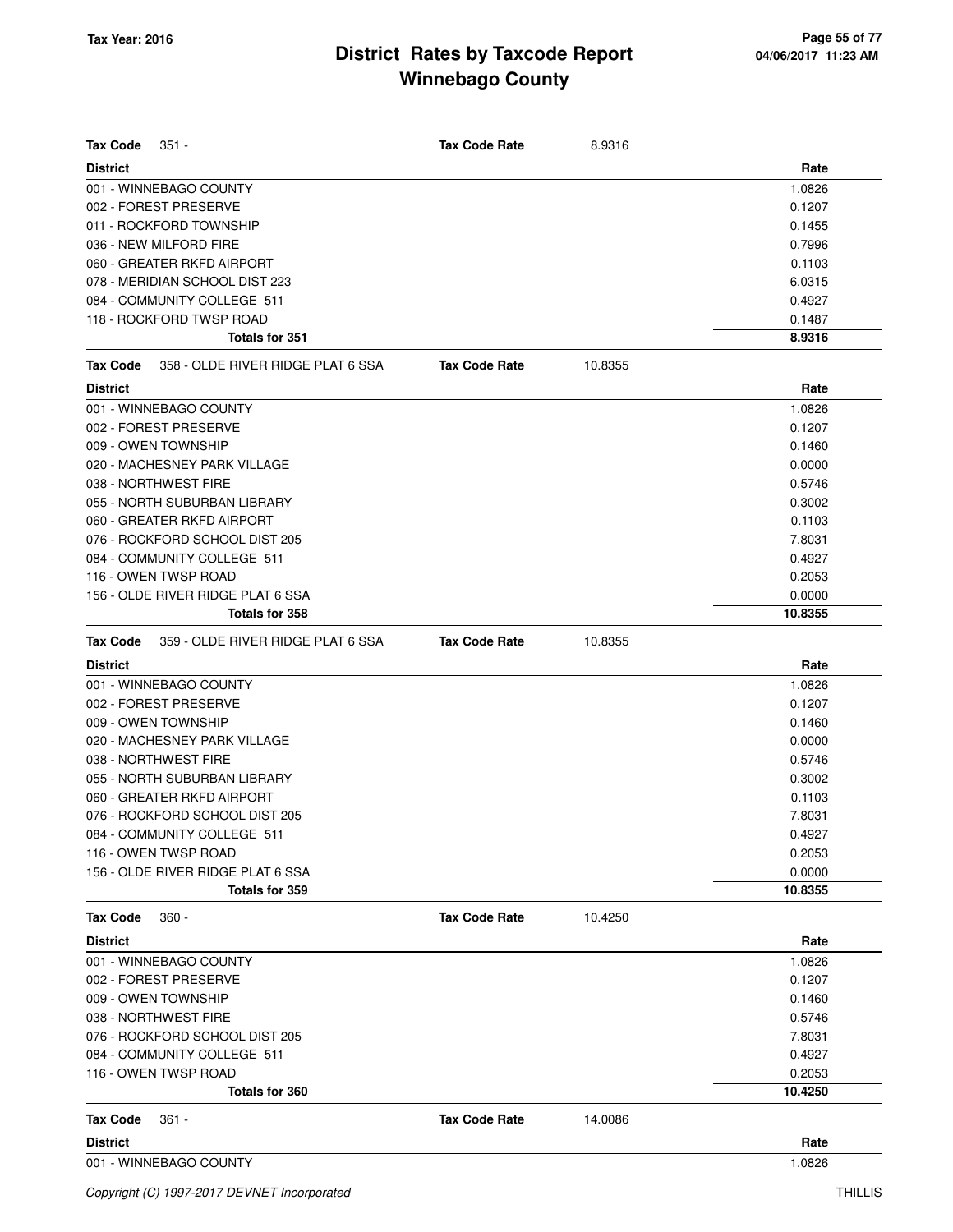| <b>Tax Code</b><br>361 -       | <b>Tax Code Rate</b> | 14.0086 |         |
|--------------------------------|----------------------|---------|---------|
| <b>District</b>                |                      |         | Rate    |
| 002 - FOREST PRESERVE          |                      |         | 0.1207  |
| 009 - OWEN TOWNSHIP            |                      |         | 0.1460  |
| 023 - ROCKFORD CITY            |                      |         | 3.3207  |
| 051 - ROCK RIVER WATER REC     |                      |         | 0.2082  |
| 059 - ROCKFORD CITY LIBRARY    |                      |         | 0.5190  |
| 060 - GREATER RKFD AIRPORT     |                      |         | 0.1103  |
| 076 - ROCKFORD SCHOOL DIST 205 |                      |         | 7.8031  |
| 084 - COMMUNITY COLLEGE 511    |                      |         | 0.4927  |
| 116 - OWEN TWSP ROAD           |                      |         | 0.2053  |
| <b>Totals for 361</b>          |                      |         | 14.0086 |
| <b>Tax Code</b><br>$362 -$     | <b>Tax Code Rate</b> | 9.0113  |         |
| <b>District</b>                |                      |         | Rate    |
| 001 - WINNEBAGO COUNTY         |                      |         | 1.0826  |
| 002 - FOREST PRESERVE          |                      |         | 0.1207  |
| 009 - OWEN TOWNSHIP            |                      |         | 0.1460  |
| 038 - NORTHWEST FIRE           |                      |         | 0.5746  |
| 074 - ROCKTON SCHOOL DIST 140  |                      |         | 3.8383  |
| 077 - HONONEGAH HIGH SD #207   |                      |         | 2.5511  |
| 084 - COMMUNITY COLLEGE 511    |                      |         | 0.4927  |
| 116 - OWEN TWSP ROAD           |                      |         | 0.2053  |
| <b>Totals for 362</b>          |                      |         | 9.0113  |
| <b>Tax Code</b><br>$363 -$     | <b>Tax Code Rate</b> | 10.2216 |         |
| <b>District</b>                |                      |         | Rate    |
| 001 - WINNEBAGO COUNTY         |                      |         | 1.0826  |
| 002 - FOREST PRESERVE          |                      |         | 0.1207  |
| 009 - OWEN TOWNSHIP            |                      |         | 0.1460  |
| 038 - NORTHWEST FIRE           |                      |         | 0.5746  |
| 058 - WINNEBAGO LIBRARY        |                      |         | 0.2177  |
| 082 - WINNEBAGO UNIT SD #323   |                      |         | 7.3820  |
| 084 - COMMUNITY COLLEGE 511    |                      |         | 0.4927  |
| 116 - OWEN TWSP ROAD           |                      |         | 0.2053  |
| Totals for 363                 |                      |         | 10.2216 |
| <b>Tax Code</b><br>$364 -$     | <b>Tax Code Rate</b> | 9.1922  |         |
| <b>District</b>                |                      |         | Rate    |
| 001 - WINNEBAGO COUNTY         |                      |         | 1.0826  |
| 002 - FOREST PRESERVE          |                      |         | 0.1207  |
| 009 - OWEN TOWNSHIP            |                      |         | 0.1460  |
| 041 - ROCKTON FIRE             |                      |         | 0.7555  |
| 074 - ROCKTON SCHOOL DIST 140  |                      |         | 3.8383  |
| 077 - HONONEGAH HIGH SD #207   |                      |         | 2.5511  |
| 084 - COMMUNITY COLLEGE 511    |                      |         | 0.4927  |
| 116 - OWEN TWSP ROAD           |                      |         | 0.2053  |
| <b>Totals for 364</b>          |                      |         | 9.1922  |
| <b>Tax Code</b><br>$365 -$     | <b>Tax Code Rate</b> | 11.0437 |         |
| <b>District</b>                |                      |         | Rate    |
| 001 - WINNEBAGO COUNTY         |                      |         | 1.0826  |
| 002 - FOREST PRESERVE          |                      |         | 0.1207  |
| 009 - OWEN TOWNSHIP            |                      |         | 0.1460  |
| 020 - MACHESNEY PARK VILLAGE   |                      |         | 0.0000  |
| 038 - NORTHWEST FIRE           |                      |         | 0.5746  |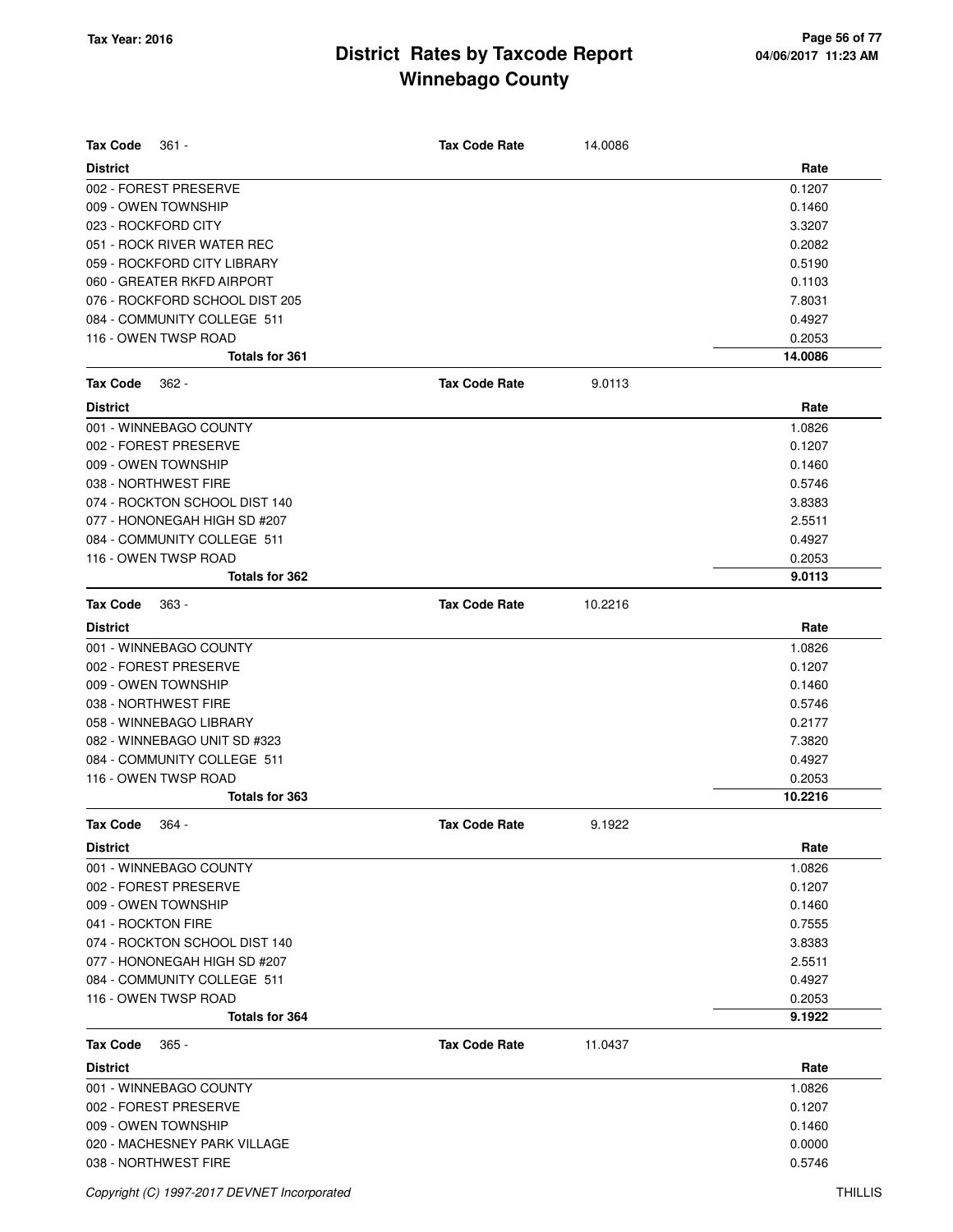| <b>Tax Code</b><br>$365 -$     | <b>Tax Code Rate</b> | 11.0437 |         |
|--------------------------------|----------------------|---------|---------|
| <b>District</b>                |                      |         | Rate    |
| 051 - ROCK RIVER WATER REC     |                      |         | 0.2082  |
| 055 - NORTH SUBURBAN LIBRARY   |                      |         | 0.3002  |
| 060 - GREATER RKFD AIRPORT     |                      |         | 0.1103  |
| 076 - ROCKFORD SCHOOL DIST 205 |                      |         | 7.8031  |
| 084 - COMMUNITY COLLEGE 511    |                      |         | 0.4927  |
| 116 - OWEN TWSP ROAD           |                      |         | 0.2053  |
| <b>Totals for 365</b>          |                      |         | 11.0437 |
| <b>Tax Code</b><br>$366 -$     | <b>Tax Code Rate</b> | 11.3279 |         |
| <b>District</b>                |                      |         | Rate    |
| 001 - WINNEBAGO COUNTY         |                      |         | 1.0826  |
| 002 - FOREST PRESERVE          |                      |         | 0.1207  |
| 004 - CHERRY VALLEY TOWNSHIP   |                      |         | 0.1404  |
| 031 - CHERRY VALLEY FIRE       |                      |         | 1.0177  |
| 054 - CHERRY VALLEY LIBRARY    |                      |         | 0.3973  |
| 076 - ROCKFORD SCHOOL DIST 205 |                      |         | 7.8031  |
| 084 - COMMUNITY COLLEGE 511    |                      |         | 0.4927  |
| 111 - CHERRY VALLEY TWSP ROAD  |                      |         | 0.2734  |
| <b>Totals for 366</b>          |                      |         | 11.3279 |
| <b>Tax Code</b><br>$367 -$     | <b>Tax Code Rate</b> | 10.1319 |         |
| <b>District</b>                |                      |         | Rate    |
| 001 - WINNEBAGO COUNTY         |                      |         | 1.0826  |
| 002 - FOREST PRESERVE          |                      |         | 0.1207  |
| 004 - CHERRY VALLEY TOWNSHIP   |                      |         | 0.1404  |
| 031 - CHERRY VALLEY FIRE       |                      |         | 1.0177  |
| 054 - CHERRY VALLEY LIBRARY    |                      |         | 0.3973  |
| 083 - HIAWATHA SCHOOL DIST 426 |                      |         | 6.4312  |
| 085 - COMMUNITY COLLEGE 523    |                      |         | 0.6686  |
| 111 - CHERRY VALLEY TWSP ROAD  |                      |         | 0.2734  |
| <b>Totals for 367</b>          |                      |         | 10.1319 |
| <b>Tax Code</b><br>$368 -$     | <b>Tax Code Rate</b> | 10.8355 |         |
| <b>District</b>                |                      |         | Rate    |
| 001 - WINNEBAGO COUNTY         |                      |         | 1.0826  |
| 002 - FOREST PRESERVE          |                      |         | 0.1207  |
| 009 - OWEN TOWNSHIP            |                      |         | 0.1460  |
| 020 - MACHESNEY PARK VILLAGE   |                      |         | 0.0000  |
| 038 - NORTHWEST FIRE           |                      |         | 0.5746  |
| 055 - NORTH SUBURBAN LIBRARY   |                      |         | 0.3002  |
| 060 - GREATER RKFD AIRPORT     |                      |         | 0.1103  |
| 076 - ROCKFORD SCHOOL DIST 205 |                      |         | 7.8031  |
| 084 - COMMUNITY COLLEGE 511    |                      |         | 0.4927  |
| 116 - OWEN TWSP ROAD           |                      |         | 0.2053  |
| <b>Totals for 368</b>          |                      |         | 10.8355 |
| <b>Tax Code</b><br>$369 -$     | <b>Tax Code Rate</b> | 11.0437 |         |
| <b>District</b>                |                      |         | Rate    |
| 001 - WINNEBAGO COUNTY         |                      |         | 1.0826  |
| 002 - FOREST PRESERVE          |                      |         | 0.1207  |
| 009 - OWEN TOWNSHIP            |                      |         | 0.1460  |
| 038 - NORTHWEST FIRE           |                      |         | 0.5746  |
| 051 - ROCK RIVER WATER REC     |                      |         | 0.2082  |
| 055 - NORTH SUBURBAN LIBRARY   |                      |         | 0.3002  |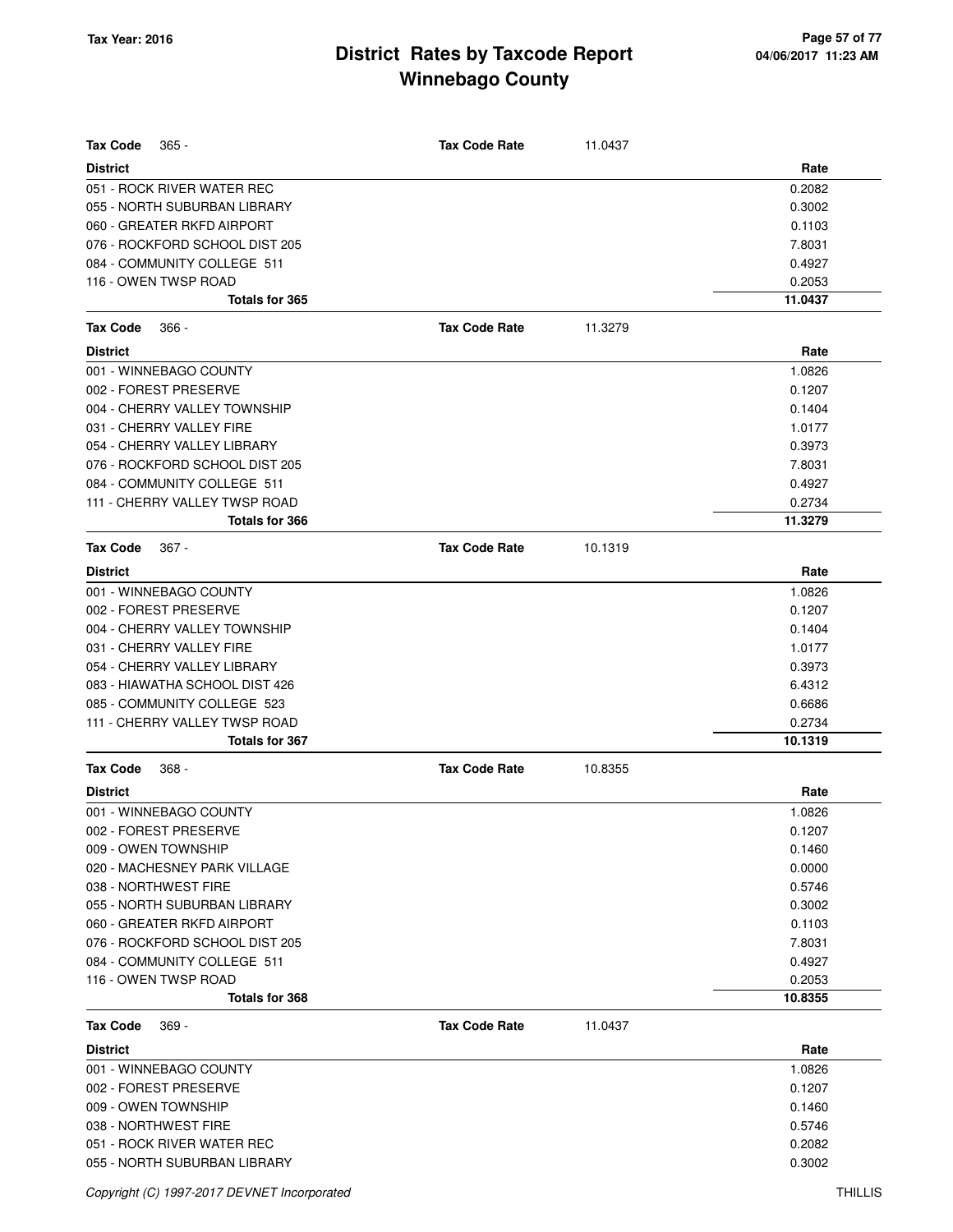| <b>Tax Code</b><br>$369 -$     | <b>Tax Code Rate</b> | 11.0437 |         |
|--------------------------------|----------------------|---------|---------|
| <b>District</b>                |                      |         | Rate    |
| 060 - GREATER RKFD AIRPORT     |                      |         | 0.1103  |
| 076 - ROCKFORD SCHOOL DIST 205 |                      |         | 7.8031  |
| 084 - COMMUNITY COLLEGE 511    |                      |         | 0.4927  |
| 116 - OWEN TWSP ROAD           |                      |         | 0.2053  |
| Totals for 369                 |                      |         | 11.0437 |
| <b>Tax Code</b><br>370         | <b>Tax Code Rate</b> | 12.2549 |         |
| <b>District</b>                |                      |         | Rate    |
| 001 - WINNEBAGO COUNTY         |                      |         | 1.0826  |
| 002 - FOREST PRESERVE          |                      |         | 0.1207  |
| 011 - ROCKFORD TOWNSHIP        |                      |         | 0.1455  |
| 021 - NEW MILFORD VILLAGE      |                      |         | 0.0000  |
| 036 - NEW MILFORD FIRE         |                      |         | 0.7996  |
| 046 - ROCKFORD PARK DISTRICT   |                      |         | 1.1544  |
| 054 - CHERRY VALLEY LIBRARY    |                      |         | 0.3973  |
| 060 - GREATER RKFD AIRPORT     |                      |         | 0.1103  |
| 076 - ROCKFORD SCHOOL DIST 205 |                      |         | 7.8031  |
| 084 - COMMUNITY COLLEGE 511    |                      |         | 0.4927  |
| 118 - ROCKFORD TWSP ROAD       |                      |         | 0.1487  |
| Totals for 370                 |                      |         | 12.2549 |
| <b>Tax Code</b><br>372         | <b>Tax Code Rate</b> | 12.4631 |         |
| <b>District</b>                |                      |         | Rate    |
| 001 - WINNEBAGO COUNTY         |                      |         | 1.0826  |
| 002 - FOREST PRESERVE          |                      |         | 0.1207  |
| 011 - ROCKFORD TOWNSHIP        |                      |         | 0.1455  |
| 021 - NEW MILFORD VILLAGE      |                      |         | 0.0000  |
| 036 - NEW MILFORD FIRE         |                      |         | 0.7996  |
| 046 - ROCKFORD PARK DISTRICT   |                      |         | 1.1544  |
| 051 - ROCK RIVER WATER REC     |                      |         | 0.2082  |
| 054 - CHERRY VALLEY LIBRARY    |                      |         | 0.3973  |
| 060 - GREATER RKFD AIRPORT     |                      |         | 0.1103  |
| 076 - ROCKFORD SCHOOL DIST 205 |                      |         | 7.8031  |
| 084 - COMMUNITY COLLEGE 511    |                      |         | 0.4927  |
| 118 - ROCKFORD TWSP ROAD       |                      |         | 0.1487  |
| Totals for 372                 |                      |         | 12.4631 |
| <b>Tax Code</b><br>373 -       | <b>Tax Code Rate</b> | 10.9114 |         |
| <b>District</b>                |                      |         | Rate    |
| 001 - WINNEBAGO COUNTY         |                      |         | 1.0826  |
| 002 - FOREST PRESERVE          |                      |         | 0.1207  |
| 011 - ROCKFORD TOWNSHIP        |                      |         | 0.1455  |
| 021 - NEW MILFORD VILLAGE      |                      |         | 0.0000  |
| 036 - NEW MILFORD FIRE         |                      |         | 0.7996  |
| 051 - ROCK RIVER WATER REC     |                      |         | 0.2082  |
| 060 - GREATER RKFD AIRPORT     |                      |         | 0.1103  |
| 076 - ROCKFORD SCHOOL DIST 205 |                      |         | 7.8031  |
| 084 - COMMUNITY COLLEGE 511    |                      |         | 0.4927  |
| 118 - ROCKFORD TWSP ROAD       |                      |         | 0.1487  |
| Totals for 373                 |                      |         | 10.9114 |
| <b>Tax Code</b><br>374 -       | <b>Tax Code Rate</b> | 12.4730 |         |
| <b>District</b>                |                      |         | Rate    |

001 - WINNEBAGO COUNTY 1.0826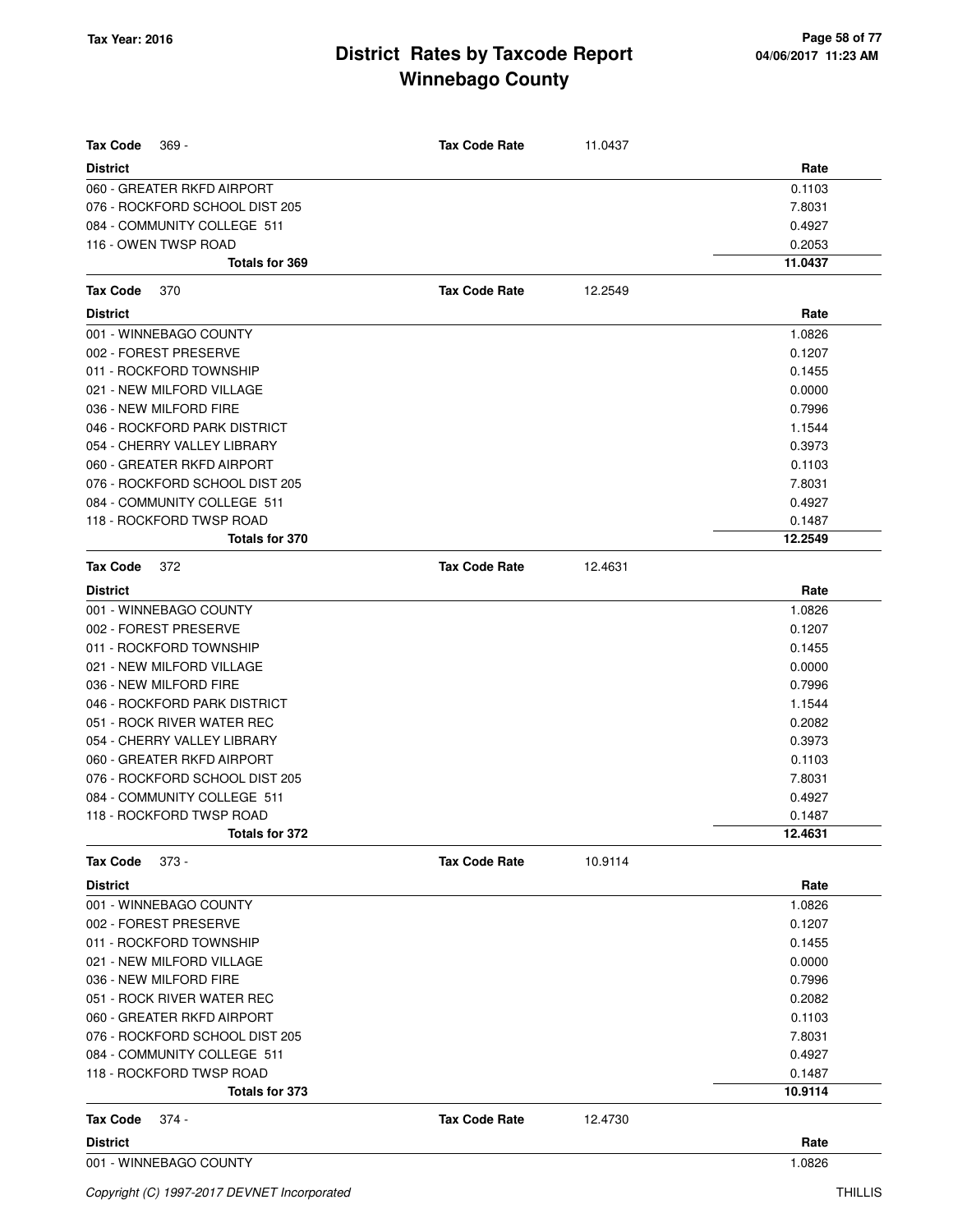| <b>Tax Code</b><br>374 -       | <b>Tax Code Rate</b> | 12.4730 |         |
|--------------------------------|----------------------|---------|---------|
|                                |                      |         |         |
| <b>District</b>                |                      |         | Rate    |
| 002 - FOREST PRESERVE          |                      |         | 0.1207  |
| 011 - ROCKFORD TOWNSHIP        |                      |         | 0.1455  |
| 017 - CHERRY VALLEY VILLAGE    |                      |         | 0.0000  |
| 031 - CHERRY VALLEY FIRE       |                      |         | 1.0177  |
| 046 - ROCKFORD PARK DISTRICT   |                      |         | 1.1544  |
| 054 - CHERRY VALLEY LIBRARY    |                      |         | 0.3973  |
| 060 - GREATER RKFD AIRPORT     |                      |         | 0.1103  |
| 076 - ROCKFORD SCHOOL DIST 205 |                      |         | 7.8031  |
| 084 - COMMUNITY COLLEGE 511    |                      |         | 0.4927  |
| 118 - ROCKFORD TWSP ROAD       |                      |         | 0.1487  |
| Totals for 374                 |                      |         | 12.4730 |
| <b>Tax Code</b><br>378 -       | <b>Tax Code Rate</b> | 12.6812 |         |
| <b>District</b>                |                      |         | Rate    |
| 001 - WINNEBAGO COUNTY         |                      |         | 1.0826  |
| 002 - FOREST PRESERVE          |                      |         | 0.1207  |
| 011 - ROCKFORD TOWNSHIP        |                      |         | 0.1455  |
| 017 - CHERRY VALLEY VILLAGE    |                      |         | 0.0000  |
| 031 - CHERRY VALLEY FIRE       |                      |         | 1.0177  |
| 046 - ROCKFORD PARK DISTRICT   |                      |         | 1.1544  |
| 051 - ROCK RIVER WATER REC     |                      |         | 0.2082  |
| 054 - CHERRY VALLEY LIBRARY    |                      |         | 0.3973  |
| 060 - GREATER RKFD AIRPORT     |                      |         | 0.1103  |
| 076 - ROCKFORD SCHOOL DIST 205 |                      |         | 7.8031  |
| 084 - COMMUNITY COLLEGE 511    |                      |         | 0.4927  |
| 118 - ROCKFORD TWSP ROAD       |                      |         | 0.1487  |
| Totals for 378                 |                      |         | 12.6812 |
| <b>Tax Code</b><br>379 -       | <b>Tax Code Rate</b> | 10.7032 |         |
| <b>District</b>                |                      |         | Rate    |
| 001 - WINNEBAGO COUNTY         |                      |         | 1.0826  |
| 002 - FOREST PRESERVE          |                      |         | 0.1207  |
| 011 - ROCKFORD TOWNSHIP        |                      |         | 0.1455  |
| 021 - NEW MILFORD VILLAGE      |                      |         | 0.0000  |
| 036 - NEW MILFORD FIRE         |                      |         | 0.7996  |
| 060 - GREATER RKFD AIRPORT     |                      |         | 0.1103  |
| 076 - ROCKFORD SCHOOL DIST 205 |                      |         | 7.8031  |
| 084 - COMMUNITY COLLEGE 511    |                      |         | 0.4927  |
| 118 - ROCKFORD TWSP ROAD       |                      |         | 0.1487  |
| Totals for 379                 |                      |         | 10.7032 |
|                                |                      |         |         |
| <b>Tax Code</b><br>$380 -$     | <b>Tax Code Rate</b> | 11.8576 |         |
| <b>District</b>                |                      |         | Rate    |
| 001 - WINNEBAGO COUNTY         |                      |         | 1.0826  |
| 002 - FOREST PRESERVE          |                      |         | 0.1207  |
| 011 - ROCKFORD TOWNSHIP        |                      |         | 0.1455  |
| 021 - NEW MILFORD VILLAGE      |                      |         | 0.0000  |
| 036 - NEW MILFORD FIRE         |                      |         | 0.7996  |
| 046 - ROCKFORD PARK DISTRICT   |                      |         | 1.1544  |
| 060 - GREATER RKFD AIRPORT     |                      |         | 0.1103  |
| 076 - ROCKFORD SCHOOL DIST 205 |                      |         | 7.8031  |
| 084 - COMMUNITY COLLEGE 511    |                      |         | 0.4927  |
| 118 - ROCKFORD TWSP ROAD       |                      |         | 0.1487  |
| Totals for 380                 |                      |         | 11.8576 |

Copyright (C) 1997-2017 DEVNET Incorporated THILLIS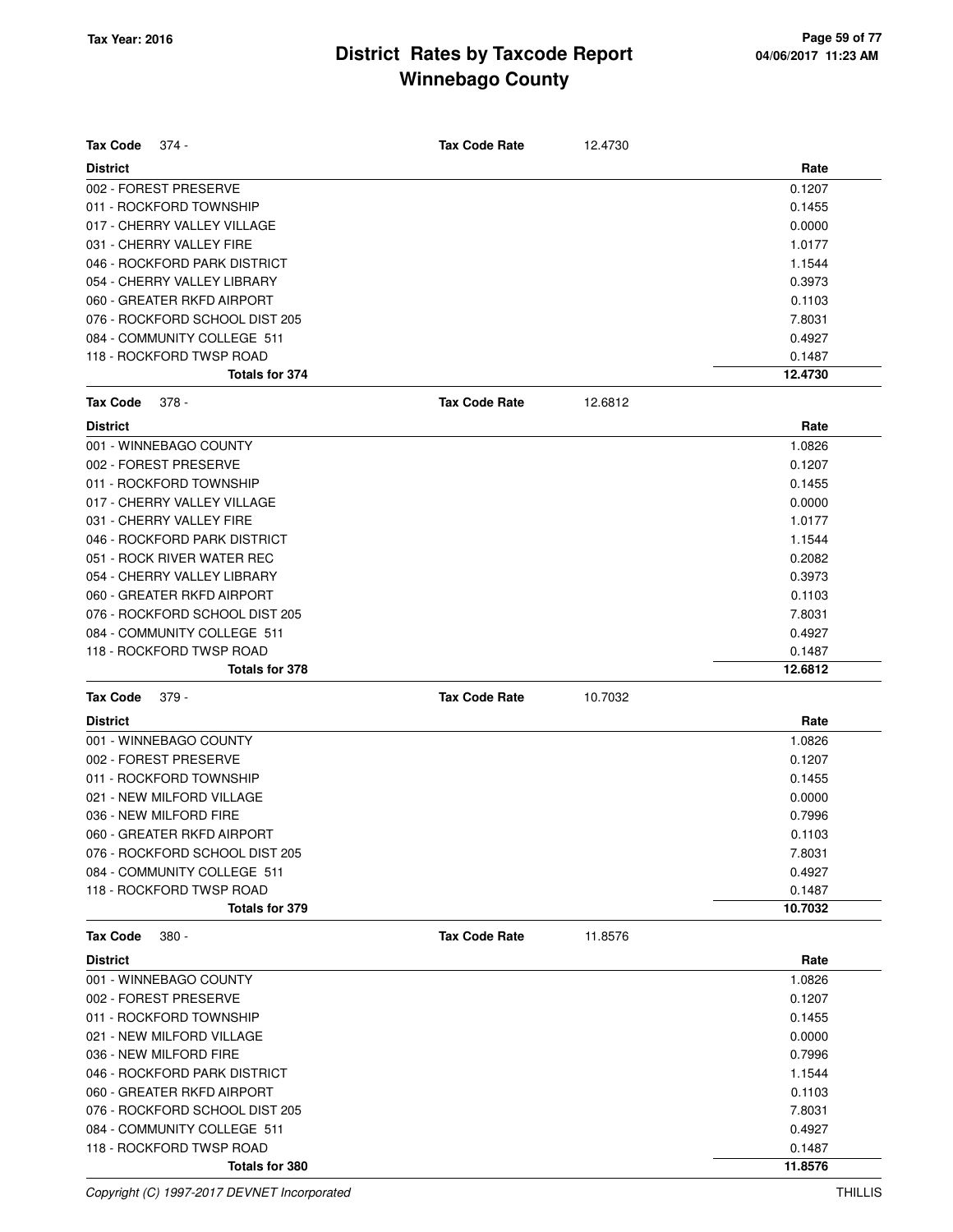| <b>Tax Code</b><br>381 -                                     | <b>Tax Code Rate</b> | 14.6848 |                  |
|--------------------------------------------------------------|----------------------|---------|------------------|
| <b>District</b>                                              |                      |         | Rate             |
| 001 - WINNEBAGO COUNTY                                       |                      |         | 1.0826           |
| 002 - FOREST PRESERVE                                        |                      |         | 0.1207           |
| 011 - ROCKFORD TOWNSHIP                                      |                      |         | 0.1455           |
| 023 - ROCKFORD CITY                                          |                      |         | 3.3207           |
| 046 - ROCKFORD PARK DISTRICT                                 |                      |         | 1.1544           |
| 051 - ROCK RIVER WATER REC                                   |                      |         | 0.2082           |
| 059 - ROCKFORD CITY LIBRARY                                  |                      |         | 0.5190           |
| 060 - GREATER RKFD AIRPORT                                   |                      |         | 0.1103           |
| 082 - WINNEBAGO UNIT SD #323                                 |                      |         | 7.3820           |
| 084 - COMMUNITY COLLEGE 511                                  |                      |         | 0.4927           |
| 118 - ROCKFORD TWSP ROAD                                     |                      |         | 0.1487           |
| <b>Totals for 381</b>                                        |                      |         | 14.6848          |
| <b>Tax Code</b><br>$382 -$                                   | <b>Tax Code Rate</b> | 14.4766 |                  |
| <b>District</b>                                              |                      |         | Rate             |
| 001 - WINNEBAGO COUNTY                                       |                      |         | 1.0826           |
| 002 - FOREST PRESERVE                                        |                      |         | 0.1207           |
| 011 - ROCKFORD TOWNSHIP                                      |                      |         | 0.1455           |
| 023 - ROCKFORD CITY                                          |                      |         | 3.3207           |
| 046 - ROCKFORD PARK DISTRICT                                 |                      |         | 1.1544           |
| 059 - ROCKFORD CITY LIBRARY                                  |                      |         | 0.5190           |
| 060 - GREATER RKFD AIRPORT                                   |                      |         | 0.1103           |
| 082 - WINNEBAGO UNIT SD #323                                 |                      |         | 7.3820           |
| 084 - COMMUNITY COLLEGE 511                                  |                      |         | 0.4927           |
| 118 - ROCKFORD TWSP ROAD                                     |                      |         | 0.1487           |
| <b>Totals for 382</b>                                        |                      |         | 14.4766          |
| <b>Tax Code</b><br>383 -                                     | <b>Tax Code Rate</b> | 15.0173 |                  |
| <b>District</b>                                              |                      |         | Rate             |
| 001 - WINNEBAGO COUNTY                                       |                      |         | 1.0826           |
| 002 - FOREST PRESERVE                                        |                      |         | 0.1207           |
| 004 - CHERRY VALLEY TOWNSHIP                                 |                      |         | 0.1404           |
| 023 - ROCKFORD CITY                                          |                      |         | 3.3207           |
|                                                              |                      |         |                  |
| 046 - ROCKFORD PARK DISTRICT                                 |                      |         | 1.1544           |
|                                                              |                      |         |                  |
| 059 - ROCKFORD CITY LIBRARY<br>060 - GREATER RKFD AIRPORT    |                      |         | 0.5190           |
| 076 - ROCKFORD SCHOOL DIST 205                               |                      |         | 0.1103           |
| 084 - COMMUNITY COLLEGE 511                                  |                      |         | 7.8031           |
| 111 - CHERRY VALLEY TWSP ROAD                                |                      |         | 0.4927<br>0.2734 |
| <b>Totals for 383</b>                                        |                      |         | 15.0173          |
| <b>Tax Code</b><br>$385 -$                                   | <b>Tax Code Rate</b> | 12.0658 |                  |
| <b>District</b>                                              |                      |         | Rate             |
| 001 - WINNEBAGO COUNTY                                       |                      |         |                  |
| 002 - FOREST PRESERVE                                        |                      |         | 1.0826<br>0.1207 |
| 011 - ROCKFORD TOWNSHIP                                      |                      |         | 0.1455           |
| 021 - NEW MILFORD VILLAGE                                    |                      |         |                  |
| 036 - NEW MILFORD FIRE                                       |                      |         | 0.0000<br>0.7996 |
| 046 - ROCKFORD PARK DISTRICT                                 |                      |         |                  |
|                                                              |                      |         | 1.1544           |
| 051 - ROCK RIVER WATER REC                                   |                      |         | 0.2082           |
| 060 - GREATER RKFD AIRPORT<br>076 - ROCKFORD SCHOOL DIST 205 |                      |         | 0.1103<br>7.8031 |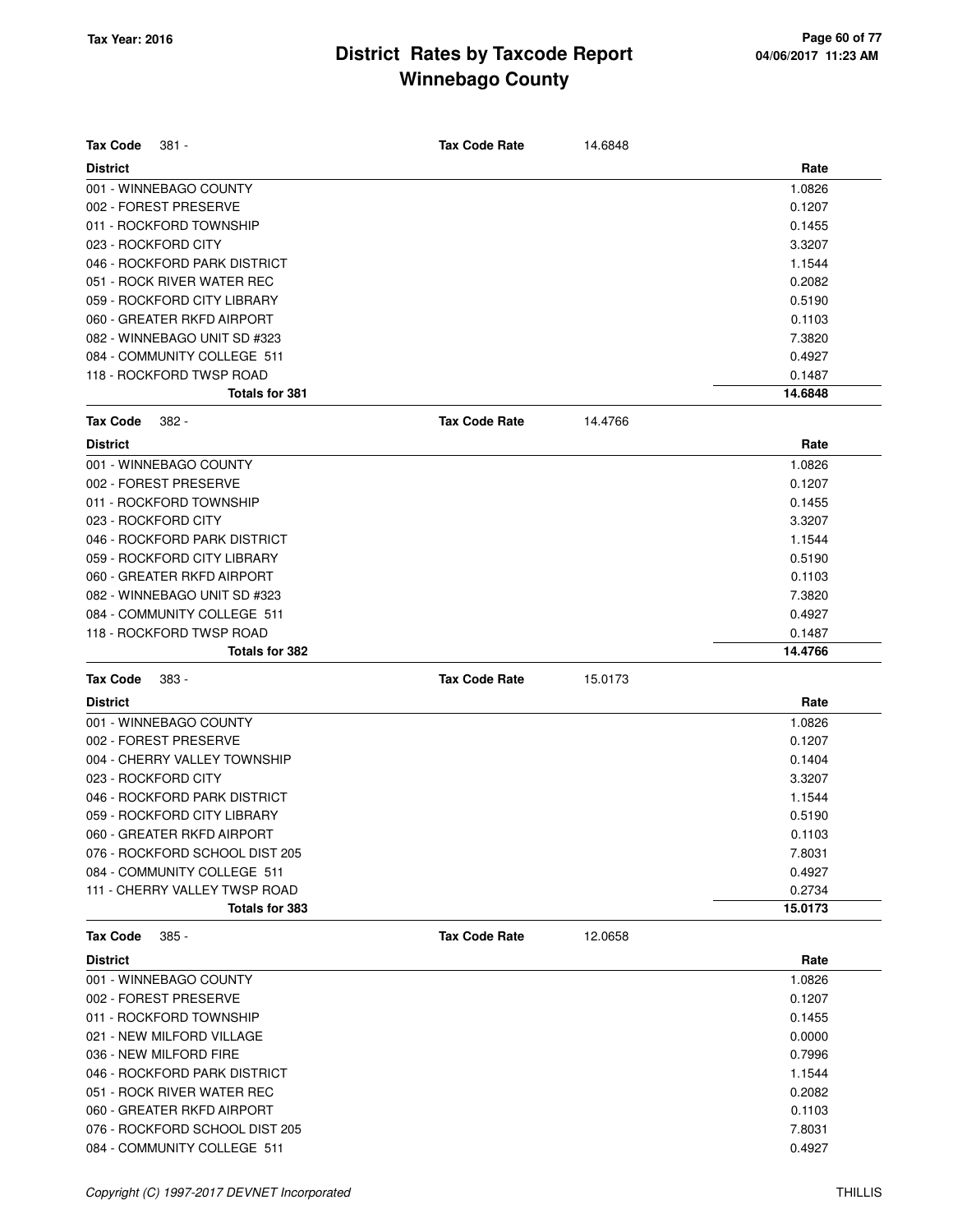| <b>Tax Code</b><br>$385 -$     | <b>Tax Code Rate</b> | 12.0658 |         |
|--------------------------------|----------------------|---------|---------|
| <b>District</b>                |                      |         | Rate    |
| 118 - ROCKFORD TWSP ROAD       |                      |         | 0.1487  |
| <b>Totals for 385</b>          |                      |         | 12.0658 |
| <b>Tax Code</b><br>386 -       | <b>Tax Code Rate</b> | 12.5926 |         |
| <b>District</b>                |                      |         | Rate    |
| 001 - WINNEBAGO COUNTY         |                      |         | 1.0826  |
| 002 - FOREST PRESERVE          |                      |         | 0.1207  |
| 004 - CHERRY VALLEY TOWNSHIP   |                      |         | 0.1404  |
| 021 - NEW MILFORD VILLAGE      |                      |         | 0.0000  |
| 031 - CHERRY VALLEY FIRE       |                      |         | 1.0177  |
| 046 - ROCKFORD PARK DISTRICT   |                      |         | 1.1544  |
| 054 - CHERRY VALLEY LIBRARY    |                      |         | 0.3973  |
| 060 - GREATER RKFD AIRPORT     |                      |         | 0.1103  |
| 076 - ROCKFORD SCHOOL DIST 205 |                      |         | 7.8031  |
| 084 - COMMUNITY COLLEGE 511    |                      |         | 0.4927  |
| 111 - CHERRY VALLEY TWSP ROAD  |                      |         | 0.2734  |
| Totals for 386                 |                      |         | 12.5926 |
| <b>Tax Code</b>                | <b>Tax Code Rate</b> |         |         |
| $391 -$                        |                      | 15.1059 |         |
| <b>District</b>                |                      |         | Rate    |
| 001 - WINNEBAGO COUNTY         |                      |         | 1.0826  |
| 002 - FOREST PRESERVE          |                      |         | 0.1207  |
| 011 - ROCKFORD TOWNSHIP        |                      |         | 0.1455  |
| 023 - ROCKFORD CITY            |                      |         | 3.3207  |
| 046 - ROCKFORD PARK DISTRICT   |                      |         | 1.1544  |
| 051 - ROCK RIVER WATER REC     |                      |         | 0.2082  |
| 059 - ROCKFORD CITY LIBRARY    |                      |         | 0.5190  |
| 060 - GREATER RKFD AIRPORT     |                      |         | 0.1103  |
| 076 - ROCKFORD SCHOOL DIST 205 |                      |         | 7.8031  |
| 084 - COMMUNITY COLLEGE 511    |                      |         | 0.4927  |
| 093 - NORTH MAIN TIF           |                      |         | 0.0000  |
| 118 - ROCKFORD TWSP ROAD       |                      |         | 0.1487  |
| <b>Totals for 391</b>          |                      |         | 15.1059 |
| <b>Tax Code</b><br>$392 -$     | <b>Tax Code Rate</b> | 15.1059 |         |
| <b>District</b>                |                      |         | Rate    |
| 001 - WINNEBAGO COUNTY         |                      |         | 1.0826  |
| 002 - FOREST PRESERVE          |                      |         | 0.1207  |
| 011 - ROCKFORD TOWNSHIP        |                      |         | 0.1455  |
| 023 - ROCKFORD CITY            |                      |         | 3.3207  |
| 046 - ROCKFORD PARK DISTRICT   |                      |         | 1.1544  |
| 051 - ROCK RIVER WATER REC     |                      |         | 0.2082  |
| 059 - ROCKFORD CITY LIBRARY    |                      |         | 0.5190  |
| 060 - GREATER RKFD AIRPORT     |                      |         | 0.1103  |
| 076 - ROCKFORD SCHOOL DIST 205 |                      |         | 7.8031  |
| 084 - COMMUNITY COLLEGE 511    |                      |         | 0.4927  |
| 094 - GLOBAL TRADE TIF #1      |                      |         | 0.0000  |
| 118 - ROCKFORD TWSP ROAD       |                      |         | 0.1487  |
| Totals for 392                 |                      |         | 15.1059 |
| <b>Tax Code</b><br>393 -       | <b>Tax Code Rate</b> | 11.1005 |         |
| <b>District</b>                |                      |         | Rate    |
| 001 - WINNEBAGO COUNTY         |                      |         | 1.0826  |
| 002 - FOREST PRESERVE          |                      |         | 0.1207  |
|                                |                      |         |         |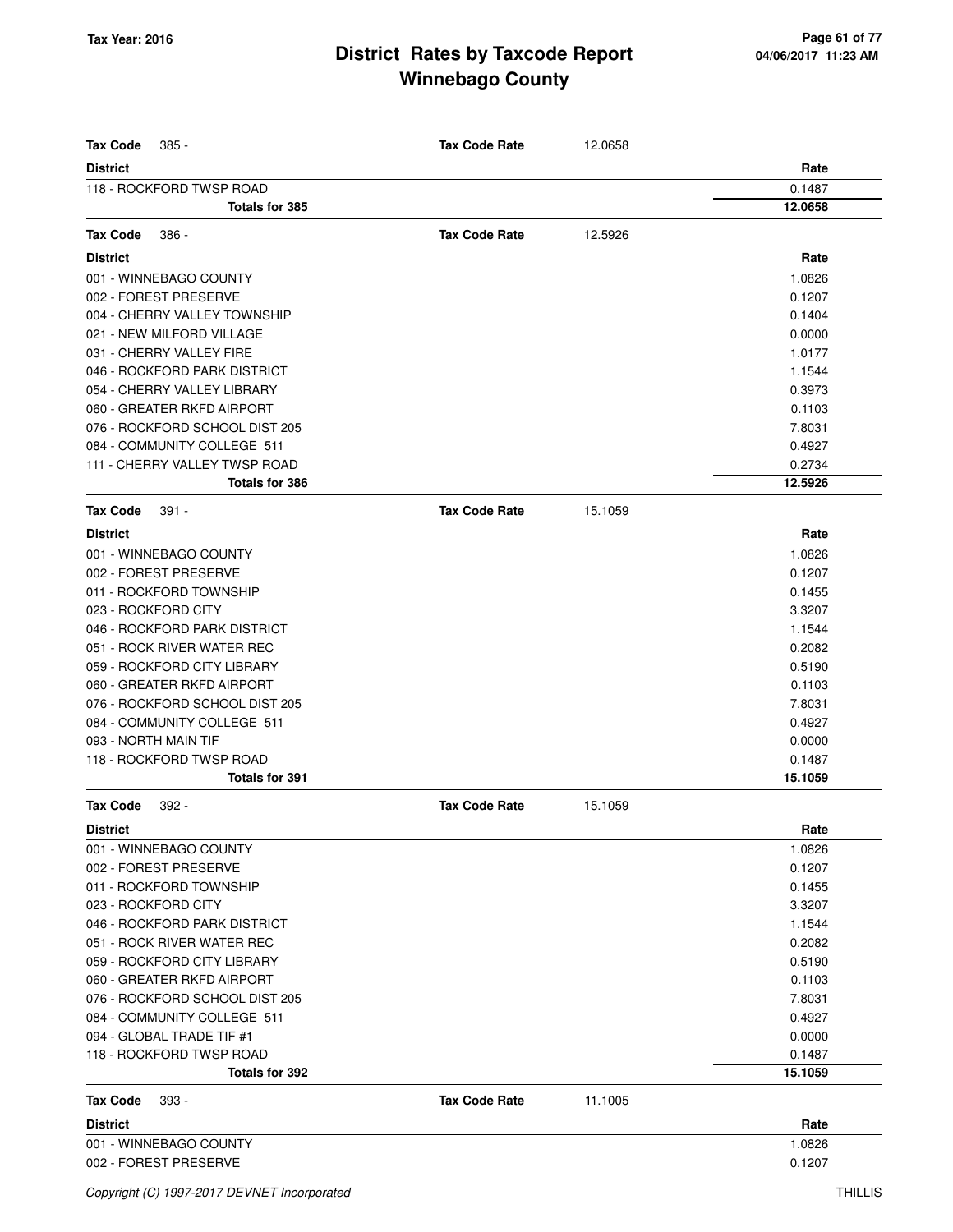| <b>Tax Code</b><br>393 -       | <b>Tax Code Rate</b> | 11.1005 |         |
|--------------------------------|----------------------|---------|---------|
| <b>District</b>                |                      |         | Rate    |
| 011 - ROCKFORD TOWNSHIP        |                      |         | 0.1455  |
| 021 - NEW MILFORD VILLAGE      |                      |         | 0.0000  |
| 036 - NEW MILFORD FIRE         |                      |         | 0.7996  |
| 054 - CHERRY VALLEY LIBRARY    |                      |         | 0.3973  |
| 060 - GREATER RKFD AIRPORT     |                      |         | 0.1103  |
| 076 - ROCKFORD SCHOOL DIST 205 |                      |         | 7.8031  |
| 084 - COMMUNITY COLLEGE 511    |                      |         | 0.4927  |
| 118 - ROCKFORD TWSP ROAD       |                      |         | 0.1487  |
| Totals for 393                 |                      |         | 11.1005 |
| <b>Tax Code</b><br>394         | <b>Tax Code Rate</b> | 11.1005 |         |
| <b>District</b>                |                      |         | Rate    |
| 001 - WINNEBAGO COUNTY         |                      |         | 1.0826  |
| 002 - FOREST PRESERVE          |                      |         | 0.1207  |
| 011 - ROCKFORD TOWNSHIP        |                      |         | 0.1455  |
| 017 - CHERRY VALLEY VILLAGE    |                      |         | 0.0000  |
| 036 - NEW MILFORD FIRE         |                      |         | 0.7996  |
| 054 - CHERRY VALLEY LIBRARY    |                      |         | 0.3973  |
| 060 - GREATER RKFD AIRPORT     |                      |         | 0.1103  |
| 076 - ROCKFORD SCHOOL DIST 205 |                      |         | 7.8031  |
| 084 - COMMUNITY COLLEGE 511    |                      |         | 0.4927  |
| 118 - ROCKFORD TWSP ROAD       |                      |         | 0.1487  |
| Totals for 394                 |                      |         | 11.1005 |
| <b>Tax Code</b><br>396         | <b>Tax Code Rate</b> | 11.3279 |         |
| <b>District</b>                |                      |         | Rate    |
| 001 - WINNEBAGO COUNTY         |                      |         | 1.0826  |
| 002 - FOREST PRESERVE          |                      |         | 0.1207  |
| 004 - CHERRY VALLEY TOWNSHIP   |                      |         | 0.1404  |
| 017 - CHERRY VALLEY VILLAGE    |                      |         | 0.0000  |
| 031 - CHERRY VALLEY FIRE       |                      |         | 1.0177  |
| 054 - CHERRY VALLEY LIBRARY    |                      |         | 0.3973  |
| 076 - ROCKFORD SCHOOL DIST 205 |                      |         | 7.8031  |
| 084 - COMMUNITY COLLEGE 511    |                      |         | 0.4927  |
| 111 - CHERRY VALLEY TWSP ROAD  |                      |         | 0.2734  |
| Totals for 396                 |                      |         | 11.3279 |
| <b>Tax Code</b><br>397         | <b>Tax Code Rate</b> | 10.9213 |         |
| <b>District</b>                |                      |         | Rate    |
| 001 - WINNEBAGO COUNTY         |                      |         | 1.0826  |
| 002 - FOREST PRESERVE          |                      |         | 0.1207  |
| 011 - ROCKFORD TOWNSHIP        |                      |         | 0.1455  |
| 017 - CHERRY VALLEY VILLAGE    |                      |         | 0.0000  |
| 031 - CHERRY VALLEY FIRE       |                      |         | 1.0177  |
| 060 - GREATER RKFD AIRPORT     |                      |         | 0.1103  |
| 076 - ROCKFORD SCHOOL DIST 205 |                      |         | 7.8031  |
| 084 - COMMUNITY COLLEGE 511    |                      |         | 0.4927  |
| 118 - ROCKFORD TWSP ROAD       |                      |         | 0.1487  |
| Totals for 397                 |                      |         | 10.9213 |
| <b>Tax Code</b><br>$400 -$     | <b>Tax Code Rate</b> | 15.1059 |         |
| <b>District</b>                |                      |         | Rate    |
| 001 - WINNEBAGO COUNTY         |                      |         | 1.0826  |
| 002 - FOREST PRESERVE          |                      |         | 0.1207  |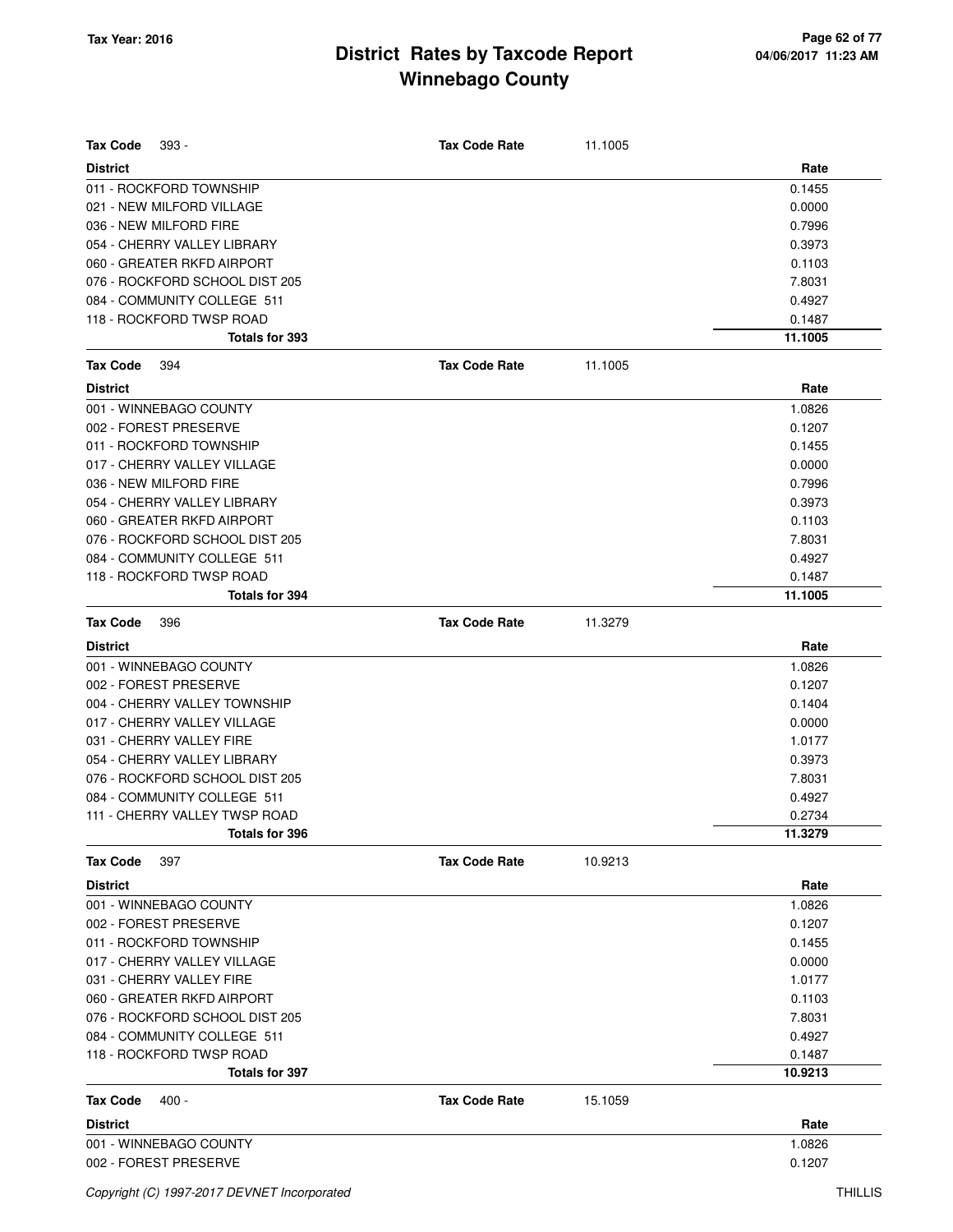| <b>Tax Code</b><br>400 -                 | <b>Tax Code Rate</b> | 15.1059 |         |
|------------------------------------------|----------------------|---------|---------|
| <b>District</b>                          |                      |         | Rate    |
| 011 - ROCKFORD TOWNSHIP                  |                      |         | 0.1455  |
| 023 - ROCKFORD CITY                      |                      |         | 3.3207  |
| 046 - ROCKFORD PARK DISTRICT             |                      |         | 1.1544  |
| 051 - ROCK RIVER WATER REC               |                      |         | 0.2082  |
| 059 - ROCKFORD CITY LIBRARY              |                      |         | 0.5190  |
| 060 - GREATER RKFD AIRPORT               |                      |         | 0.1103  |
| 076 - ROCKFORD SCHOOL DIST 205           |                      |         | 7.8031  |
| 084 - COMMUNITY COLLEGE 511              |                      |         | 0.4927  |
| 118 - ROCKFORD TWSP ROAD                 |                      |         | 0.1487  |
| Totals for 400                           |                      |         | 15.1059 |
| <b>Tax Code</b><br>401 -                 | <b>Tax Code Rate</b> | 10.0813 |         |
| <b>District</b>                          |                      |         | Rate    |
| 001 - WINNEBAGO COUNTY                   |                      |         | 1.0826  |
| 002 - FOREST PRESERVE                    |                      |         | 0.1207  |
| 012 - ROCKTON TOWNSHIP                   |                      |         | 0.2013  |
| 024 - ROCKTON VILLAGE                    |                      |         | 0.6617  |
| 041 - ROCKTON FIRE                       |                      |         | 0.7555  |
| 057 - TALCOTT FREE LIBRARY               |                      |         | 0.2180  |
| 074 - ROCKTON SCHOOL DIST 140            |                      |         | 3.8383  |
| 077 - HONONEGAH HIGH SD #207             |                      |         | 2.5511  |
| 084 - COMMUNITY COLLEGE 511              |                      |         | 0.4927  |
| 119 - ROCKTON TWSP ROAD                  |                      |         | 0.1594  |
| 167 - VILLAGE OF ROCKTON DOWNTOWN TIF    |                      |         | 0.0000  |
| Totals for 401                           |                      |         | 10.0813 |
|                                          |                      |         |         |
| <b>Tax Code</b><br>402 - WAGON WHEEL TIF | <b>Tax Code Rate</b> | 10.0813 |         |
| <b>District</b>                          |                      |         | Rate    |
| 001 - WINNEBAGO COUNTY                   |                      |         | 1.0826  |
| 002 - FOREST PRESERVE                    |                      |         | 0.1207  |
| 012 - ROCKTON TOWNSHIP                   |                      |         | 0.2013  |
| 024 - ROCKTON VILLAGE                    |                      |         | 0.6617  |
| 041 - ROCKTON FIRE                       |                      |         | 0.7555  |
| 057 - TALCOTT FREE LIBRARY               |                      |         | 0.2180  |
| 074 - ROCKTON SCHOOL DIST 140            |                      |         | 3.8383  |
| 077 - HONONEGAH HIGH SD #207             |                      |         | 2.5511  |
| 084 - COMMUNITY COLLEGE 511              |                      |         | 0.4927  |
| 119 - ROCKTON TWSP ROAD                  |                      |         | 0.1594  |
| 125 - WAGON WHEEL TIF                    |                      |         | 0.0000  |
| Totals for 402                           |                      |         | 10.0813 |
| Tax Code<br>403 - RIVER OAKS TIF         | <b>Tax Code Rate</b> | 15.1059 |         |
| <b>District</b>                          |                      |         | Rate    |
| 001 - WINNEBAGO COUNTY                   |                      |         | 1.0826  |
| 002 - FOREST PRESERVE                    |                      |         | 0.1207  |
| 011 - ROCKFORD TOWNSHIP                  |                      |         | 0.1455  |
| 023 - ROCKFORD CITY                      |                      |         | 3.3207  |
| 046 - ROCKFORD PARK DISTRICT             |                      |         | 1.1544  |
| 051 - ROCK RIVER WATER REC               |                      |         | 0.2082  |
| 059 - ROCKFORD CITY LIBRARY              |                      |         | 0.5190  |
| 060 - GREATER RKFD AIRPORT               |                      |         | 0.1103  |
| 076 - ROCKFORD SCHOOL DIST 205           |                      |         | 7.8031  |
| 084 - COMMUNITY COLLEGE 511              |                      |         | 0.4927  |
| 118 - ROCKFORD TWSP ROAD                 |                      |         | 0.1487  |

Copyright (C) 1997-2017 DEVNET Incorporated THILLIS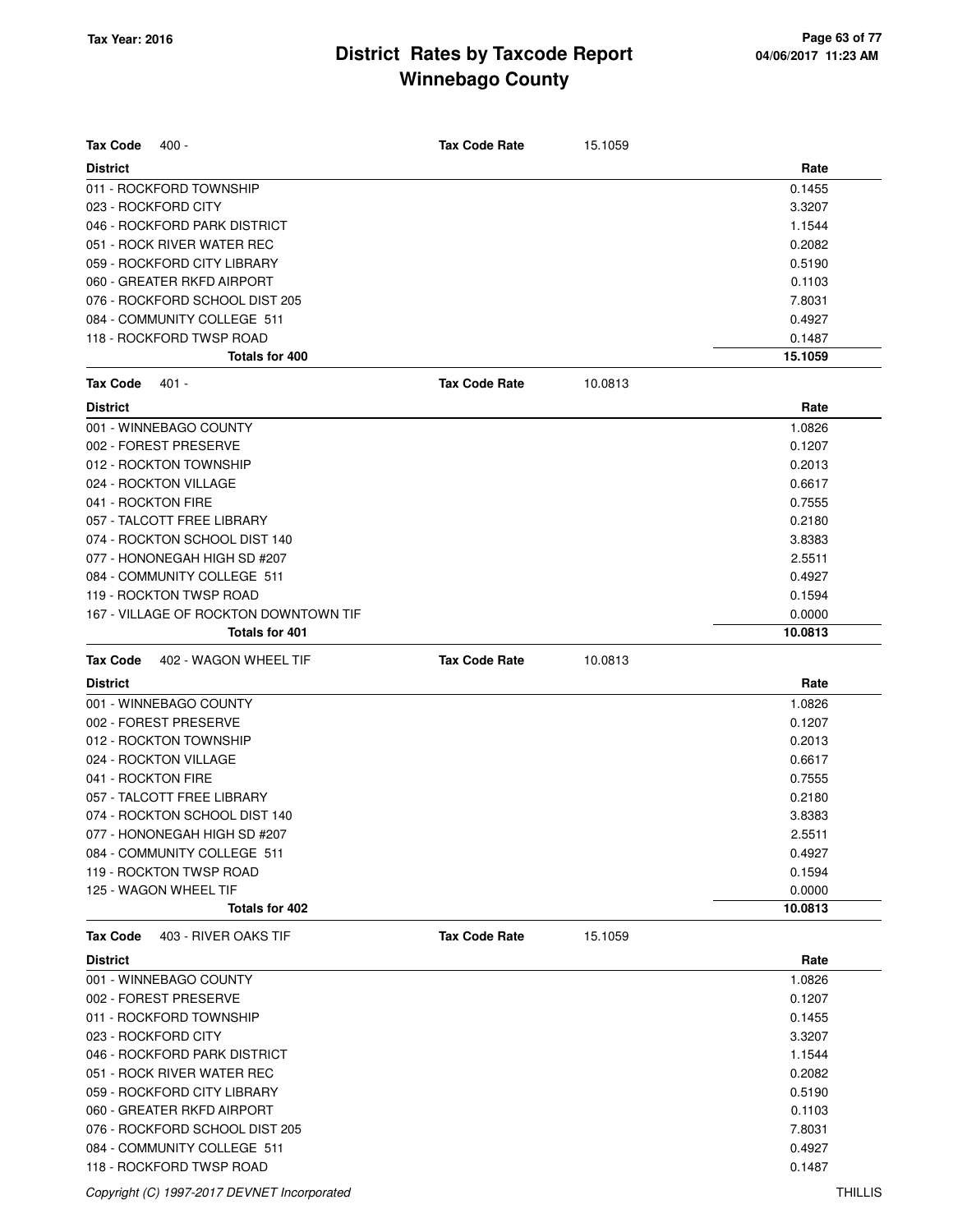| Tax Code        | 403 - RIVER OAKS TIF            | <b>Tax Code Rate</b> | 15.1059 |         |
|-----------------|---------------------------------|----------------------|---------|---------|
| <b>District</b> |                                 |                      |         | Rate    |
|                 | 126 - RIVER OAKS TIF            |                      |         | 0.0000  |
|                 | <b>Totals for 403</b>           |                      |         | 15.1059 |
| <b>Tax Code</b> | 404 - GARRISON SCHOOL TIF       | <b>Tax Code Rate</b> | 15.1059 |         |
| <b>District</b> |                                 |                      |         | Rate    |
|                 | 001 - WINNEBAGO COUNTY          |                      |         | 1.0826  |
|                 | 002 - FOREST PRESERVE           |                      |         | 0.1207  |
|                 | 011 - ROCKFORD TOWNSHIP         |                      |         | 0.1455  |
|                 | 023 - ROCKFORD CITY             |                      |         | 3.3207  |
|                 | 046 - ROCKFORD PARK DISTRICT    |                      |         | 1.1544  |
|                 | 051 - ROCK RIVER WATER REC      |                      |         | 0.2082  |
|                 | 059 - ROCKFORD CITY LIBRARY     |                      |         | 0.5190  |
|                 | 060 - GREATER RKFD AIRPORT      |                      |         | 0.1103  |
|                 | 076 - ROCKFORD SCHOOL DIST 205  |                      |         | 7.8031  |
|                 | 084 - COMMUNITY COLLEGE 511     |                      |         | 0.4927  |
|                 | 118 - ROCKFORD TWSP ROAD        |                      |         | 0.1487  |
|                 | 127 - GARRISON SCHOOL TIF       |                      |         | 0.0000  |
|                 | Totals for 404                  |                      |         | 15.1059 |
| Tax Code        | 405 - KISHWAUKEE & HARRISON TIF | <b>Tax Code Rate</b> | 15.1059 |         |
| <b>District</b> |                                 |                      |         | Rate    |
|                 | 001 - WINNEBAGO COUNTY          |                      |         | 1.0826  |
|                 | 002 - FOREST PRESERVE           |                      |         | 0.1207  |
|                 | 011 - ROCKFORD TOWNSHIP         |                      |         | 0.1455  |
|                 | 023 - ROCKFORD CITY             |                      |         | 3.3207  |
|                 | 046 - ROCKFORD PARK DISTRICT    |                      |         | 1.1544  |
|                 | 051 - ROCK RIVER WATER REC      |                      |         | 0.2082  |
|                 | 059 - ROCKFORD CITY LIBRARY     |                      |         | 0.5190  |
|                 | 060 - GREATER RKFD AIRPORT      |                      |         | 0.1103  |
|                 | 076 - ROCKFORD SCHOOL DIST 205  |                      |         | 7.8031  |
|                 | 084 - COMMUNITY COLLEGE 511     |                      |         | 0.4927  |
|                 | 118 - ROCKFORD TWSP ROAD        |                      |         | 0.1487  |
|                 | 128 - KISHWAUKEE & HARRISON TIF |                      |         | 0.0000  |
|                 | Totals for 405                  |                      |         | 15.1059 |
| Tax Code        | 406 - LINCOLNWOOD TIF #2        | <b>Tax Code Rate</b> | 15.1059 |         |
| <b>District</b> |                                 |                      |         | Rate    |
|                 | 001 - WINNEBAGO COUNTY          |                      |         | 1.0826  |
|                 | 002 - FOREST PRESERVE           |                      |         | 0.1207  |
|                 | 011 - ROCKFORD TOWNSHIP         |                      |         | 0.1455  |
|                 | 023 - ROCKFORD CITY             |                      |         | 3.3207  |
|                 | 046 - ROCKFORD PARK DISTRICT    |                      |         | 1.1544  |
|                 | 051 - ROCK RIVER WATER REC      |                      |         | 0.2082  |
|                 | 059 - ROCKFORD CITY LIBRARY     |                      |         | 0.5190  |
|                 | 060 - GREATER RKFD AIRPORT      |                      |         | 0.1103  |
|                 | 076 - ROCKFORD SCHOOL DIST 205  |                      |         | 7.8031  |
|                 | 084 - COMMUNITY COLLEGE 511     |                      |         | 0.4927  |
|                 | 118 - ROCKFORD TWSP ROAD        |                      |         | 0.1487  |
|                 | 129 - LINCOLNWOOD TIF #2        |                      |         | 0.0000  |
|                 | Totals for 406                  |                      |         | 15.1059 |
| Tax Code        | 407 - HOPE VI TIF               | <b>Tax Code Rate</b> | 15.1059 |         |
| <b>District</b> |                                 |                      |         | Rate    |
|                 | 001 - WINNEBAGO COUNTY          |                      |         | 1.0826  |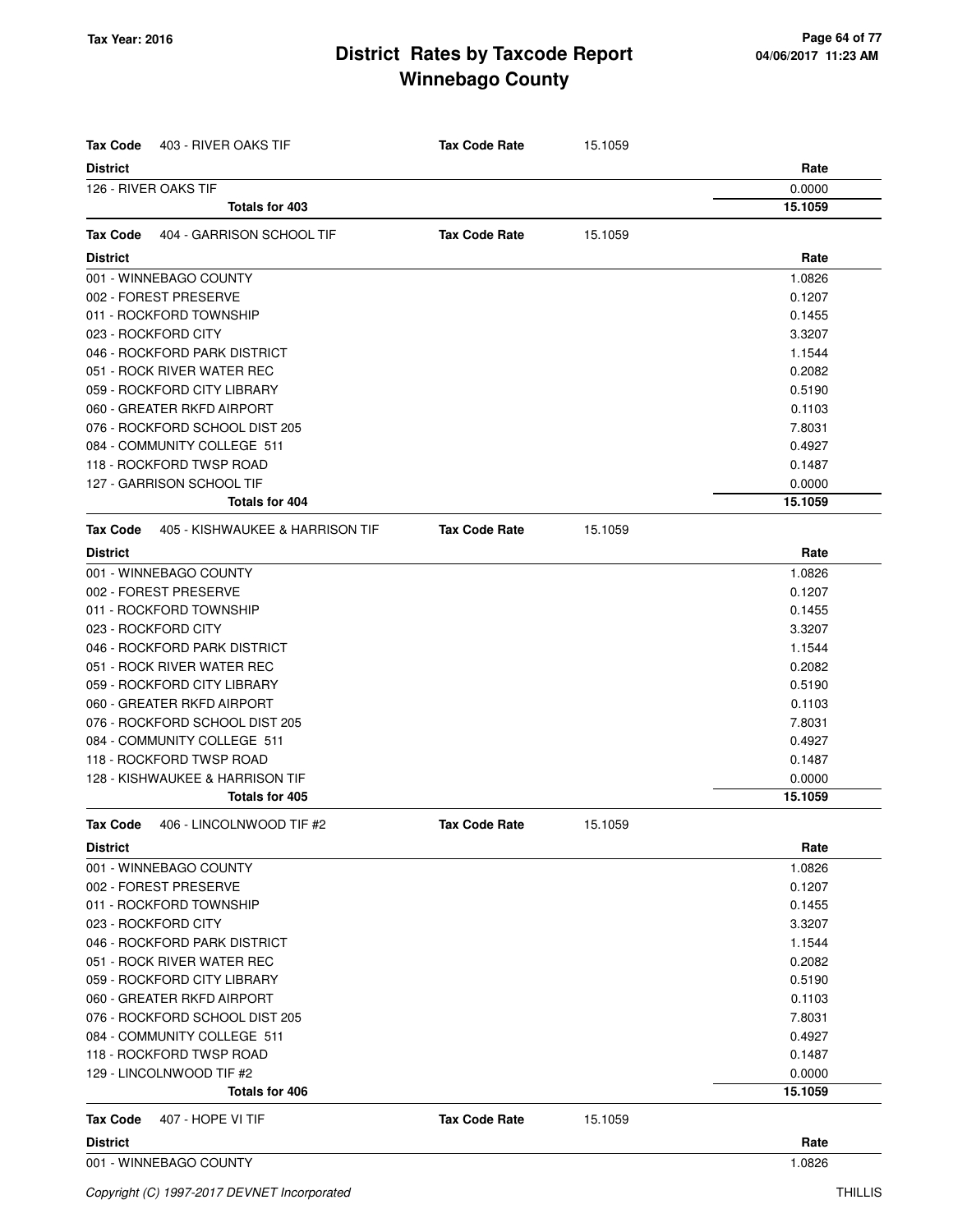| <b>District</b><br>Rate<br>0.1207<br>011 - ROCKFORD TOWNSHIP<br>0.1455<br>023 - ROCKFORD CITY<br>3.3207<br>046 - ROCKFORD PARK DISTRICT<br>1.1544<br>051 - ROCK RIVER WATER REC<br>0.2082<br>059 - ROCKFORD CITY LIBRARY<br>0.5190<br>060 - GREATER RKFD AIRPORT<br>0.1103<br>076 - ROCKFORD SCHOOL DIST 205<br>7.8031<br>084 - COMMUNITY COLLEGE 511<br>0.4927<br>118 - ROCKFORD TWSP ROAD<br>0.1487<br>130 - HOPE VI TIF<br>0.0000<br><b>Totals for 407</b><br>15.1059<br>409 - NORTH 2ND / LOVES PARK TIF<br>Tax Code<br><b>Tax Code Rate</b><br>12.0281<br>Rate<br><b>District</b><br>001 - WINNEBAGO COUNTY<br>1.0826<br>002 - FOREST PRESERVE<br>0.1207<br>011 - ROCKFORD TOWNSHIP<br>0.1455<br>019 - LOVES PARK CITY<br>0.0000<br>046 - ROCKFORD PARK DISTRICT<br>1.1544<br>0.2082<br>055 - NORTH SUBURBAN LIBRARY<br>0.3002<br>0.1103<br>070 - HARLEM SCHOOL DIST 122<br>8.2648<br>084 - COMMUNITY COLLEGE 511<br>0.4927<br>118 - ROCKFORD TWSP ROAD<br>0.1487<br>132 - NORTH 2ND TIF LOVES PARK<br>0.0000<br><b>Totals for 409</b><br>12.0281<br>410 - GLOBAL TRADE TIF #2<br><b>Tax Code Rate</b><br>15.1059<br><b>Tax Code</b><br>Rate<br><b>District</b><br>001 - WINNEBAGO COUNTY<br>1.0826<br>002 - FOREST PRESERVE<br>0.1207<br>011 - ROCKFORD TOWNSHIP<br>0.1455<br>023 - ROCKFORD CITY<br>3.3207<br>046 - ROCKFORD PARK DISTRICT<br>1.1544<br>051 - ROCK RIVER WATER REC<br>0.2082<br>059 - ROCKFORD CITY LIBRARY<br>0.5190<br>0.1103<br>060 - GREATER RKFD AIRPORT<br>076 - ROCKFORD SCHOOL DIST 205<br>7.8031<br>084 - COMMUNITY COLLEGE 511<br>0.4927<br>118 - ROCKFORD TWSP ROAD<br>0.1487<br>0.0000<br>Totals for 410<br>15.1059<br>411 - GLOBAL TRADE TIF #2<br><b>Tax Code</b><br><b>Tax Code Rate</b><br>14.8977<br>Rate<br><b>District</b><br>001 - WINNEBAGO COUNTY<br>1.0826<br>002 - FOREST PRESERVE<br>0.1207<br>011 - ROCKFORD TOWNSHIP<br>0.1455<br>023 - ROCKFORD CITY<br>3.3207<br>046 - ROCKFORD PARK DISTRICT<br>1.1544<br>059 - ROCKFORD CITY LIBRARY<br>0.5190<br>060 - GREATER RKFD AIRPORT<br>0.1103 | <b>Tax Code</b><br>407 - HOPE VI TIF | <b>Tax Code Rate</b> | 15.1059 |  |
|----------------------------------------------------------------------------------------------------------------------------------------------------------------------------------------------------------------------------------------------------------------------------------------------------------------------------------------------------------------------------------------------------------------------------------------------------------------------------------------------------------------------------------------------------------------------------------------------------------------------------------------------------------------------------------------------------------------------------------------------------------------------------------------------------------------------------------------------------------------------------------------------------------------------------------------------------------------------------------------------------------------------------------------------------------------------------------------------------------------------------------------------------------------------------------------------------------------------------------------------------------------------------------------------------------------------------------------------------------------------------------------------------------------------------------------------------------------------------------------------------------------------------------------------------------------------------------------------------------------------------------------------------------------------------------------------------------------------------------------------------------------------------------------------------------------------------------------------------------------------------------------------------------------------------------------------------------------------------------------------------------------------------------------------|--------------------------------------|----------------------|---------|--|
|                                                                                                                                                                                                                                                                                                                                                                                                                                                                                                                                                                                                                                                                                                                                                                                                                                                                                                                                                                                                                                                                                                                                                                                                                                                                                                                                                                                                                                                                                                                                                                                                                                                                                                                                                                                                                                                                                                                                                                                                                                              |                                      |                      |         |  |
|                                                                                                                                                                                                                                                                                                                                                                                                                                                                                                                                                                                                                                                                                                                                                                                                                                                                                                                                                                                                                                                                                                                                                                                                                                                                                                                                                                                                                                                                                                                                                                                                                                                                                                                                                                                                                                                                                                                                                                                                                                              | 002 - FOREST PRESERVE                |                      |         |  |
|                                                                                                                                                                                                                                                                                                                                                                                                                                                                                                                                                                                                                                                                                                                                                                                                                                                                                                                                                                                                                                                                                                                                                                                                                                                                                                                                                                                                                                                                                                                                                                                                                                                                                                                                                                                                                                                                                                                                                                                                                                              |                                      |                      |         |  |
|                                                                                                                                                                                                                                                                                                                                                                                                                                                                                                                                                                                                                                                                                                                                                                                                                                                                                                                                                                                                                                                                                                                                                                                                                                                                                                                                                                                                                                                                                                                                                                                                                                                                                                                                                                                                                                                                                                                                                                                                                                              |                                      |                      |         |  |
|                                                                                                                                                                                                                                                                                                                                                                                                                                                                                                                                                                                                                                                                                                                                                                                                                                                                                                                                                                                                                                                                                                                                                                                                                                                                                                                                                                                                                                                                                                                                                                                                                                                                                                                                                                                                                                                                                                                                                                                                                                              |                                      |                      |         |  |
|                                                                                                                                                                                                                                                                                                                                                                                                                                                                                                                                                                                                                                                                                                                                                                                                                                                                                                                                                                                                                                                                                                                                                                                                                                                                                                                                                                                                                                                                                                                                                                                                                                                                                                                                                                                                                                                                                                                                                                                                                                              |                                      |                      |         |  |
|                                                                                                                                                                                                                                                                                                                                                                                                                                                                                                                                                                                                                                                                                                                                                                                                                                                                                                                                                                                                                                                                                                                                                                                                                                                                                                                                                                                                                                                                                                                                                                                                                                                                                                                                                                                                                                                                                                                                                                                                                                              |                                      |                      |         |  |
|                                                                                                                                                                                                                                                                                                                                                                                                                                                                                                                                                                                                                                                                                                                                                                                                                                                                                                                                                                                                                                                                                                                                                                                                                                                                                                                                                                                                                                                                                                                                                                                                                                                                                                                                                                                                                                                                                                                                                                                                                                              |                                      |                      |         |  |
|                                                                                                                                                                                                                                                                                                                                                                                                                                                                                                                                                                                                                                                                                                                                                                                                                                                                                                                                                                                                                                                                                                                                                                                                                                                                                                                                                                                                                                                                                                                                                                                                                                                                                                                                                                                                                                                                                                                                                                                                                                              |                                      |                      |         |  |
|                                                                                                                                                                                                                                                                                                                                                                                                                                                                                                                                                                                                                                                                                                                                                                                                                                                                                                                                                                                                                                                                                                                                                                                                                                                                                                                                                                                                                                                                                                                                                                                                                                                                                                                                                                                                                                                                                                                                                                                                                                              |                                      |                      |         |  |
|                                                                                                                                                                                                                                                                                                                                                                                                                                                                                                                                                                                                                                                                                                                                                                                                                                                                                                                                                                                                                                                                                                                                                                                                                                                                                                                                                                                                                                                                                                                                                                                                                                                                                                                                                                                                                                                                                                                                                                                                                                              |                                      |                      |         |  |
|                                                                                                                                                                                                                                                                                                                                                                                                                                                                                                                                                                                                                                                                                                                                                                                                                                                                                                                                                                                                                                                                                                                                                                                                                                                                                                                                                                                                                                                                                                                                                                                                                                                                                                                                                                                                                                                                                                                                                                                                                                              |                                      |                      |         |  |
|                                                                                                                                                                                                                                                                                                                                                                                                                                                                                                                                                                                                                                                                                                                                                                                                                                                                                                                                                                                                                                                                                                                                                                                                                                                                                                                                                                                                                                                                                                                                                                                                                                                                                                                                                                                                                                                                                                                                                                                                                                              |                                      |                      |         |  |
|                                                                                                                                                                                                                                                                                                                                                                                                                                                                                                                                                                                                                                                                                                                                                                                                                                                                                                                                                                                                                                                                                                                                                                                                                                                                                                                                                                                                                                                                                                                                                                                                                                                                                                                                                                                                                                                                                                                                                                                                                                              |                                      |                      |         |  |
|                                                                                                                                                                                                                                                                                                                                                                                                                                                                                                                                                                                                                                                                                                                                                                                                                                                                                                                                                                                                                                                                                                                                                                                                                                                                                                                                                                                                                                                                                                                                                                                                                                                                                                                                                                                                                                                                                                                                                                                                                                              |                                      |                      |         |  |
|                                                                                                                                                                                                                                                                                                                                                                                                                                                                                                                                                                                                                                                                                                                                                                                                                                                                                                                                                                                                                                                                                                                                                                                                                                                                                                                                                                                                                                                                                                                                                                                                                                                                                                                                                                                                                                                                                                                                                                                                                                              |                                      |                      |         |  |
|                                                                                                                                                                                                                                                                                                                                                                                                                                                                                                                                                                                                                                                                                                                                                                                                                                                                                                                                                                                                                                                                                                                                                                                                                                                                                                                                                                                                                                                                                                                                                                                                                                                                                                                                                                                                                                                                                                                                                                                                                                              |                                      |                      |         |  |
|                                                                                                                                                                                                                                                                                                                                                                                                                                                                                                                                                                                                                                                                                                                                                                                                                                                                                                                                                                                                                                                                                                                                                                                                                                                                                                                                                                                                                                                                                                                                                                                                                                                                                                                                                                                                                                                                                                                                                                                                                                              |                                      |                      |         |  |
|                                                                                                                                                                                                                                                                                                                                                                                                                                                                                                                                                                                                                                                                                                                                                                                                                                                                                                                                                                                                                                                                                                                                                                                                                                                                                                                                                                                                                                                                                                                                                                                                                                                                                                                                                                                                                                                                                                                                                                                                                                              |                                      |                      |         |  |
|                                                                                                                                                                                                                                                                                                                                                                                                                                                                                                                                                                                                                                                                                                                                                                                                                                                                                                                                                                                                                                                                                                                                                                                                                                                                                                                                                                                                                                                                                                                                                                                                                                                                                                                                                                                                                                                                                                                                                                                                                                              |                                      |                      |         |  |
|                                                                                                                                                                                                                                                                                                                                                                                                                                                                                                                                                                                                                                                                                                                                                                                                                                                                                                                                                                                                                                                                                                                                                                                                                                                                                                                                                                                                                                                                                                                                                                                                                                                                                                                                                                                                                                                                                                                                                                                                                                              | 051 - ROCK RIVER WATER REC           |                      |         |  |
|                                                                                                                                                                                                                                                                                                                                                                                                                                                                                                                                                                                                                                                                                                                                                                                                                                                                                                                                                                                                                                                                                                                                                                                                                                                                                                                                                                                                                                                                                                                                                                                                                                                                                                                                                                                                                                                                                                                                                                                                                                              |                                      |                      |         |  |
|                                                                                                                                                                                                                                                                                                                                                                                                                                                                                                                                                                                                                                                                                                                                                                                                                                                                                                                                                                                                                                                                                                                                                                                                                                                                                                                                                                                                                                                                                                                                                                                                                                                                                                                                                                                                                                                                                                                                                                                                                                              | 060 - GREATER RKFD AIRPORT           |                      |         |  |
|                                                                                                                                                                                                                                                                                                                                                                                                                                                                                                                                                                                                                                                                                                                                                                                                                                                                                                                                                                                                                                                                                                                                                                                                                                                                                                                                                                                                                                                                                                                                                                                                                                                                                                                                                                                                                                                                                                                                                                                                                                              |                                      |                      |         |  |
|                                                                                                                                                                                                                                                                                                                                                                                                                                                                                                                                                                                                                                                                                                                                                                                                                                                                                                                                                                                                                                                                                                                                                                                                                                                                                                                                                                                                                                                                                                                                                                                                                                                                                                                                                                                                                                                                                                                                                                                                                                              |                                      |                      |         |  |
|                                                                                                                                                                                                                                                                                                                                                                                                                                                                                                                                                                                                                                                                                                                                                                                                                                                                                                                                                                                                                                                                                                                                                                                                                                                                                                                                                                                                                                                                                                                                                                                                                                                                                                                                                                                                                                                                                                                                                                                                                                              |                                      |                      |         |  |
|                                                                                                                                                                                                                                                                                                                                                                                                                                                                                                                                                                                                                                                                                                                                                                                                                                                                                                                                                                                                                                                                                                                                                                                                                                                                                                                                                                                                                                                                                                                                                                                                                                                                                                                                                                                                                                                                                                                                                                                                                                              |                                      |                      |         |  |
|                                                                                                                                                                                                                                                                                                                                                                                                                                                                                                                                                                                                                                                                                                                                                                                                                                                                                                                                                                                                                                                                                                                                                                                                                                                                                                                                                                                                                                                                                                                                                                                                                                                                                                                                                                                                                                                                                                                                                                                                                                              |                                      |                      |         |  |
|                                                                                                                                                                                                                                                                                                                                                                                                                                                                                                                                                                                                                                                                                                                                                                                                                                                                                                                                                                                                                                                                                                                                                                                                                                                                                                                                                                                                                                                                                                                                                                                                                                                                                                                                                                                                                                                                                                                                                                                                                                              |                                      |                      |         |  |
|                                                                                                                                                                                                                                                                                                                                                                                                                                                                                                                                                                                                                                                                                                                                                                                                                                                                                                                                                                                                                                                                                                                                                                                                                                                                                                                                                                                                                                                                                                                                                                                                                                                                                                                                                                                                                                                                                                                                                                                                                                              |                                      |                      |         |  |
|                                                                                                                                                                                                                                                                                                                                                                                                                                                                                                                                                                                                                                                                                                                                                                                                                                                                                                                                                                                                                                                                                                                                                                                                                                                                                                                                                                                                                                                                                                                                                                                                                                                                                                                                                                                                                                                                                                                                                                                                                                              |                                      |                      |         |  |
|                                                                                                                                                                                                                                                                                                                                                                                                                                                                                                                                                                                                                                                                                                                                                                                                                                                                                                                                                                                                                                                                                                                                                                                                                                                                                                                                                                                                                                                                                                                                                                                                                                                                                                                                                                                                                                                                                                                                                                                                                                              |                                      |                      |         |  |
|                                                                                                                                                                                                                                                                                                                                                                                                                                                                                                                                                                                                                                                                                                                                                                                                                                                                                                                                                                                                                                                                                                                                                                                                                                                                                                                                                                                                                                                                                                                                                                                                                                                                                                                                                                                                                                                                                                                                                                                                                                              |                                      |                      |         |  |
|                                                                                                                                                                                                                                                                                                                                                                                                                                                                                                                                                                                                                                                                                                                                                                                                                                                                                                                                                                                                                                                                                                                                                                                                                                                                                                                                                                                                                                                                                                                                                                                                                                                                                                                                                                                                                                                                                                                                                                                                                                              |                                      |                      |         |  |
|                                                                                                                                                                                                                                                                                                                                                                                                                                                                                                                                                                                                                                                                                                                                                                                                                                                                                                                                                                                                                                                                                                                                                                                                                                                                                                                                                                                                                                                                                                                                                                                                                                                                                                                                                                                                                                                                                                                                                                                                                                              |                                      |                      |         |  |
|                                                                                                                                                                                                                                                                                                                                                                                                                                                                                                                                                                                                                                                                                                                                                                                                                                                                                                                                                                                                                                                                                                                                                                                                                                                                                                                                                                                                                                                                                                                                                                                                                                                                                                                                                                                                                                                                                                                                                                                                                                              |                                      |                      |         |  |
|                                                                                                                                                                                                                                                                                                                                                                                                                                                                                                                                                                                                                                                                                                                                                                                                                                                                                                                                                                                                                                                                                                                                                                                                                                                                                                                                                                                                                                                                                                                                                                                                                                                                                                                                                                                                                                                                                                                                                                                                                                              |                                      |                      |         |  |
|                                                                                                                                                                                                                                                                                                                                                                                                                                                                                                                                                                                                                                                                                                                                                                                                                                                                                                                                                                                                                                                                                                                                                                                                                                                                                                                                                                                                                                                                                                                                                                                                                                                                                                                                                                                                                                                                                                                                                                                                                                              |                                      |                      |         |  |
|                                                                                                                                                                                                                                                                                                                                                                                                                                                                                                                                                                                                                                                                                                                                                                                                                                                                                                                                                                                                                                                                                                                                                                                                                                                                                                                                                                                                                                                                                                                                                                                                                                                                                                                                                                                                                                                                                                                                                                                                                                              |                                      |                      |         |  |
|                                                                                                                                                                                                                                                                                                                                                                                                                                                                                                                                                                                                                                                                                                                                                                                                                                                                                                                                                                                                                                                                                                                                                                                                                                                                                                                                                                                                                                                                                                                                                                                                                                                                                                                                                                                                                                                                                                                                                                                                                                              |                                      |                      |         |  |
|                                                                                                                                                                                                                                                                                                                                                                                                                                                                                                                                                                                                                                                                                                                                                                                                                                                                                                                                                                                                                                                                                                                                                                                                                                                                                                                                                                                                                                                                                                                                                                                                                                                                                                                                                                                                                                                                                                                                                                                                                                              |                                      |                      |         |  |
|                                                                                                                                                                                                                                                                                                                                                                                                                                                                                                                                                                                                                                                                                                                                                                                                                                                                                                                                                                                                                                                                                                                                                                                                                                                                                                                                                                                                                                                                                                                                                                                                                                                                                                                                                                                                                                                                                                                                                                                                                                              | 133 - GLOBAL TRADE TIF #2            |                      |         |  |
|                                                                                                                                                                                                                                                                                                                                                                                                                                                                                                                                                                                                                                                                                                                                                                                                                                                                                                                                                                                                                                                                                                                                                                                                                                                                                                                                                                                                                                                                                                                                                                                                                                                                                                                                                                                                                                                                                                                                                                                                                                              |                                      |                      |         |  |
|                                                                                                                                                                                                                                                                                                                                                                                                                                                                                                                                                                                                                                                                                                                                                                                                                                                                                                                                                                                                                                                                                                                                                                                                                                                                                                                                                                                                                                                                                                                                                                                                                                                                                                                                                                                                                                                                                                                                                                                                                                              |                                      |                      |         |  |
|                                                                                                                                                                                                                                                                                                                                                                                                                                                                                                                                                                                                                                                                                                                                                                                                                                                                                                                                                                                                                                                                                                                                                                                                                                                                                                                                                                                                                                                                                                                                                                                                                                                                                                                                                                                                                                                                                                                                                                                                                                              |                                      |                      |         |  |
|                                                                                                                                                                                                                                                                                                                                                                                                                                                                                                                                                                                                                                                                                                                                                                                                                                                                                                                                                                                                                                                                                                                                                                                                                                                                                                                                                                                                                                                                                                                                                                                                                                                                                                                                                                                                                                                                                                                                                                                                                                              |                                      |                      |         |  |
|                                                                                                                                                                                                                                                                                                                                                                                                                                                                                                                                                                                                                                                                                                                                                                                                                                                                                                                                                                                                                                                                                                                                                                                                                                                                                                                                                                                                                                                                                                                                                                                                                                                                                                                                                                                                                                                                                                                                                                                                                                              |                                      |                      |         |  |
|                                                                                                                                                                                                                                                                                                                                                                                                                                                                                                                                                                                                                                                                                                                                                                                                                                                                                                                                                                                                                                                                                                                                                                                                                                                                                                                                                                                                                                                                                                                                                                                                                                                                                                                                                                                                                                                                                                                                                                                                                                              |                                      |                      |         |  |
|                                                                                                                                                                                                                                                                                                                                                                                                                                                                                                                                                                                                                                                                                                                                                                                                                                                                                                                                                                                                                                                                                                                                                                                                                                                                                                                                                                                                                                                                                                                                                                                                                                                                                                                                                                                                                                                                                                                                                                                                                                              |                                      |                      |         |  |
|                                                                                                                                                                                                                                                                                                                                                                                                                                                                                                                                                                                                                                                                                                                                                                                                                                                                                                                                                                                                                                                                                                                                                                                                                                                                                                                                                                                                                                                                                                                                                                                                                                                                                                                                                                                                                                                                                                                                                                                                                                              |                                      |                      |         |  |
|                                                                                                                                                                                                                                                                                                                                                                                                                                                                                                                                                                                                                                                                                                                                                                                                                                                                                                                                                                                                                                                                                                                                                                                                                                                                                                                                                                                                                                                                                                                                                                                                                                                                                                                                                                                                                                                                                                                                                                                                                                              |                                      |                      |         |  |
|                                                                                                                                                                                                                                                                                                                                                                                                                                                                                                                                                                                                                                                                                                                                                                                                                                                                                                                                                                                                                                                                                                                                                                                                                                                                                                                                                                                                                                                                                                                                                                                                                                                                                                                                                                                                                                                                                                                                                                                                                                              |                                      |                      |         |  |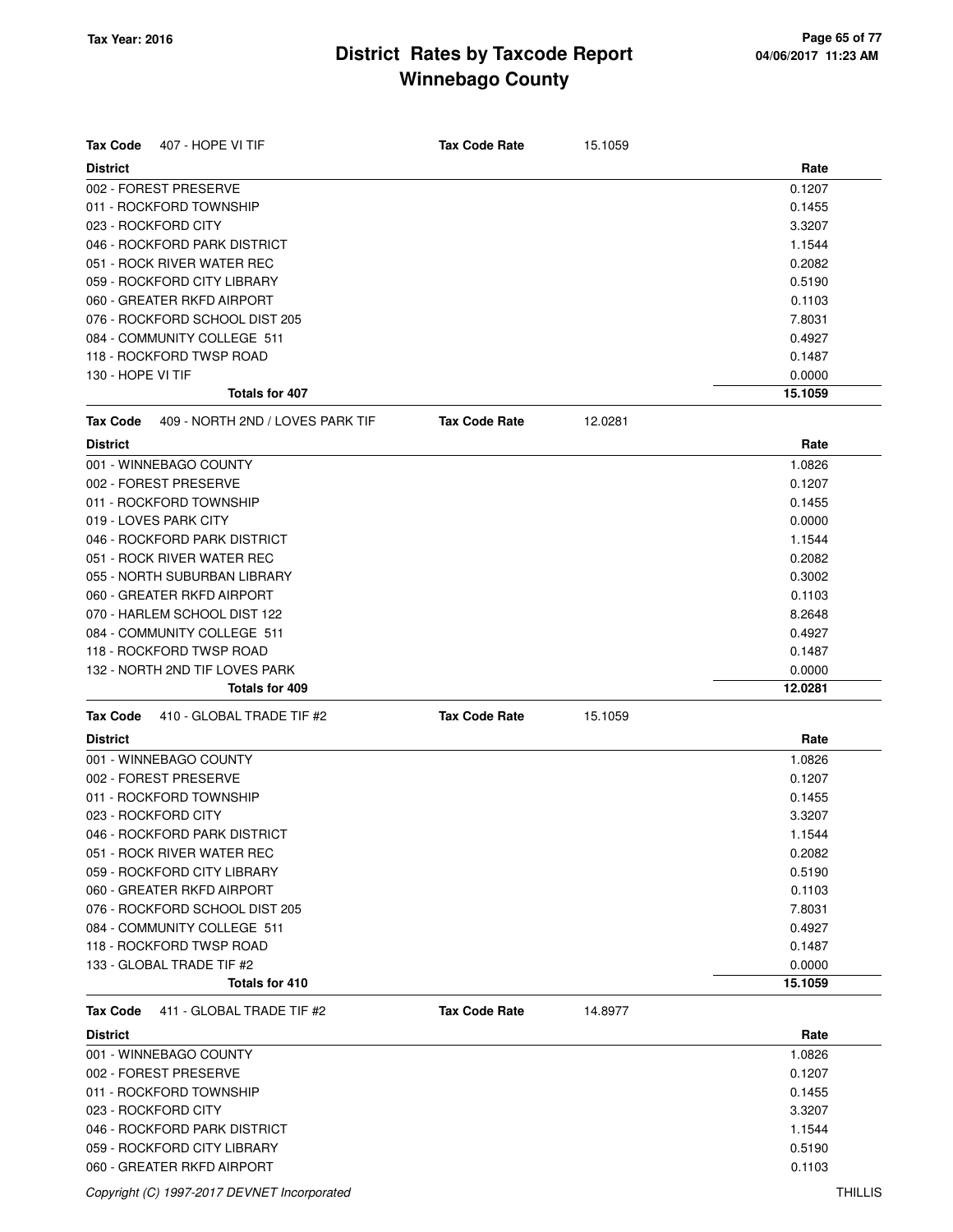| <b>Tax Code</b><br>411 - GLOBAL TRADE TIF #2             | <b>Tax Code Rate</b> | 14.8977 |         |
|----------------------------------------------------------|----------------------|---------|---------|
| <b>District</b>                                          |                      |         | Rate    |
| 076 - ROCKFORD SCHOOL DIST 205                           |                      |         | 7.8031  |
| 084 - COMMUNITY COLLEGE 511                              |                      |         | 0.4927  |
| 118 - ROCKFORD TWSP ROAD                                 |                      |         | 0.1487  |
| 133 - GLOBAL TRADE TIF #2                                |                      |         | 0.0000  |
| <b>Totals for 411</b>                                    |                      |         | 14.8977 |
| 412 - ASSISTED LIVING / RIVER HOUSING<br><b>Tax Code</b> | <b>Tax Code Rate</b> | 15.1059 |         |
| <b>District</b>                                          |                      |         | Rate    |
| 001 - WINNEBAGO COUNTY                                   |                      |         | 1.0826  |
| 002 - FOREST PRESERVE                                    |                      |         | 0.1207  |
| 011 - ROCKFORD TOWNSHIP                                  |                      |         | 0.1455  |
| 023 - ROCKFORD CITY                                      |                      |         | 3.3207  |
| 046 - ROCKFORD PARK DISTRICT                             |                      |         | 1.1544  |
| 051 - ROCK RIVER WATER REC                               |                      |         | 0.2082  |
| 059 - ROCKFORD CITY LIBRARY                              |                      |         | 0.5190  |
| 060 - GREATER RKFD AIRPORT                               |                      |         | 0.1103  |
| 076 - ROCKFORD SCHOOL DIST 205                           |                      |         | 7.8031  |
| 084 - COMMUNITY COLLEGE 511                              |                      |         | 0.4927  |
| 118 - ROCKFORD TWSP ROAD                                 |                      |         | 0.1487  |
| 134 - ASSISTED LIVING/ RIVER HOUSING TIF                 |                      |         | 0.0000  |
| Totals for 412                                           |                      |         | 15.1059 |
| 413 - NORTH 2ND / MACHESNEY PARK TIF<br><b>Tax Code</b>  | <b>Tax Code Rate</b> | 11.2878 |         |
| <b>District</b>                                          |                      |         | Rate    |
| 001 - WINNEBAGO COUNTY                                   |                      |         | 1.0826  |
| 002 - FOREST PRESERVE                                    |                      |         | 0.1207  |
| 006 - HARLEM TOWNSHIP                                    |                      |         | 0.1116  |
| 020 - MACHESNEY PARK VILLAGE                             |                      |         | 0.0000  |
| 035 - HARLEM-ROSCOE FIRE                                 |                      |         | 0.7579  |
| 055 - NORTH SUBURBAN LIBRARY                             |                      |         | 0.3002  |
| 060 - GREATER RKFD AIRPORT                               |                      |         | 0.1103  |
| 070 - HARLEM SCHOOL DIST 122                             |                      |         | 8.2648  |
| 084 - COMMUNITY COLLEGE 511                              |                      |         | 0.4927  |
| 113 - HARLEM TWSP ROAD                                   |                      |         | 0.0470  |
| 135 - NORTH 2ND TIF MACHESNEY PARK                       |                      |         | 0.0000  |
| Totals for 413                                           |                      |         | 11.2878 |
| 414 - NORTH 2ND / MACHESNEY PARK TIF<br><b>Tax Code</b>  | <b>Tax Code Rate</b> | 11.4960 |         |
| <b>District</b>                                          |                      |         | Rate    |
| 001 - WINNEBAGO COUNTY                                   |                      |         | 1.0826  |
| 002 - FOREST PRESERVE                                    |                      |         | 0.1207  |
| 006 - HARLEM TOWNSHIP                                    |                      |         | 0.1116  |
| 020 - MACHESNEY PARK VILLAGE                             |                      |         | 0.0000  |
| 035 - HARLEM-ROSCOE FIRE                                 |                      |         | 0.7579  |
| 051 - ROCK RIVER WATER REC                               |                      |         | 0.2082  |
| 055 - NORTH SUBURBAN LIBRARY                             |                      |         | 0.3002  |
| 060 - GREATER RKFD AIRPORT                               |                      |         | 0.1103  |
| 070 - HARLEM SCHOOL DIST 122                             |                      |         | 8.2648  |
| 084 - COMMUNITY COLLEGE 511                              |                      |         | 0.4927  |
| 113 - HARLEM TWSP ROAD                                   |                      |         | 0.0470  |
| 135 - NORTH 2ND TIF MACHESNEY PARK                       |                      |         | 0.0000  |

**Totals for 414 11.4960**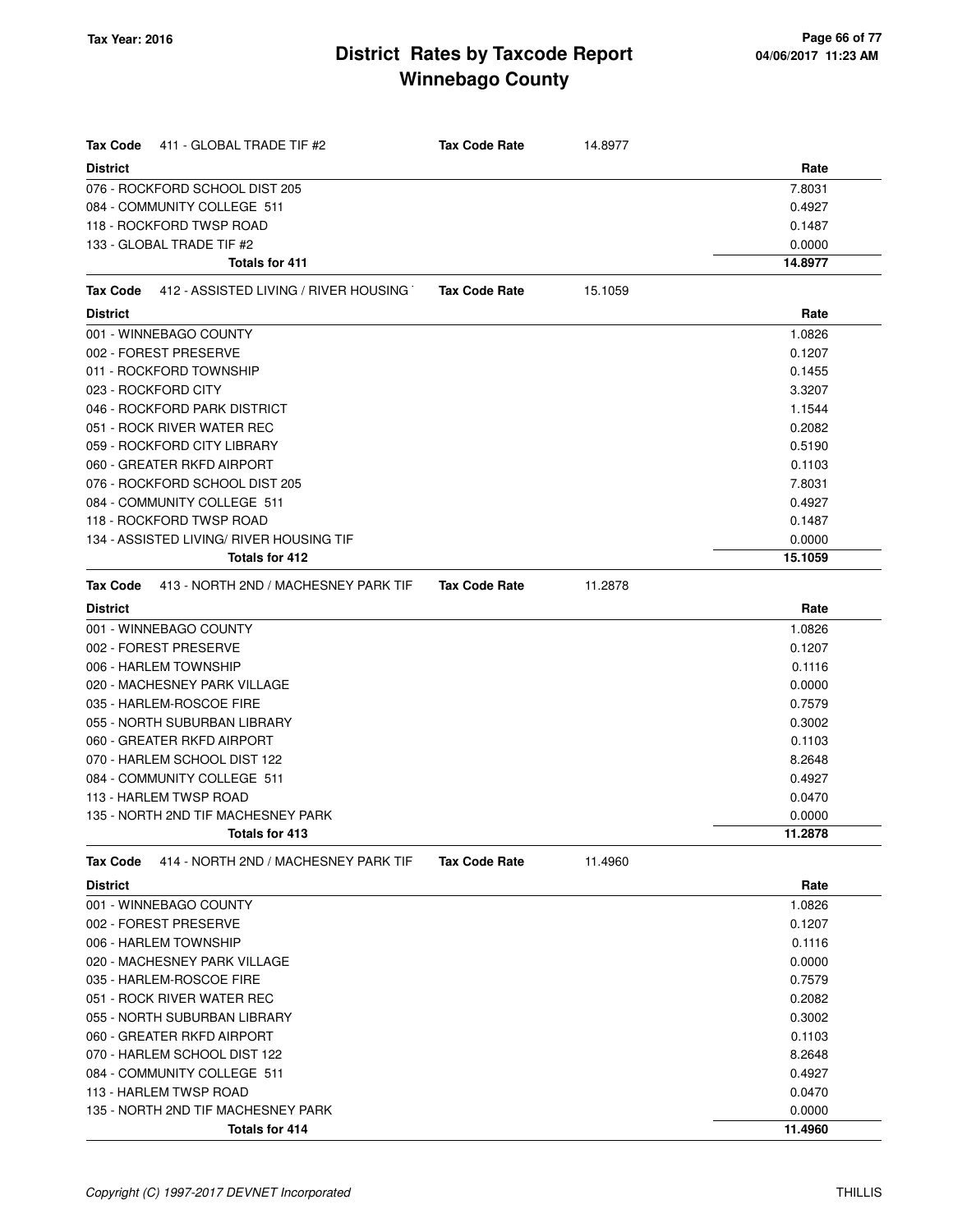| <b>Tax Code</b><br>416 -                  | <b>Tax Code Rate</b> | 11.1922 |         |
|-------------------------------------------|----------------------|---------|---------|
| <b>District</b>                           |                      |         | Rate    |
| 001 - WINNEBAGO COUNTY                    |                      |         | 1.0826  |
| 002 - FOREST PRESERVE                     |                      |         | 0.1207  |
| 006 - HARLEM TOWNSHIP                     |                      |         | 0.1116  |
| 020 - MACHESNEY PARK VILLAGE              |                      |         | 0.0000  |
| 037 - NORTH PARK FIRE                     |                      |         | 0.4541  |
| 051 - ROCK RIVER WATER REC                |                      |         | 0.2082  |
| 055 - NORTH SUBURBAN LIBRARY              |                      |         | 0.3002  |
| 060 - GREATER RKFD AIRPORT                |                      |         | 0.1103  |
| 070 - HARLEM SCHOOL DIST 122              |                      |         | 8.2648  |
| 084 - COMMUNITY COLLEGE 511               |                      |         | 0.4927  |
| 113 - HARLEM TWSP ROAD                    |                      |         | 0.0470  |
| 135 - NORTH 2ND TIF MACHESNEY PARK        |                      |         | 0.0000  |
| Totals for 416                            |                      |         | 11.1922 |
| <b>Tax Code</b><br>417 - MAIN/WHITMAN TIF | <b>Tax Code Rate</b> | 15.1059 |         |
| <b>District</b>                           |                      |         | Rate    |
| 001 - WINNEBAGO COUNTY                    |                      |         | 1.0826  |
| 002 - FOREST PRESERVE                     |                      |         | 0.1207  |
| 011 - ROCKFORD TOWNSHIP                   |                      |         | 0.1455  |
| 023 - ROCKFORD CITY                       |                      |         | 3.3207  |
| 046 - ROCKFORD PARK DISTRICT              |                      |         | 1.1544  |
| 051 - ROCK RIVER WATER REC                |                      |         | 0.2082  |
| 059 - ROCKFORD CITY LIBRARY               |                      |         | 0.5190  |
| 060 - GREATER RKFD AIRPORT                |                      |         | 0.1103  |
| 076 - ROCKFORD SCHOOL DIST 205            |                      |         | 7.8031  |
| 084 - COMMUNITY COLLEGE 511               |                      |         | 0.4927  |
| 118 - ROCKFORD TWSP ROAD                  |                      |         | 0.1487  |
| 137 - MAIN & WHITMAN TIF                  |                      |         | 0.0000  |
| <b>Totals for 417</b>                     |                      |         | 15.1059 |
| 418 - MIDTOWN TIF<br>Tax Code             | <b>Tax Code Rate</b> | 15.1059 |         |
| <b>District</b>                           |                      |         | Rate    |
| 001 - WINNEBAGO COUNTY                    |                      |         | 1.0826  |
| 002 - FOREST PRESERVE                     |                      |         | 0.1207  |
| 011 - ROCKFORD TOWNSHIP                   |                      |         | 0.1455  |
| 023 - ROCKFORD CITY                       |                      |         | 3.3207  |
| 046 - ROCKFORD PARK DISTRICT              |                      |         | 1.1544  |
| 051 - ROCK RIVER WATER REC                |                      |         | 0.2082  |
| 059 - ROCKFORD CITY LIBRARY               |                      |         | 0.5190  |
| 060 - GREATER RKFD AIRPORT                |                      |         | 0.1103  |
| 076 - ROCKFORD SCHOOL DIST 205            |                      |         | 7.8031  |
| 084 - COMMUNITY COLLEGE 511               |                      |         | 0.4927  |
| 118 - ROCKFORD TWSP ROAD                  |                      |         | 0.1487  |
| 138 - MIDTOWN TIF                         |                      |         | 0.0000  |
| Totals for 418                            |                      |         | 15.1059 |
| Tax Code<br>419 - KISH/HAR TIF #2         | <b>Tax Code Rate</b> | 15.1059 |         |
| <b>District</b>                           |                      |         | Rate    |
| 001 - WINNEBAGO COUNTY                    |                      |         | 1.0826  |
| 002 - FOREST PRESERVE                     |                      |         | 0.1207  |
| 011 - ROCKFORD TOWNSHIP                   |                      |         | 0.1455  |
| 023 - ROCKFORD CITY                       |                      |         | 3.3207  |
| 046 - ROCKFORD PARK DISTRICT              |                      |         | 1.1544  |
| 051 - ROCK RIVER WATER REC                |                      |         | 0.2082  |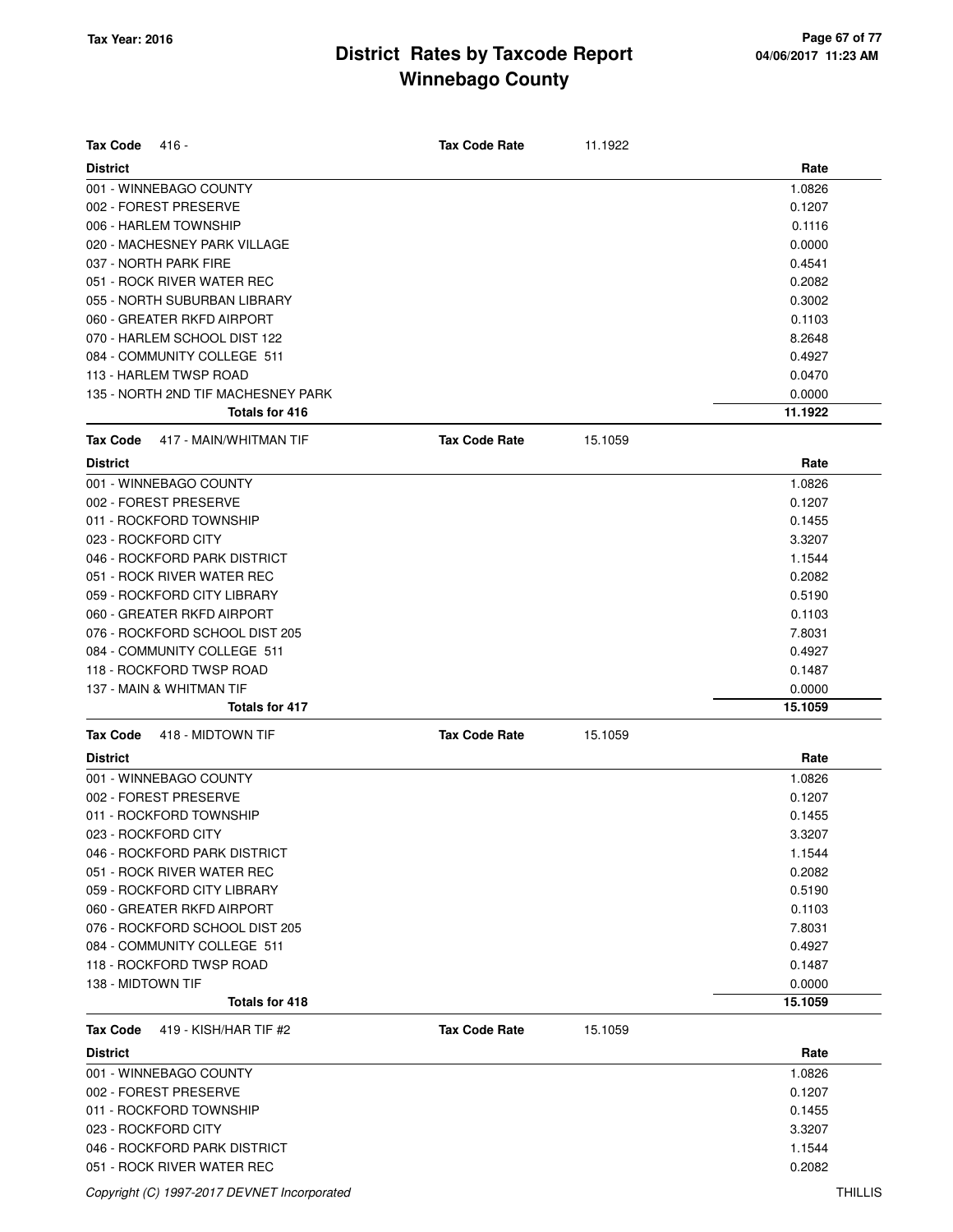| Tax Code<br>419 - KISH/HAR TIF #2                 | <b>Tax Code Rate</b> | 15.1059 |                   |
|---------------------------------------------------|----------------------|---------|-------------------|
| <b>District</b>                                   |                      |         | Rate              |
| 059 - ROCKFORD CITY LIBRARY                       |                      |         | 0.5190            |
| 060 - GREATER RKFD AIRPORT                        |                      |         | 0.1103            |
| 076 - ROCKFORD SCHOOL DIST 205                    |                      |         | 7.8031            |
| 084 - COMMUNITY COLLEGE 511                       |                      |         | 0.4927            |
| 118 - ROCKFORD TWSP ROAD                          |                      |         | 0.1487            |
| 139 - KISHWAUKEE & HARRISON TIF #2                |                      |         | 0.0000            |
| Totals for 419                                    |                      |         | 15.1059           |
| 420 - FORMER BELOIT CORP TIF<br>Tax Code          | <b>Tax Code Rate</b> | 10.0813 |                   |
| <b>District</b>                                   |                      |         | Rate              |
| 001 - WINNEBAGO COUNTY                            |                      |         | 1.0826            |
| 002 - FOREST PRESERVE                             |                      |         | 0.1207            |
| 012 - ROCKTON TOWNSHIP                            |                      |         | 0.2013            |
| 024 - ROCKTON VILLAGE                             |                      |         | 0.6617            |
| 041 - ROCKTON FIRE                                |                      |         | 0.7555            |
| 057 - TALCOTT FREE LIBRARY                        |                      |         | 0.2180            |
| 074 - ROCKTON SCHOOL DIST 140                     |                      |         | 3.8383            |
| 077 - HONONEGAH HIGH SD #207                      |                      |         | 2.5511            |
| 084 - COMMUNITY COLLEGE 511                       |                      |         | 0.4927            |
| 119 - ROCKTON TWSP ROAD                           |                      |         | 0.1594            |
| 140 - FORMER BELOIT CORP TIF                      |                      |         | 0.0000            |
| Totals for 420                                    |                      |         | 10.0813           |
| Tax Code<br>421 - GLOBAL TRADE TIF #3             | <b>Tax Code Rate</b> | 15.1059 |                   |
| <b>District</b>                                   |                      |         | Rate              |
| 001 - WINNEBAGO COUNTY                            |                      |         | 1.0826            |
| 002 - FOREST PRESERVE                             |                      |         | 0.1207            |
| 011 - ROCKFORD TOWNSHIP                           |                      |         | 0.1455            |
| 023 - ROCKFORD CITY                               |                      |         | 3.3207            |
| 046 - ROCKFORD PARK DISTRICT                      |                      |         | 1.1544            |
| 051 - ROCK RIVER WATER REC                        |                      |         | 0.2082            |
| 059 - ROCKFORD CITY LIBRARY                       |                      |         | 0.5190            |
| 060 - GREATER RKFD AIRPORT                        |                      |         | 0.1103            |
| 076 - ROCKFORD SCHOOL DIST 205                    |                      |         | 7.8031            |
| 084 - COMMUNITY COLLEGE 511                       |                      |         | 0.4927            |
| 118 - ROCKFORD TWSP ROAD                          |                      |         | 0.1487            |
| 141 - GLOBAL TRADE TIF #3                         |                      |         | 0.0000            |
| <b>Totals for 421</b>                             |                      |         | 15.1059           |
| 422 - RIVER DISTRICT NORTH TIF<br><b>Tax Code</b> | <b>Tax Code Rate</b> | 15.1059 |                   |
| <b>District</b>                                   |                      |         | Rate              |
| 001 - WINNEBAGO COUNTY                            |                      |         | 1.0826            |
| 002 - FOREST PRESERVE                             |                      |         | 0.1207            |
| 011 - ROCKFORD TOWNSHIP                           |                      |         | 0.1455            |
| 023 - ROCKFORD CITY                               |                      |         | 3.3207            |
| 046 - ROCKFORD PARK DISTRICT                      |                      |         | 1.1544            |
| 051 - ROCK RIVER WATER REC                        |                      |         | 0.2082            |
| 059 - ROCKFORD CITY LIBRARY                       |                      |         | 0.5190            |
| 060 - GREATER RKFD AIRPORT                        |                      |         | 0.1103            |
| 076 - ROCKFORD SCHOOL DIST 205                    |                      |         | 7.8031            |
| 084 - COMMUNITY COLLEGE 511                       |                      |         | 0.4927            |
| 118 - ROCKFORD TWSP ROAD                          |                      |         | 0.1487            |
| 142 - RIVER DISTRICT NORTH TIF                    |                      |         | 0.0000<br>15.1059 |
| Totals for 422                                    |                      |         |                   |

Copyright (C) 1997-2017 DEVNET Incorporated THILLIS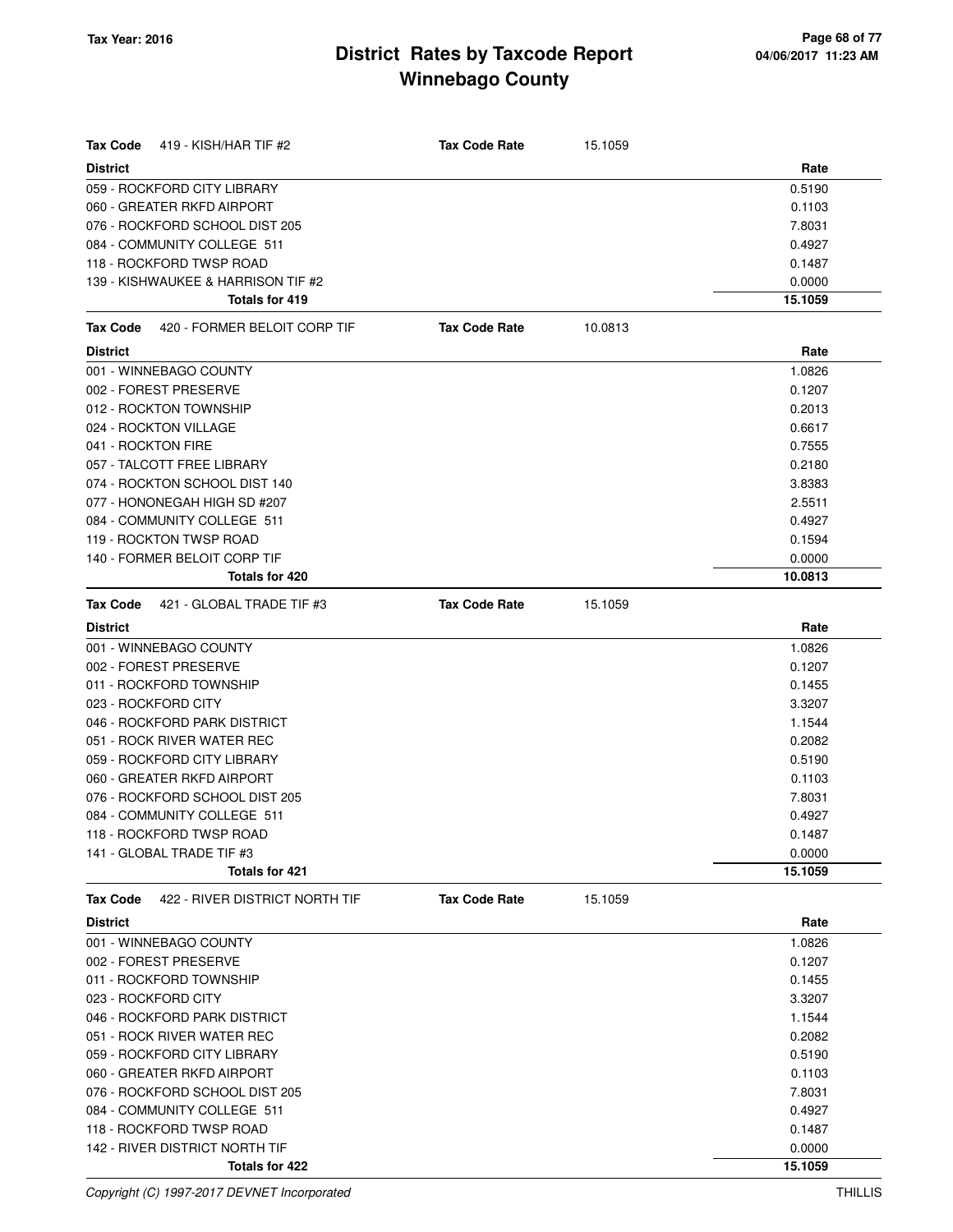| <b>Tax Code</b><br>423 - BROADWAY TIF            | <b>Tax Code Rate</b> | 15.1059 |         |
|--------------------------------------------------|----------------------|---------|---------|
| <b>District</b>                                  |                      |         | Rate    |
| 001 - WINNEBAGO COUNTY                           |                      |         | 1.0826  |
| 002 - FOREST PRESERVE                            |                      |         | 0.1207  |
| 011 - ROCKFORD TOWNSHIP                          |                      |         | 0.1455  |
| 023 - ROCKFORD CITY                              |                      |         | 3.3207  |
| 046 - ROCKFORD PARK DISTRICT                     |                      |         | 1.1544  |
| 051 - ROCK RIVER WATER REC                       |                      |         | 0.2082  |
| 059 - ROCKFORD CITY LIBRARY                      |                      |         | 0.5190  |
| 060 - GREATER RKFD AIRPORT                       |                      |         | 0.1103  |
| 076 - ROCKFORD SCHOOL DIST 205                   |                      |         | 7.8031  |
| 084 - COMMUNITY COLLEGE 511                      |                      |         | 0.4927  |
| 118 - ROCKFORD TWSP ROAD                         |                      |         | 0.1487  |
| 143 - BROADWAY TIF                               |                      |         | 0.0000  |
| <b>Totals for 423</b>                            |                      |         | 15.1059 |
| <b>Tax Code</b><br>424 - EAST RIVER TIF          | <b>Tax Code Rate</b> | 15.1059 |         |
| <b>District</b>                                  |                      |         | Rate    |
| 001 - WINNEBAGO COUNTY                           |                      |         | 1.0826  |
| 002 - FOREST PRESERVE                            |                      |         | 0.1207  |
| 011 - ROCKFORD TOWNSHIP                          |                      |         | 0.1455  |
| 023 - ROCKFORD CITY                              |                      |         | 3.3207  |
| 046 - ROCKFORD PARK DISTRICT                     |                      |         | 1.1544  |
| 051 - ROCK RIVER WATER REC                       |                      |         | 0.2082  |
| 059 - ROCKFORD CITY LIBRARY                      |                      |         | 0.5190  |
| 060 - GREATER RKFD AIRPORT                       |                      |         | 0.1103  |
| 076 - ROCKFORD SCHOOL DIST 205                   |                      |         | 7.8031  |
| 084 - COMMUNITY COLLEGE 511                      |                      |         | 0.4927  |
| 118 - ROCKFORD TWSP ROAD                         |                      |         | 0.1487  |
| 144 - EAST RIVER TIF                             |                      |         | 0.0000  |
| Totals for 424                                   |                      |         | 15.1059 |
|                                                  |                      |         |         |
| 425 - SUMNER ROAD / GROVE STREET TIF<br>Tax Code | <b>Tax Code Rate</b> | 10.7762 |         |
| <b>District</b>                                  |                      |         | Rate    |
| 001 - WINNEBAGO COUNTY                           |                      |         | 1.0826  |
| 002 - FOREST PRESERVE                            |                      |         | 0.1207  |
| 010 - PECATONICA TOWNSHIP                        |                      |         | 0.1821  |
| 022 - PECATONICA VILLAGE                         |                      |         | 0.3769  |
| 039 - PECATONICA FIRE                            |                      |         | 0.4412  |
| 047 - SUMNER PARK                                |                      |         | 0.1508  |
| 056 - PECATONICA LIBRARY                         |                      |         | 0.1950  |
| 080 - PECATONICA UNIT SD #321                    |                      |         | 7.4935  |
| 084 - COMMUNITY COLLEGE 511                      |                      |         | 0.4927  |
| 117 - PECATONICA TWSP ROAD                       |                      |         | 0.1866  |
| 124 - PE/SE MULTI TOWNSHIP                       |                      |         | 0.0541  |
| 145 - SUMNER ROAD / GROVE ST TIF                 |                      |         | 0.0000  |
| Totals for 425                                   |                      |         | 10.7762 |
| 426 - LOVES PARK CORPORATE CENTER T<br>Tax Code  | <b>Tax Code Rate</b> | 11.5664 |         |
| <b>District</b>                                  |                      |         | Rate    |
| 001 - WINNEBAGO COUNTY                           |                      |         | 1.0826  |
| 002 - FOREST PRESERVE                            |                      |         | 0.1207  |
| 011 - ROCKFORD TOWNSHIP                          |                      |         | 0.1455  |
| 019 - LOVES PARK CITY                            |                      |         | 0.0000  |
| 046 - ROCKFORD PARK DISTRICT                     |                      |         | 1.1544  |
| 051 - ROCK RIVER WATER REC                       |                      |         | 0.2082  |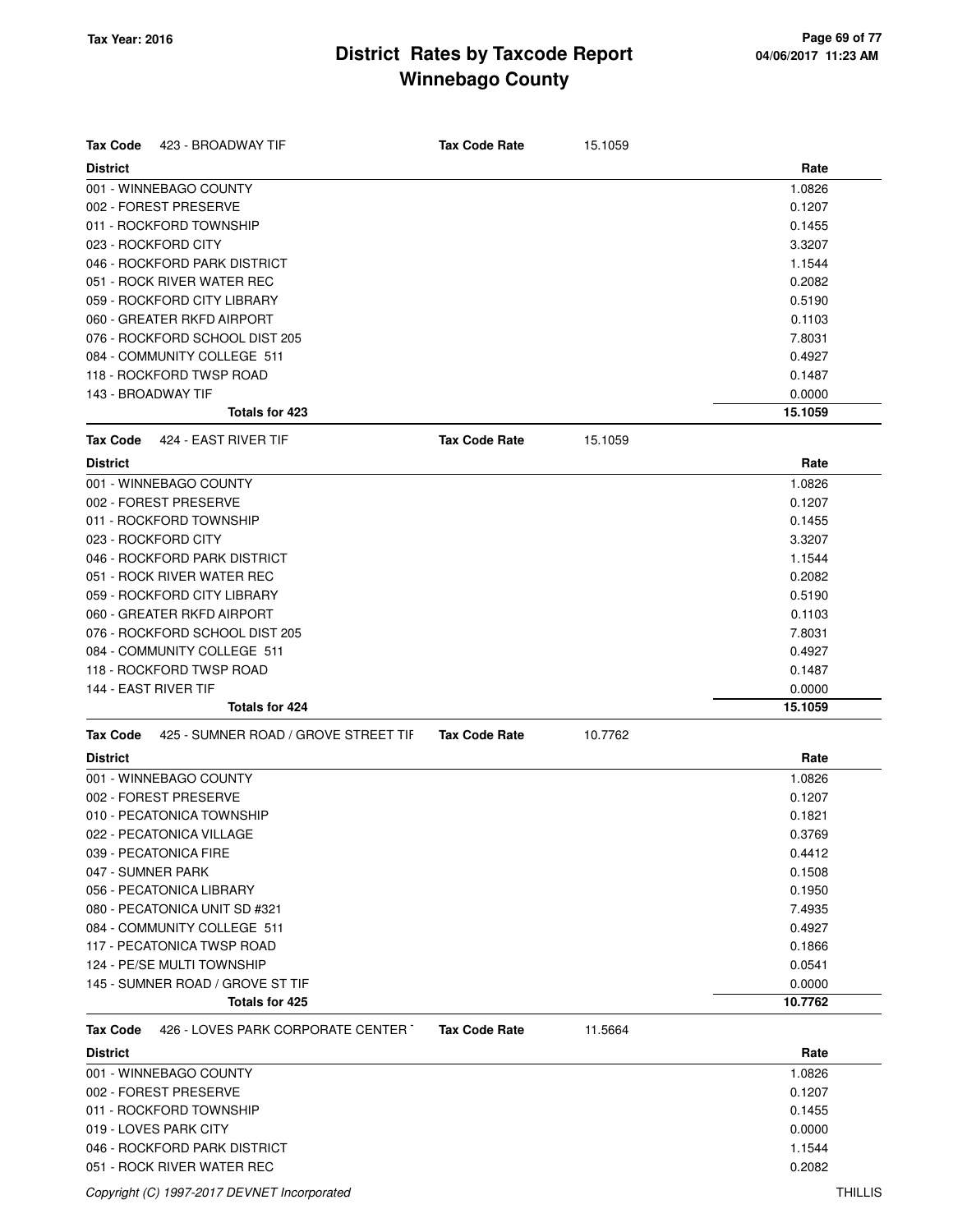| Tax Code<br>426 - LOVES PARK CORPORATE CENTER T          | <b>Tax Code Rate</b> | 11.5664 |                  |
|----------------------------------------------------------|----------------------|---------|------------------|
| <b>District</b>                                          |                      |         | Rate             |
| 055 - NORTH SUBURBAN LIBRARY                             |                      |         | 0.3002           |
| 060 - GREATER RKFD AIRPORT                               |                      |         | 0.1103           |
| 076 - ROCKFORD SCHOOL DIST 205                           |                      |         | 7.8031           |
| 084 - COMMUNITY COLLEGE 511                              |                      |         | 0.4927           |
| 118 - ROCKFORD TWSP ROAD                                 |                      |         | 0.1487           |
| 146 - LOVES PARK CORP CENTER TIF                         |                      |         | 0.0000           |
| Totals for 426                                           |                      |         | 11.5664          |
| Tax Code<br>427 - LOVES PARK CORPORATE CENTER T          | <b>Tax Code Rate</b> | 11.2226 |                  |
| <b>District</b>                                          |                      |         | Rate             |
| 001 - WINNEBAGO COUNTY                                   |                      |         | 1.0826           |
| 002 - FOREST PRESERVE                                    |                      |         | 0.1207           |
| 006 - HARLEM TOWNSHIP                                    |                      |         | 0.1116           |
| 019 - LOVES PARK CITY                                    |                      |         | 0.0000           |
| 046 - ROCKFORD PARK DISTRICT                             |                      |         | 1.1544           |
| 055 - NORTH SUBURBAN LIBRARY                             |                      |         | 0.3002           |
| 060 - GREATER RKFD AIRPORT                               |                      |         | 0.1103           |
| 076 - ROCKFORD SCHOOL DIST 205                           |                      |         | 7.8031           |
| 084 - COMMUNITY COLLEGE 511                              |                      |         | 0.4927           |
| 113 - HARLEM TWSP ROAD                                   |                      |         | 0.0470           |
| 146 - LOVES PARK CORP CENTER TIF                         |                      |         | 0.0000           |
| Totals for 427                                           |                      |         | 11.2226          |
| 428 - LOVES PARK CORPORATE CENTER T<br>Tax Code          | <b>Tax Code Rate</b> | 11.4308 |                  |
| <b>District</b>                                          |                      |         | Rate             |
| 001 - WINNEBAGO COUNTY                                   |                      |         | 1.0826           |
| 002 - FOREST PRESERVE                                    |                      |         | 0.1207           |
| 006 - HARLEM TOWNSHIP                                    |                      |         | 0.1116           |
| 019 - LOVES PARK CITY                                    |                      |         | 0.0000           |
| 046 - ROCKFORD PARK DISTRICT                             |                      |         | 1.1544           |
| 051 - ROCK RIVER WATER REC                               |                      |         | 0.2082           |
| 055 - NORTH SUBURBAN LIBRARY                             |                      |         | 0.3002           |
| 060 - GREATER RKFD AIRPORT                               |                      |         | 0.1103           |
| 076 - ROCKFORD SCHOOL DIST 205                           |                      |         | 7.8031           |
| 084 - COMMUNITY COLLEGE 511                              |                      |         | 0.4927           |
| 113 - HARLEM TWSP ROAD                                   |                      |         | 0.0470           |
| 146 - LOVES PARK CORP CENTER TIF                         |                      |         | 0.0000           |
| Totals for 428                                           |                      |         | 11.4308          |
| 429 - Weststone Industrial Business Park TIF<br>Tax Code | <b>Tax Code Rate</b> | 10.8261 |                  |
| <b>District</b>                                          |                      |         | Rate             |
| 001 - WINNEBAGO COUNTY                                   |                      |         | 1.0826           |
| 002 - FOREST PRESERVE                                    |                      |         | 0.1207           |
| 006 - HARLEM TOWNSHIP                                    |                      |         | 0.1116           |
| 020 - MACHESNEY PARK VILLAGE                             |                      |         | 0.0000           |
| 035 - HARLEM-ROSCOE FIRE                                 |                      |         | 0.7579           |
| 055 - NORTH SUBURBAN LIBRARY                             |                      |         | 0.3002           |
| 060 - GREATER RKFD AIRPORT                               |                      |         | 0.1103           |
| 076 - ROCKFORD SCHOOL DIST 205                           |                      |         | 7.8031           |
| 084 - COMMUNITY COLLEGE 511<br>113 - HARLEM TWSP ROAD    |                      |         | 0.4927<br>0.0470 |
| 147 - WESTSTONE TIF                                      |                      |         | 0.0000           |
| Totals for 429                                           |                      |         | 10.8261          |
|                                                          |                      |         |                  |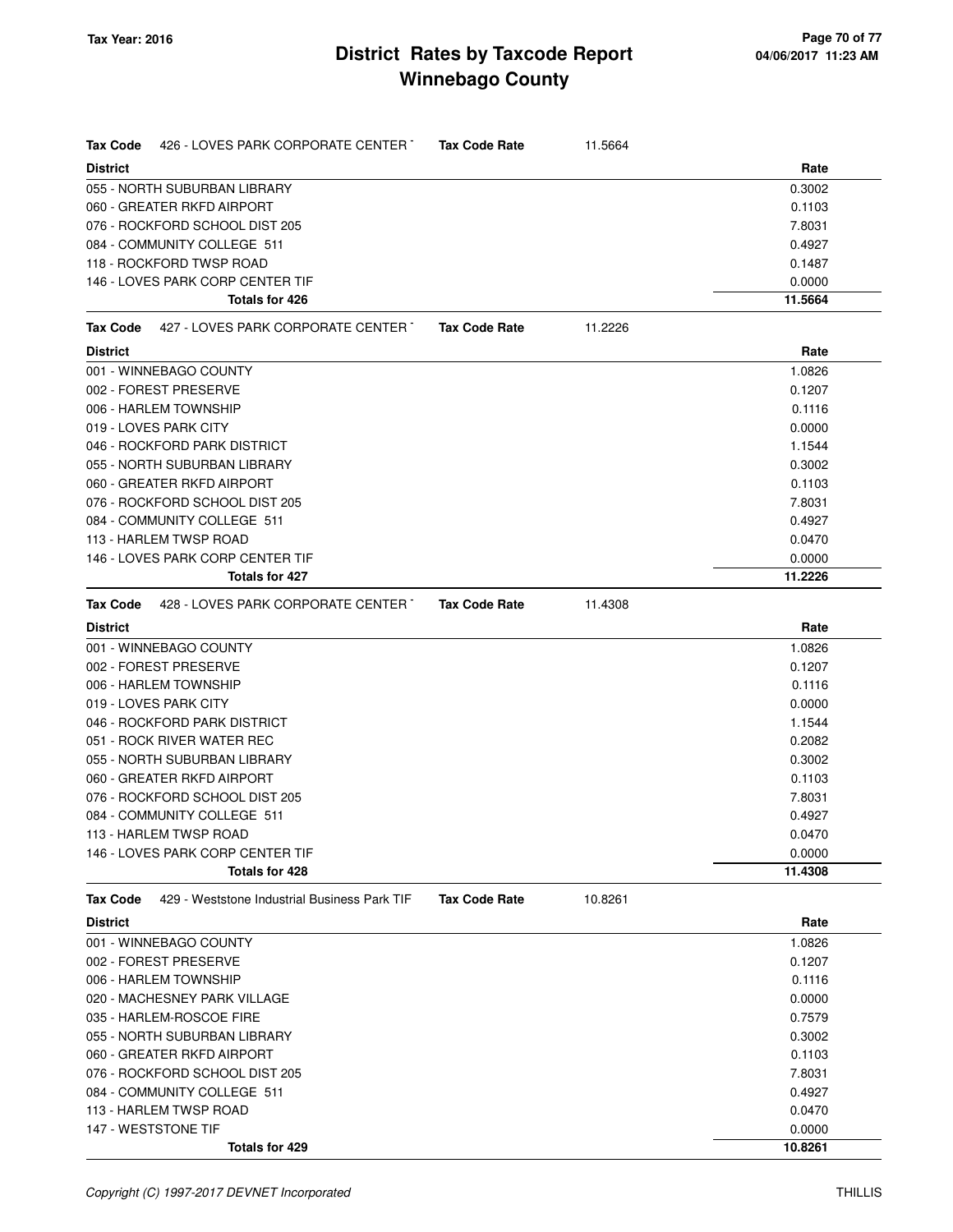| <b>Tax Code</b>                                          | <b>Tax Code Rate</b> |         |                   |
|----------------------------------------------------------|----------------------|---------|-------------------|
| 430 -<br><b>District</b>                                 |                      | 11.0343 | Rate              |
| 001 - WINNEBAGO COUNTY                                   |                      |         | 1.0826            |
| 002 - FOREST PRESERVE                                    |                      |         | 0.1207            |
| 006 - HARLEM TOWNSHIP                                    |                      |         | 0.1116            |
| 020 - MACHESNEY PARK VILLAGE                             |                      |         | 0.0000            |
| 035 - HARLEM-ROSCOE FIRE                                 |                      |         | 0.7579            |
| 051 - ROCK RIVER WATER REC                               |                      |         | 0.2082            |
| 055 - NORTH SUBURBAN LIBRARY                             |                      |         | 0.3002            |
| 060 - GREATER RKFD AIRPORT                               |                      |         | 0.1103            |
| 076 - ROCKFORD SCHOOL DIST 205                           |                      |         | 7.8031            |
| 084 - COMMUNITY COLLEGE 511                              |                      |         | 0.4927            |
| 113 - HARLEM TWSP ROAD                                   |                      |         | 0.0470            |
| 147 - WESTSTONE TIF                                      |                      |         | 0.0000            |
| <b>Totals for 430</b>                                    |                      |         | 11.0343           |
| 431 - Weststone Industrial Business Park TIF<br>Tax Code | <b>Tax Code Rate</b> | 11.0343 |                   |
|                                                          |                      |         |                   |
| <b>District</b>                                          |                      |         | Rate              |
| 001 - WINNEBAGO COUNTY                                   |                      |         | 1.0826            |
| 002 - FOREST PRESERVE                                    |                      |         | 0.1207            |
| 006 - HARLEM TOWNSHIP                                    |                      |         | 0.1116            |
| 035 - HARLEM-ROSCOE FIRE                                 |                      |         | 0.7579            |
| 051 - ROCK RIVER WATER REC                               |                      |         | 0.2082            |
| 055 - NORTH SUBURBAN LIBRARY                             |                      |         | 0.3002            |
| 060 - GREATER RKFD AIRPORT                               |                      |         | 0.1103            |
| 076 - ROCKFORD SCHOOL DIST 205                           |                      |         | 7.8031            |
| 084 - COMMUNITY COLLEGE 511                              |                      |         | 0.4927            |
| 113 - HARLEM TWSP ROAD                                   |                      |         | 0.0470            |
| 147 - WESTSTONE TIF<br><b>Totals for 431</b>             |                      |         | 0.0000<br>11.0343 |
|                                                          |                      |         |                   |
| 432 - Weststone Industrial Business Park TIF<br>Tax Code | <b>Tax Code Rate</b> | 10.8261 |                   |
| <b>District</b>                                          |                      |         | Rate              |
| 001 - WINNEBAGO COUNTY                                   |                      |         | 1.0826            |
| 002 - FOREST PRESERVE                                    |                      |         | 0.1207            |
| 006 - HARLEM TOWNSHIP                                    |                      |         | 0.1116            |
| 035 - HARLEM-ROSCOE FIRE                                 |                      |         | 0.7579            |
| 055 - NORTH SUBURBAN LIBRARY                             |                      |         | 0.3002            |
| 060 - GREATER RKFD AIRPORT                               |                      |         | 0.1103            |
| 076 - ROCKFORD SCHOOL DIST 205                           |                      |         | 7.8031            |
| 084 - COMMUNITY COLLEGE 511                              |                      |         | 0.4927            |
| 113 - HARLEM TWSP ROAD                                   |                      |         | 0.0470            |
| 147 - WESTSTONE TIF<br><b>Totals for 432</b>             |                      |         | 0.0000            |
|                                                          |                      |         | 10.8261           |
| 433 - North Willow Creek Ind Business Park T<br>Tax Code | <b>Tax Code Rate</b> | 11.4960 |                   |
| <b>District</b>                                          |                      |         | Rate              |
| 001 - WINNEBAGO COUNTY                                   |                      |         | 1.0826            |
| 002 - FOREST PRESERVE                                    |                      |         | 0.1207            |
| 006 - HARLEM TOWNSHIP                                    |                      |         | 0.1116            |
| 020 - MACHESNEY PARK VILLAGE                             |                      |         | 0.0000            |
| 035 - HARLEM-ROSCOE FIRE                                 |                      |         | 0.7579            |
| 051 - ROCK RIVER WATER REC                               |                      |         | 0.2082            |
| 055 - NORTH SUBURBAN LIBRARY                             |                      |         | 0.3002            |
| 060 - GREATER RKFD AIRPORT                               |                      |         | 0.1103            |
| 070 - HARLEM SCHOOL DIST 122                             |                      |         | 8.2648            |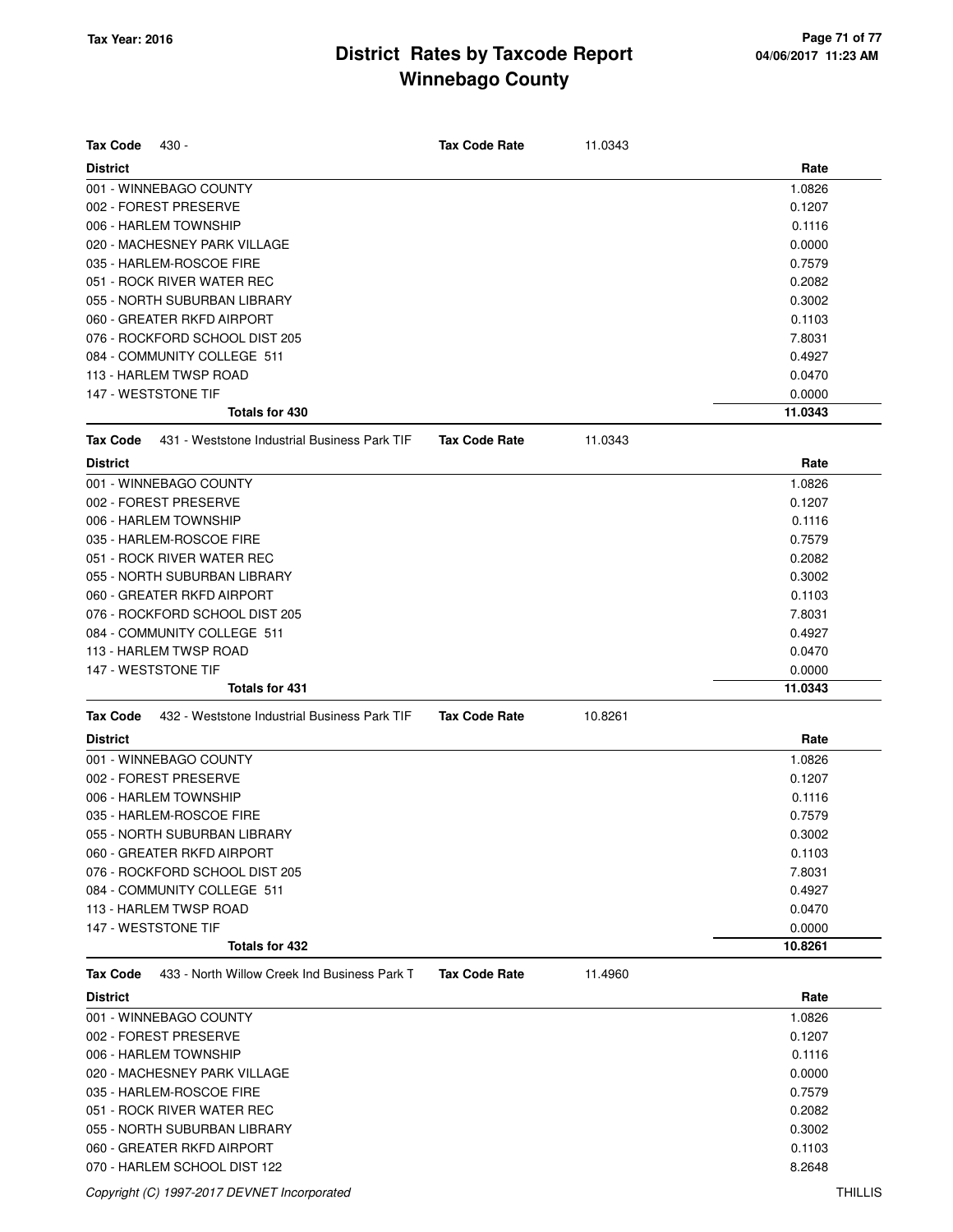| <b>Tax Code</b> | 433 - North Willow Creek Ind Business Park T | <b>Tax Code Rate</b> | 11.4960 |         |
|-----------------|----------------------------------------------|----------------------|---------|---------|
| <b>District</b> |                                              |                      |         | Rate    |
|                 | 084 - COMMUNITY COLLEGE 511                  |                      |         | 0.4927  |
|                 | 113 - HARLEM TWSP ROAD                       |                      |         | 0.0470  |
|                 | 148 - NORTH WILLOW CREEK TIF                 |                      |         | 0.0000  |
|                 | Totals for 433                               |                      |         | 11.4960 |
| <b>Tax Code</b> | 434 - South Willow Creek Ind Business Park 1 | <b>Tax Code Rate</b> | 11.4960 |         |
| <b>District</b> |                                              |                      |         | Rate    |
|                 | 001 - WINNEBAGO COUNTY                       |                      |         | 1.0826  |
|                 | 002 - FOREST PRESERVE                        |                      |         | 0.1207  |
|                 | 006 - HARLEM TOWNSHIP                        |                      |         | 0.1116  |
|                 | 035 - HARLEM-ROSCOE FIRE                     |                      |         | 0.7579  |
|                 | 051 - ROCK RIVER WATER REC                   |                      |         | 0.2082  |
|                 | 055 - NORTH SUBURBAN LIBRARY                 |                      |         | 0.3002  |
|                 | 060 - GREATER RKFD AIRPORT                   |                      |         | 0.1103  |
|                 | 070 - HARLEM SCHOOL DIST 122                 |                      |         | 8.2648  |
|                 | 084 - COMMUNITY COLLEGE 511                  |                      |         | 0.4927  |
|                 | 113 - HARLEM TWSP ROAD                       |                      |         | 0.0470  |
|                 | 149 - SOUTH WILLOW CREEK TIF                 |                      |         | 0.0000  |
|                 | <b>Totals for 434</b>                        |                      |         | 11.4960 |
| <b>Tax Code</b> | 435 -                                        | <b>Tax Code Rate</b> | 11.4960 |         |
| <b>District</b> |                                              |                      |         | Rate    |
|                 | 001 - WINNEBAGO COUNTY                       |                      |         | 1.0826  |
|                 | 002 - FOREST PRESERVE                        |                      |         | 0.1207  |
|                 | 006 - HARLEM TOWNSHIP                        |                      |         | 0.1116  |
|                 | 020 - MACHESNEY PARK VILLAGE                 |                      |         | 0.0000  |
|                 | 035 - HARLEM-ROSCOE FIRE                     |                      |         | 0.7579  |
|                 | 051 - ROCK RIVER WATER REC                   |                      |         | 0.2082  |
|                 | 055 - NORTH SUBURBAN LIBRARY                 |                      |         | 0.3002  |
|                 | 060 - GREATER RKFD AIRPORT                   |                      |         | 0.1103  |
|                 | 070 - HARLEM SCHOOL DIST 122                 |                      |         | 8.2648  |
|                 | 084 - COMMUNITY COLLEGE 511                  |                      |         | 0.4927  |
|                 | 113 - HARLEM TWSP ROAD                       |                      |         | 0.0470  |
|                 | 149 - SOUTH WILLOW CREEK TIF                 |                      |         | 0.0000  |
|                 | Totals for 435                               |                      |         | 11.4960 |
| <b>Tax Code</b> | 438 - I-39 / BAXTER ROAD TIF                 | <b>Tax Code Rate</b> | 11.1005 |         |
| <b>District</b> |                                              |                      |         | Rate    |
|                 | 001 - WINNEBAGO COUNTY                       |                      |         | 1.0826  |
|                 | 002 - FOREST PRESERVE                        |                      |         | 0.1207  |
|                 | 011 - ROCKFORD TOWNSHIP                      |                      |         | 0.1455  |
|                 | 036 - NEW MILFORD FIRE                       |                      |         | 0.7996  |
|                 | 054 - CHERRY VALLEY LIBRARY                  |                      |         | 0.3973  |
|                 | 060 - GREATER RKFD AIRPORT                   |                      |         | 0.1103  |
|                 | 076 - ROCKFORD SCHOOL DIST 205               |                      |         | 7.8031  |
|                 | 084 - COMMUNITY COLLEGE 511                  |                      |         | 0.4927  |
|                 | 118 - ROCKFORD TWSP ROAD                     |                      |         | 0.1487  |
|                 | 151 - I-39 / BAXTER ROAD TIF                 |                      |         | 0.0000  |
|                 | Totals for 438                               |                      |         | 11.1005 |
| <b>Tax Code</b> | 439 - I-39 / BAXTER ROAD TIF                 | <b>Tax Code Rate</b> | 11.3186 |         |
| <b>District</b> |                                              |                      |         | Rate    |
|                 | 001 - WINNEBAGO COUNTY                       |                      |         | 1.0826  |
|                 | 002 - FOREST PRESERVE                        |                      |         | 0.1207  |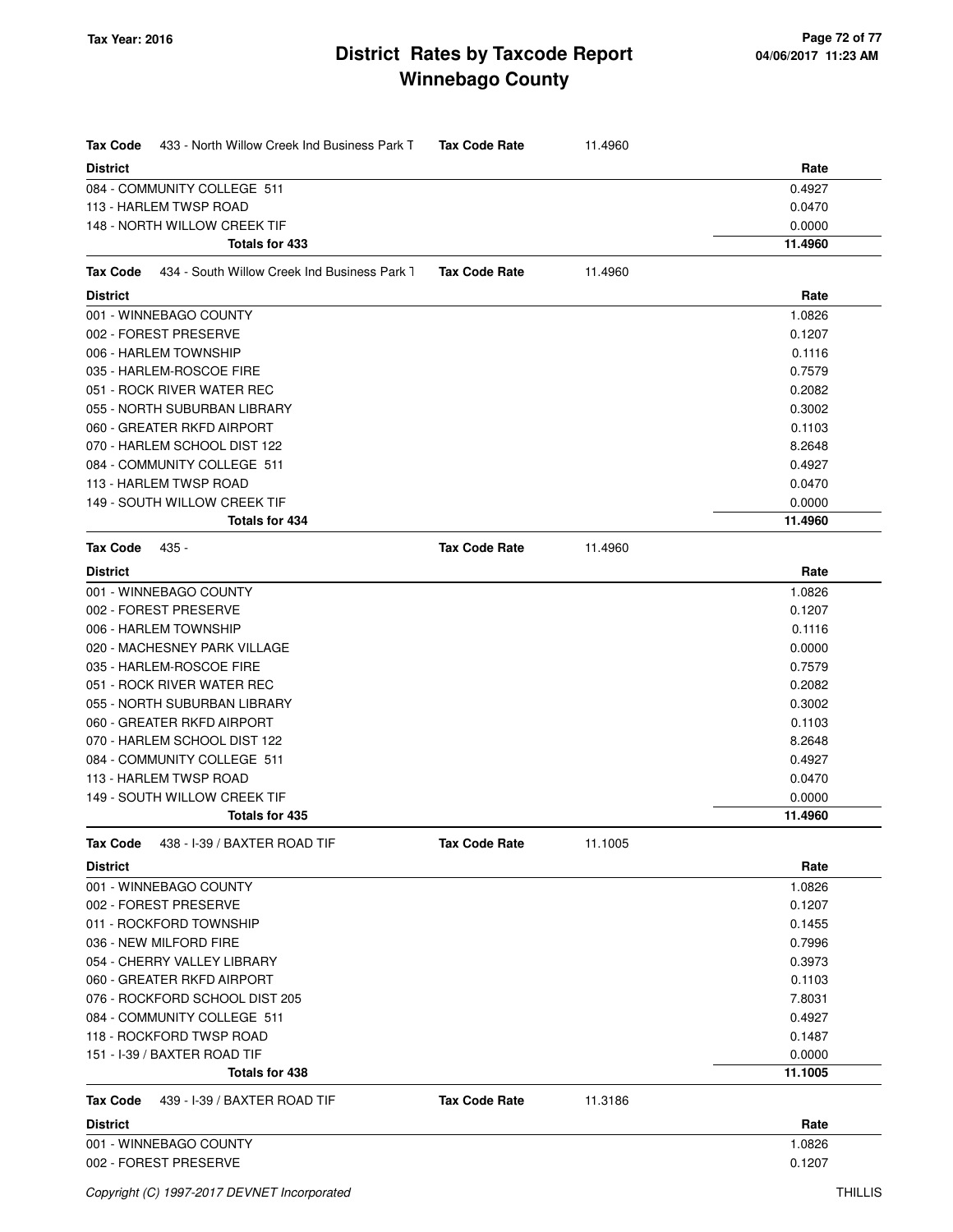| Tax Code<br>439 - I-39 / BAXTER ROAD TIF | <b>Tax Code Rate</b> | 11.3186 |         |
|------------------------------------------|----------------------|---------|---------|
| <b>District</b>                          |                      |         | Rate    |
| 011 - ROCKFORD TOWNSHIP                  |                      |         | 0.1455  |
| 017 - CHERRY VALLEY VILLAGE              |                      |         | 0.0000  |
| 031 - CHERRY VALLEY FIRE                 |                      |         | 1.0177  |
| 054 - CHERRY VALLEY LIBRARY              |                      |         | 0.3973  |
| 060 - GREATER RKFD AIRPORT               |                      |         | 0.1103  |
| 076 - ROCKFORD SCHOOL DIST 205           |                      |         | 7.8031  |
| 084 - COMMUNITY COLLEGE 511              |                      |         | 0.4927  |
| 118 - ROCKFORD TWSP ROAD                 |                      |         | 0.1487  |
| 151 - I-39 / BAXTER ROAD TIF             |                      |         | 0.0000  |
| <b>Totals for 439</b>                    |                      |         | 11.3186 |
| <b>Tax Code</b><br>440 -                 | <b>Tax Code Rate</b> | 11.4382 |         |
| <b>District</b>                          |                      |         | Rate    |
| 001 - WINNEBAGO COUNTY                   |                      |         | 1.0826  |
| 002 - FOREST PRESERVE                    |                      |         | 0.1207  |
| 004 - CHERRY VALLEY TOWNSHIP             |                      |         | 0.1404  |
| 017 - CHERRY VALLEY VILLAGE              |                      |         | 0.0000  |
| 031 - CHERRY VALLEY FIRE                 |                      |         | 1.0177  |
| 054 - CHERRY VALLEY LIBRARY              |                      |         | 0.3973  |
| 060 - GREATER RKFD AIRPORT               |                      |         | 0.1103  |
| 076 - ROCKFORD SCHOOL DIST 205           |                      |         | 7.8031  |
| 084 - COMMUNITY COLLEGE 511              |                      |         | 0.4927  |
| 111 - CHERRY VALLEY TWSP ROAD            |                      |         | 0.2734  |
| 151 - I-39 / BAXTER ROAD TIF             |                      |         | 0.0000  |
| Totals for 440                           |                      |         | 11.4382 |
| Tax Code<br>441 - I-39 / BAXTER ROAD TIF | <b>Tax Code Rate</b> | 11.1005 |         |
| <b>District</b>                          |                      |         | Rate    |
| 001 - WINNEBAGO COUNTY                   |                      |         | 1.0826  |
| 002 - FOREST PRESERVE                    |                      |         | 0.1207  |
| 011 - ROCKFORD TOWNSHIP                  |                      |         | 0.1455  |
| 021 - NEW MILFORD VILLAGE                |                      |         | 0.0000  |
| 036 - NEW MILFORD FIRE                   |                      |         | 0.7996  |
| 054 - CHERRY VALLEY LIBRARY              |                      |         | 0.3973  |
| 060 - GREATER RKFD AIRPORT               |                      |         | 0.1103  |
| 076 - ROCKFORD SCHOOL DIST 205           |                      |         | 7.8031  |
| 084 - COMMUNITY COLLEGE 511              |                      |         | 0.4927  |
| 118 - ROCKFORD TWSP ROAD                 |                      |         | 0.1487  |
| 151 - I-39 / BAXTER ROAD TIF             |                      |         | 0.0000  |
| <b>Totals for 441</b>                    |                      |         | 11.1005 |
| 442 - ZENITH CUTTER TIF<br>Tax Code      | <b>Tax Code Rate</b> | 11.8925 |         |
| <b>District</b>                          |                      |         | Rate    |
| 001 - WINNEBAGO COUNTY                   |                      |         | 1.0826  |
| 002 - FOREST PRESERVE                    |                      |         | 0.1207  |
| 006 - HARLEM TOWNSHIP                    |                      |         | 0.1116  |
| 019 - LOVES PARK CITY                    |                      |         | 0.0000  |
| 046 - ROCKFORD PARK DISTRICT             |                      |         | 1.1544  |
| 051 - ROCK RIVER WATER REC               |                      |         | 0.2082  |
| 055 - NORTH SUBURBAN LIBRARY             |                      |         | 0.3002  |
| 060 - GREATER RKFD AIRPORT               |                      |         | 0.1103  |
| 070 - HARLEM SCHOOL DIST 122             |                      |         | 8.2648  |
| 084 - COMMUNITY COLLEGE 511              |                      |         | 0.4927  |
| 113 - HARLEM TWSP ROAD                   |                      |         | 0.0470  |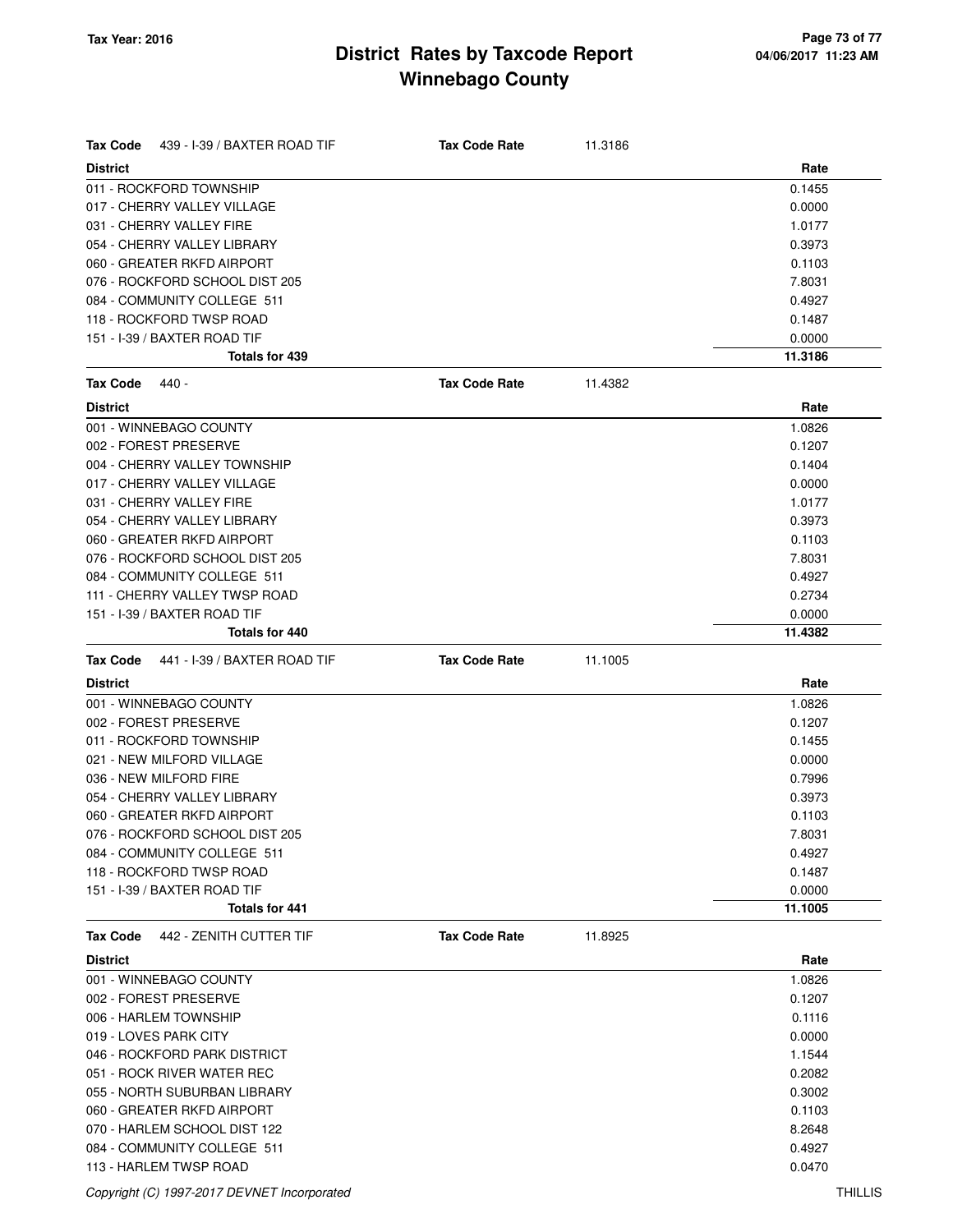| Tax Code<br>442 - ZENITH CUTTER TIF                            | <b>Tax Code Rate</b> | 11.8925 |         |
|----------------------------------------------------------------|----------------------|---------|---------|
| <b>District</b>                                                |                      |         | Rate    |
| 152 - ZENITH CUTTER TIF                                        |                      |         | 0.0000  |
| Totals for 442                                                 |                      |         | 11.8925 |
| 443 - SPRING CREEK LAKES TIF<br>Tax Code                       | <b>Tax Code Rate</b> | 10.0682 |         |
| <b>District</b>                                                |                      |         | Rate    |
| 001 - WINNEBAGO COUNTY                                         |                      |         | 1.0826  |
| 002 - FOREST PRESERVE                                          |                      |         | 0.1207  |
| 006 - HARLEM TOWNSHIP                                          |                      |         | 0.1116  |
| 019 - LOVES PARK CITY                                          |                      |         | 0.0000  |
|                                                                |                      |         |         |
| 055 - NORTH SUBURBAN LIBRARY                                   |                      |         | 0.3002  |
| 060 - GREATER RKFD AIRPORT                                     |                      |         | 0.1103  |
| 076 - ROCKFORD SCHOOL DIST 205                                 |                      |         | 7.8031  |
| 084 - COMMUNITY COLLEGE 511                                    |                      |         | 0.4927  |
| 113 - HARLEM TWSP ROAD                                         |                      |         | 0.0470  |
| 153 - SPRING CREEK LAKES TIF                                   |                      |         | 0.0000  |
| <b>Totals for 443</b>                                          |                      |         | 10.0682 |
| <b>Tax Code</b><br>444 - SPRING CREEK LAKES TIF                | <b>Tax Code Rate</b> | 11.4308 |         |
| <b>District</b>                                                |                      |         | Rate    |
| 001 - WINNEBAGO COUNTY                                         |                      |         | 1.0826  |
| 002 - FOREST PRESERVE                                          |                      |         | 0.1207  |
| 006 - HARLEM TOWNSHIP                                          |                      |         | 0.1116  |
| 019 - LOVES PARK CITY                                          |                      |         | 0.0000  |
| 046 - ROCKFORD PARK DISTRICT                                   |                      |         | 1.1544  |
| 051 - ROCK RIVER WATER REC                                     |                      |         | 0.2082  |
| 055 - NORTH SUBURBAN LIBRARY                                   |                      |         | 0.3002  |
| 060 - GREATER RKFD AIRPORT                                     |                      |         | 0.1103  |
| 076 - ROCKFORD SCHOOL DIST 205                                 |                      |         | 7.8031  |
| 084 - COMMUNITY COLLEGE 511                                    |                      |         | 0.4927  |
| 113 - HARLEM TWSP ROAD                                         |                      |         | 0.0470  |
| 153 - SPRING CREEK LAKES TIF                                   |                      |         | 0.0000  |
| <b>Totals for 444</b>                                          |                      |         | 11.4308 |
| 447 - Former Warner Electric Brake & Clutch<br><b>Tax Code</b> | <b>Tax Code Rate</b> | 10.5617 |         |
| <b>District</b>                                                |                      |         | Rate    |
| 001 - WINNEBAGO COUNTY                                         |                      |         | 1.0826  |
| 002 - FOREST PRESERVE                                          |                      |         | 0.1207  |
| 013 - ROSCOE TOWNSHIP                                          |                      |         | 0.1472  |
| 025 - ROSCOE VILLAGE                                           |                      |         | 0.6578  |
| 035 - HARLEM-ROSCOE FIRE                                       |                      |         | 0.7579  |
| 055 - NORTH SUBURBAN LIBRARY                                   |                      |         | 0.3002  |
| 071 - KINNIKINNICK SD #131                                     |                      |         | 4.2703  |
| 077 - HONONEGAH HIGH SD #207                                   |                      |         | 2.5511  |
| 084 - COMMUNITY COLLEGE 511                                    |                      |         | 0.4927  |
| 120 - ROSCOE TWSP ROAD                                         |                      |         | 0.1812  |
| 154 - FORMER WARNER ELECTRIC TIF                               |                      |         | 0.0000  |
| Totals for 447                                                 |                      |         | 10.5617 |
|                                                                |                      |         |         |
| Tax Code<br>448 - SPRING CREEK LAKES TIF                       | <b>Tax Code Rate</b> | 11.5664 |         |
| <b>District</b>                                                |                      |         | Rate    |
| 001 - WINNEBAGO COUNTY                                         |                      |         | 1.0826  |
| 002 - FOREST PRESERVE                                          |                      |         | 0.1207  |
| 011 - ROCKFORD TOWNSHIP                                        |                      |         | 0.1455  |
| 019 - LOVES PARK CITY                                          |                      |         | 0.0000  |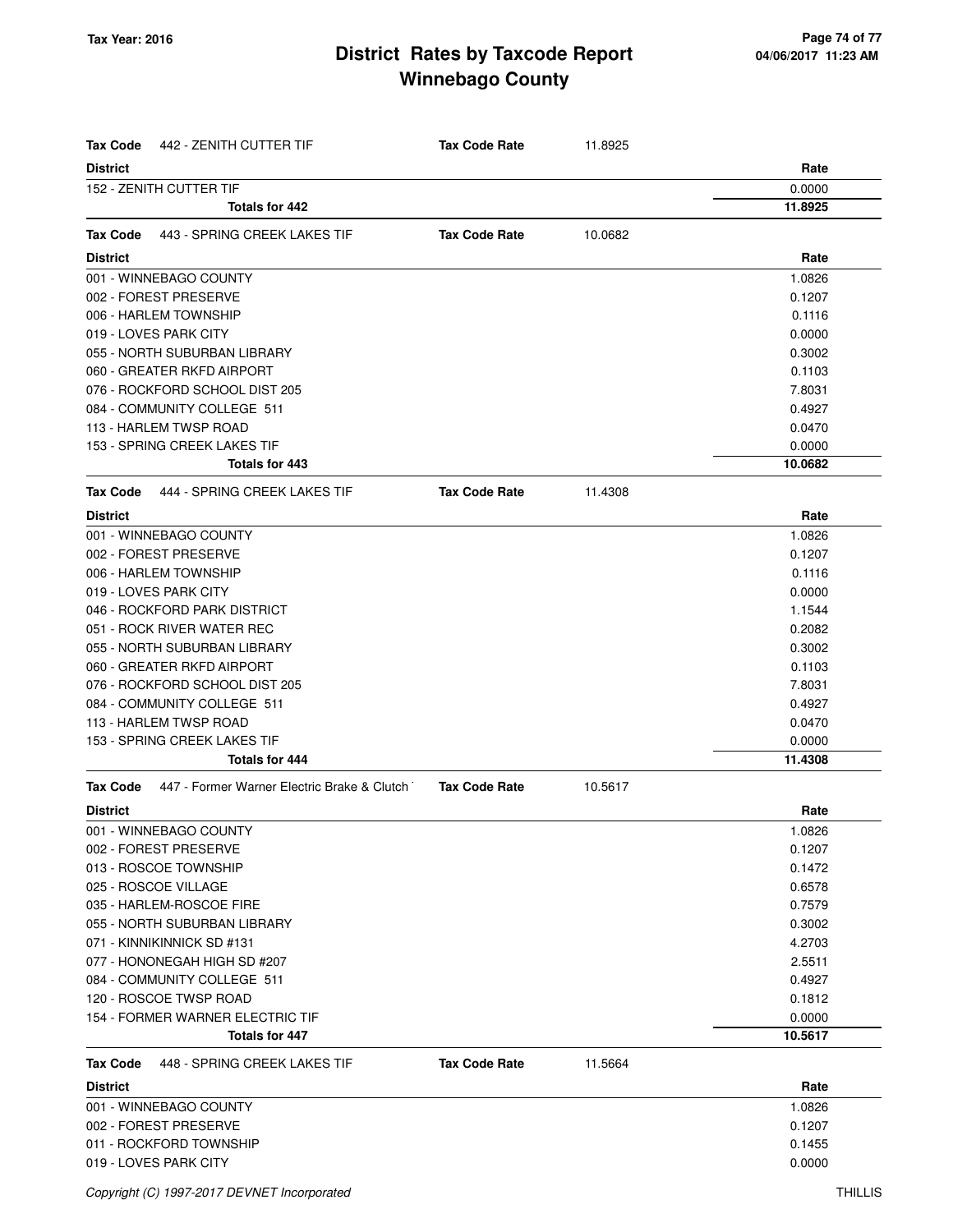| <b>Tax Code</b><br>448 - SPRING CREEK LAKES TIF | <b>Tax Code Rate</b> | 11.5664 |                  |
|-------------------------------------------------|----------------------|---------|------------------|
| <b>District</b>                                 |                      |         | Rate             |
| 046 - ROCKFORD PARK DISTRICT                    |                      |         | 1.1544           |
| 051 - ROCK RIVER WATER REC                      |                      |         | 0.2082           |
| 055 - NORTH SUBURBAN LIBRARY                    |                      |         | 0.3002           |
| 060 - GREATER RKFD AIRPORT                      |                      |         | 0.1103           |
| 076 - ROCKFORD SCHOOL DIST 205                  |                      |         | 7.8031           |
| 084 - COMMUNITY COLLEGE 511                     |                      |         | 0.4927           |
| 118 - ROCKFORD TWSP ROAD                        |                      |         | 0.1487           |
| 153 - SPRING CREEK LAKES TIF                    |                      |         | 0.0000           |
| Totals for 448                                  |                      |         | 11.5664          |
| 450 - JEFFERSON / NORTH 3RD ST TIF<br>Tax Code  | <b>Tax Code Rate</b> | 15.1059 |                  |
| <b>District</b>                                 |                      |         | Rate             |
| 001 - WINNEBAGO COUNTY                          |                      |         | 1.0826           |
| 002 - FOREST PRESERVE                           |                      |         | 0.1207           |
| 011 - ROCKFORD TOWNSHIP                         |                      |         | 0.1455           |
| 023 - ROCKFORD CITY                             |                      |         | 3.3207           |
| 046 - ROCKFORD PARK DISTRICT                    |                      |         | 1.1544           |
| 051 - ROCK RIVER WATER REC                      |                      |         | 0.2082           |
| 059 - ROCKFORD CITY LIBRARY                     |                      |         | 0.5190           |
| 060 - GREATER RKFD AIRPORT                      |                      |         | 0.1103           |
| 076 - ROCKFORD SCHOOL DIST 205                  |                      |         | 7.8031           |
| 084 - COMMUNITY COLLEGE 511                     |                      |         | 0.4927           |
| 118 - ROCKFORD TWSP ROAD                        |                      |         | 0.1487           |
| 157 - JEFFERSON / NORTH 3RD ST TIF              |                      |         | 0.0000           |
| Totals for 450                                  |                      |         | 15.1059          |
| <b>Tax Code</b><br>$451 -$                      | <b>Tax Code Rate</b> | 15.1059 |                  |
| <b>District</b>                                 |                      |         | Rate             |
| 001 - WINNEBAGO COUNTY                          |                      |         | 1.0826           |
| 002 - FOREST PRESERVE                           |                      |         | 0.1207           |
| 011 - ROCKFORD TOWNSHIP                         |                      |         | 0.1455           |
| 023 - ROCKFORD CITY                             |                      |         | 3.3207           |
| 046 - ROCKFORD PARK DISTRICT                    |                      |         | 1.1544           |
| 051 - ROCK RIVER WATER REC                      |                      |         | 0.2082           |
| 059 - ROCKFORD CITY LIBRARY                     |                      |         | 0.5190           |
| 060 - GREATER RKFD AIRPORT                      |                      |         | 0.1103           |
| 076 - ROCKFORD SCHOOL DIST 205                  |                      |         | 7.8031           |
| 084 - COMMUNITY COLLEGE 511                     |                      |         | 0.4927           |
| 118 - ROCKFORD TWSP ROAD                        |                      |         | 0.1487           |
| 159 - MULFORD & EAST STATE STREET TIF           |                      |         | 0.0000           |
| <b>Totals for 451</b>                           |                      |         | 15.1059          |
| 452 - I-39 / BAXTER ROAD TIF<br>Tax Code        | <b>Tax Code Rate</b> | 11.1005 |                  |
| <b>District</b>                                 |                      |         | Rate             |
| 001 - WINNEBAGO COUNTY                          |                      |         | 1.0826           |
| 002 - FOREST PRESERVE                           |                      |         | 0.1207           |
| 011 - ROCKFORD TOWNSHIP                         |                      |         | 0.1455           |
| 017 - CHERRY VALLEY VILLAGE                     |                      |         | 0.0000           |
| 036 - NEW MILFORD FIRE                          |                      |         |                  |
|                                                 |                      |         |                  |
| 054 - CHERRY VALLEY LIBRARY                     |                      |         | 0.7996<br>0.3973 |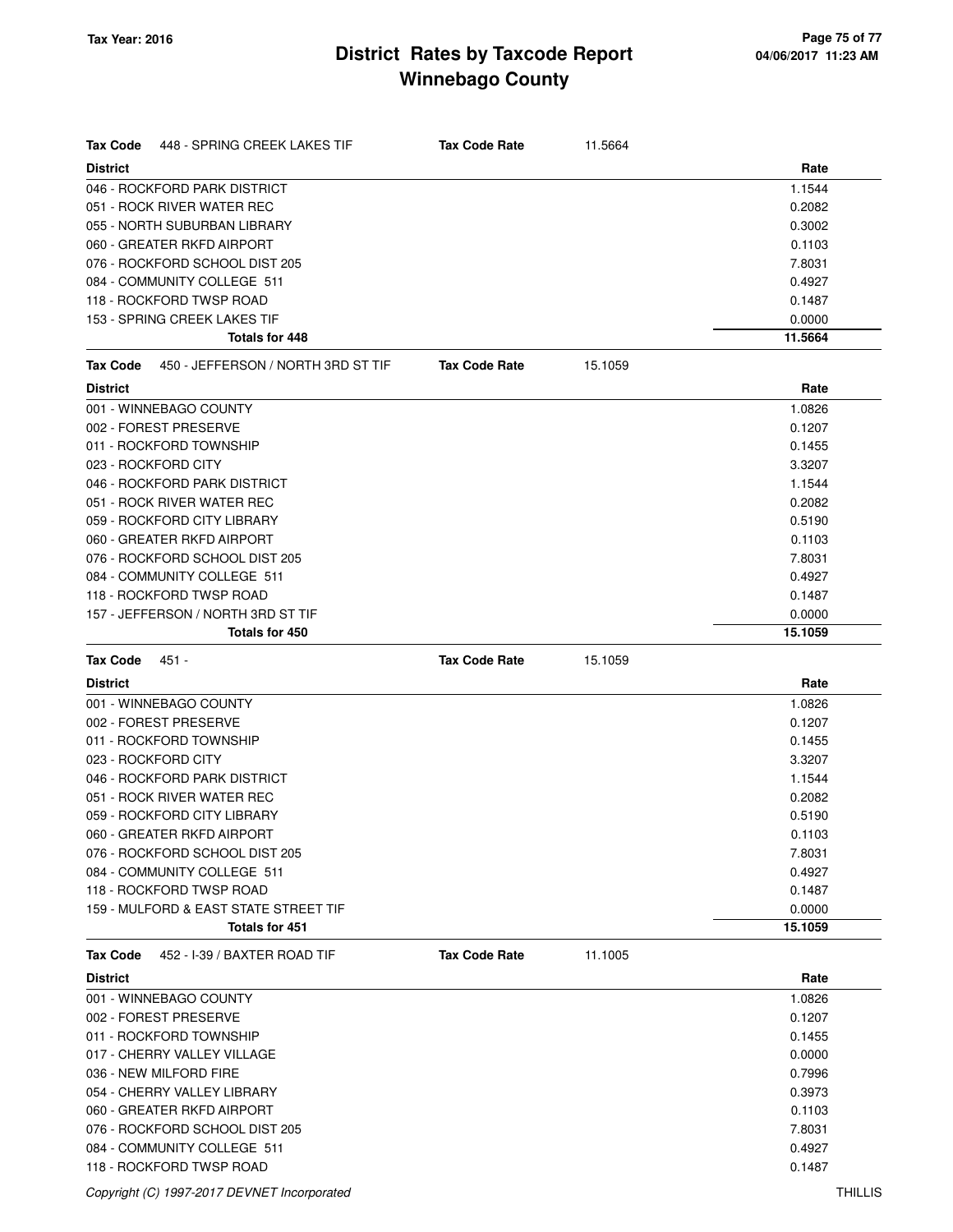| Tax Code            | 452 - I-39 / BAXTER ROAD TIF     | <b>Tax Code Rate</b> | 11.1005 |         |
|---------------------|----------------------------------|----------------------|---------|---------|
| <b>District</b>     |                                  |                      |         | Rate    |
|                     | 151 - I-39 / BAXTER ROAD TIF     |                      |         | 0.0000  |
|                     | <b>Totals for 452</b>            |                      |         | 11.1005 |
| Tax Code            | 453 - GLOBAL TRADEPARK SOUTH TIF | <b>Tax Code Rate</b> | 13.1261 |         |
| <b>District</b>     |                                  |                      |         | Rate    |
|                     | 001 - WINNEBAGO COUNTY           |                      |         | 1.0826  |
|                     | 002 - FOREST PRESERVE            |                      |         | 0.1207  |
|                     | 011 - ROCKFORD TOWNSHIP          |                      |         | 0.1455  |
| 023 - ROCKFORD CITY |                                  |                      |         | 3.3207  |
|                     | 046 - ROCKFORD PARK DISTRICT     |                      |         | 1.1544  |
|                     | 059 - ROCKFORD CITY LIBRARY      |                      |         | 0.5190  |
|                     | 060 - GREATER RKFD AIRPORT       |                      |         | 0.1103  |
|                     | 078 - MERIDIAN SCHOOL DIST 223   |                      |         | 6.0315  |
|                     | 084 - COMMUNITY COLLEGE 511      |                      |         | 0.4927  |
|                     | 118 - ROCKFORD TWSP ROAD         |                      |         | 0.1487  |
|                     | 150 - GLOBAL TRADEPARK SOUTH TIF |                      |         | 0.0000  |
|                     | <b>Totals for 453</b>            |                      |         | 13.1261 |
| Tax Code            | 454 - SPRING CREEK LAKES TIF     | <b>Tax Code Rate</b> | 11.2226 |         |
| <b>District</b>     |                                  |                      |         | Rate    |
|                     | 001 - WINNEBAGO COUNTY           |                      |         | 1.0826  |
|                     | 002 - FOREST PRESERVE            |                      |         | 0.1207  |
|                     | 006 - HARLEM TOWNSHIP            |                      |         | 0.1116  |
|                     | 019 - LOVES PARK CITY            |                      |         | 0.0000  |
|                     | 046 - ROCKFORD PARK DISTRICT     |                      |         | 1.1544  |
|                     | 055 - NORTH SUBURBAN LIBRARY     |                      |         | 0.3002  |
|                     | 060 - GREATER RKFD AIRPORT       |                      |         | 0.1103  |
|                     | 076 - ROCKFORD SCHOOL DIST 205   |                      |         | 7.8031  |
|                     | 084 - COMMUNITY COLLEGE 511      |                      |         | 0.4927  |
|                     | 113 - HARLEM TWSP ROAD           |                      |         | 0.0470  |
|                     | 153 - SPRING CREEK LAKES TIF     |                      |         | 0.0000  |
|                     | Totals for 454                   |                      |         | 11.2226 |
| Tax Code            | 455 - AUBURN STREET TIF          | <b>Tax Code Rate</b> | 15.1059 |         |
| <b>District</b>     |                                  |                      |         | Rate    |
|                     | 001 - WINNEBAGO COUNTY           |                      |         | 1.0826  |
|                     | 002 - FOREST PRESERVE            |                      |         | 0.1207  |
|                     | 011 - ROCKFORD TOWNSHIP          |                      |         | 0.1455  |
| 023 - ROCKFORD CITY |                                  |                      |         | 3.3207  |
|                     | 046 - ROCKFORD PARK DISTRICT     |                      |         | 1.1544  |
|                     | 051 - ROCK RIVER WATER REC       |                      |         | 0.2082  |
|                     | 059 - ROCKFORD CITY LIBRARY      |                      |         | 0.5190  |
|                     | 060 - GREATER RKFD AIRPORT       |                      |         | 0.1103  |
|                     | 076 - ROCKFORD SCHOOL DIST 205   |                      |         | 7.8031  |
|                     | 084 - COMMUNITY COLLEGE 511      |                      |         | 0.4927  |
|                     | 118 - ROCKFORD TWSP ROAD         |                      |         | 0.1487  |
|                     | 164 - AUBURN STREET TIF          |                      |         | 0.0000  |
|                     | Totals for 455                   |                      |         | 15.1059 |
| Tax Code            | 456 - FOREST HILLS ROAD TIF      | <b>Tax Code Rate</b> | 12.0281 |         |
| <b>District</b>     |                                  |                      |         | Rate    |
|                     | 001 - WINNEBAGO COUNTY           |                      |         | 1.0826  |
|                     | 002 - FOREST PRESERVE            |                      |         | 0.1207  |
|                     | 011 - ROCKFORD TOWNSHIP          |                      |         | 0.1455  |
|                     |                                  |                      |         |         |